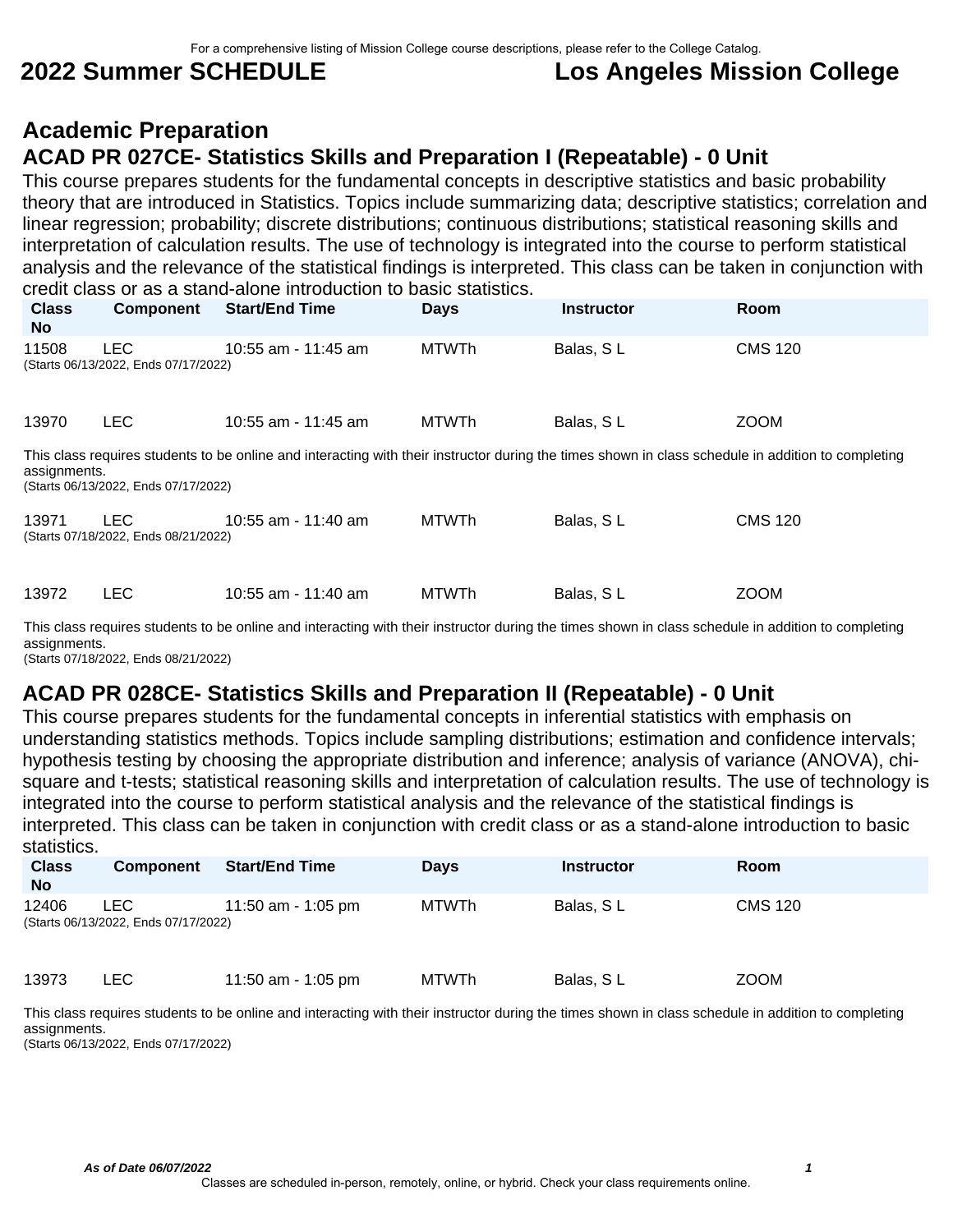|       |                                              | <b>2022 Summer SCHEDULE</b> |       | <b>Los Angeles Mission College</b> |             |  |
|-------|----------------------------------------------|-----------------------------|-------|------------------------------------|-------------|--|
| 12408 | LEC.<br>(Starts 07/18/2022, Ends 08/21/2022) | 11:50 am - 1:00 pm          | MTWTh | Balas, SL                          | CMS 120     |  |
| 13974 | LEC.                                         | 11:50 am - 1:00 pm          | MTWTh | Balas, SL                          | <b>ZOOM</b> |  |

This class requires students to be online and interacting with their instructor during the times shown in class schedule in addition to completing assignments.

(Starts 07/18/2022, Ends 08/21/2022)

## **ACAD PR 112CE- Pre-Algebra (Repeatable) - 0 Unit**

Bridges the gap between arithmetic and algebra. Topics include a review of arithmetic and an introduction to fundamental algebraic concepts.

| <b>Class</b><br>No. | <b>Component</b>                                                                          | <b>Start/End Time</b>                                                                | <b>Days</b>  | <b>Instructor</b> | Room    |
|---------------------|-------------------------------------------------------------------------------------------|--------------------------------------------------------------------------------------|--------------|-------------------|---------|
| 14788               | <b>LEC</b><br>This class is closed to the public.<br>(Starts 06/22/2022, Ends 07/31/2022) | 12:10 pm - 2:30 pm                                                                   | <b>MTWTh</b> | Constantino, A C  | ZOOM-HS |
| 14792               | LEC.<br>(Starts 06/22/2022, Ends 07/31/2022)                                              | 12:10 pm $-$ 2:30 pm<br>This class is available to current K-12 LAUSD-LDNE students. | <b>MTWTh</b> | STAFF, L          | ZOOM-HS |
| 14793               | LEC.<br>(Starts 06/22/2022, Ends 07/31/2022)                                              | 12:10 pm - 2:30 pm<br>This class is available to current K-12 LAUSD-LDNE students.   | <b>MTWTh</b> | STAFF, L          | ZOOM-HS |

## **ACAD PR 121CE- Geometry Fundamentals (Repeatable) - 0 Unit**

Geometry Fundamentals

| $\sim$              |                                                    |                                                                                      |              |                   |         |  |
|---------------------|----------------------------------------------------|--------------------------------------------------------------------------------------|--------------|-------------------|---------|--|
| <b>Class</b><br>No. | Component                                          | <b>Start/End Time</b>                                                                | <b>Days</b>  | <b>Instructor</b> | Room    |  |
| 14794               | <b>LEC</b><br>(Starts 06/22/2022, Ends 07/31/2022) | 12:10 pm $-$ 2:00 pm<br>This class is available to current K-12 LAUSD-LDNE students. | MTWTh        | Mkrtchyan, T      | ZOOM-HS |  |
| 14795               | <b>LEC</b><br>(Starts 06/22/2022, Ends 07/31/2022) | 12:10 pm - 2:00 pm<br>This class is available to current K-12 LAUSD-LDNE students.   | MTWTh        | STAFF.L           | ZOOM-HS |  |
| 14797               | <b>LEC</b><br>(Starts 06/22/2022, Ends 07/31/2022) | 12:10 pm - 2:00 pm<br>This class is available to current K-12 LAUSD-LDNE students.   | <b>MTWTh</b> | STAFF, L          | ZOOM-HS |  |

## **Accounting ACCTG 001- Introductory Accounting I (UC/CSU) - 5 Units**

The course covers the accounting information system, including recording and reporting of business transactions with a focus on the accounting cycle, the application of generally accepted accounting principles, the financial statements, and statement analysis.

| <b>No</b> | <b>Class</b> |  | Component Start/End Time | <b>Days</b> | <b>Instructor</b> | Room |  |
|-----------|--------------|--|--------------------------|-------------|-------------------|------|--|
|-----------|--------------|--|--------------------------|-------------|-------------------|------|--|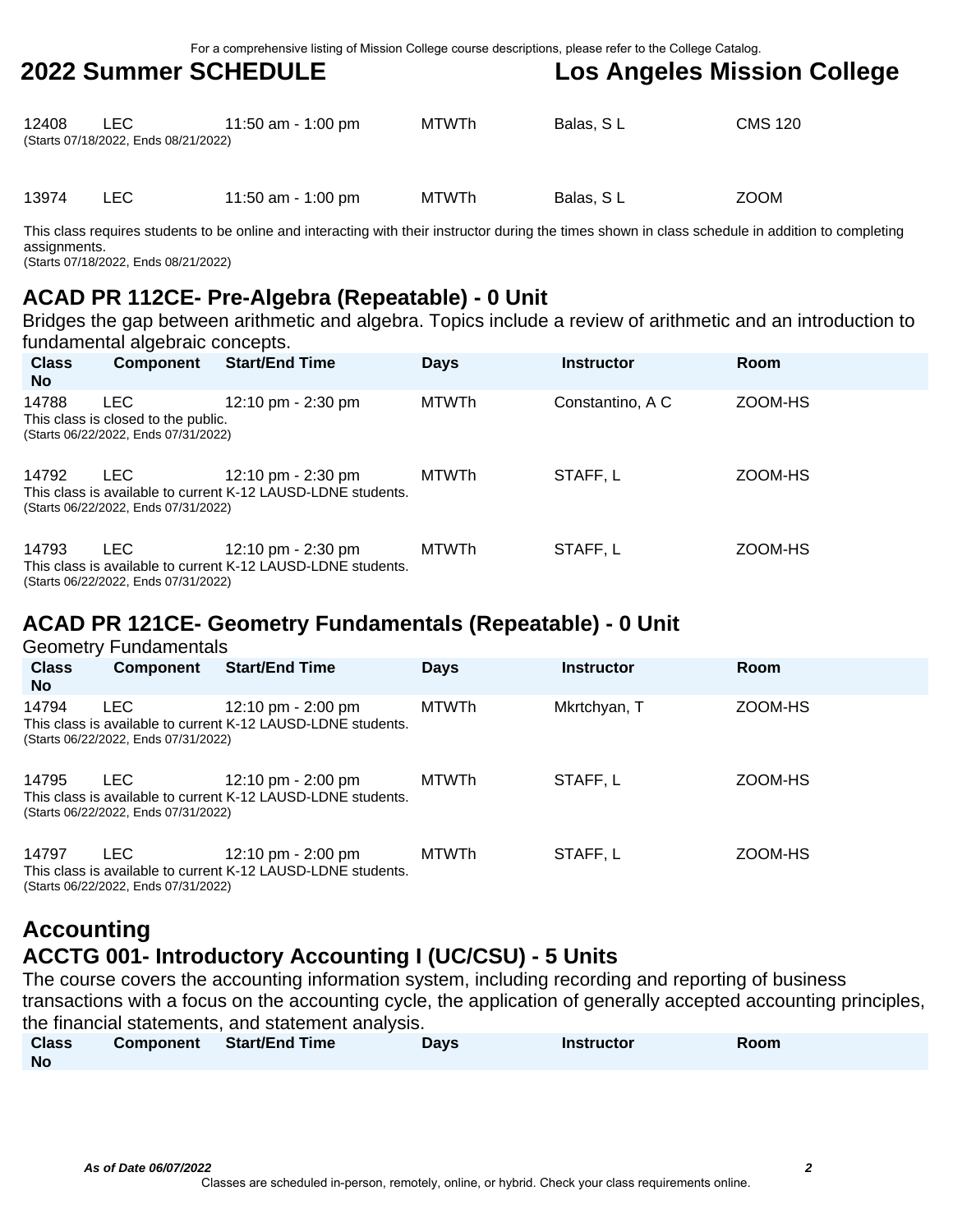**2022 Summer SCHEDULE Los Angeles Mission College** 15102 LEC 8:30 am - 11:05 am MTWTh Vasquez, G INST 1003 (Starts 06/27/2022, Ends 08/21/2022) 13920 LEC 8:50 hrs/wk TBA Preciado-Garcia, S INTERNET

This class requires students to work online independently each week for the amount of TBA time shown in addition to completing assignments. (Starts 06/13/2022, Ends 08/21/2022)

### **ACCTG 002- Introductory Accounting II (UC/CSU) - 5 Units**

#### **Enrollment Requirement:** Prerequisite: ACCTG 001

This course will cover managerial and cost accounting topics including cost terms, cost behavior and cost systems as well as the use of accounting data for planning, budgeting, and control.

| <b>Class</b><br><b>No</b> | <b>Component</b> | Start/End Time | Days | Instructor | Room            |
|---------------------------|------------------|----------------|------|------------|-----------------|
| 13921                     | _EC              | 8:50 hrs/wk    | TBA  | Arora. B S | <b>INTERNET</b> |

This class requires students to work online independently each week for the amount of TBA time shown in addition to completing assignments. (Starts 06/13/2022, Ends 08/21/2022)

#### **Administration Of Justice ADM JUS 001- Introduction To Administration Of Justice (UC/CSU) - 3 Units**

Requirement Designation: Meets IGETC 4H 4J CSU D0 D8

Philosophy, history, and theories of the criminal justice system, including the roles and functions of the local, state, and federal jurisdictions. Theories, functions, and interrelationships among criminal justice agencies; law enforcement, courts, and corrections; crime causation, correctional theory, analysis and the social impact of crime. The conceptual approach utilized in this course recognizes that criminal justice is itself a distinct academic discipline rather than an interdisciplinary course of study.

| <b>Class</b><br><b>No</b> | <b>Component</b>                                                                   | <b>Start/End Time</b> | <b>Days</b> | <b>Instructor</b> | <b>Room</b> |
|---------------------------|------------------------------------------------------------------------------------|-----------------------|-------------|-------------------|-------------|
| 15215                     | LEC<br>This class is closed to the public.<br>(Starts 06/22/2022, Ends 07/29/2022) | 1:00 pm - 3:20 pm     | MTWTh       | Woods, M E        | ZOOM-HS     |

13922 LEC 10:30 hrs/wk TBA Enos, K W INTERNET

This class requires students to work online independently each week for the amount of TBA time shown in addition to completing assignments. (Starts 06/13/2022, Ends 07/17/2022)

### **ADM JUS 104- Introduction To Forensic Science (CSU) - 3 Units**

The role of forensic science in Administration of Justice. Several different categories of evidence will be examined including fingerprints, impression evidence, firearms and blood stain pattern analysis.

| <b>Class</b><br>No | <b>Component</b>                     | <b>Start/End Time</b> | <b>Davs</b>  | Instructor | <b>Room</b>      |
|--------------------|--------------------------------------|-----------------------|--------------|------------|------------------|
| 13923              | '.EC                                 | $8:00$ am - 10:25 am  | <b>MTWTh</b> | Enos. K W  | <b>INST 2001</b> |
|                    | (Starts 07/18/2022, Ends 08/21/2022) |                       |              |            |                  |

### **African American Studies AFRO AM 002- The African American In Contemporary Urban Society (UC/CSU) - 3 Units**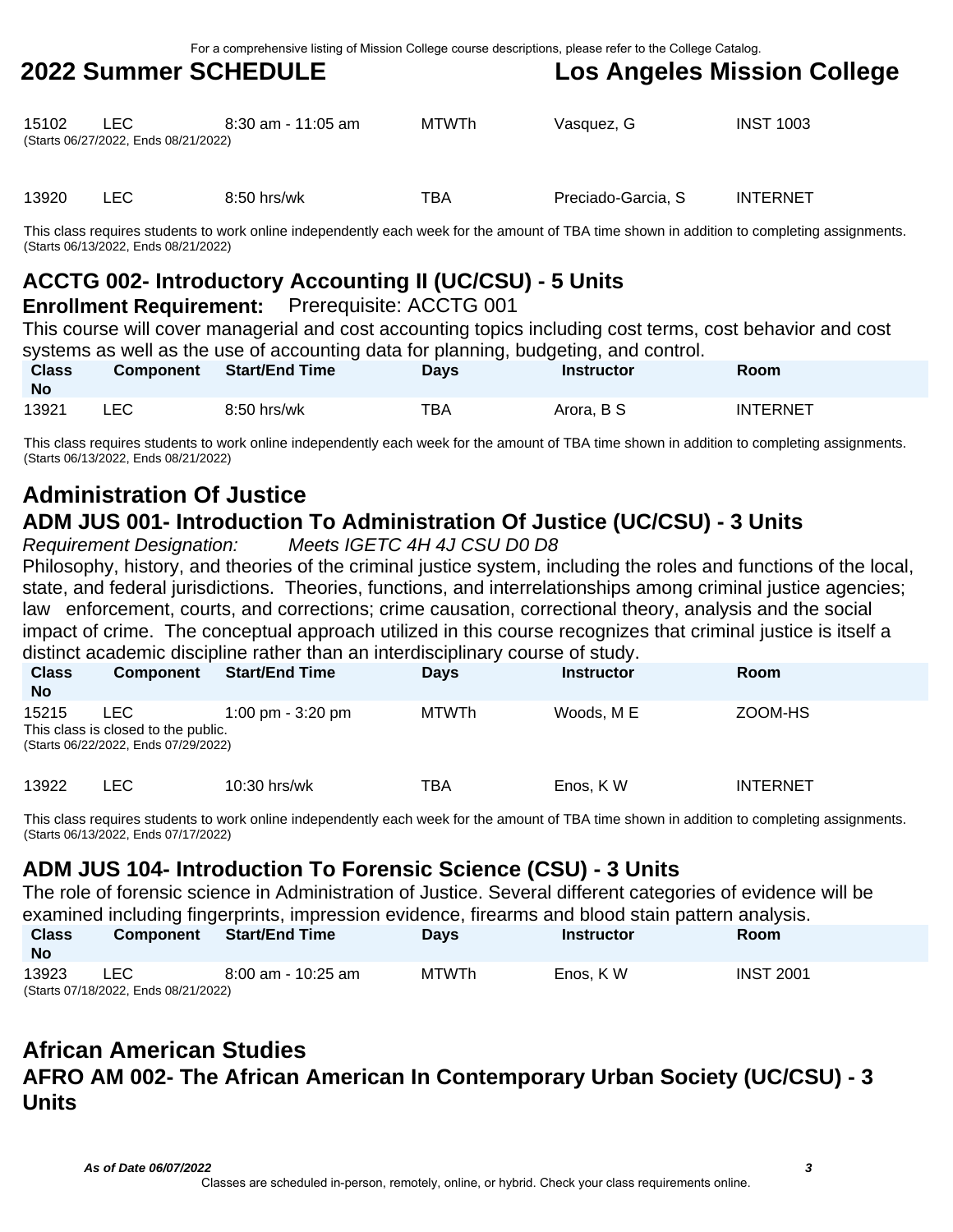#### Requirement Designation: Meets IGETC 4C CSU D3

A survey of the urbanization of the African American with emphasis on contemporary issues, public policy solutions, civil rights, and equality of opportunity. Issues include education, housing, economics (welfare, poverty, and employment), politics, justice and law enforcement, urban and community development, and family.

| <b>Class</b><br>- No | <b>Component</b> | <b>Start/End Time</b> | Days | Instructor      | <b>Room</b>     |
|----------------------|------------------|-----------------------|------|-----------------|-----------------|
| 12443                | LEC.             | $10:30$ hrs/wk        | TBA  | Gant-Britton, L | <b>INTERNET</b> |

This class requires students to work online independently each week for the amount of TBA time shown in addition to completing assignments. (Starts 06/13/2022, Ends 07/17/2022)

### **AFRO AM 004- The African American In The History Of The U.S. I (UC/CSU) - 3 Units**

Requirement Designation: Meets IGETC 4C 4F CSU D3 D6 US-1

Students analyze historiographical issues in African American history and how black Americans were active agents in creating their own history from Africa to the Civil War. Emphasis is placed on the African background of African Americans, the institution of slavery, the development of African American community institutions, and African American participation in, and impact on, the Civil War.

| <b>Class</b><br>No | <b>Component</b> | Start/End Time | Days | Instructor      | Room     |
|--------------------|------------------|----------------|------|-----------------|----------|
| 13989              | .EC              | $10:30$ hrs/wk | тва  | Gant-Britton, L | INTERNET |

This class requires students to work online independently each week for the amount of TBA time shown in addition to completing assignments. (Starts 07/18/2022, Ends 08/21/2022)

# **Allied Health**

## **ALD HTH 021- Basic Life Support For The Healthcare Provider (CSU) (RPT 3) - 0.5 Unit**

This course is designed to teach CPR to healthcare providers and interested students. This course covers infant, child, and both one-rescuer and two-rescuer adult CPR. Treatment of choking the patient and heart disease prevention is also included. Successful course completion earns an American Heart Association Basic Cardiovascular Life Support for the Healthcare Provider card valid for two years.

| <b>Class</b><br><b>No</b> | <b>Component</b>                     | <b>Start/End Time</b> | <b>Davs</b> | <b>Instructor</b> | Room             |
|---------------------------|--------------------------------------|-----------------------|-------------|-------------------|------------------|
| 12469                     | ∟EC                                  | $8:00$ am - 12:30 pm  | Sa          | Rojas-Gonzalez, M | <b>INST 2018</b> |
| And                       | ∟EC                                  | 1:00 pm $-$ 5:30 pm   | Sa          | Roias-Gonzalez, M | <b>INST 2018</b> |
|                           | (Starts 06/18/2022, Ends 06/18/2022) |                       |             |                   |                  |

### **ALD HTH 100- Job Application Skills for Healthcare (CSU) - 1 Unit**

This course is designed to help students develop the skills necessary to gain employment in healthcare industry.

| <b>Class</b><br><b>No</b> | <b>Component</b>                     | <b>Start/End Time</b>       | <b>Days</b> | Instructor | Room        |
|---------------------------|--------------------------------------|-----------------------------|-------------|------------|-------------|
| 14522                     | LEC.                                 | $5:00 \text{ pm}$ - 6:05 pm | <b>MW</b>   | Moon. G    | <b>ZOOM</b> |
|                           | (Starts 06/13/2022, Ends 08/07/2022) |                             |             |            |             |

#### **Anatomy ANATOMY 001- Introduction To Human Anatomy (UC/CSU) - 4 Units** Requirement Designation: Meets IGETC 5B 5C CSU B2 B3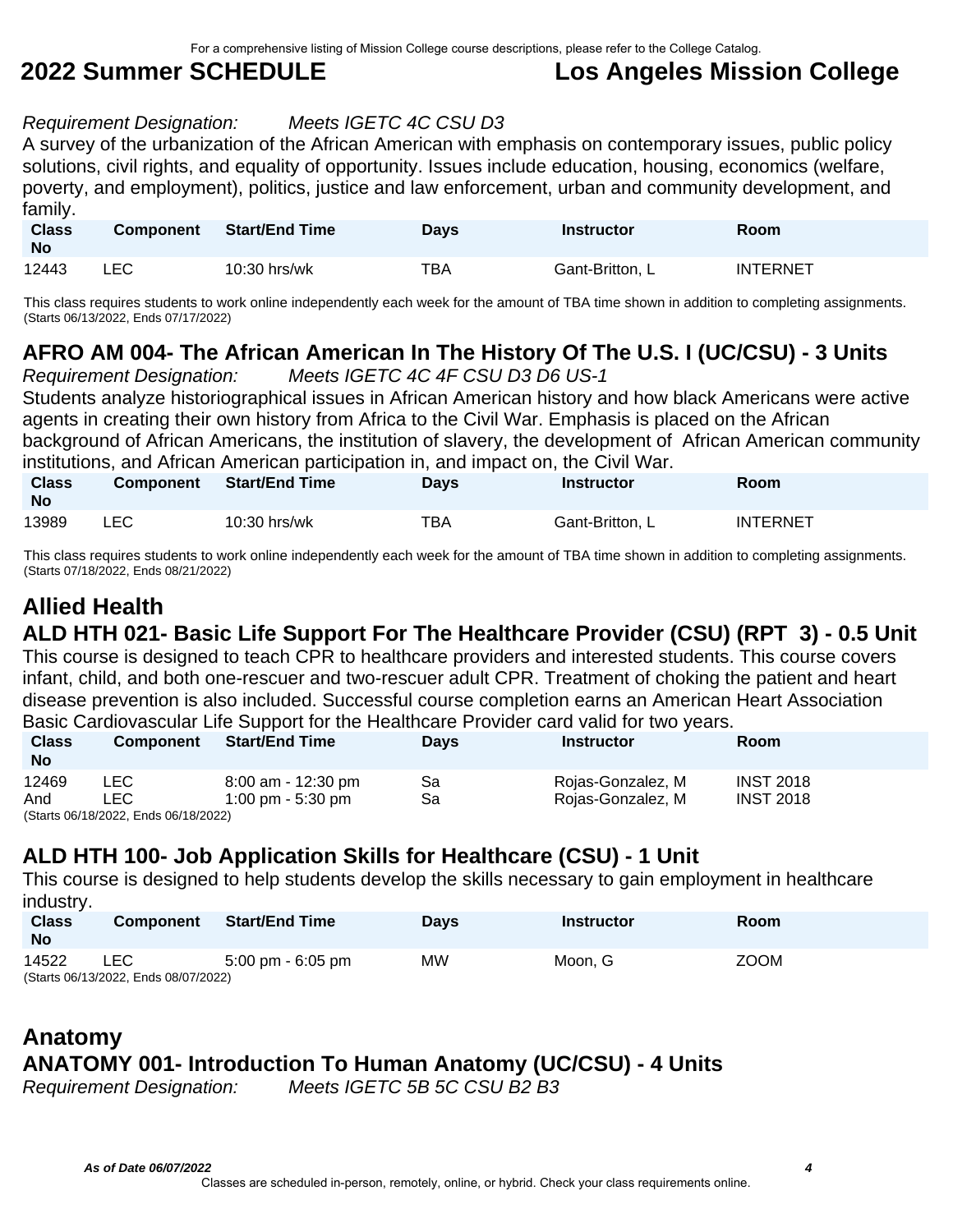### **Enrollment Requirement:** Prerequisite: BIOLOGY 003 or BIOLOGY 005

This course examines the structure of cells, tissues, and organs of these human systems: integumentary, skeletal, muscular, nervous, circulatory, respiratory, digestive, urinary, endocrine, lymphatic, and reproductive. Dissection and microscopy are used extensively in lab.

| <b>Class</b><br>No. | Component                                                                          | <b>Start/End Time</b>               | <b>Days</b>  | <b>Instructor</b> | <b>Room</b>    |
|---------------------|------------------------------------------------------------------------------------|-------------------------------------|--------------|-------------------|----------------|
| 10366               | LEC.<br>(Starts 06/13/2022, Ends 08/07/2022)                                       | $8:30$ am - 10:00 am                | MTWTh        | Rostami, M        | <b>CMS 102</b> |
| <b>AND</b><br>10368 | LAB<br>(Starts 06/13/2022, Ends 08/07/2022)                                        | 10:10 am - 11:40 am                 | MTWTh        | Rostami, M        | <b>CMS 102</b> |
| 12021<br><b>AND</b> | <b>LEC</b><br>(Starts 06/13/2022, Ends 08/07/2022)                                 | $5:00 \text{ pm} - 6:30 \text{ pm}$ | <b>MTWTh</b> | Carter, M         | <b>CMS 102</b> |
| 12023<br>.          | LAB<br>(Starts 06/13/2022, Ends 08/07/2022)<br>and the contract of the contract of | $6:40 \text{ pm} - 8:10 \text{ pm}$ | <b>MTWTh</b> | Carter, M         | <b>CMS 102</b> |

### **Anthropology**

### **ANTHRO 101- Human Biological Evolution (UC/CSU) - 3 Units**

Requirement Designation: Meets IGETC 5B CSU B2

**Enrollment Requirement:** Prerequisite: ENGLISH 28 OR ESL 8

This course explores the field of physical anthropology emphasizing the evolution of the human species. Topics will include human heredity, mechanisms of evolutionary change, human variation, and the reconstruction of human evolutionary history through the study of the fossil record and the study of our closest biological relatives, the living monkeys and apes.

| <b>Class</b><br><b>No</b> | <b>Component</b> | <b>Start/End Time</b> | <b>Days</b> | <b>Instructor</b> | <b>Room</b>     |
|---------------------------|------------------|-----------------------|-------------|-------------------|-----------------|
| 14400                     | LEC              | $6:30$ hrs/wk         | TBA         | Armstrong, A E    | <b>INTERNET</b> |

This class requires students to work online independently each week for the amount of TBA time shown in addition to completing assignments. (Starts 06/13/2022, Ends 08/07/2022)

## **ANTHRO 111- Laboratory In Human Biological Evolution (UC/CSU) - 1 Unit**

Requirement Designation: Meets IGETC 5C

**Enrollment Requirement:** Prerequisite: None. Corequisite: ANTHRO 101

This course will enable students to apply key concepts and techniques in physical anthropology. Through the understanding and use of scientific methodology, students will experience how to solve problems related to genetics, human variation, the living primates, and human paleontology.

| <b>Class</b><br><b>No</b> | Component | <b>Start/End Time</b> | <b>Days</b> | <b>Instructor</b> | <b>Room</b>     |
|---------------------------|-----------|-----------------------|-------------|-------------------|-----------------|
| 14401                     | LEC.      | $2:05$ hrs/wk         | ТВА         | Armstrong, A E    | <b>INTERNET</b> |

This class requires students to work online independently each week for the amount of TBA time shown in addition to completing assignments. (Starts 06/13/2022, Ends 08/07/2022)

```
 AND
```
14402 LAB 4:15 hrs/wk TBA Armstrong, A E INTERNET

This class requires students to work online independently each week for the amount of TBA time shown in addition to completing assignments. (Starts 06/13/2022, Ends 08/07/2022)

## **Art ART 201- Drawing I (UC/CSU) - 3 Units**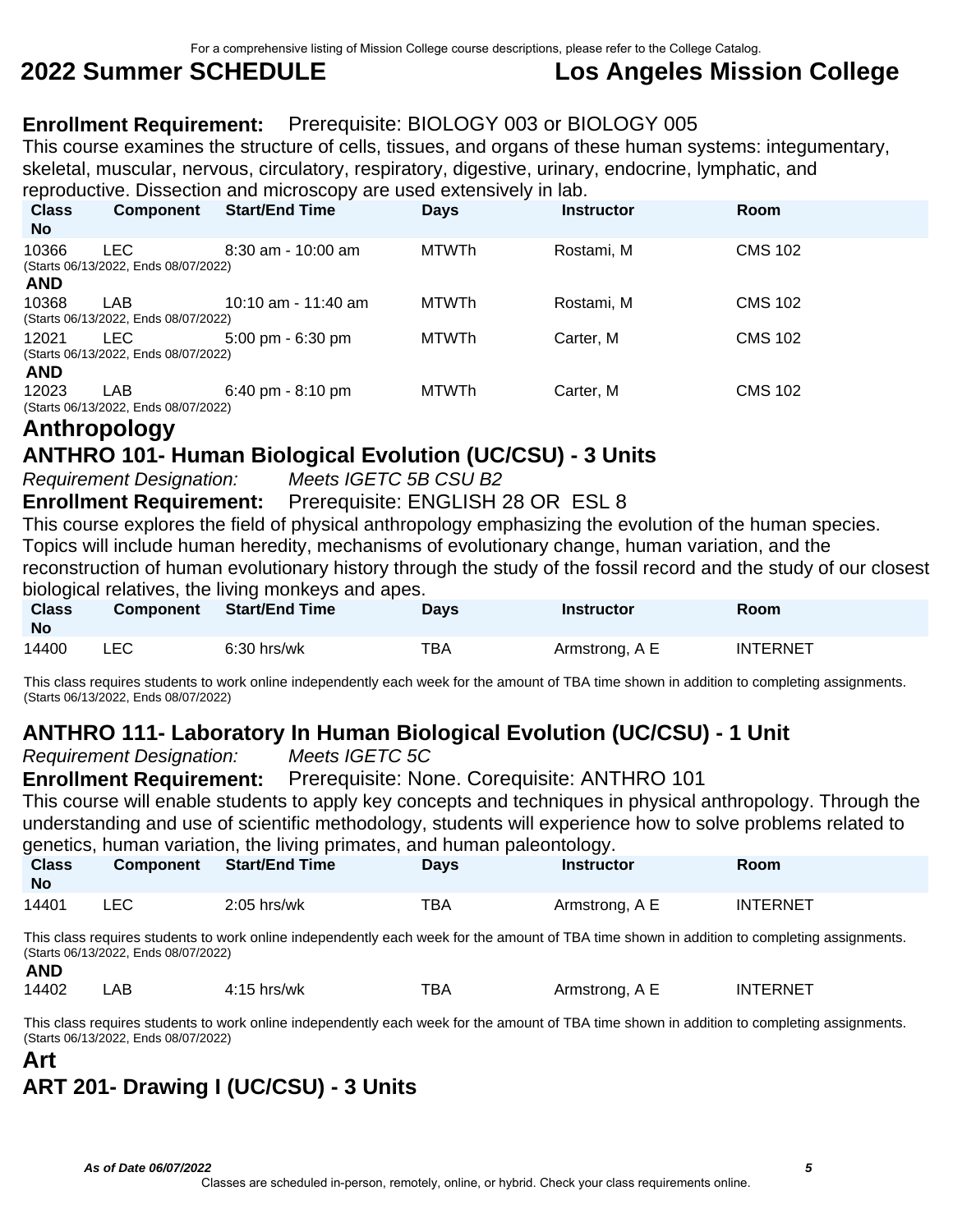#### Requirement Designation: Meets IGETC 3A CSU C1

#### **Enrollment Requirement:** Prerequisite: None

Students apply elements and principles of design to the practice of drawing, employing a wide range of subject matter, drawing techniques and media. They develop observation-based and technical drawing skills and explore their creative responses to materials and subject matter.

| <b>Class</b><br><b>No</b> | <b>Component</b>                 | Start/End Time | Days | Instructor | Room            |
|---------------------------|----------------------------------|----------------|------|------------|-----------------|
| 11070                     | LEC                              | $5:50$ hrs/wk  | TBA  | Scott. A   | <b>INTERNET</b> |
|                           | Note: Art supplies are required. |                |      |            |                 |

This class requires students to work online independently each week for the amount of TBA time shown in addition to completing assignments. (Starts 06/13/2022, Ends 07/24/2022) **AND**

| <b>AND</b> |    |                 |           |                 |                       |
|------------|----|-----------------|-----------|-----------------|-----------------------|
| 11071      | AB | `hrs/wk<br>5:50 | $-$<br>BА | Scott.<br>$  -$ | <b>NTERNET</b><br>IN. |

This class requires students to work online independently each week for the amount of TBA time shown in addition to completing assignments. (Starts 06/13/2022, Ends 07/24/2022)

#### **ART 300- Introduction To Painting (UC/CSU) - 3 Units**

Requirement Designation: Meets IGETC 3A CSU C1

#### **Enrollment Requirement:** Prerequisite: None

Introduction to principles, elements, and practices of painting. Focuses on exploration of painting materials, perceptual skills, color theory, paint mixing and technique, as well as creative responses to materials and subject matter. Please consult local college catalog for further details.

| <b>Class</b><br>No | <b>Component</b>           | <b>Start/End Time</b> | <b>Days</b> | <b>Instructor</b> | <b>Room</b> |
|--------------------|----------------------------|-----------------------|-------------|-------------------|-------------|
| 12441              | LEC                        | $5:50$ hrs/wk         | TBA         | Paulsen, D R      | INTERNET    |
|                    | Art supplies are required. |                       |             |                   |             |

This class requires students to work online independently each week for the amount of TBA time shown in addition to completing assignments. (Starts 06/13/2022, Ends 07/24/2022)

#### **AND**

12442 LAB 5:50 hrs/wk TBA Paulsen, D R INTERNET

This class requires students to work online independently each week for the amount of TBA time shown in addition to completing assignments. (Starts 06/13/2022, Ends 07/24/2022)

#### **Art History**

#### **ARTHIST 110- Survey Of Western Art History I (UC/CSU) - 3 Units**

**Enrollment Requirement:** Advisory: ENGLISH 101

An introductory survey of the arts of the Western World from the Prehistoric through the Middle Ages. Please consult local college catalog for further details.

| <b>Class</b><br><b>No</b> | <b>Component</b> | <b>Start/End Time</b> | Days | Instructor   | <b>Room</b>     |  |
|---------------------------|------------------|-----------------------|------|--------------|-----------------|--|
| 11558                     | LEC              | $10:30$ hrs/wk        | TBA  | Folland. T F | <b>INTERNET</b> |  |

This class requires students to work online independently each week for the amount of TBA time shown in addition to completing assignments. (Starts 06/13/2022, Ends 07/17/2022)

| 14839 | ∟EC                                  | $10:30$ hrs/wk | тва | Folland, T F | INTERNET |
|-------|--------------------------------------|----------------|-----|--------------|----------|
|       | This class is closed to the public.  |                |     |              |          |
|       | (Starts 07/18/2022, Ends 08/21/2022) |                |     |              |          |

## **Astronomy**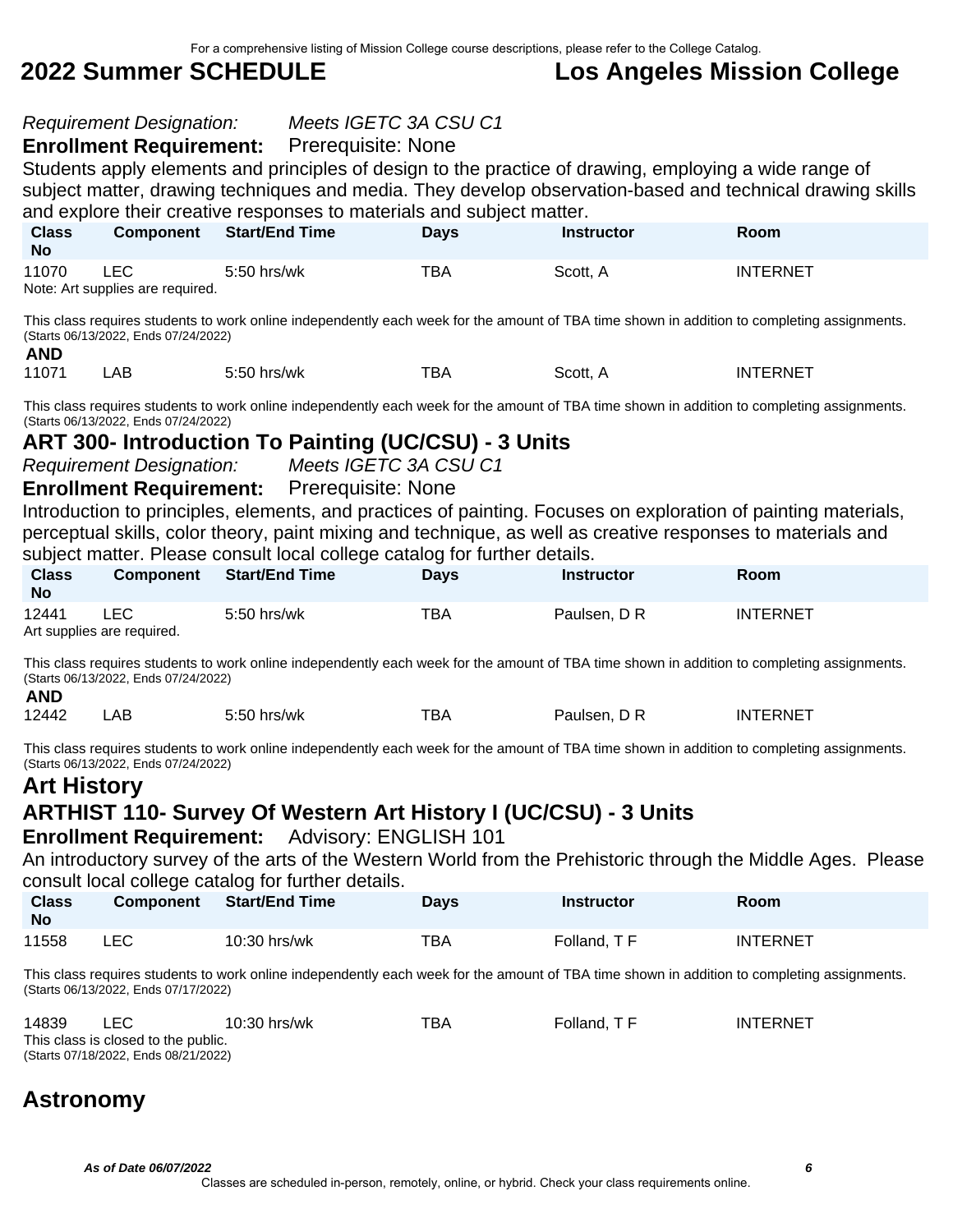# **ASTRON 001- Elementary Astronomy (UC/CSU) - 3 Units**

Requirement Designation: Meets IGETC 5A CSU B1 Students will study of the history of astronomy, celestial motions, the solar system, stellar origins and evolution, nebulae, galaxies and cosmology. **Class Component Start/End Time Days Instructor Room**

| <b>UIGSS</b><br><b>No</b> | <b>UUIIIDUIIGIIL</b> | U            | <b>Days</b> | iliəli uclul | RUUIL    |
|---------------------------|----------------------|--------------|-------------|--------------|----------|
| 10196                     | LEC                  | 10:30 hrs/wk | TBA         | Santana.     | INTERNET |

This class requires students to work online independently each week for the amount of TBA time shown in addition to completing assignments. (Starts 06/13/2022, Ends 07/17/2022)

#### **ASTRON 005- Fundamentals Of Astronomy Laboratory (UC/CSU) - 1 Unit**

Requirement Designation: Meets IGETC 5C CSU B3

#### **Enrollment Requirement:** Corequisite: ASTRON 1

Using the planetarium and telescopes (as available on campuses) and/or planetarium software, star atlases and planispheres, this class will study the methods used by astronomers to determine the nature of the universe.

| <b>Class</b><br>No | <b>Component</b>                     | <b>Start/End Time</b>               | <b>Davs</b> | <b>Instructor</b> | Room           |
|--------------------|--------------------------------------|-------------------------------------|-------------|-------------------|----------------|
| 12479              | LAB                                  | $7:00 \text{ pm} - 9:50 \text{ pm}$ | MTWTh       | Santana. R        | <b>CMS 006</b> |
|                    | (Starts 06/13/2022, Ends 07/17/2022) |                                     |             |                   |                |

#### **Baking, Professional PROFBKG 200- Principles Of Baking & Patisserie I (CSU) - 4 Units Enrollment Requirement:** Prerequisite: CLN ART 60

Covers the production of quick breads, introduction to puff pastry, laminated dough, and cookies with a emphasis placed on mixing methods. The role of leavening agents, starches, chemical reactions of ingredients and the effect on heat and cold on products. Recipe and menu development, including ingredient selection will be discussed.

| <b>Class</b><br><b>No</b> | <b>Component</b>                             | <b>Start/End Time</b>               | <b>Days</b>   | <b>Instructor</b> | Room            |
|---------------------------|----------------------------------------------|-------------------------------------|---------------|-------------------|-----------------|
| 11644<br><b>AND</b>       | LEC.<br>(Starts 07/18/2022, Ends 08/21/2022) | $2:00 \text{ pm} - 3:10 \text{ pm}$ | MTWThF        | STAFF.L           | CAI 230         |
| 11645                     | LAB<br>(Starts 07/18/2022, Ends 08/21/2022)  | $3:20 \text{ pm} - 7:25 \text{ pm}$ | <b>MTWThF</b> | STAFF.L           | <b>BAKE KIT</b> |

#### **PROFBKG 215- Restaurant Plated Desserts - 4 Units**

**Enrollment Requirement:** Prerequisite: PROFBKG 210

Introduction to hot, cold, and frozen desserts with concentration on the composition of restaurant style plated desserts. Topics include traditional composed desserts, modern menu fusion, international/ethnic and classical dessert combinations.

| <b>Class</b><br><b>No</b> | <b>Component</b>                             | <b>Start/End Time</b>               | <b>Days</b>   | <b>Instructor</b> | Room            |
|---------------------------|----------------------------------------------|-------------------------------------|---------------|-------------------|-----------------|
| 11648                     | LEC.<br>(Starts 06/13/2022, Ends 07/17/2022) | $2:00 \text{ pm} - 3:20 \text{ pm}$ | <b>MTWThF</b> | Sanchez, J S      | <b>CAI 230</b>  |
| <b>AND</b><br>11649       | LAB<br>(Starts 06/13/2022, Ends 07/17/2022)  | $3:30$ pm - $7:55$ pm               | <b>MTWThF</b> | Sanchez, J S      | <b>BAKE KIT</b> |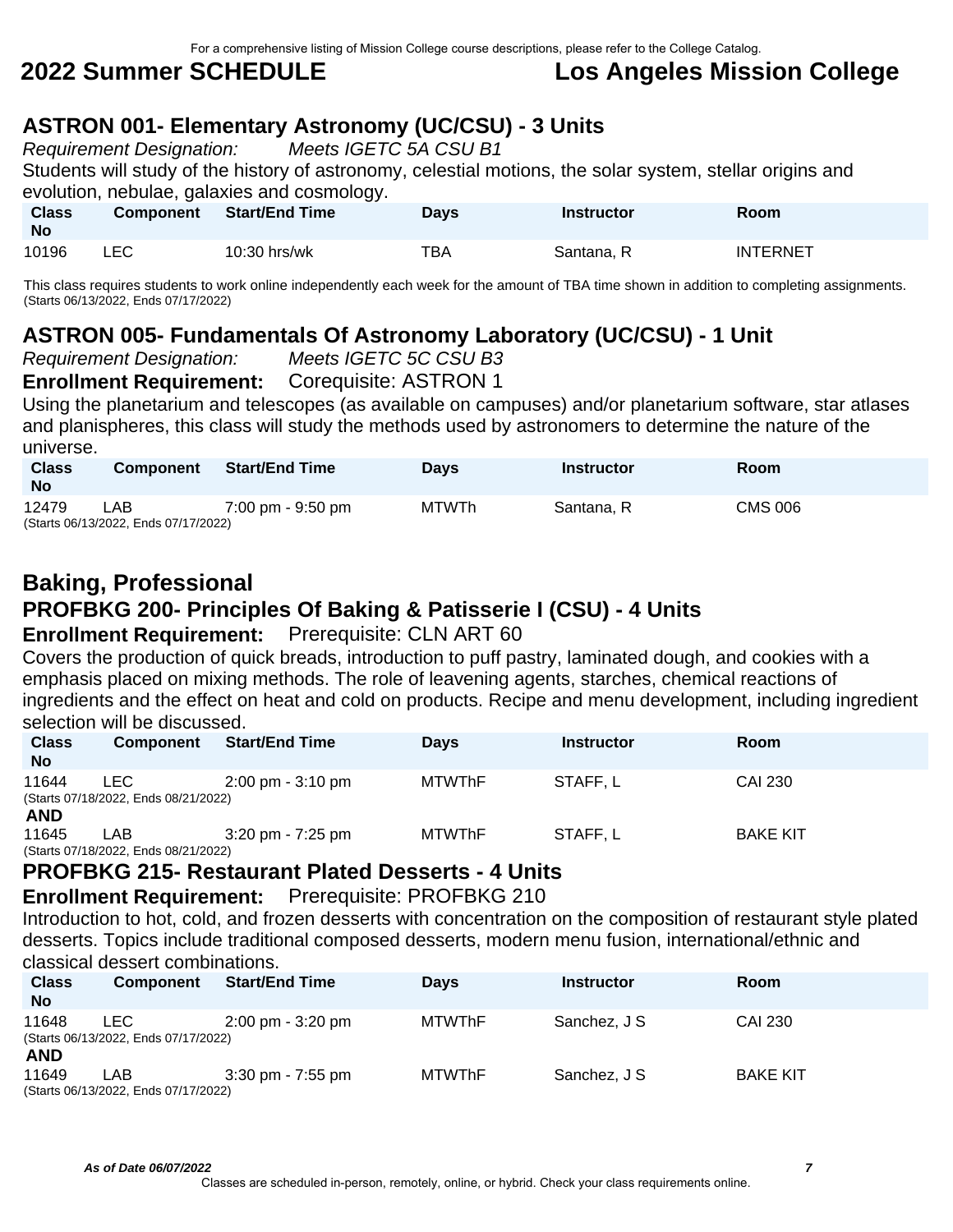## **Basic Skills BSICSKL 025CE- Basic Skills In Computers (Repeatable) - 0 Unit**

This is a basic computer skills class for students with no previous computer training or experience. It is designed to assist students understand the basic computer hardware and the computer operating system. The class will also focus on developing basic computer literacy skills using Microsoft Office. Students will also become familiar with online search engines and tools and will be able to conduct a simple on-line search and use e-mail to send and receive messages.

| ase childle to serior and receive messages.<br><b>Class</b><br><b>No</b> | Component                                   | <b>Start/End Time</b> | <b>Days</b> | <b>Instructor</b> | <b>Room</b>    |
|--------------------------------------------------------------------------|---------------------------------------------|-----------------------|-------------|-------------------|----------------|
| 12457                                                                    | LAB<br>(Starts 06/13/2022, Ends 07/17/2022) | 7:00 pm - 9:50 pm     | MTWTh       | STAFF.L           | <b>LRC 234</b> |
| 13995                                                                    | LAB<br>(Starts 07/18/2022, Ends 08/21/2022) | 7:00 pm - 9:25 pm     | MTWTh       | STAFF, L          | <b>LRC 234</b> |

### **BSICSKL 027CE- Foundations: Study Skills (Repeatable) - 0 Unit**

| <b>Class</b><br><b>No</b> | Component                                    | <b>Start/End Time</b> | <b>Days</b> | <b>Instructor</b> | <b>Room</b>    |
|---------------------------|----------------------------------------------|-----------------------|-------------|-------------------|----------------|
| 14000                     | LEC.<br>(Starts 06/13/2022, Ends 07/17/2022) | $2:15$ pm - 5:35 pm   |             | STAFF.L           | <b>LRC 126</b> |
| 14001                     | LEC.<br>(Starts 07/17/2022, Ends 08/21/2022) | $2:15$ pm - 5:35 pm   |             | STAFF, L          | <b>LRC 126</b> |

#### **BSICSKL 075CE- Introduction To Post-Secondary Education (Repeatable) - 0 Unit** Introduction To Post-Secondary Education

| Introduction To Post-Secondary Education |                                              |                       |             |                   |                  |
|------------------------------------------|----------------------------------------------|-----------------------|-------------|-------------------|------------------|
| <b>Class</b><br>No.                      | Component                                    | <b>Start/End Time</b> | <b>Days</b> | <b>Instructor</b> | Room             |
| 14813                                    | LEC.<br>(Starts 06/13/2022, Ends 07/03/2022) | $8:00$ am - 10:50 am  | F           | STAFF, L          | <b>INST 1002</b> |
| 14816                                    | LEC.<br>(Starts 07/18/2022, Ends 08/07/2022) | $8:00$ am - 10:50 am  | F           | STAFF, L          | <b>INST 1002</b> |
| 14814                                    | LEC.<br>(Starts 06/13/2022, Ends 07/03/2022) | 11:00 am - 1:50 pm    | F           | STAFF, L          | <b>INST 1002</b> |
| 14817                                    | LEC.<br>(Starts 07/18/2022, Ends 08/07/2022) | 11:00 am - 1:50 pm    | F           | STAFF, L          | <b>INST 1002</b> |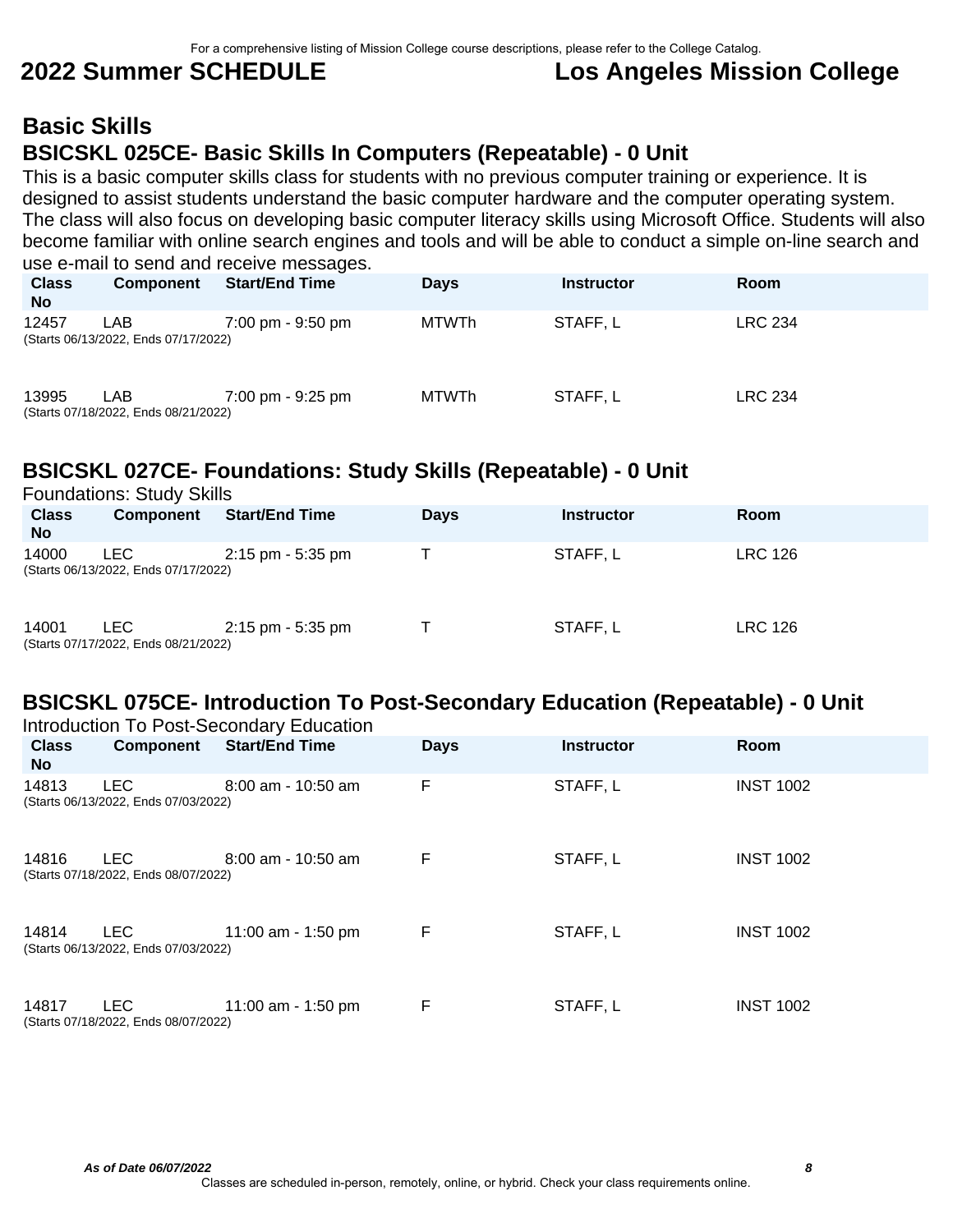| <b>2022 Summer SCHEDULE</b>                           |                                     | <b>Los Angeles Mission College</b> |                  |
|-------------------------------------------------------|-------------------------------------|------------------------------------|------------------|
| 14815<br>LEC.<br>(Starts 06/13/2022, Ends 07/03/2022) | $2:00 \text{ pm} - 4:50 \text{ pm}$ | STAFF.L                            | <b>INST 1002</b> |
| LEC.<br>14818<br>(Starts 07/18/2022, Ends 08/07/2022) | $2:00 \text{ pm} - 4:50 \text{ pm}$ | STAFF, L                           | <b>INST 1002</b> |

#### **BSICSKL 126CE- Foundations: Reading Skillshop (Repeatable) - 0 Unit**

This is an intensive college preparation & GED workshop designed to review and enhance reading skills needed to be successful in an academic setting.

| <b>Class</b><br><b>No</b> | <b>Component</b>                            | <b>Start/End Time</b> | <b>Days</b> | <b>Instructor</b> | Room           |
|---------------------------|---------------------------------------------|-----------------------|-------------|-------------------|----------------|
| 14003                     | LEC<br>(Starts 06/13/2022, Ends 07/17/2022) | $2:15$ pm - 5:35 pm   | W           | STAFF.L           | <b>LRC 126</b> |
| 14004                     | ∟EC<br>(Starts 07/18/2022, Ends 08/21/2022) | $2:15$ pm - 5:35 pm   | W           | STAFF, L          | <b>LRC 126</b> |

#### **BSICSKL 127CE- Foundations: Writing Skillshop (Repeatable) - 0 Unit**

This is an intensive college preparation & GED workshop designed to review and enhance writing skills needed to be successful in an academic setting.

| <b>Class</b><br><b>No</b> | Component                                    | <b>Start/End Time</b> | <b>Days</b> | <b>Instructor</b> | Room           |
|---------------------------|----------------------------------------------|-----------------------|-------------|-------------------|----------------|
| 14006                     | LEC.<br>(Starts 06/13/2022, Ends 07/17/2022) | $2:15$ pm - 5:35 pm   | Th          | STAFF, L          | <b>LRC 126</b> |
| 14007                     | LEC.<br>(Starts 07/18/2022, Ends 08/21/2022) | $2:15$ pm - 5:35 pm   | Th          | STAFF, L          | <b>LRC 126</b> |

#### **BSICSKL 128CE- Foundations: Math Skillshop (Repeatable) - 0 Unit**

This is an intensive college preparation & GED workshop designed to review and enhance mathematic skills needed to be successful in an academic setting.

| <b>Class</b><br><b>No</b> | <b>Component</b>                             | <b>Start/End Time</b> | <b>Days</b> | <b>Instructor</b> | <b>Room</b>    |
|---------------------------|----------------------------------------------|-----------------------|-------------|-------------------|----------------|
| 14002                     | LEC.<br>(Starts 06/13/2022, Ends 07/17/2022) | $8:30$ am - 11:50 am  | Sa          | Fuentes, C A      | <b>LRC 126</b> |
| 14008                     | LEC.<br>(Starts 07/18/2022, Ends 08/21/2022) | $8:30$ am - 11:50 am  | Th          | STAFF, L          | <b>LRC 126</b> |

## **BSICSKL 201CE- College Readiness: Math Skills II (Repeatable) - 0 Unit**

|              | <b>College Readiness: Math Skills II</b> |                |             |            |      |
|--------------|------------------------------------------|----------------|-------------|------------|------|
| <b>Class</b> | <b>Component</b>                         | Start/End Time | <b>Davs</b> | Instructor | Room |
| <b>No</b>    |                                          |                |             |            |      |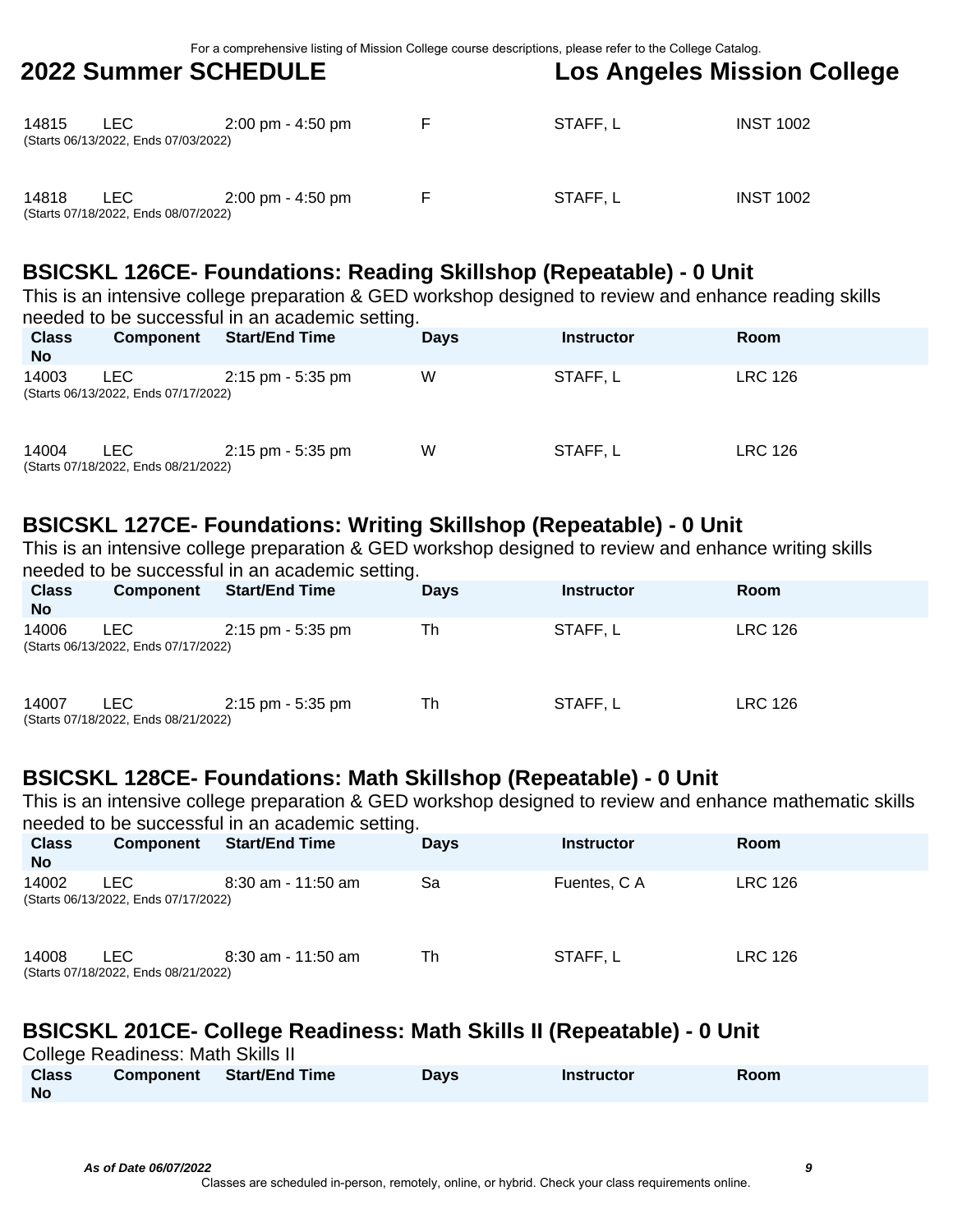|       |                                              | <b>2022 Summer SCHEDULE</b> |              | <b>Los Angeles Mission College</b> |                |  |
|-------|----------------------------------------------|-----------------------------|--------------|------------------------------------|----------------|--|
| 12460 | LEC.<br>(Starts 06/13/2022, Ends 07/17/2022) | 7:00 pm - 9:50 pm           | MTWTh        | Fuentes, C A                       | <b>LRC 233</b> |  |
| 13994 | LEC.                                         | 7:00 pm - 9:50 pm           | <b>MTWTh</b> | Fuentes, C A                       | <b>ZOOM</b>    |  |

This class requires students to be online and interacting with their instructor during the times shown in class schedule in addition to completing assignments.

(Starts 06/13/2022, Ends 07/17/2022)

## **BSICSKL 202CE- College Readiness: Math Skills III (Repeatable) - 0 Unit**

| College Readiness: Math Skills III |  |
|------------------------------------|--|
|------------------------------------|--|

| <b>Class</b><br><b>No</b> | Component                                          | <b>Start/End Time</b> | <b>Days</b>  | <b>Instructor</b> | <b>Room</b>    |
|---------------------------|----------------------------------------------------|-----------------------|--------------|-------------------|----------------|
| 13998                     | <b>LEC</b><br>(Starts 07/18/2022, Ends 08/21/2022) | 7:00 pm - 9:25 pm     | MTWTh        | STAFF, L          | <b>LRC 233</b> |
| 13999                     | LEC                                                | 7:00 pm - 9:25 pm     | <b>MTWTh</b> | STAFF, L          | <b>ZOOM</b>    |

This class requires students to be online and interacting with their instructor during the times shown in class schedule in addition to completing assignments.

(Starts 07/18/2022, Ends 08/21/2022)

#### **BSICSKL 205CE- College Readiness: Writing Skills II (Repeatable) - 0 Unit** College Readiness: Writing Skills II

| <b>Class</b><br><b>No</b> | Component                                    | <b>Start/End Time</b> | <b>Days</b> | <b>Instructor</b> | Room           |
|---------------------------|----------------------------------------------|-----------------------|-------------|-------------------|----------------|
| 12459                     | LEC.<br>(Starts 06/13/2022, Ends 07/17/2022) | 11:00 am - 1:50 pm    | MTWTh       | Amezquita, D S    | <b>LRC 233</b> |
| 13993                     | LEC.                                         | 11:00 am - 1:50 pm    | MTWTh       | Amezquita, D S    | <b>ZOOM</b>    |

This class requires students to be online and interacting with their instructor during the times shown in class schedule in addition to completing assignments.

#### **BSICSKL 206CE- College Readiness: Writing Skills III (Repeatable) - 0 Unit**

| <b>College Readiness: Writing Skills III</b> |                                              |                       |             |                   |                |  |  |  |
|----------------------------------------------|----------------------------------------------|-----------------------|-------------|-------------------|----------------|--|--|--|
| <b>Class</b><br><b>No</b>                    | Component                                    | <b>Start/End Time</b> | <b>Days</b> | <b>Instructor</b> | <b>Room</b>    |  |  |  |
| 12462                                        | LEC.<br>(Starts 07/18/2022, Ends 08/21/2022) | 11:00 am - 1:25 pm    | MTWTh       | Yehia, S          | <b>LRC 233</b> |  |  |  |
| 13997                                        | LEC.                                         | 11:00 am - 1:25 pm    | MTWTh       | Yehia, S          | <b>ZOOM</b>    |  |  |  |

This class requires students to be online and interacting with their instructor during the times shown in class schedule in addition to completing assignments. (Starts 07/18/2022, Ends 08/21/2022)

### **BSICSKL 209CE- College Readiness: Reading Skills II (Repeatable) - 0 Unit**

|       | College Readiness: Reading Skills II |             |            |      |  |
|-------|--------------------------------------|-------------|------------|------|--|
| Class | <b>Component</b> Start/End Time      | <b>Days</b> | Instructor | Room |  |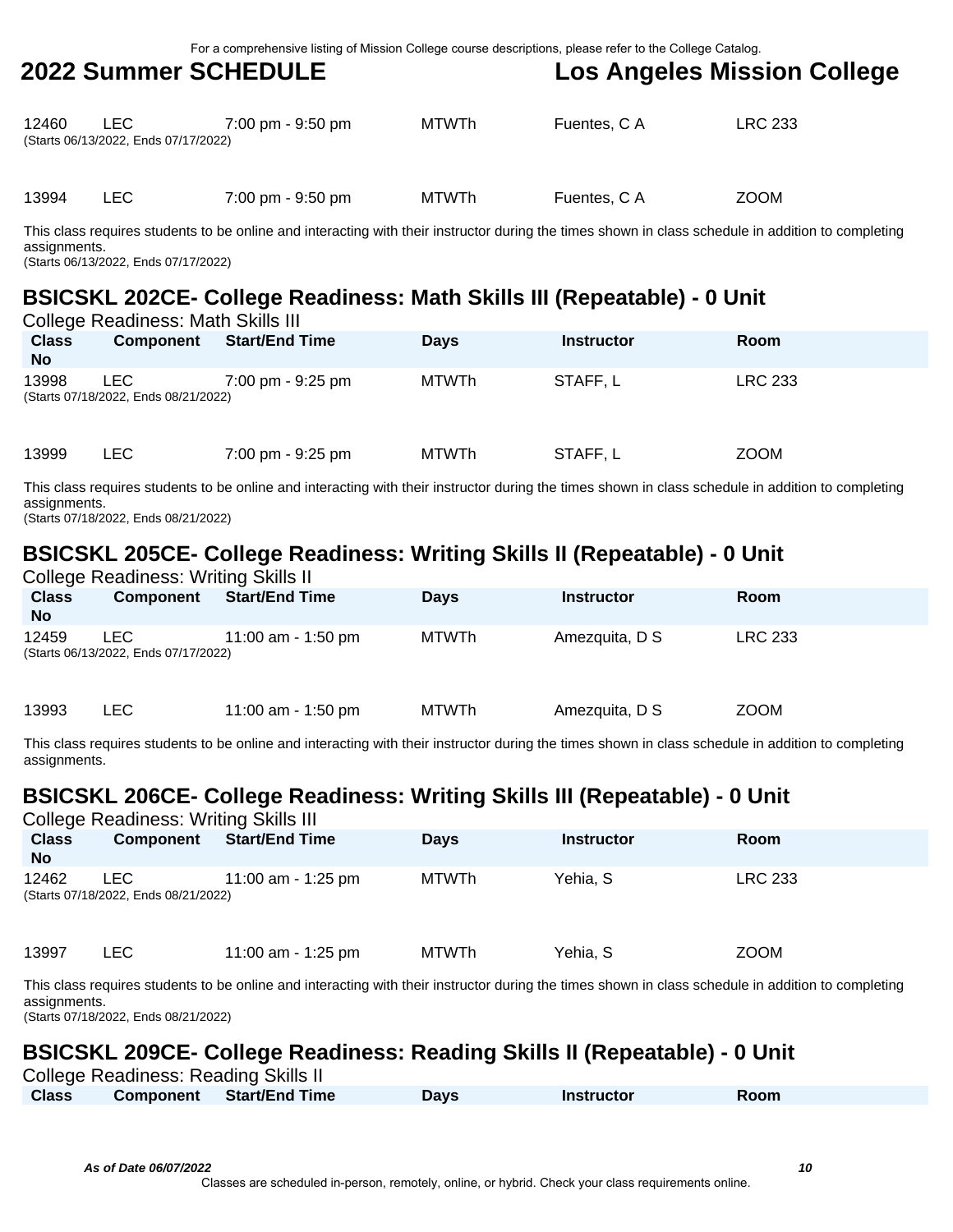| <b>No</b> |                                              |                      |              |                |                |  |
|-----------|----------------------------------------------|----------------------|--------------|----------------|----------------|--|
| 12458     | LEC.<br>(Starts 06/13/2022, Ends 07/17/2022) | $8:00$ am - 10:50 am | MTWTh        | Amezquita, D S | <b>LRC 233</b> |  |
| 13992     | LEC                                          | $8:00$ am - 10:50 am | <b>MTWTh</b> | Amezquita, D S | <b>ZOOM</b>    |  |

This class requires students to be online and interacting with their instructor during the times shown in class schedule in addition to completing assignments.

(Starts 06/13/2022, Ends 07/17/2022)

## **BSICSKL 210CE- College Readiness: Reading Skills III (Repeatable) - 0 Unit**

College Readiness: Reading Skills III

| ີ<br><b>Class</b><br><b>No</b> | Component                                    | <b>Start/End Time</b> | <b>Days</b>  | <b>Instructor</b> | Room           |
|--------------------------------|----------------------------------------------|-----------------------|--------------|-------------------|----------------|
| 12461                          | LEC.<br>(Starts 07/18/2022, Ends 08/21/2022) | $8:00$ am - 10:25 am  | MTWTh        | Yehia, S          | <b>LRC 233</b> |
| 13996                          | LEC.                                         | 8:00 am - 10:25 am    | <b>MTWTh</b> | Yehia, S          | <b>ZOOM</b>    |

This class requires students to be online and interacting with their instructor during the times shown in class schedule in addition to completing assignments.

(Starts 07/18/2022, Ends 08/21/2022)

#### **Biology BIOLOGY 003- Introduction To Biology (UC/CSU) - 4 Units**

# Requirement Designation: Meets IGETC 5B 5C CSU B2 B3

This course for non-majors examines the fundamental principles of biology with laboratories emphasizing hands-on investigations. Topics include an introduction to evolutionary theory, basic biological chemistry, cell function and reproduction, cellular respiration and photosynthesis, classical and contemporary genetics, gene expression and an introduction to animal structure and function. Meets UC/CSU GE requirement of natural science with a lab.

| <b>Class</b><br><b>No</b> | <b>Component</b>                             | <b>Start/End Time</b> | <b>Days</b>  | <b>Instructor</b> | Room           |
|---------------------------|----------------------------------------------|-----------------------|--------------|-------------------|----------------|
| 10343                     | LEC.<br>(Starts 06/13/2022, Ends 08/07/2022) | $8:30$ am - 10:00 am  | <b>MTWTh</b> | Voda, M R         | <b>CMS 110</b> |
| <b>AND</b><br>10347       | LAB<br>(Starts 06/13/2022, Ends 08/07/2022)  | 10:10 am - 1:45 pm    | <b>MW</b>    | Voda, M R         | <b>CMS 110</b> |
| 11881                     | LEC.                                         | 1:50 pm - $3:20$ pm   | MTWTh        | Caldani, P B      | <b>ZOOM</b>    |

This class requires students to be online and interacting with their instructor during the times shown in class schedule in addition to completing assignments. (Starts 06/13/2022, Ends 08/07/2022)

#### **AND**

11882 LAB 3:30 pm - 7:05 pm MW Caldani, P B ZOOM

This class requires students to be online and interacting with their instructor during the times shown in class schedule in addition to completing assignments. (Starts 06/13/2022, Ends 08/07/2022)

# **BIOLOGY 005- Introduction To Human Biology (UC/CSU) - 4 Units**

Requirement Designation: Meets IGETC 5B 5C CSU B2 B3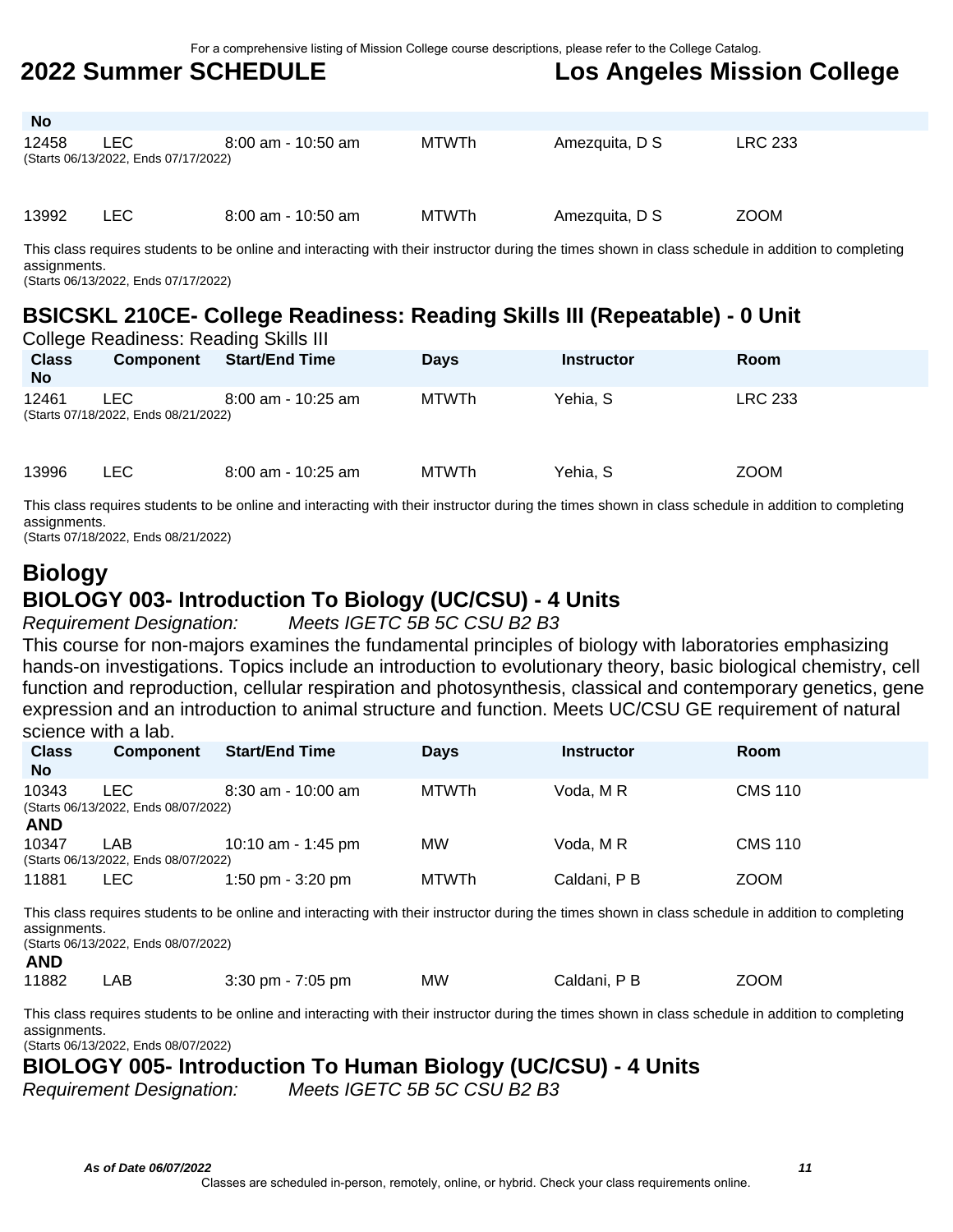## **2022 Summer SCHEDULE Los Angeles Mission College**

|                           | Introduction To Human Biology                |                                      |             |                   |                |
|---------------------------|----------------------------------------------|--------------------------------------|-------------|-------------------|----------------|
| <b>Class</b><br><b>No</b> | <b>Component</b>                             | <b>Start/End Time</b>                | <b>Days</b> | <b>Instructor</b> | <b>Room</b>    |
| 14028                     | LEC.<br>(Starts 06/13/2022, Ends 08/07/2022) | $5:00 \text{ pm} - 6:30 \text{ pm}$  | MTWTh       | Menendez, L M     | <b>CMS 106</b> |
| <b>AND</b>                |                                              |                                      |             |                   |                |
| 14029                     | LAB                                          | $6:40 \text{ pm} - 10:00 \text{ pm}$ | <b>MW</b>   | Menendez, L M     | <b>CMS 106</b> |
|                           | (Starts 06/13/2022, Ends 08/07/2022)         |                                      |             |                   |                |

#### **BIOLOGY 006- General Biology I (UC/CSU) - 5 Units**

Requirement Designation: Meets IGETC 5B 5C CSU B2 B3

**Enrollment Requirement:** Prerequisite: CHEM 051 or CHEM 065 or CHEM 101

This is a general biology course designed for life science and many pre-health majors. It examines basic cellular biology, metabolism, genetics, molecular biology, and the relationship between form and function of living organisms. Note: Some 4-year institutions prefer that Biology 6 and 7 be taken at the same college. **Class Component Start/End Time Days Instructor Room**

| <b>No</b>  |                                      |                      |        |         |         |
|------------|--------------------------------------|----------------------|--------|---------|---------|
| 14030      | LEC.                                 | $8:30$ am - 10:00 am | MTWTh. | Gadd, B | CMS 002 |
|            | (Starts 06/13/2022, Ends 08/07/2022) |                      |        |         |         |
| <b>AND</b> |                                      |                      |        |         |         |
| 14031      | -AB                                  | 10:10 am - 1:30 pm   | MTWTh  | Gadd, B | CMS 002 |
|            | (Starts 06/13/2022, Ends 08/07/2022) |                      |        |         |         |

#### **BIOLOGY 007- General Biology II (UC/CSU) - 5 Units**

Requirement Designation: Meets IGETC 5B 5C CSU B2 B3

This is a general biology course designed for life science and many pre-health majors. It examines the unifying principles of biology through the study of phylogeny, taxonomy, organismal structure/function, evolution, and ecology. Note: Some 4-year institutions prefer that Biology 6 and 7 be taken at the same college.

| <b>Class</b> | <b>Component</b>                     | <b>Start/End Time</b>               | <b>Days</b>  | <b>Instructor</b> | Room           |
|--------------|--------------------------------------|-------------------------------------|--------------|-------------------|----------------|
| <b>No</b>    |                                      |                                     |              |                   |                |
| 14033        | ∟EC I                                | 1:50 pm $-$ 3:20 pm                 | <b>MTWTh</b> | Nourian, N        | <b>CMS 104</b> |
|              | (Starts 06/13/2022, Ends 08/07/2022) |                                     |              |                   |                |
| AND          |                                      |                                     |              |                   |                |
| 14034        | _AB                                  | $3:30 \text{ pm} - 6:50 \text{ pm}$ | <b>MTWTh</b> | Nourian, N        | <b>CMS 104</b> |
|              | (Starts 06/13/2022, Ends 08/07/2022) |                                     |              |                   |                |

#### **BIOLOGY 033- Medical Terminology (CSU) - 3 Units**

This course develops a comprehensive medical vocabulary applicable to all specialties of medicine, through learning Greek and Latin prefixes, suffixes and word roots. Training in the spelling, pronunciation, and definition of medical terms and abbreviations is provided, as well as the use of a medical dictionary.

| <b>Class</b><br>No | <b>Component</b> | <b>Start/End Time</b> | <b>Days</b> | <b>Instructor</b> | Room            |
|--------------------|------------------|-----------------------|-------------|-------------------|-----------------|
| 14035              | ∟EC l            | $6:30$ hrs/wk         | тва         | Saeki, W          | <b>INTERNET</b> |

This class requires students to work online independently each week for the amount of TBA time shown in addition to completing assignments. (Starts 06/13/2022, Ends 08/07/2022)

#### **Biotechnology BIOTECH 008- Biological Research Internship (CSU) - 2 Units Enrollment Requirement:** Prerequisite: None. Corequisite: BIOTECH 002 or BIOTECH 003

Provides students the opportunity to work as an intern in an academic or industrial biotechnology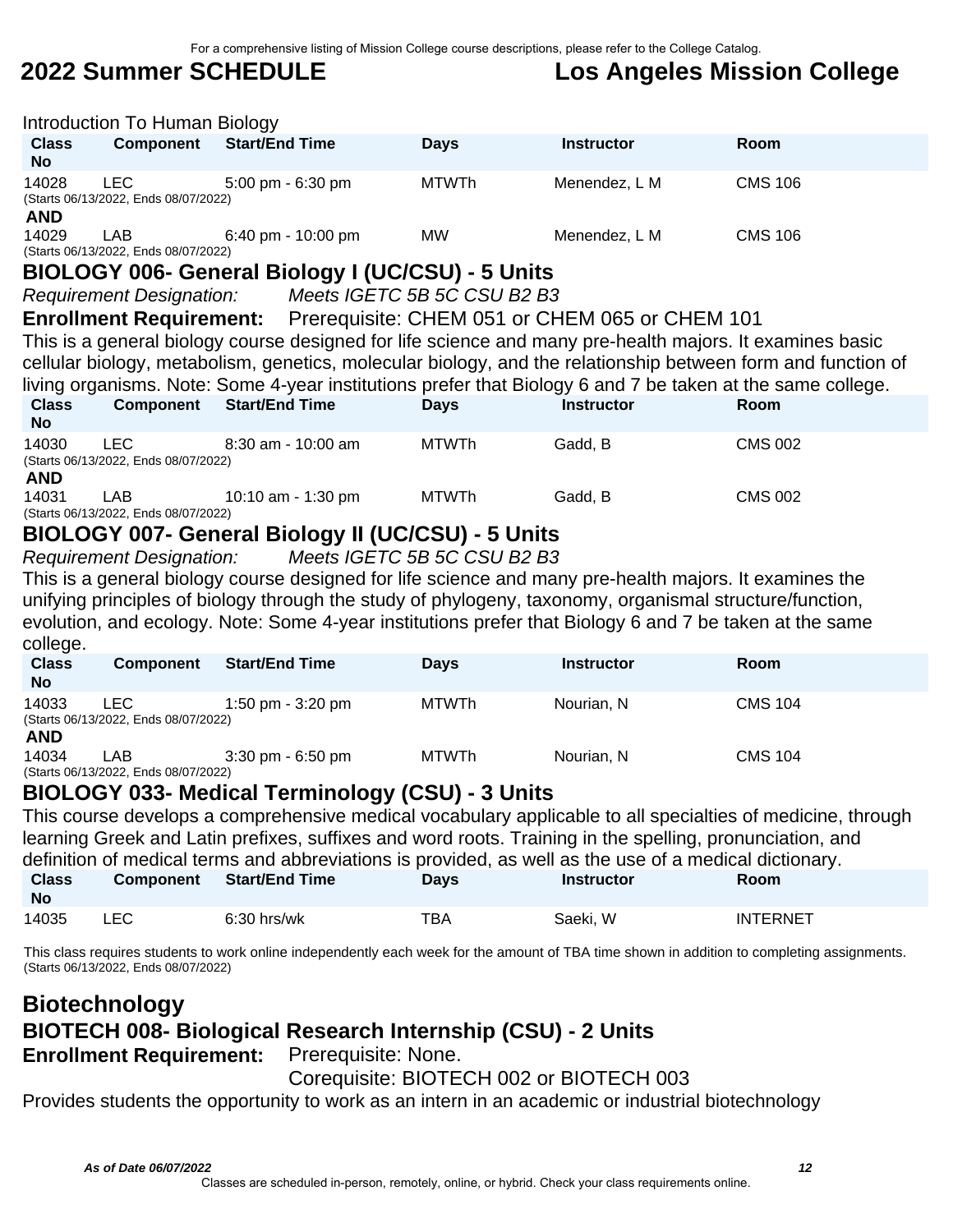environment. Students will apply skills and techniques learned in prerequisite courses toward an individual project determined by the director of the facility in which the internship will be done. Students will also attend lectures addressing the use of Microsoft Word and PowerPoint in preparing written and oral scientific presentations. At the end of the internship students will present their internship accomplishments in the forms of a scientific paper, poster, and oral presentation.

| <b>Class</b><br>- No | Component | <b>Start/End Time</b> | Days | <b>Instructor</b> | <b>Room</b> |
|----------------------|-----------|-----------------------|------|-------------------|-------------|
| 11765                | LEC       | 5:00 pm - 6:30 pm     | W    | Arora, C P        | <b>ZOOM</b> |

This class will be offered in an online blended format, which requires students to be online and interacting with their instructor during the times shown and to work online independently each week for the amount of TBA time shown in addition to completing assignments. (Starts 06/13/2022, Ends 08/20/2022) **AND**

| .     |    |               |     |            |                 |
|-------|----|---------------|-----|------------|-----------------|
| 11766 | ΑB | $6:50$ hrs/wk | тва | Arora. C F | <b>INTERNET</b> |

This class will be offered in an online blended format, which requires students to be online and interacting with their instructor during the times shown and to work online independently each week for the amount of TBA time shown in addition to completing assignments. (Starts 06/13/2022, Ends 08/20/2022)

#### **Business**

### **BUS 001- Introduction To Business (UC/CSU) - 3 Units**

Students engage in a multidisciplinary examination of how culture, society, economic systems, legal, international, political, financial institutions, and human behavior interact to affect a business organization's policy and practices within the U.S. and a global society. The course demonstrates how these influences impact the primary areas of business including: organizational structure and design, leadership, human resource management, risk management and insurance, organized labor practices, ethics and social responsibility, marketing, organizational communication, e-business/technology, entrepreneurship, legal, accounting, and financial practices, and the stock and securities market; and therefore how they affect a business's ability to achieve its organizational goals.

| <b>Class</b><br><b>No</b> | Component                                    | <b>Start/End Time</b> | <b>Days</b> | <b>Instructor</b> | Room             |  |
|---------------------------|----------------------------------------------|-----------------------|-------------|-------------------|------------------|--|
| 15041                     | LEC.<br>(Starts 07/18/2022, Ends 08/21/2022) | $8:00$ am - 10:50 am  | MTWTh       | Dorsey, N R       | <b>INST 1013</b> |  |
| 13916                     | LEC                                          | $10:30$ hrs/wk        | TBA         | STAFF.L           | <b>INTERNET</b>  |  |

This class requires students to work online independently each week for the amount of TBA time shown in addition to completing assignments. (Starts 07/18/2022, Ends 08/21/2022)

| 14763 | LEC                                  | $10:30$ hrs/wk | ТВА | Dorsey, N R | <b>INTERNET</b> |
|-------|--------------------------------------|----------------|-----|-------------|-----------------|
|       | This class is closed to the public.  |                |     |             |                 |
|       | (Starts 07/18/2022, Ends 08/21/2022) |                |     |             |                 |

## **BUS 005- Business Law I (UC/CSU) - 3 Units**

|                           | <b>Requirement Designation:</b> | Meets CSU D8          |             |                   |                 |  |  |
|---------------------------|---------------------------------|-----------------------|-------------|-------------------|-----------------|--|--|
| <b>Business Law I</b>     |                                 |                       |             |                   |                 |  |  |
| <b>Class</b><br><b>No</b> | <b>Component</b>                | <b>Start/End Time</b> | <b>Davs</b> | <b>Instructor</b> | Room            |  |  |
| 10980                     | LEC                             | $10:30$ hrs/wk        | TBA         | Bordbar, J K      | <b>INTERNET</b> |  |  |

This class requires students to work online independently each week for the amount of TBA time shown in addition to completing assignments. (Starts 06/13/2022, Ends 07/17/2022)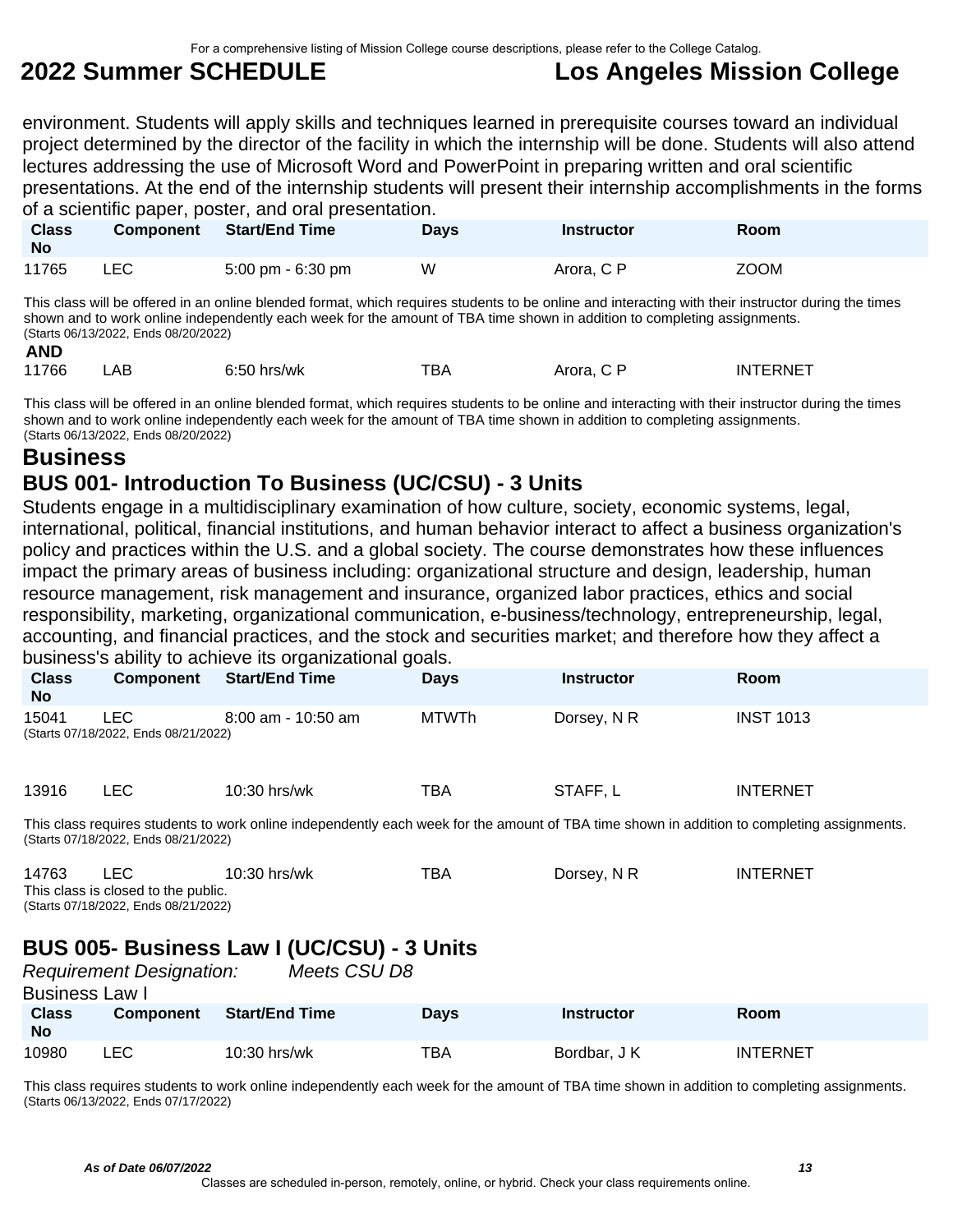#### **COUNSELING COUNSEL 004- Career Planning (CSU) - 1 Unit**

Designed to assist students in choosing a major or career. Students will explore their interests, skills, personality type and values through the use of career assessments and on-line resources. Students will access information regarding occupational characteristics, employment trends and labor market updates. Emphasis will be placed on the development of a student educational plan (SEP).

| <b>Class</b><br><b>No</b>                                                                                                             | <b>Component</b> | <b>Start/End Time</b> | <b>Davs</b> | <b>Instructor</b>  | <b>Room</b>     |  |  |  |
|---------------------------------------------------------------------------------------------------------------------------------------|------------------|-----------------------|-------------|--------------------|-----------------|--|--|--|
| 13272                                                                                                                                 | ∟EC I            | 3:20 hrs/wk           | TBA         | Menendez Mata. R J | <b>INTERNET</b> |  |  |  |
| This course is asynchronous with no live classes. No textbook will be required. Instructor's email address is menendrj@lamission.edu. |                  |                       |             |                    |                 |  |  |  |
| (Starts 06/13/2022, Ends 07/17/2022)                                                                                                  |                  |                       |             |                    |                 |  |  |  |

### **COUNSEL 017- College Survival Skills Development (UC/CSU) - 1 Unit**

Provides students with a variety of survival skills necessary to be successful college student. Topics include the matriculation process, library resources and usage, study skills strategies, learning styles, self-esteem, time and stress management and goal setting. May include the development of a student educational plan (SEP).

| <b>Class</b><br><b>No</b> | <b>Component</b>                                                                          | <b>Start/End Time</b> | <b>Days</b> | <b>Instructor</b> | <b>Room</b>     |
|---------------------------|-------------------------------------------------------------------------------------------|-----------------------|-------------|-------------------|-----------------|
| 14873                     | LEC.<br>This class is closed to the public.<br>(Starts 06/22/2022, Ends 07/29/2022)       | $8:30$ am - 11:20 am  | F           | George, CA        | ZOOM-HS         |
| 14874                     | <b>LEC</b><br>This class is closed to the public.<br>(Starts 06/22/2022, Ends 07/29/2022) | $8:30$ am - 11:20 am  | F           | Lara, PY          | ZOOM-HS         |
| 13887                     | LEC.<br>NOTE: Geared towards students with disabilities.                                  | $3:20$ hrs/wk         | TBA         | Schwartz, R S     | <b>INTERNET</b> |

The course is asynchronous with no live classes. No textbook will be required. Instructor's email address is schwarrs@lamission.edu (Starts 07/18/2022, Ends 08/21/2022)

#### **COUNSEL 040- College Success Seminar (UC/CSU) - 3 Units**

Introduces students to the study of the educational, psychological, intellectual, social, and health-related factors that impact lifelong learning, well-being, and success. Students engage topics such as motivation, critical thinking, learning strategies, time management, communication strategies, career exploration and educational planning by means of active learning strategies such as classroom activities and discussions, peer presentations, real world scenarios and collaborative problem solving assignments.

Note: Credit only given for either Counseling 40 or Personal Development 40, but not both.

UC Credit Limit: 20 and 40 combined. Maximum credit one course.

| <b>Class</b> | Component | Start/End Time | <b>Days</b> | <b>Instructor</b> | Room |
|--------------|-----------|----------------|-------------|-------------------|------|
| <b>No</b>    |           |                |             |                   |      |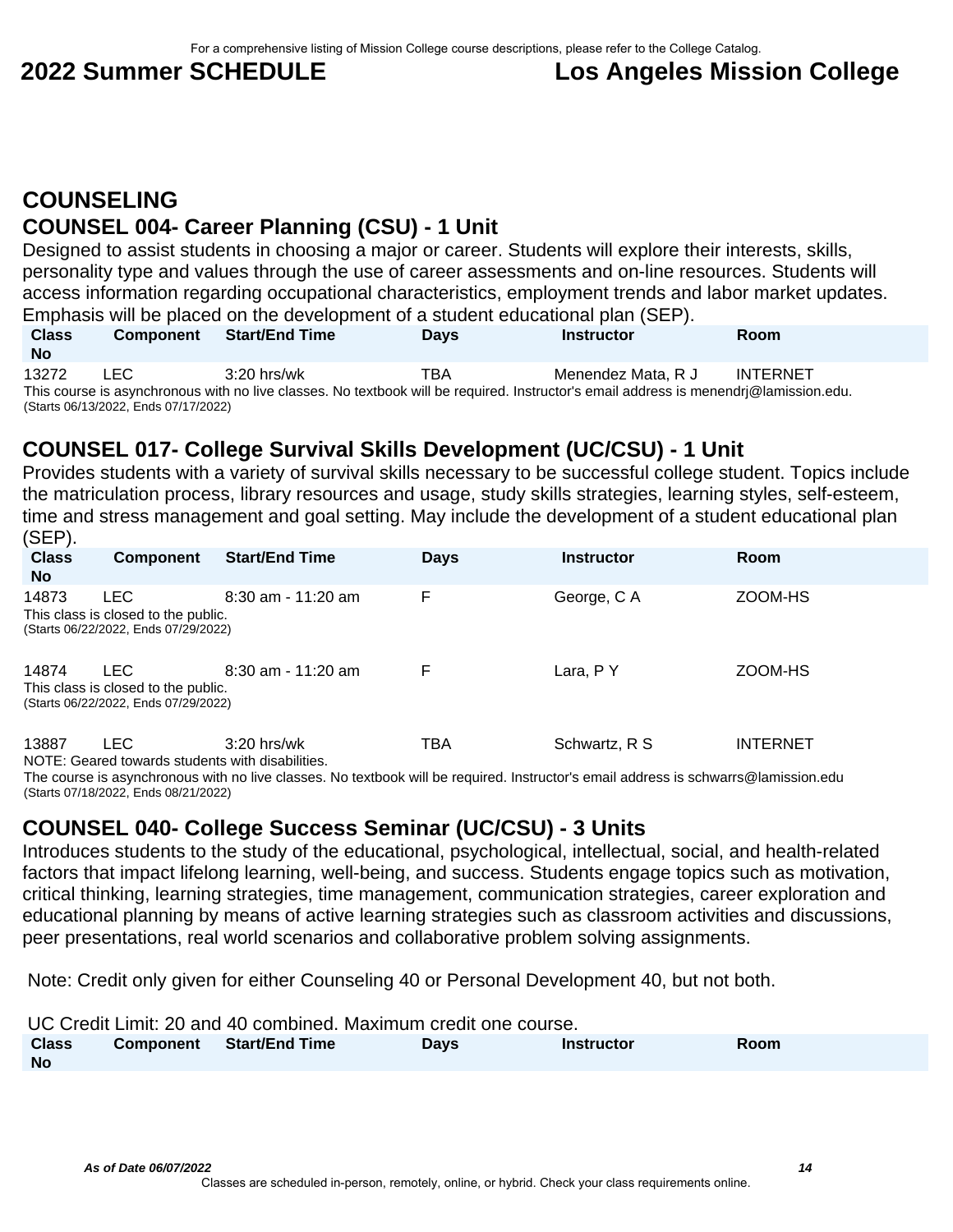15265 LEC 8:00 am - 10:20 am MTWTh STAFF, L INST 1010 Class is offered for North Valley Military Institute with available seats for the public. This class has mandatory meetings on MTWTH from 08:00 AM to 10:20 AM. (Starts 06/22/2022, Ends 07/31/2022)

#### **Chemistry CHEM 051- Fundamentals Of Chemistry I (UC/CSU) - 5 Units**

Requirement Designation: Meets IGETC 5A 5C CSU B1 B3

Chemistry 51 is a descriptive course in general, organic and biological chemistry designed for nursing and Allied Health students. Topics include: the metric system of measurements, chemical symbols, formulas and nomenclature systems, chemical equations and physical and chemical characteristics for all states of matter. Other topics include acids, bases, buffers and pH. Organic topics focus on functional group identification including hydrocarbons, organic halide, alcohols, ethers, ketones, aldehydes, amines, carboxylic acids, esters and other acid derivatives, carbohydrates, lipids and proteins are also surveyed.

| <b>Class</b><br><b>No</b> | <b>Component</b>                             | <b>Start/End Time</b> | <b>Days</b> | <b>Instructor</b> | <b>Room</b>    |
|---------------------------|----------------------------------------------|-----------------------|-------------|-------------------|----------------|
| 10290                     | LEC.<br>(Starts 06/13/2022, Ends 08/07/2022) | $8:30$ am - 10:40 am  | MTWTh       | Fenton, M S       | CMS 246        |
| <b>AND</b><br>10298       | LAB<br>(Starts 06/13/2022, Ends 08/07/2022)  | 10:45 am - 12:15 pm   | MTWTh       | Fenton, M S       | <b>CMS 201</b> |

## **CHEM 065- Introductory General Chemistry (UC/CSU) - 4 Units**

Requirement Designation: Meets IGETC 5A 5C CSU B1 B3

This course is a survey of basic chemistry topics. The course is intended as preparation for chemistry, some allied health majors, or for students completing their general education. Topics include atoms and elements, nomenclature, chemical bonds, chemical reactions, stoichiometry, energy and states of matter, gas laws, aqueous systems, solutions, and acids, bases and salts. Laboratory activities will support the range of topics covered in lecture including chemical laboratory safety, qualitative and quantitative experiments.

|                           | covered in lecture including chemical laboratory salety, qualitative and quantitative experiments. |                               |             |                   |                 |  |  |
|---------------------------|----------------------------------------------------------------------------------------------------|-------------------------------|-------------|-------------------|-----------------|--|--|
| <b>Class</b><br><b>No</b> | <b>Component</b>                                                                                   | <b>Start/End Time</b>         | <b>Days</b> | <b>Instructor</b> | <b>Room</b>     |  |  |
| 10619                     | LEC.<br>(Starts 06/13/2022, Ends 08/07/2022)                                                       | 10:40 am - $12:10 \text{ pm}$ | MTWTh       | Qureshi, A M      | <b>CMS 028</b>  |  |  |
| <b>AND</b><br>10621       | LAB<br>(Starts 06/13/2022, Ends 08/07/2022)                                                        | 12:30 pm $-$ 2:00 pm          | MTWTh       | Qureshi, A M      | CMS 201         |  |  |
| 13898                     | LEC                                                                                                | $6:30$ hrs/wk                 | TBA         | Godjoian, G       | <b>INTERNET</b> |  |  |

This class requires students to work online independently each week for the amount of TBA time shown in addition to completing assignments. NOTE: This class may be used as a prerequisite for Chemistry 101. Four-year institutions may not give transfer credit for the laboratory portion of this class. (Starts 06/13/2022, Ends 08/07/2022)

**AND**

13899 LAB 6:30 hrs/wk TBA Godjoian, G INTERNET

This class requires students to work online independently each week for the amount of TBA time shown in addition to completing assignments. NOTE: This class may be used as a prerequisite for Chemistry 101. Four-year institutions may not give transfer credit for the laboratory portion of this class.

(Starts 06/13/2022, Ends 08/07/2022)

# **CHEM 101- General Chemistry I (UC/CSU) - 5 Units**

Requirement Designation: Meets IGETC 5A 5C CSU B1 B3 **Enrollment Requirement:** Prerequisite: CHEM 065 or Placement Exam This is the first semester of a one-year course in general chemistry intended for majors in the natural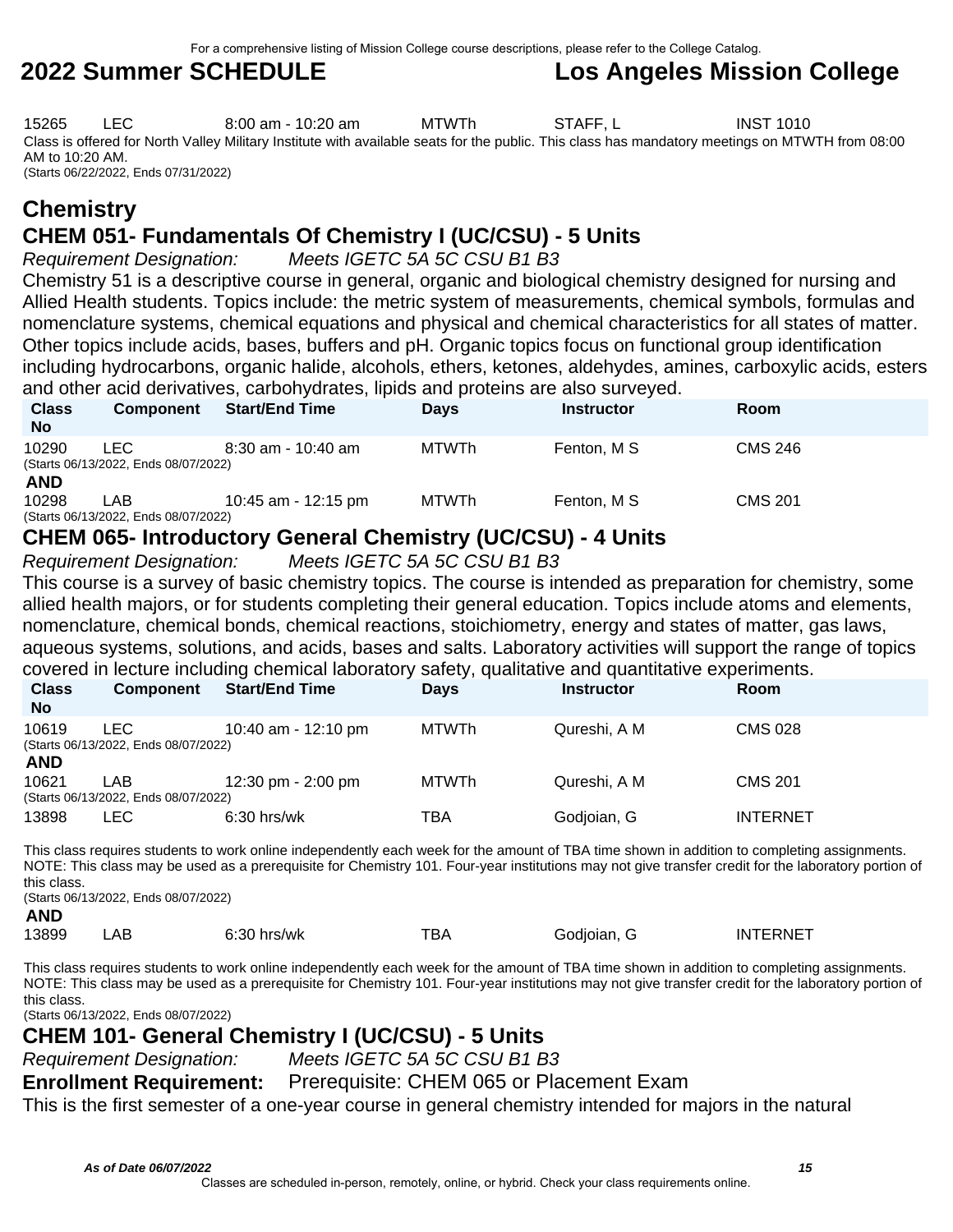sciences, (chemistry, biochemistry, biology, physics, pre-medicine), mathematics and engineering. Topics presented in this course include chemical nomenclature, atomic structure, quantum theory, bonding theories and molecular geometries, chemical equations, oxidation-reduction, stoichiometry, thermochemistry, solid, liquid and gaseous states and related forces, gas laws, solutions and colligative properties, periodic relationships, and acid-base theories. Lab work involves both qualitative and quantitative analysis.<br>Class Component Start/End Time Days Instructor Room **Class Component Start/End Time Days Instructor Room**

| No    |                                      |                      |              |               |                |
|-------|--------------------------------------|----------------------|--------------|---------------|----------------|
| 12480 | LEC                                  | $8:30$ am - 10:00 am | MTWTh        | Pazirandeh, S | CMS 236        |
|       | (Starts 06/13/2022, Ends 08/07/2022) |                      |              |               |                |
| AND   |                                      |                      |              |               |                |
| 12481 | LAB                                  | 10:10 am - 1:30 pm   | <b>MTWTh</b> | Pazirandeh, S | <b>CMS 203</b> |
|       | (Starts 06/13/2022, Ends 08/07/2022) |                      |              |               |                |

# **Chicano Studies**

## **CHICANO 002- The Mexican-American In Contemporary Society (UC/CSU) - 3 Units**

Requirement Designation: Meets IGETC 4C CSU D3 Introduces the student to the most relevant issues facing the Chicano community today. Special attention will be given to the growth and impact of political behavior and under-representation, public health concerns, educational inequities, and immigration policies affecting Mexicans, Chicanos, and other Latinos.

| <b>Class</b><br><b>No</b> | <b>Component</b> | Start/End Time | <b>Days</b> | Instructor     | Room            |
|---------------------------|------------------|----------------|-------------|----------------|-----------------|
| 11343                     | ∟EC i            | $10:30$ hrs/wk | TBA         | Maldonado. J A | <b>INTERNET</b> |

This class requires students to work online independently each week for the amount of TBA time shown in addition to completing assignments. (Starts 06/13/2022, Ends 07/17/2022)

#### **CHICANO 007- The Mexican-American In The History Of The United States I (UC/CSU) - 3 Units**

#### Requirement Designation: Meets IGETC 3B 4F CSU C2 D3 D6 US-1

A survey of United States history as it relates to the development of the Chicano in the United States with a special emphasis on Mexican-American contributions to the development of American civilization. This course covers Pre-Columbian and Mexican colonial periods, the northward advance and settlement of the present day U.S. Southwest/Southeast. Topics also include a background in the political and social development of both the United States and Mexico, the role and impact of the American Revolution, U.S. Constitution, and the Bill of Rights.

| <b>Class</b><br><b>No</b> | <b>Component</b> | <b>Start/End Time</b> | Days | <b>Instructor</b> | Room            |
|---------------------------|------------------|-----------------------|------|-------------------|-----------------|
| 13934                     | LEC              | 10:30 hrs/wk          | TBA  | Morales, J J      | <b>INTERNET</b> |

This class requires students to work online independently each week for the amount of TBA time shown in addition to completing assignments. (Starts 06/13/2022, Ends 07/17/2022)

| 15216 | LEC                                  | $10:30$ hrs/wk | TBA | STAFF, L | <b>INTRNT-HS</b> |
|-------|--------------------------------------|----------------|-----|----------|------------------|
|       | This class is closed to the public.  |                |     |          |                  |
|       | (Starts 06/13/2022, Ends 07/17/2022) |                |     |          |                  |

#### **CHICANO 008- The Mexican-American In The History Of The United States II (UC/CSU) - 3 Units**

Requirement Designation: Meets IGETC 4C 4F CSU D3 D6 US-1

Concentrates on Mexican American history of the nineteenth and twentieth centuries. Discussion centers on the participation, contributions, and experiences by Mexican Americans. Major areas include the socio-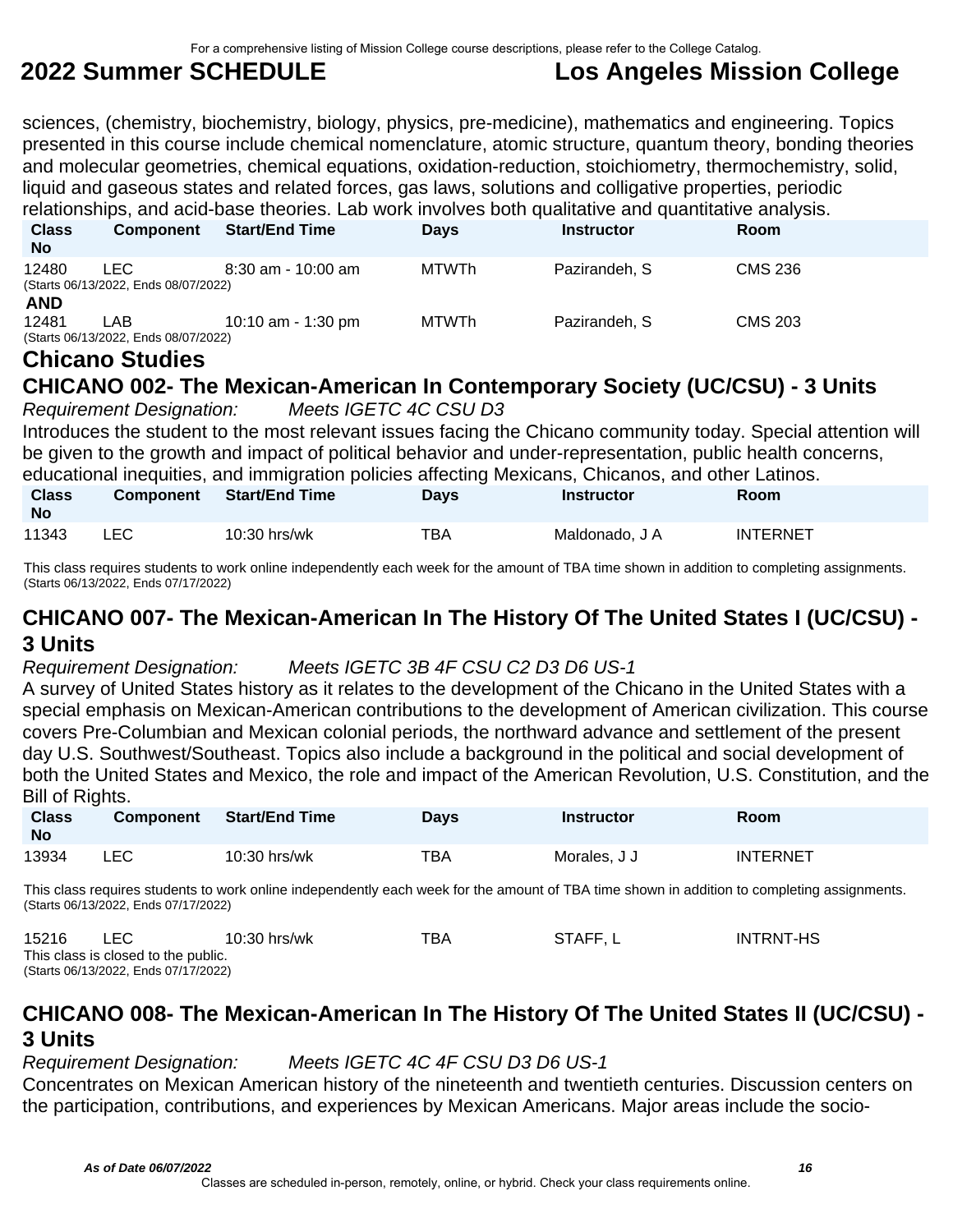historical, political, judicial, legislative, economic and educational experiences. Topics include the Mexican American Southwest, the U.S Mexico War, American Expansionism, U.S. Treaties, U.S. Constitution, Bill of Rights, California Constitution, desegregation struggle, American Nativism, Mexican Repatriation, WWII, Zoot-Suit Riots, Bracero Program, Mexican American Labor Movement and the Chicano Movement and their impact on political participation. This course fulfills the American History and Institutions requirements under Social Sciences (Section D), both under U.S. History and Political science components. **Class Component Start/End Time Days Instructor Room**

| <b>No</b> |           |                |     |              |                 |
|-----------|-----------|----------------|-----|--------------|-----------------|
| 10674     | ---<br>__ | $10:30$ hrs/wk | тва | Morales. J J | <b>INTERNET</b> |

This class requires students to work online independently each week for the amount of TBA time shown in addition to completing assignments. (Starts 06/13/2022, Ends 07/17/2022)

### **CHICANO 037- Chicano Literature (UC/CSU) - 3 Units**

Requirement Designation: Meets IGETC 3B CSU C2

An introductory analysis of the literary, social, and cultural aspects of the novel, short story, essay, poetry, and drama written by Mexican-Americans. The course reveals the progression of a people and culture in American society, artistically expressed by Mexican-American writers who seek to understand themselves and the world around them.

| <b>Class</b><br>No | <b>Component</b> | <b>Start/End Time</b> | Days | Instructor     | <b>Room</b>     |
|--------------------|------------------|-----------------------|------|----------------|-----------------|
| 12450              | .EC              | $10:30$ hrs/wk        | TBA  | Gutierrez. E O | <b>INTERNET</b> |

This class requires students to work online independently each week for the amount of TBA time shown in addition to completing assignments. (Starts 06/13/2022, Ends 07/17/2022)

### **CHICANO 046- Mexican-American Folklore (UC/CSU) - 3 Units**

Requirement Designation: Meets IGETC 3B CSU C2 Introduction to conventional studies of Chicano/Mexicano folklore. Students will analyze and evaluate the various folklore genres: myths, legends, folktales, folk medicine, folk speech, and related topics in both a historical and contemporary social context.

| <b>Class</b><br>No | <b>Component</b> | <b>Start/End Time</b> | Days | <b>Instructor</b> | <b>Room</b>     |
|--------------------|------------------|-----------------------|------|-------------------|-----------------|
| 13933              | ∟EC.             | 10:30 hrs/wk          | TBA  | Maldonado, J A    | <b>INTERNET</b> |

This class requires students to work online independently each week for the amount of TBA time shown in addition to completing assignments. (Starts 06/13/2022, Ends 07/17/2022)

#### **CHICANO 047- The Mexican-American Woman In Society (UC/CSU) - 3 Units**

Requirement Designation: Meets IGETC 4C CSU D3 D4 E

Examines the socio-historical development of Chicanas in the U.S. It analyzes issues relating to feminism, gender politics, history, and community activism. The class assesses specific social issues which are central to the Chicana experience.

| <b>Class</b><br><b>No</b> | <b>Component</b> | <b>Start/End Time</b> | <b>Days</b> | Instructor          | <b>Room</b>     |
|---------------------------|------------------|-----------------------|-------------|---------------------|-----------------|
| 13936                     | LEC.             | 10:30 hrs/wk          | TBA         | Madrigal Uribe, M C | <b>INTERNET</b> |

This class requires students to work online independently each week for the amount of TBA time shown in addition to completing assignments. (Starts 06/13/2022, Ends 07/17/2022)

## **CHICANO 052- Mexican Art-Modern (UC/CSU) - 3 Units**

**As of Date 06/07/2022 17**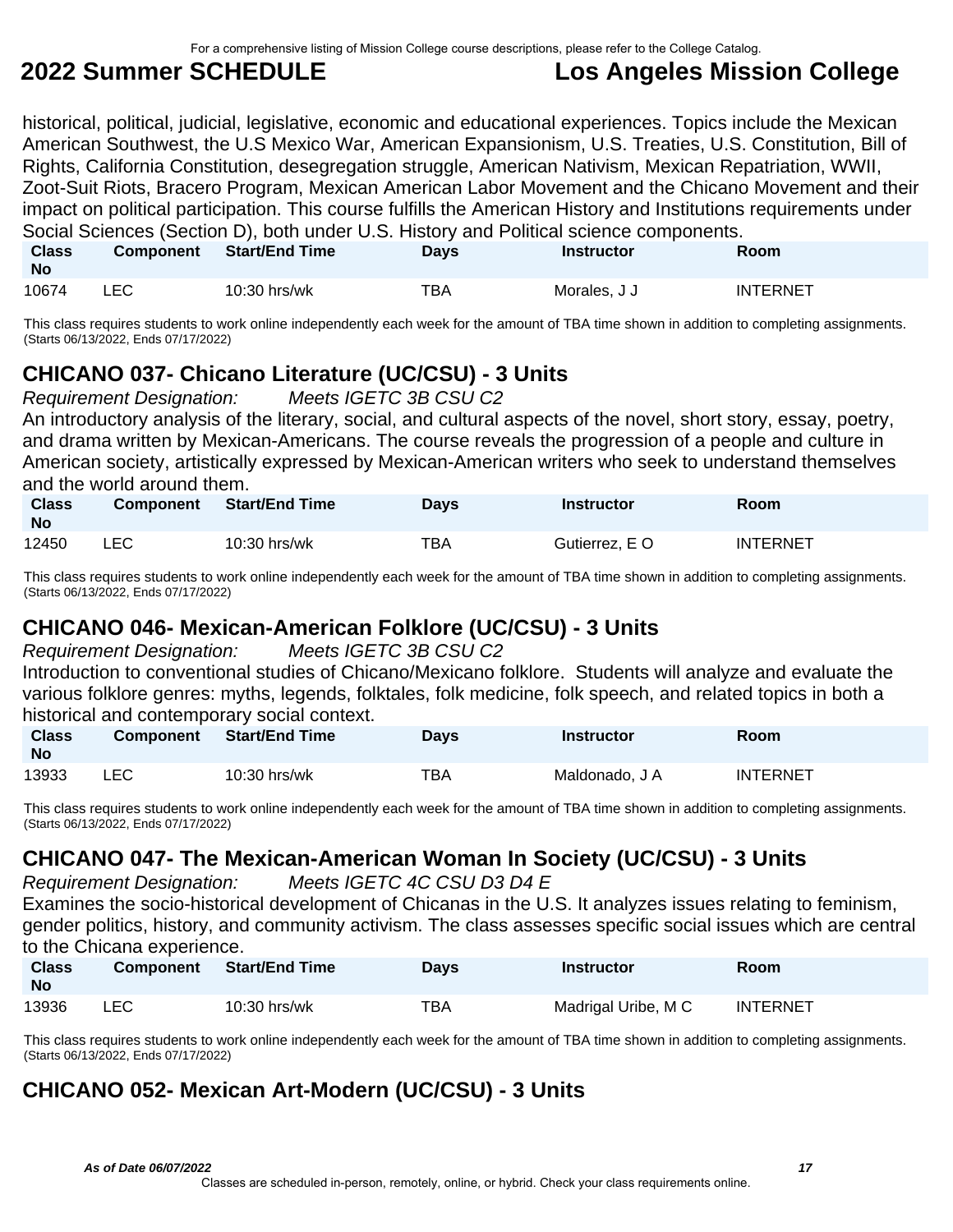#### Requirement Designation: Meets IGETC 3A CSU C1

A survey of the art of Mexico from the nineteenth century to the present, including the rise of Mexican Archeology and the rediscovery of ancient art, the renaissance of a new indigenous Mexican artform, the evolution of a Mexican-American art, and the cultural interplay between the United States and Mexico.

| <b>Class</b><br><b>No</b> | <b>Component</b>                                                                           | <b>Start/End Time</b>                 | <b>Days</b>      | <b>Instructor</b>  | Room                    |
|---------------------------|--------------------------------------------------------------------------------------------|---------------------------------------|------------------|--------------------|-------------------------|
| 14796<br>And              | LEC<br>LEC.<br>This class is closed to the public.<br>(Starts 07/18/2022, Ends 08/21/2022) | $9:00$ am - 10:30 am<br>$6:50$ hrs/wk | <b>MW</b><br>TBA | STAFF.L<br>STAFF.L | ZOOM<br><b>INTERNET</b> |
| 13935                     | .EC                                                                                        | $10:30$ hrs/wk                        | TBA              | Gutierrez, E O     | <b>INTERNET</b>         |

This class requires students to work online independently each week for the amount of TBA time shown in addition to completing assignments. (Starts 06/13/2022, Ends 07/17/2022)

#### **CHICANO 054- Mexican-American Arts In American Culture (UC/CSU) - 3 Units**

Requirement Designation: Meets IGETC 3A CSU C1 A study of Mexican and Mexican American arts, literature, and music. Particular emphasis is given to the identification of the contributions of Mexican and Mexican American artists to the contemporary culture of the United States.

| <b>Class</b><br>No | <b>Component</b> | <b>Start/End Time</b> | Days | <b>Instructor</b>   | Room            |
|--------------------|------------------|-----------------------|------|---------------------|-----------------|
| 13937              | LEC.             | $10:30$ hrs/wk        | TBA  | Madrigal Uribe, M C | <b>INTERNET</b> |

This class requires students to work online independently each week for the amount of TBA time shown in addition to completing assignments. (Starts 06/13/2022, Ends 07/17/2022)

### **CHICANO 057- Chicanas And Chicanos In Film (UC/CSU) - 3 Units**

This course examines how Hollywood has depicted Chicanas and Chicanos through the medium of film from the early twentieth century to present day. The techniques, contents, and historical context of relevant films are analyzed.

| <b>Class</b><br><b>No</b> | <b>Component</b>                                                                   | <b>Start/End Time</b> | <b>Davs</b> | <b>Instructor</b> | Room      |
|---------------------------|------------------------------------------------------------------------------------|-----------------------|-------------|-------------------|-----------|
| 15217                     | _EC<br>This class is closed to the public.<br>(Starts 06/13/2022, Ends 07/17/2022) | $10:30$ hrs/wk        | TBA         | STAFF, L          | INTRNT-HS |

## **Child Development**

#### **CH DEV 001- Child Growth And Development (UC/CSU) - 3 Units**

Requirement Designation: Meets IGETC 4G CSU D7 D9 E

Students examine the major physical, psychosocial, and cognitive/language developmental milestones for children, both typical and atypical, from conception through adolescence. There is an emphasis on interactions between maturational processes and environmental factors. While studying developmental theory and investigative research methodologies, students will observe children, evaluate individual differences and analyze characteristics of development at various stages.

| <b>Class</b> | Component | <b>Start/End Time</b> | <b>Days</b> | <b>Instructor</b> | Room |
|--------------|-----------|-----------------------|-------------|-------------------|------|
| <b>No</b>    |           |                       |             |                   |      |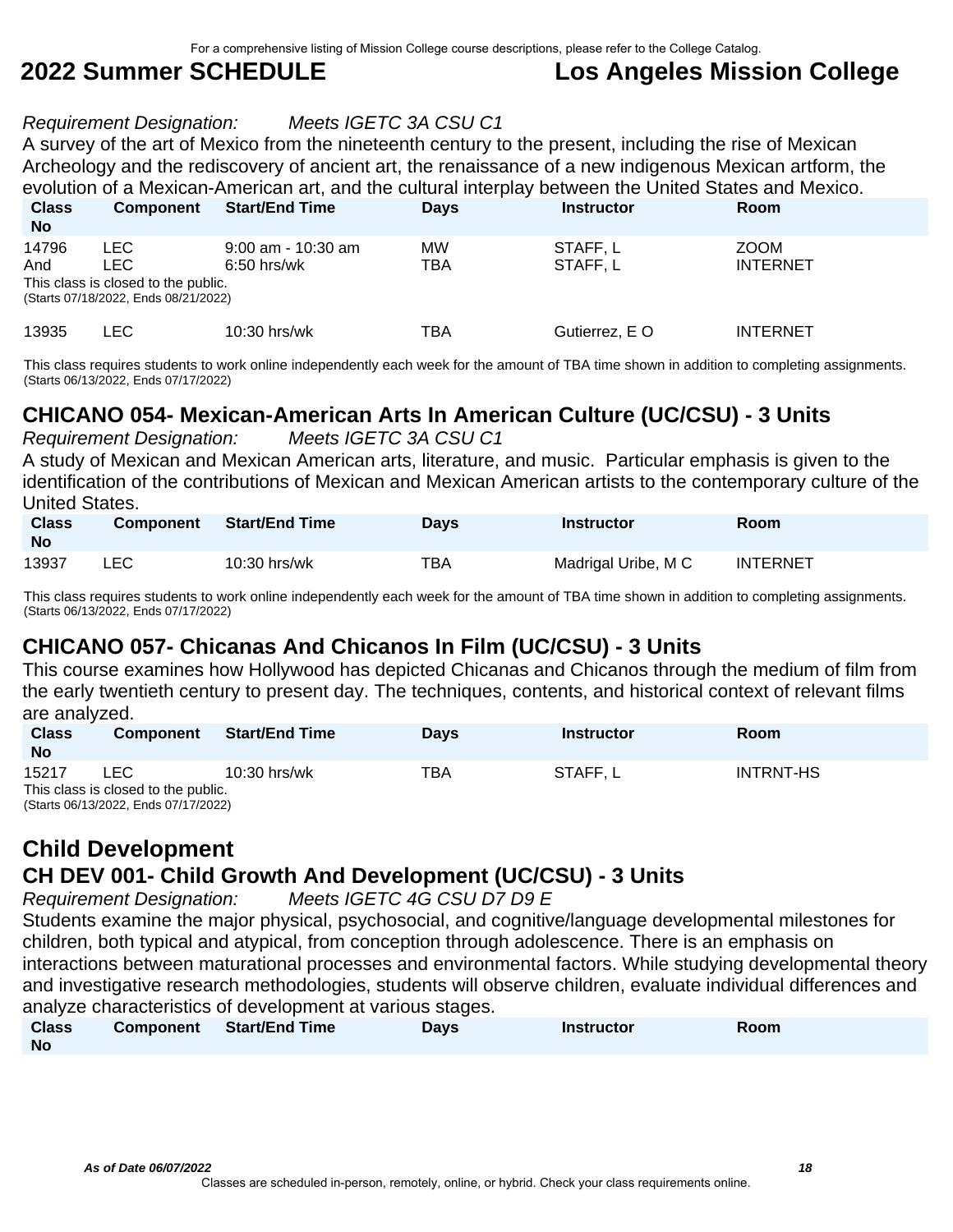| <b>2022 Summer SCHEDULE</b> |                                                                                     |                                                                                                                                             |              | <b>Los Angeles Mission College</b> |                 |
|-----------------------------|-------------------------------------------------------------------------------------|---------------------------------------------------------------------------------------------------------------------------------------------|--------------|------------------------------------|-----------------|
| 14743                       | LEC.<br>This class is closed to the public.<br>(Starts 07/18/2022, Ends 08/21/2022) | $8:00$ am - 10:25 am                                                                                                                        | <b>MTWTh</b> | STAFF, L                           | <b>CSB 102A</b> |
| 14842                       | LEC.<br>This class is closed to the public.<br>(Starts 06/22/2022, Ends 07/29/2022) | 1:00 pm - $3:20$ pm                                                                                                                         | <b>MTWTh</b> | Anaya, E                           | ZOOM-HS         |
| 10447                       | <b>LEC</b>                                                                          | $10:30$ hrs/wk                                                                                                                              | TBA          | Grigoryan, R                       | <b>INTERNET</b> |
|                             |                                                                                     | This class requires students to work online independently each week for the amount of TBA time shown in addition to completing assignments. |              |                                    |                 |

(Starts 06/13/2022, Ends 07/17/2022)

| 10449<br>ᄂᄂ | 10:30 hrs/wk | тва | D<br>De<br>≧Silva. L | <b>INTERNET</b> |
|-------------|--------------|-----|----------------------|-----------------|
|-------------|--------------|-----|----------------------|-----------------|

This class requires students to work online independently each week for the amount of TBA time shown in addition to completing assignments. (Starts 07/18/2022, Ends 08/21/2022)

## **CH DEV 002- Early Childhood: Principles And Practices (CSU) - 3 Units**

#### **Enrollment Requirement:** Prerequisite: None. Corequisite: CH DEV 001

The student will explore the history of early childhood education as well as current philosophies and practices. Early Childhood programs will be observed and examined in relation to the needs of the child, the

arrangement of the environment and the role of the teacher.

| <b>Class</b><br><b>No</b> | <b>Component</b>                            | <b>Start/End Time</b> | <b>Days</b> | <b>Instructor</b> | <b>Room</b>     |
|---------------------------|---------------------------------------------|-----------------------|-------------|-------------------|-----------------|
| 15009                     | LEC<br>(Starts 07/18/2022, Ends 08/21/2022) | $8:00$ am - 10:25 am  | MTWTh       | Christiansen, H M | <b>CCDS 202</b> |
| 11617                     | LEC                                         | 10:30 hrs/wk          | TBA         | Grigoryan, R      | <b>INTERNET</b> |

This class requires students to work online independently each week for the amount of TBA time shown in addition to completing assignments. (Starts 06/13/2022, Ends 07/17/2022)

#### **CH DEV 007- Introduction To Curriculum In Early Childhood Education (CSU) - 3 Units Enrollment Requirement:** Prerequisite: CH DEV 002

Students learn and develop the knowledge and skills to provide appropriate curriculum and environments for young children from birth to age 6. Students examine a teacher's role in supporting development and fostering the joy of learning for all young children using observation and assessment strategies emphasizing the essential role of play. Planning, implementation and evaluation of curriculum includes but not be limited to: language and literacy, social and emotional learning, sensory learning, art and creativity, math, natural and physical sciences.

| <b>Class</b> | <b>Component</b>                                    | <b>Start/End Time</b> | <b>Days</b> | <b>Instructor</b> | Room            |  |  |  |
|--------------|-----------------------------------------------------|-----------------------|-------------|-------------------|-----------------|--|--|--|
| <b>No</b>    |                                                     |                       |             |                   |                 |  |  |  |
| 13926        | I FC.                                               | $8:00$ am - 10:25 am  | MTWTh       | Serna. E          | <b>CCDS 201</b> |  |  |  |
|              | This is an in-person class with Hyflex availability |                       |             |                   |                 |  |  |  |
|              | (Starts 07/18/2022, Ends 08/21/2022)                |                       |             |                   |                 |  |  |  |

### **CH DEV 010- Health, Safety And Nutrition (CSU) - 3 Units**

Students learn about the laws, regulations, standards, policies and procedures and early childhood curriculum related to child health, safety and nutrition. The key components that ensure physical health, mental health, and safety for children and staff are identified along with importance of collaboration with families and health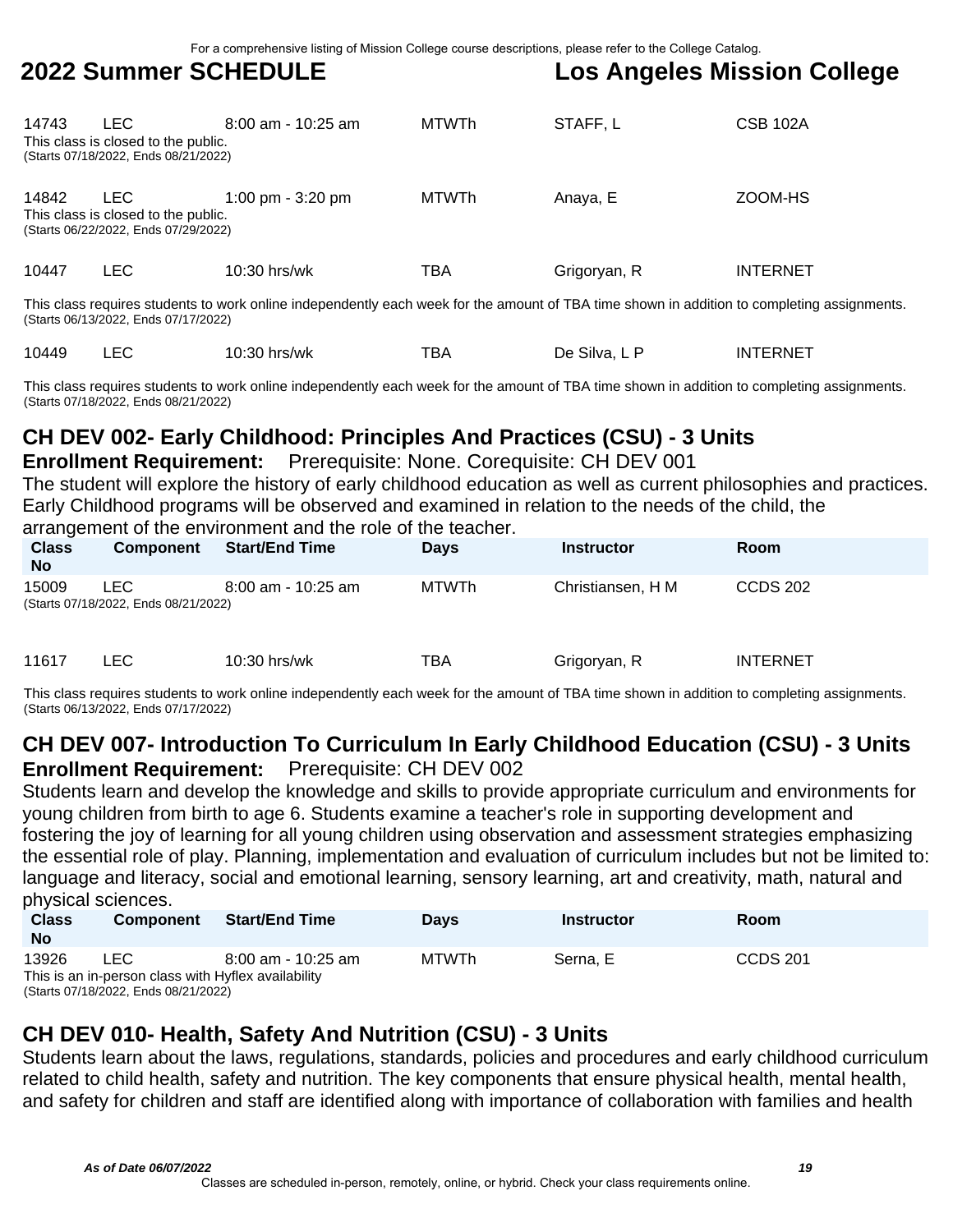professional. The interrelationship of health, safety and nutrition and the impact on children's growth and development are key focuses

| <b>Class</b><br><b>No</b> | <b>Component</b> | Start/End Time | <b>Days</b> | Instructor  | Room            |
|---------------------------|------------------|----------------|-------------|-------------|-----------------|
| 13927                     | _EC.             | 10:30 hrs/wk   | тва         | Bazikyan, I | <b>INTERNET</b> |

This class requires students to work online independently each week for the amount of TBA time shown in addition to completing assignments. (Starts 06/13/2022, Ends 07/17/2022)

### **CH DEV 011- Child, Family And Community (CSU) - 3 Units**

An examination of the developing child in a societal context focusing on the interrelationship of family, school and community and emphasizes historical and socio-cultural factors. The processes of socialization and identity development will be highlighted, showing the importance of respectful, reciprocal relationships that support and empower families.

| <b>Class</b><br><b>No</b> | <b>Component</b> | <b>Start/End Time</b> | <b>Days</b> | <b>Instructor</b> | Room            |
|---------------------------|------------------|-----------------------|-------------|-------------------|-----------------|
| 13928                     | LEC              | $10:30$ hrs/wk        | ТВА         | De Silva, L P     | <b>INTERNET</b> |

This class requires students to work online independently each week for the amount of TBA time shown in addition to completing assignments. (Starts 07/18/2022, Ends 08/21/2022)

### **CH DEV 022- Practicum In Child Development I (CSU) - 4 Units**

**Enrollment Requirement:** Prerequisite: CH DEV 001 and 002 and 004 or 007 and 011 Students are assigned to an approved Early Care and Education program to practice and demonstrate developmentally appropriate early childhood program planning and teaching competencies under the supervision of an ECD/CD faculty and other qualified early education professionals. Students utilize practical classroom experiences to make connections between theory and practice, develop professional behaviors, and build a comprehensive understanding of children and families. Child centered, play-oriented approaches to teaching, learning, assessment, and knowledge of curriculum content areas is emphasized as student teachers design, implement and evaluate experiences that promote positive development and learning. **Class Component** Start/End Time **Days Instructor** 

| Class            | Component                           | Start/End Time    | Davs | <b>Instructor</b>                                                                                                                               | <b>ROOM</b> |  |
|------------------|-------------------------------------|-------------------|------|-------------------------------------------------------------------------------------------------------------------------------------------------|-------------|--|
| <b>No</b>        |                                     |                   |      |                                                                                                                                                 |             |  |
| 13929            | LEC.                                | 6:00 pm - 7:30 pm | TTh  | Rodriguez, P S                                                                                                                                  | CCDS 202    |  |
|                  |                                     |                   |      | Notes for Students: Vaccines required for practicum placement, such as: fully vaccinated for Covid-19, current negative TB or chest x-ray, MMR, |             |  |
| Tdap, Influenza, |                                     |                   |      |                                                                                                                                                 |             |  |
|                  | (Starte 06/13/2022 Ende 08/21/2022) |                   |      |                                                                                                                                                 |             |  |

(Starts 06/13/2022, Ends 08/21/2022)

#### **AND**

13930 LAB 10:30 hrs/wk TBA Rodriguez, P S SCHEDULE Students must show proof of a current negative TB test or chest x-ray; plus proof of immunizations for MMR, Pertusis, influenza, and Tdap. Plus, proof of being fully vaccinated for Covid-19 including booster if eligible. (Starts 06/13/2022, Ends 08/21/2022)

## **CH DEV 172- Introduction To Careers In Child Development (CSU) - 1 Unit**

This course introduces students to a variety of career options available to Child Development majors. It explores career opportunities, qualifications required, resources available, as well as academic and professional support systems.

| <b>Class</b><br><b>No</b> | <b>Component</b> | Start/End Time | <b>Days</b> | <b>Instructor</b> | Room            |
|---------------------------|------------------|----------------|-------------|-------------------|-----------------|
| 14403                     | LEC.             | $3:20$ hrs/wk  | ТВА         | Bazikyan, I       | <b>INTERNET</b> |

This class requires students to work online independently each week for the amount of TBA time shown in addition to completing assignments. (Starts 07/18/2022, Ends 08/21/2022)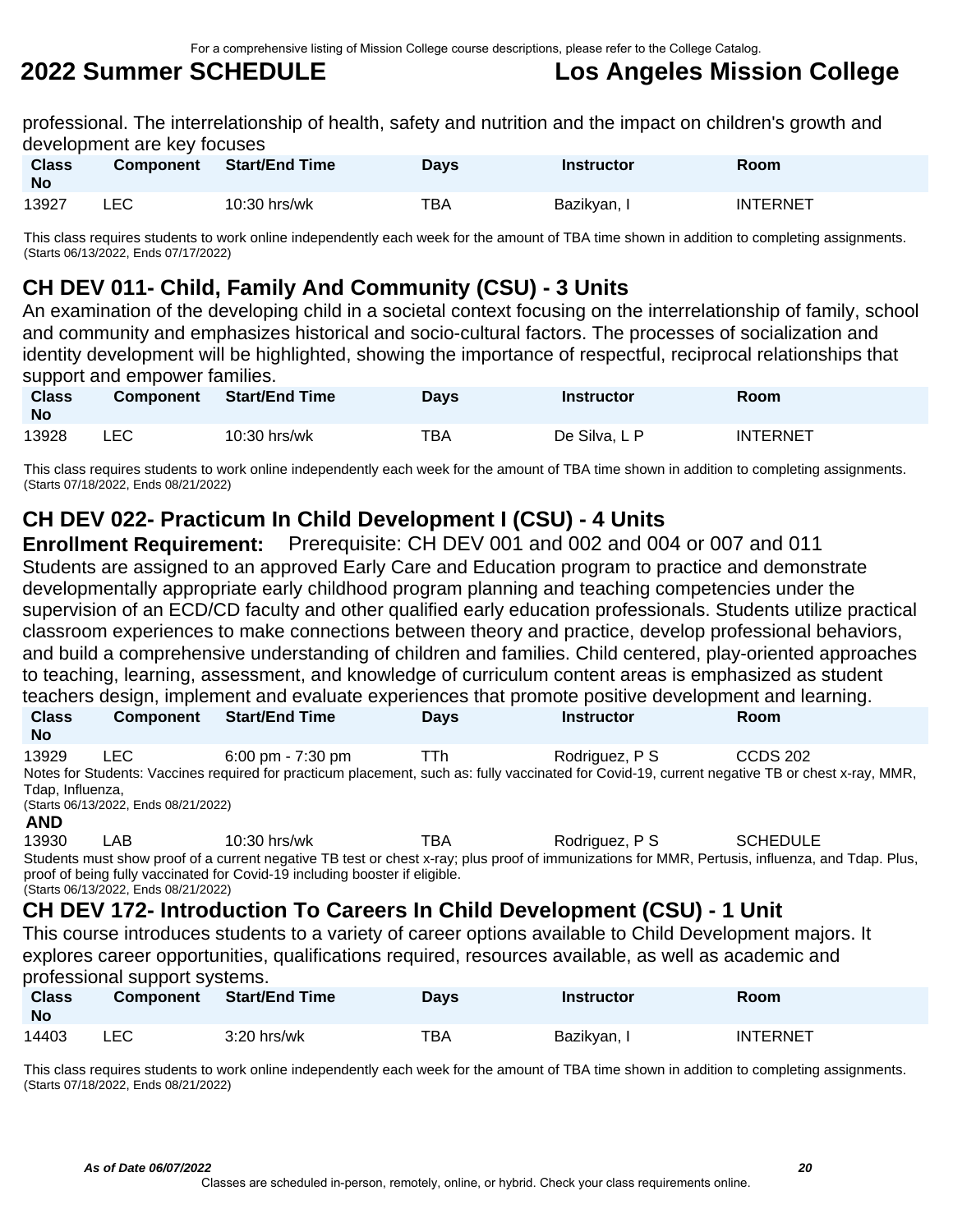#### **Cinema**

#### **CINEMA 003- History Of Motion Pictures (UC/CSU) - 3 Units**

Requirement Designation: Meets IGETC 3A CSU C1

This course examines classics and important films from the birth of the medium to the present time. Films are screened and discussed with regard to their cultural influence. The course follows the evolution of the art, economics, industry and technology involved in movie making.

| <b>Class</b><br><b>No</b> | <b>Component</b> | <b>Start/End Time</b> | Days | <b>Instructor</b> | <b>Room</b>     |
|---------------------------|------------------|-----------------------|------|-------------------|-----------------|
| 13207                     | ∟EC.             | $6:50$ hrs/wk         | TBA  | Huynh, HD         | <b>INTERNET</b> |

This class requires students to work online independently each week for the amount of TBA time shown in addition to completing assignments. (Starts 07/18/2022, Ends 08/21/2022)

13208 LAB 6:50 hrs/wk TBA Huynh, H D INTERNET

This class requires students to work online independently each week for the amount of TBA time shown in addition to completing assignments. (Starts 07/18/2022, Ends 08/21/2022)

#### **Communication Studies**

#### **COMM 101- Public Speaking (UC/CSU) - 3 Units**

Requirement Designation: Meets IGETC 1C CSU A1

Students study the theory and techniques of public speaking in a

democratic society. Students will apply rhetorical principles to topic selection and audience analysis, research and reasoning of information, speech composition and outlining, presentation aids and delivery, and listening and evaluation of public discourse. Students practice effective communicative strategies for various types of original speeches including informative and persuasive speeches. Focus will be on developing credibility as a speaker and demonstrating confidence before an audience. This course meets Communication Studies Associate Degree for and transfer requirements in Oral Communication.

| <b>Class</b><br>No.                                                                                                                                                                 | <b>Component</b>                                   | <b>Start/End Time</b> | <b>Days</b> | <b>Instructor</b> | Room             |  |
|-------------------------------------------------------------------------------------------------------------------------------------------------------------------------------------|----------------------------------------------------|-----------------------|-------------|-------------------|------------------|--|
| 14410                                                                                                                                                                               | LEC.<br>(Starts 06/13/2022, Ends 07/17/2022)       | 11:00 am - 1:50 pm    | MTWTh       | Constantine, B D  | <b>INST 1006</b> |  |
| 14411                                                                                                                                                                               | <b>LEC</b><br>(Starts 06/13/2022, Ends 07/17/2022) | 7:00 pm - 9:50 pm     | MTWTh       | Constantine, B D  | <b>INST 1001</b> |  |
| 11084                                                                                                                                                                               | <b>LEC</b>                                         | $10:30$ hrs/wk        | TBA         | Kwack, J B        | <b>INTERNET</b>  |  |
| This class requires students to work online independently each week for the amount of TBA time shown in addition to completing assignments.<br>(Starts 06/13/2022, Ends 07/17/2022) |                                                    |                       |             |                   |                  |  |
| 10587                                                                                                                                                                               | LEC.                                               | $10:30$ hrs/wk        | TBA         | Hernandez, WD     | <b>INTERNET</b>  |  |
| This class requires students to work online independently each week for the amount of TBA time shown in addition to completing assignments.<br>(Starts 06/13/2022, Ends 07/17/2022) |                                                    |                       |             |                   |                  |  |

This class requires students to work online independently each week for the amount of TBA time shown in addition to completing assignments. (Starts 07/18/2022, Ends 08/21/2022)

10593 LEC 10:30 hrs/wk TBA Wallace, J INTERNET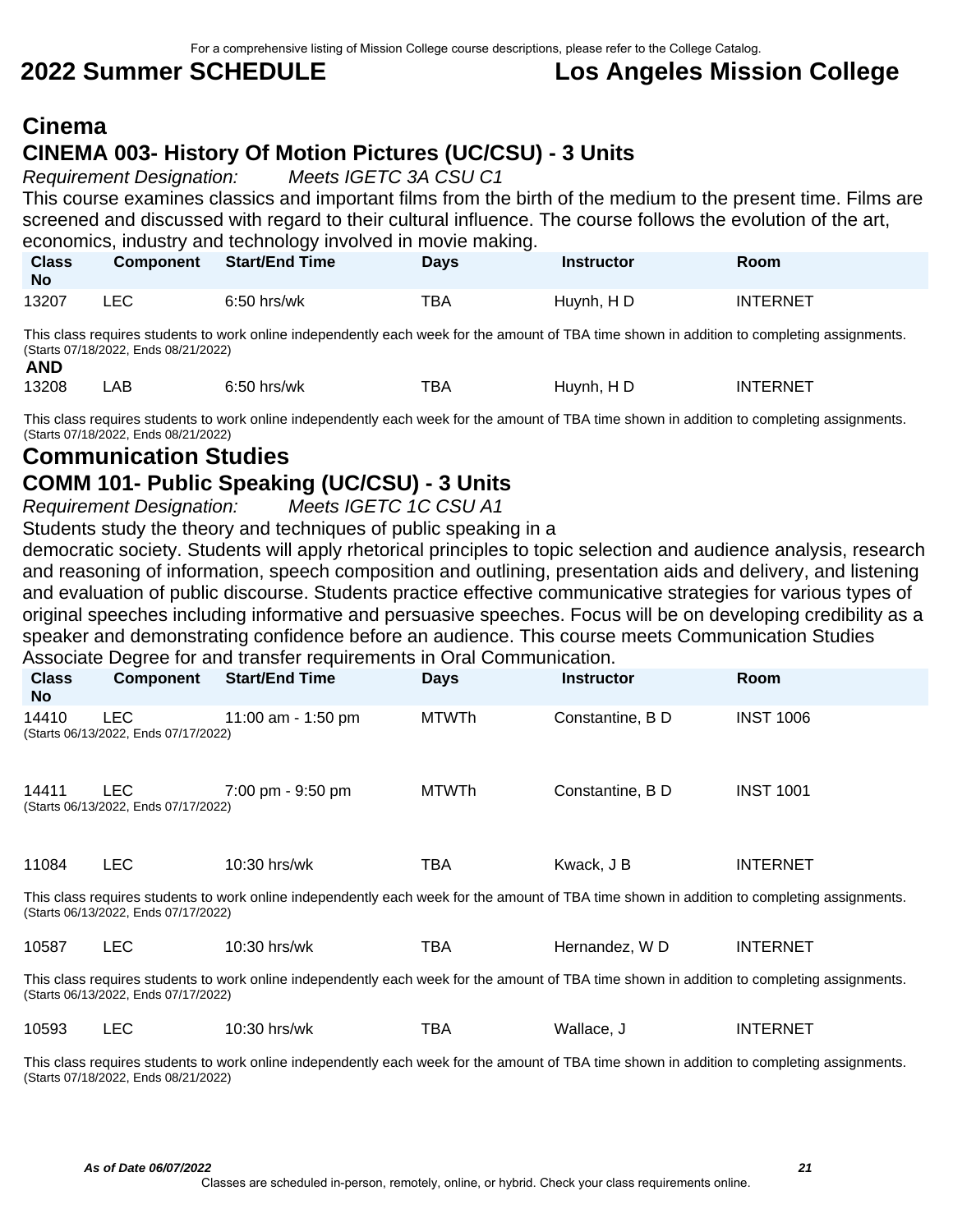For a comprehensive listing of Mission College course descriptions, please refer to the College Catalog.

| <b>2022 Summer SCHEDULE</b>                                                                                                                       |                                              |                                                                                                                                             |             | <b>Los Angeles Mission College</b> |                 |  |  |
|---------------------------------------------------------------------------------------------------------------------------------------------------|----------------------------------------------|---------------------------------------------------------------------------------------------------------------------------------------------|-------------|------------------------------------|-----------------|--|--|
| 11489                                                                                                                                             | LEC.                                         | $10:30$ hrs/wk                                                                                                                              | TBA         | Barker, BL                         | <b>INTERNET</b> |  |  |
|                                                                                                                                                   | (Starts 07/18/2022, Ends 08/21/2022)         | This class requires students to work online independently each week for the amount of TBA time shown in addition to completing assignments. |             |                                    |                 |  |  |
| 13424                                                                                                                                             | LEC.<br>(Starts 07/18/2022, Ends 08/21/2022) | $10:30$ hrs/wk                                                                                                                              | TBA         | Dervishian, N                      | INTERNET        |  |  |
| <b>COMM 102- Oral Communication Ii (UC/CSU) - 3 Units</b><br>Meets IGETC 1C CSU A1 A3<br><b>Requirement Designation:</b><br>Oral Communication li |                                              |                                                                                                                                             |             |                                    |                 |  |  |
| <b>Class</b><br><b>No</b>                                                                                                                         | Component                                    | <b>Start/End Time</b>                                                                                                                       | <b>Days</b> | <b>Instructor</b>                  | Room            |  |  |
| 12446                                                                                                                                             | <b>LEC</b>                                   | 10:30 hrs/wk                                                                                                                                | TBA         | Hernandez, WD                      | <b>INTERNET</b> |  |  |

This class requires students to work online independently each week for the amount of TBA time shown in addition to completing assignments. (Starts 07/18/2022, Ends 08/21/2022)

## **Computer Information Systems CIS 101- Introduction to Computers and Their Uses (CSU) - 3 Units**

Introduction to Computers and Their Uses

| <b>Class</b><br><b>No</b> | <b>Component</b> | <b>Start/End Time</b> | <b>Days</b> | <b>Instructor</b> | <b>Room</b>     |
|---------------------------|------------------|-----------------------|-------------|-------------------|-----------------|
| 13938                     | LEC.             | 8:50 hrs/wk           | TBA         | Garcia, C R       | <b>INTERNET</b> |

This class requires students to work online independently each week for the amount of TBA time shown in addition to completing assignments. (Starts 06/13/2022, Ends 07/24/2022) **AND**

| AIV   |     |                  |          |         |                 |
|-------|-----|------------------|----------|---------|-----------------|
| 13939 | LAB | 2:50<br>∖ hrs/wk | --<br>BА | Garcia. | <b>INTERNET</b> |

This class requires students to work online independently each week for the amount of TBA time shown in addition to completing assignments. (Starts 06/13/2022, Ends 07/24/2022)

### **CIS 192- Introduction to Cloud Computing (CSU) - 3 Units**

**Enrollment Requirement:** Corequisite: CO SCI 401 or CS 101

Introduction to Cloud Computing

|                                                                                                       | <b>INTERNATION CONTROLLING</b>                                                                                                                                                                                          |                       |             |                   |         |  |  |  |
|-------------------------------------------------------------------------------------------------------|-------------------------------------------------------------------------------------------------------------------------------------------------------------------------------------------------------------------------|-----------------------|-------------|-------------------|---------|--|--|--|
| <b>Class</b><br><b>No</b>                                                                             | Component                                                                                                                                                                                                               | <b>Start/End Time</b> | <b>Days</b> | <b>Instructor</b> | Room    |  |  |  |
| 14809<br><b>AND</b>                                                                                   | <b>LEC</b><br>This class is closed to the public.<br>(Starts 06/21/2022, Ends 08/04/2022)                                                                                                                               | 10:00 am - 12:20 pm   | <b>TTh</b>  | McKinney, G       | ZOOM-HS |  |  |  |
| 14810                                                                                                 | <b>LAB</b><br>$5:50$ hrs/wk<br><b>INTRNT-HS</b><br>TBA<br>McKinney, G<br>This class is closed to the public.<br>(Starts 06/21/2022, Ends 08/04/2022)<br>CIS 194- Compute Engines in Amazon Web Services (CSU) - 3 Units |                       |             |                   |         |  |  |  |
| <b>Enrollment Requirement:</b> Prerequisite: CIS 193<br><b>Compute Engines in Amazon Web Services</b> |                                                                                                                                                                                                                         |                       |             |                   |         |  |  |  |
| <b>Class</b><br><b>No</b>                                                                             | Component                                                                                                                                                                                                               | <b>Start/End Time</b> | <b>Days</b> | <b>Instructor</b> | Room    |  |  |  |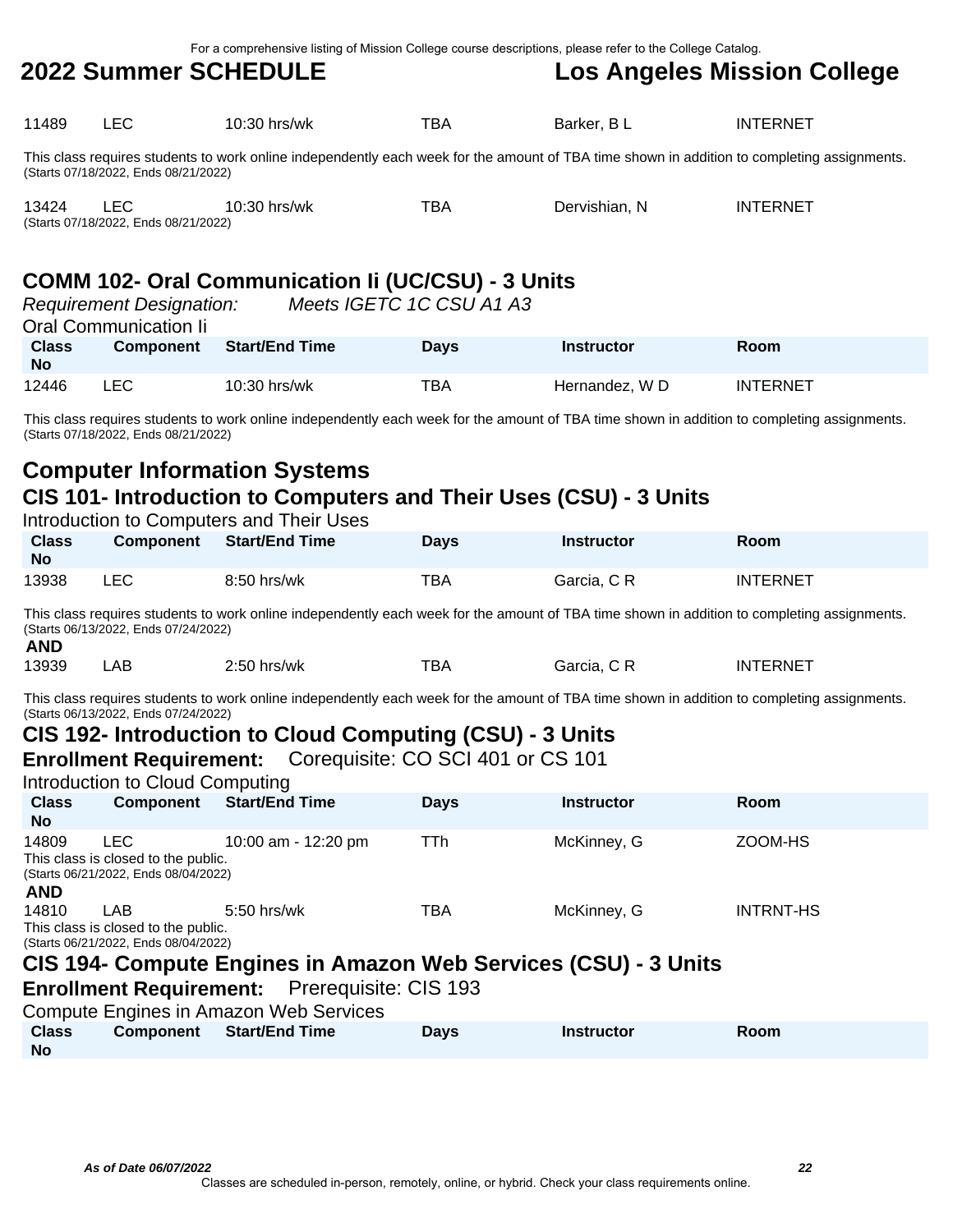For a comprehensive listing of Mission College course descriptions, please refer to the College Catalog.

| <b>2022 Summer SCHEDULE</b>                                                                                                                                                                                                                                                                                            |                  |                       | <b>Los Angeles Mission College</b> |                   |                 |  |
|------------------------------------------------------------------------------------------------------------------------------------------------------------------------------------------------------------------------------------------------------------------------------------------------------------------------|------------------|-----------------------|------------------------------------|-------------------|-----------------|--|
| 13940                                                                                                                                                                                                                                                                                                                  | <b>LEC</b>       | $4:15$ hrs/wk         | TBA                                | McKinney, G       | <b>INTERNET</b> |  |
| This class requires students to work online independently each week for the amount of TBA time shown in addition to completing assignments.<br>(Starts 06/13/2022, Ends 08/07/2022)<br><b>AND</b>                                                                                                                      |                  |                       |                                    |                   |                 |  |
| 13941                                                                                                                                                                                                                                                                                                                  | LAB              | $4:15$ hrs/wk         | TBA                                | McKinney, G       | <b>INTERNET</b> |  |
| This class requires students to work online independently each week for the amount of TBA time shown in addition to completing assignments.<br>(Starts 06/13/2022, Ends 08/07/2022)<br>CIS 195- Security in the Cloud (CSU) - 3 Units<br><b>Enrollment Requirement:</b> Prerequisite: CIS 194<br>Security in the Cloud |                  |                       |                                    |                   |                 |  |
| <b>Class</b><br>No                                                                                                                                                                                                                                                                                                     | <b>Component</b> | <b>Start/End Time</b> | <b>Days</b>                        | <b>Instructor</b> | Room            |  |
| 13942                                                                                                                                                                                                                                                                                                                  | <b>LEC</b>       | $4:15$ hrs/wk         | TBA                                | McKinney, G       | <b>INTERNET</b> |  |
| This class requires students to work online independently each week for the amount of TBA time shown in addition to completing assignments.                                                                                                                                                                            |                  |                       |                                    |                   |                 |  |

(Starts 06/13/2022, Ends 08/07/2022)

| <b>AND</b> |     |               |     |             |                 |
|------------|-----|---------------|-----|-------------|-----------------|
| 13943      | LAB | $4:15$ hrs/wk | тва | McKinney, G | <b>INTERNET</b> |

This class requires students to work online independently each week for the amount of TBA time shown in addition to completing assignments. (Starts 06/13/2022, Ends 08/07/2022)

#### **CIS 210- Introduction to Computer Networking (CSU) - 3 Units**

This course covers the fundamental principles and concepts of networks and data communications. It explores the fundamentals of telecommunications, data and voice transmission, transmission media, network equipment and devices, networking software, topologies, architecture, protocols and standards, the Open Systems Interconnection (OSI) model, Transmission Control Protocol/Internet Protocol (TCP/IP), local area networks (LAN), wide area networks (WAN), and network security.

| <b>Class</b><br><b>No</b> | <b>Component</b>                     | <b>Start/End Time</b> | Days | <b>Instructor</b> | <b>Room</b>     |
|---------------------------|--------------------------------------|-----------------------|------|-------------------|-----------------|
| 12784                     | _EC                                  | $4:15$ hrs/wk         | ТВА  | Rios. J           | <b>INTERNET</b> |
| <b>AND</b>                | (Starts 06/13/2022, Ends 08/07/2022) |                       |      |                   |                 |
| 12785                     | _AB                                  | $4:15$ hrs/wk         | TBA  | Rios. J           | <b>INTERNET</b> |
|                           | (Starts 06/13/2022, Ends 08/07/2022) |                       |      |                   |                 |

## **Computer Science**

## **CS 101- Introduction to Computer Science (UC/CSU) - 3 Units**

Introduction to Computer Science

| <b>Class</b><br><b>No</b> | <b>Component</b>                             | <b>Start/End Time</b> | <b>Days</b> | <b>Instructor</b> | <b>Room</b>      |
|---------------------------|----------------------------------------------|-----------------------|-------------|-------------------|------------------|
| 15046<br><b>AND</b>       | LEC.<br>(Starts 06/27/2022, Ends 08/20/2022) | 1:00 pm $-$ 4:10 pm   | TTh         | Rios. J           | <b>INST 2007</b> |
| 15047                     | LAB<br>(Starts 06/27/2022, Ends 08/20/2022)  | $4:15$ pm - 5:05 pm   | TTh         | Rios. J           | <b>INST 2007</b> |
| 12413                     | LEC.                                         | $8:50$ hrs/wk         | TBA         | Garcia, C R       | <b>INTERNET</b>  |

This class requires students to work online independently each week for the amount of TBA time shown in addition to completing assignments. (Starts 06/13/2022, Ends 07/24/2022)

| <b>AND</b> |     |             |     |             |                 |
|------------|-----|-------------|-----|-------------|-----------------|
| 12414      | LAB | 2:50 hrs/wk | TBA | Garcia, C R | <b>INTERNET</b> |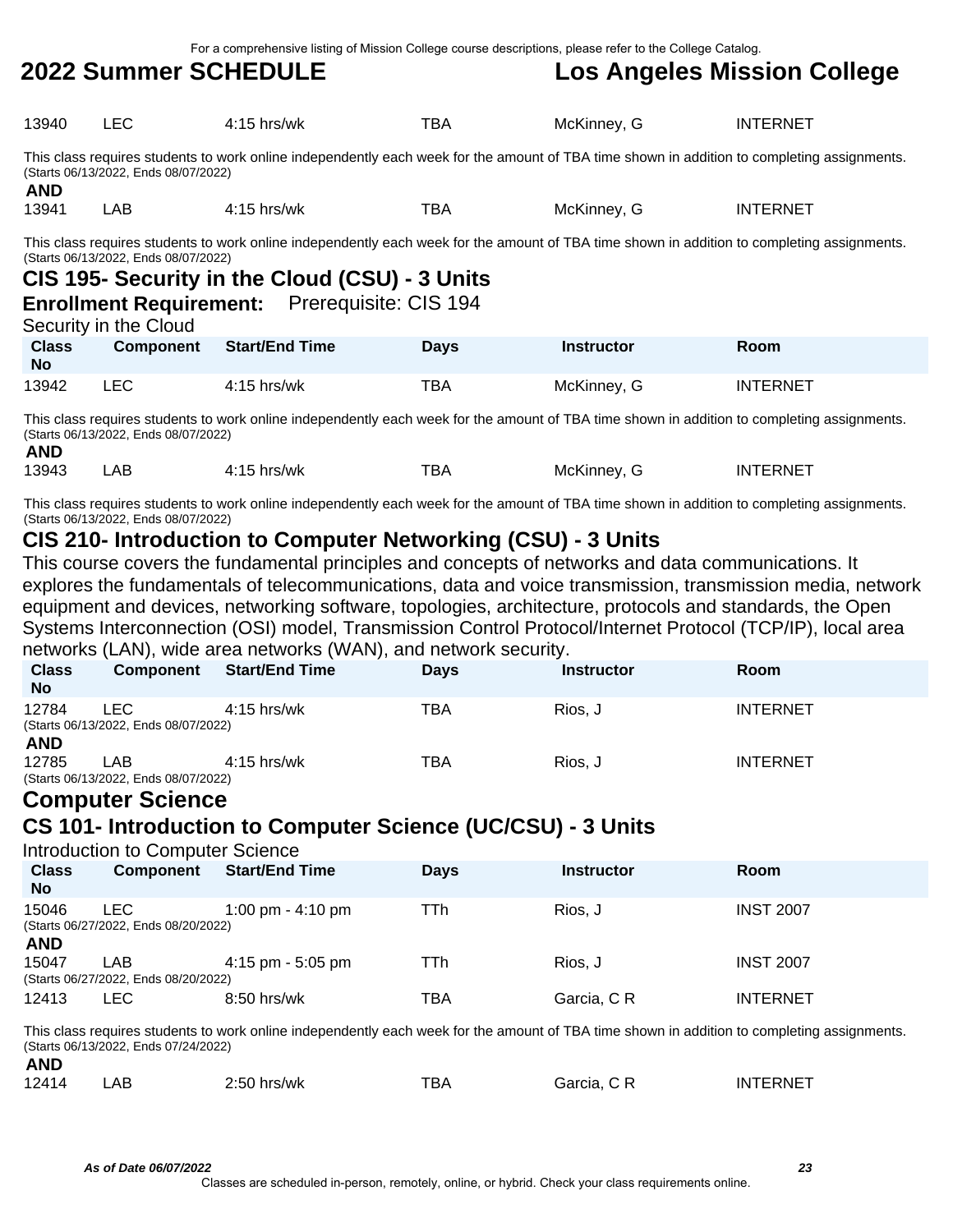This class requires students to work online independently each week for the amount of TBA time shown in addition to completing assignments. (Starts 06/13/2022, Ends 07/24/2022)

## **CS 112- Programming in Javascript (CSU) - 3 Units**

|                           | Programming in Javascript |                       |             |                   |                 |  |  |  |  |  |
|---------------------------|---------------------------|-----------------------|-------------|-------------------|-----------------|--|--|--|--|--|
| <b>Class</b><br><b>No</b> | Component                 | <b>Start/End Time</b> | <b>Davs</b> | <b>Instructor</b> | Room            |  |  |  |  |  |
| 12411                     | LEC.                      | $4:15$ hrs/wk         | TBA         | Minassian, N      | <b>INTERNET</b> |  |  |  |  |  |

This class requires students to work online independently each week for the amount of TBA time shown in addition to completing assignments. (Starts 06/13/2022, Ends 08/07/2022)

#### **AND**

| 1241.<br>. | $\mathbf{r}$<br>∼ | າrs/wk<br>nr. | ---<br>יט | N<br>Mir<br>יפו<br>$\sim$ | RNF.<br>IN 1 |
|------------|-------------------|---------------|-----------|---------------------------|--------------|
|            |                   |               |           |                           |              |

This class requires students to work online independently each week for the amount of TBA time shown in addition to completing assignments. (Starts 06/13/2022, Ends 08/07/2022)

#### **CS 119- Programming in Python (CSU) - 3 Units** Programming in Python

| <b>Class</b><br><b>No</b> | Component                                    | <b>Start/End Time</b> | <b>Days</b> | <b>Instructor</b> | <b>Room</b>      |
|---------------------------|----------------------------------------------|-----------------------|-------------|-------------------|------------------|
| 15027<br><b>AND</b>       | LEC.<br>(Starts 07/18/2022, Ends 08/21/2022) | $9:00$ am - 10:30 am  | MTWTh       | Dantes, E         | <b>INST 2006</b> |
| 15028                     | LAB<br>(Starts 07/18/2022, Ends 08/21/2022)  | 10:35 am - 12:05 pm   | MTWTh       | Dantes. E         | <b>INST 2006</b> |
| 11619                     | LEC                                          | $5:50$ hrs/wk         | TBA         | Samplewala, M     | <b>INTERNET</b>  |

This class requires students to work online independently each week for the amount of TBA time shown in addition to completing assignments. (Starts 06/13/2022, Ends 07/24/2022) **AND**

| ------- |     |             |     |               |                 |
|---------|-----|-------------|-----|---------------|-----------------|
| 11620   | AB. | 5:50 hrs/wk | TBA | Samplewala, M | <b>INTERNET</b> |

This class requires students to work online independently each week for the amount of TBA time shown in addition to completing assignments. (Starts 06/13/2022, Ends 07/24/2022)

#### **Culinary Arts CLN ART 050- Sanitation And Safety (CSU) - 2 Units**

An introduction to the basic principles of sanitation, safety, work simplification, and use and care of institutional food service equipment. Emphasis is on the importance of proper employee training practices as related to food safety. ServSafe Food Handler's Manager Certification will be obtained upon successfully passing exam.

| <b>Class</b><br>No | <b>Component</b>                             | <b>Start/End Time</b> | <b>Davs</b> | <b>Instructor</b> | Room           |
|--------------------|----------------------------------------------|-----------------------|-------------|-------------------|----------------|
| 13980              | LEC.<br>(Starts 06/13/2022, Ends 07/17/2022) | 1:10 pm - 3:00 pm     | MTWTh       | Equaras, L J      | <b>CAI 228</b> |

13981 LEC 1:10 pm - 2:40 pm MTWTh Luna, A CAI 228 This class is a Summer Bridge class for LA College Promise students. Please call contact Kristina Gonzales, Promise Coordinator, at gonzalkm@lamission.edu for information on registering for this class. (Starts 07/18/2022, Ends 08/21/2022)

## **CLN ART 060- Culinary Arts Orientation & Techniques (CSU) - 4 Units**

**As of Date 06/07/2022 24** Classes are scheduled in-person, remotely, online, or hybrid. Check your class requirements online.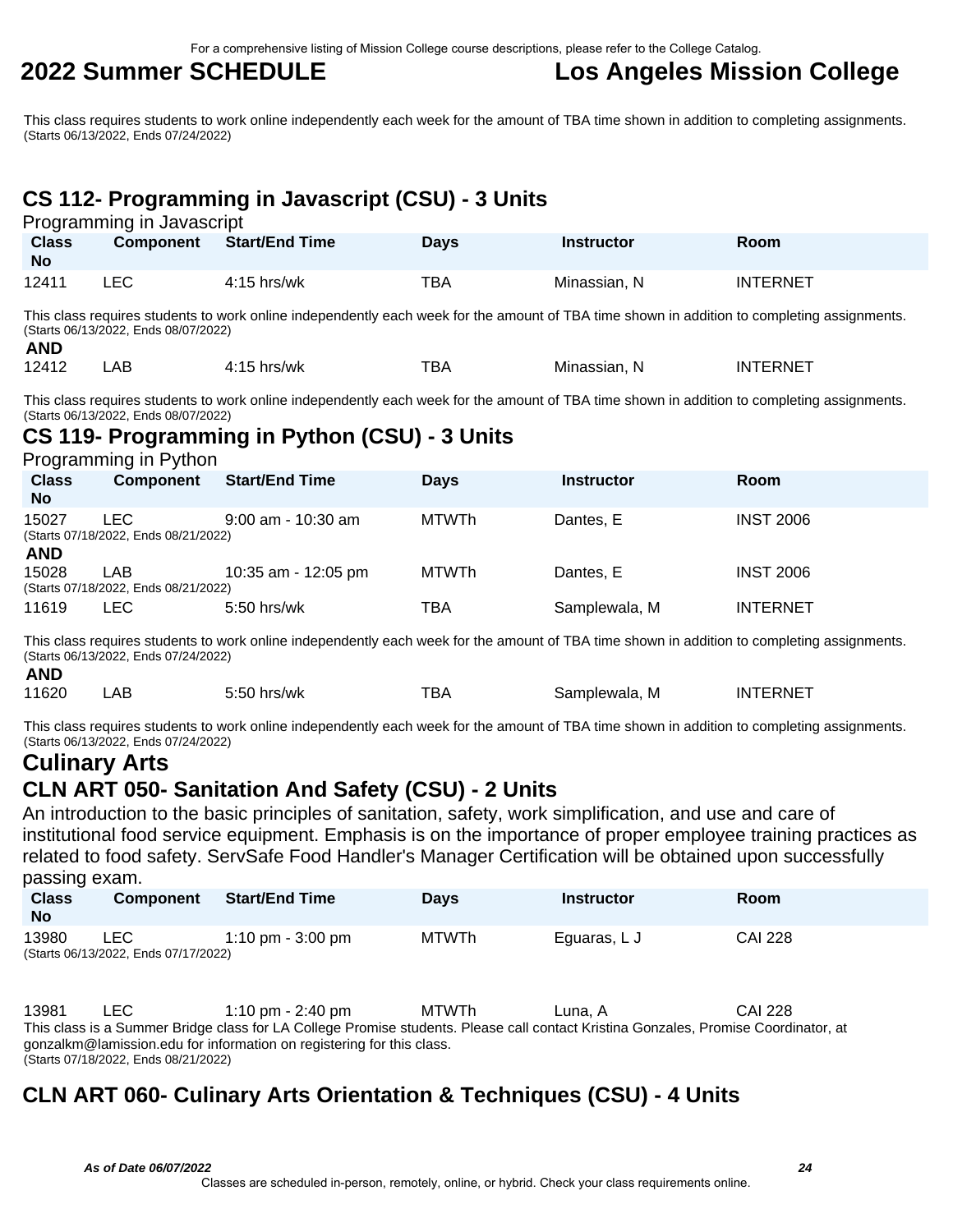#### **Enrollment Requirement:** Corequisite: CLN ART 50

Students will be introduced to culinary theories and develop skills in knife handling, food fabrication, ingredient identification, proper use of small and large equipment, use of recipe weights and measures, recipe development and cooking fundamentals. Students will apply history, description, and interrelationships of the hospitality industries with an emphasis on the multifaceted food service industry. Introduction to the world of commercial food production.

| <b>Class</b> | <b>Component</b>                     | <b>Start/End Time</b> | <b>Davs</b>   | <b>Instructor</b> | Room           |
|--------------|--------------------------------------|-----------------------|---------------|-------------------|----------------|
| <b>No</b>    |                                      |                       |               |                   |                |
| 13982        | LEC.                                 | $7:00$ am - 8:20 am   | <b>MTWThF</b> | Eguaras, L J      | <b>CAI 228</b> |
|              | (Starts 06/13/2022, Ends 07/17/2022) |                       |               |                   |                |
| <b>AND</b>   |                                      |                       |               |                   |                |
| 13983        | LAB                                  | $8:30$ am - 12:55 pm  | <b>MTWThF</b> | Eguaras, L J      | <b>MOD KIT</b> |
|              | (Starts 06/13/2022, Ends 07/17/2022) |                       |               |                   |                |

### **CLN ART 101- Culinary Fundamentals I (CSU) - 4 Units**

#### **Enrollment Requirement:** Prerequisite: CLN ART 060

Introduction to culinary fundamentals and techniques for basic food preparation is learned and experienced. Culinary arts basics and foundations, including classic knife cuts, mother sauces, soups, basic cooking methods, terminology, equipment, measurements, culinary math and ingredients is covered. Students will be on rotation in the Mission Cafe/Servery to enhance their experience in a real environment setting.

| <b>Class</b> | <b>Component</b>                         | <b>Start/End Time</b> | <b>Davs</b>   | <b>Instructor</b> | <b>Room</b>     |  |
|--------------|------------------------------------------|-----------------------|---------------|-------------------|-----------------|--|
| <b>No</b>    |                                          |                       |               |                   |                 |  |
| 13984        | _EC_                                     | $7:00$ am - 8:20 am   | <b>MTWThF</b> | Silva, JT         | <b>CAI 227</b>  |  |
|              | (Starts 06/13/2022, Ends 07/17/2022)     |                       |               |                   |                 |  |
| AND          |                                          |                       |               |                   |                 |  |
| 13985        | _AB                                      | $8:30$ am - 12:55 pm  | <b>MTWThF</b> | Silva, J T        | <b>PROD KIT</b> |  |
|              | $(0.4 - 0.0149/0.000 - 0.4607/47/0.000)$ |                       |               |                   |                 |  |

(Starts 06/13/2022, Ends 07/17/2022)

### **CLN ART 102- Culinary Fundamentals II (CSU) - 4 Units**

#### **Enrollment Requirement:** Prerequisite: CLN ART 101

Introduction to breakfast and lunch cookery. Students will prepare breakfast and lunch items. Students will be part of a rotation in the Mission Cafe (AKA The Servery) and rotate all throughout the stations in the cafe. Student will cover culinary management, supervision, leadership, customer service, communication,

#### teamwork and time management.

| <b>Class</b><br><b>No</b> | <b>Component</b>                             | <b>Start/End Time</b> | <b>Days</b>   | <b>Instructor</b> | <b>Room</b>     |
|---------------------------|----------------------------------------------|-----------------------|---------------|-------------------|-----------------|
| 13986<br><b>AND</b>       | LEC.<br>(Starts 07/18/2022, Ends 08/21/2022) | $7:00$ am - 8:10 am   | MTWThF        | Sanchez, J S      | <b>CAI 227</b>  |
| 13987                     | LAB.<br>(Starts 07/18/2022, Ends 08/21/2022) | 8:20 am - 12:25 pm    | <b>MTWThF</b> | Sanchez, J S      | <b>PROD KIT</b> |

### **CLN ART 103- Culinary Nutrition (CSU) - 2 Units**

Fundamental culinary nutrition principles and theories for various groups are investigated. Healthy foods, pleasing to the eyes and the palate, will be prepared to cater to the growing number of health-minded customers. Recipe and menu development including ingredient selection and cooking techniques will be discussed. Special diets such as low fat, low sodium, diabetic, gluten-free and caloric intake will be discussed. **Class No Component Start/End Time Days Instructor Room**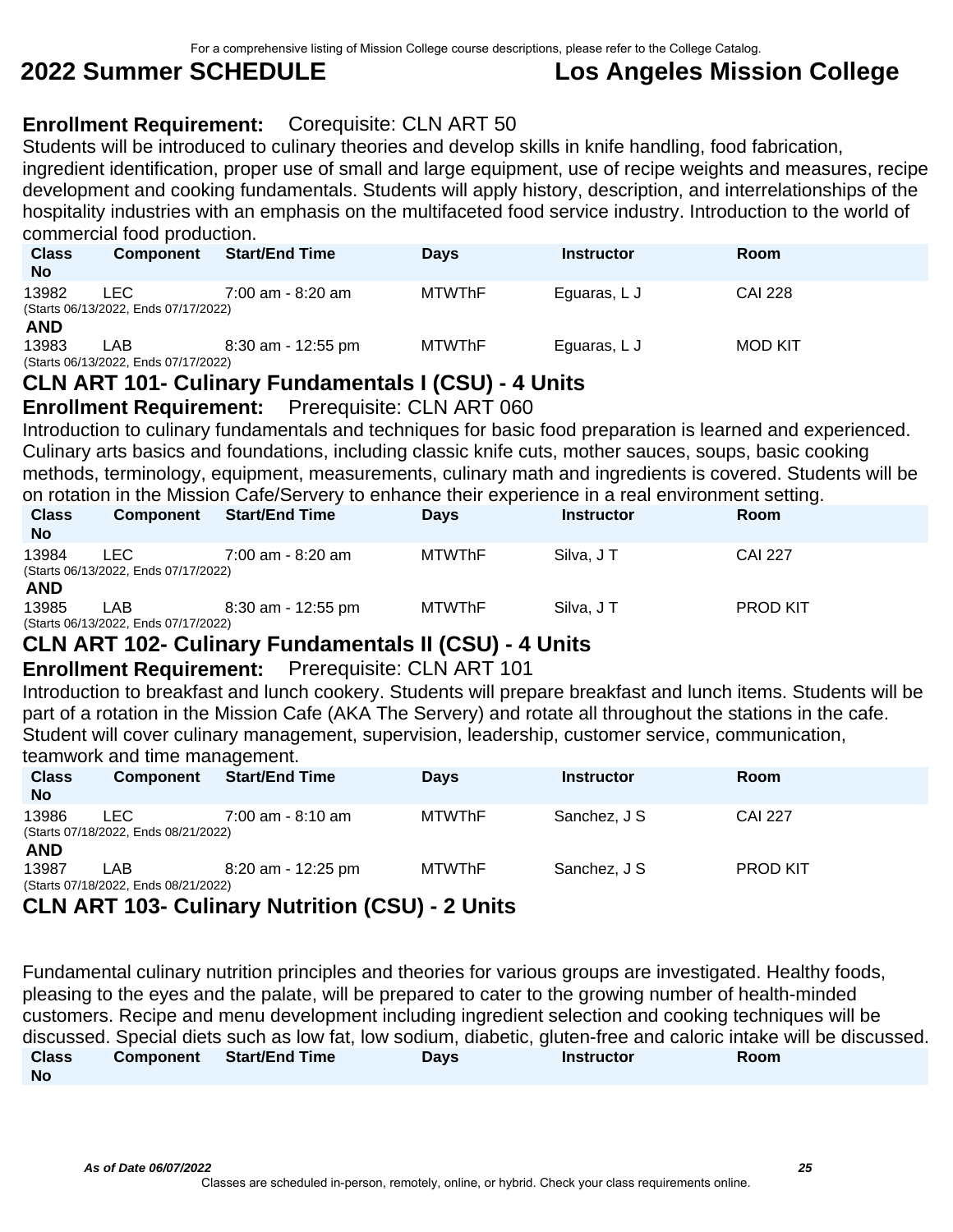13988 LEC 3:00 pm - 4:30 pm MTWTh STAFF, L CAI 232 (Starts 07/18/2022, Ends 08/21/2022)

| STAFF, L | <b>CAI 23</b> |
|----------|---------------|

# **Drafting DRAFT 016- Blueprint Reading I (CSU) - 2 Units**

This course provides instruction in reading and interpretation of materials detailed on blueprints. Symbols, conventions, dimensions, and language used in production and construction are included.

| <b>Class</b><br>No.                                      | Component                                    | <b>Start/End Time</b> | <b>Days</b> | <b>Instructor</b> | <b>Room</b>     |  |  |
|----------------------------------------------------------|----------------------------------------------|-----------------------|-------------|-------------------|-----------------|--|--|
| 13170                                                    | LEC.<br>(Starts 06/13/2022, Ends 07/17/2022) | $3:20$ hrs/wk         | TBA         | Motavvef, M       | <b>INTERNET</b> |  |  |
| <b>AND</b>                                               |                                              |                       |             |                   |                 |  |  |
| 13171                                                    | LAB.                                         | $6:50$ hrs/wk         | TBA         | Motavvef, M       | <b>INTERNET</b> |  |  |
|                                                          | (Starts 06/13/2022, Ends 07/17/2022)         |                       |             |                   |                 |  |  |
|                                                          | <b>Earth Science</b>                         |                       |             |                   |                 |  |  |
| <b>EARTH 001- Earth Science (UC/CSU) - 3 Units</b>       |                                              |                       |             |                   |                 |  |  |
| Meets IGETC 5A CSU B1<br><b>Requirement Designation:</b> |                                              |                       |             |                   |                 |  |  |
| <b>Earth Science</b>                                     |                                              |                       |             |                   |                 |  |  |

| <b>Class</b><br><b>No</b> | <b>Component</b> | <b>Start/End Time</b> | <b>Days</b> | <b>Instructor</b> | Room            |
|---------------------------|------------------|-----------------------|-------------|-------------------|-----------------|
| 13902                     | LEC              | $10:30$ hrs/wk        | <b>TBA</b>  | Boroon, M H       | <b>INTERNET</b> |

This class requires students to work online independently each week for the amount of TBA time shown in addition to completing assignments. (Starts 06/13/2022, Ends 07/17/2022)

# **Economics**

## **ECON 001- Principles Of Economics I (UC/CSU) - 3 Units**

Requirement Designation: Meets IGETC 4B CSU D2 Introductory course in the principles of microeconomic theory, including economic analysis of the firm and resource allocation; analysis of the laws of supply and demand; market structures of the American economy; price theory; current domestic economic problems.

| <b>Class</b><br><b>No</b> | <b>Component</b>                             | <b>Start/End Time</b> | <b>Davs</b> | <b>Instructor</b> | <b>Room</b>     |  |
|---------------------------|----------------------------------------------|-----------------------|-------------|-------------------|-----------------|--|
| 15040                     | LEC.<br>(Starts 07/18/2022, Ends 08/21/2022) | 11:00 am - 2:00 pm    | MTWTh       | Danai, M S        | <b>CSB 111</b>  |  |
| 13917                     | ∟EC                                          | $10:30$ hrs/wk        | TBA         | Espinoza, A       | <b>INTERNET</b> |  |

This class requires students to work online independently each week for the amount of TBA time shown in addition to completing assignments. (Starts 06/13/2022, Ends 07/17/2022)

#### **ECON 002- Principles of Economics II (UC/CSU) - 3 Units**

Requirement Designation: Meets IGETC 4B CSU D2 A course in macroeconomics emphasizing aggregative economic analysis, including money and banking, national income determination, business fluctuations, and other topics relevant to macroeconomic analysis. **Class No Component Start/End Time Days Instructor Room**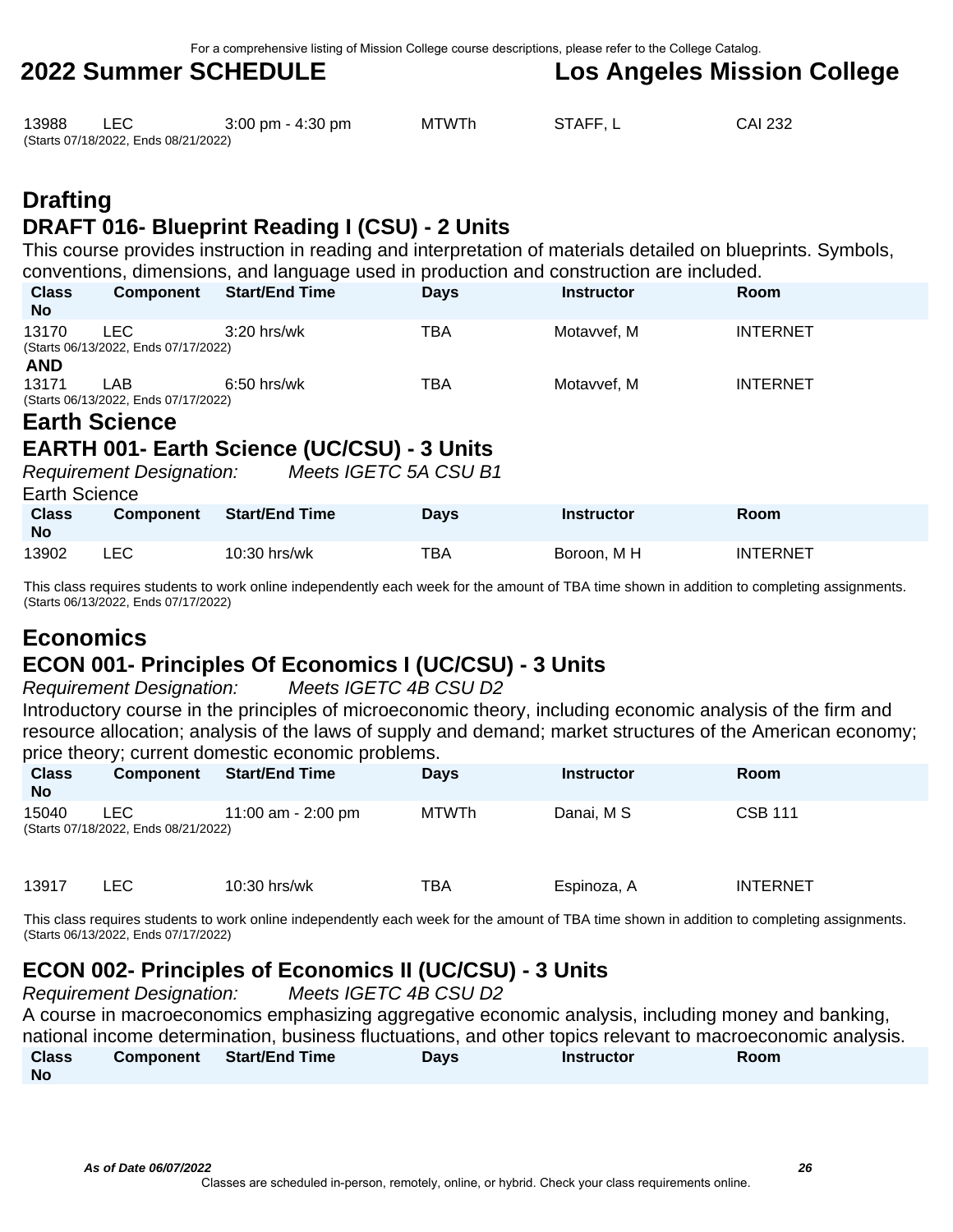For a comprehensive listing of Mission College course descriptions, please refer to the College Catalog.

| <b>2022 Summer SCHEDULE</b> |  |
|-----------------------------|--|
|-----------------------------|--|

**Los Angeles Mission College** 

13918 LEC 10:30 hrs/wk TBA Espinoza, A INTERNET

This class requires students to work online independently each week for the amount of TBA time shown in addition to completing assignments. (Starts 07/18/2022, Ends 08/21/2022)

## **Engineering Graphics & Design EGD TEK 101- Engineering Graphics (CSU) - 3 Units**

This introductory course covers the fundamentals of traditional drafting, descriptive geometry, orthographic projection, graphical communication of technical engineering information and Computer-Aided Drafting (CAD). Topics include freehand drawing, lettering, and theory of orthographic and multi-view projections as well as Coordinate dimensioning and geometric dimensioning and tolerancing (GD&T). An introduction to 2-D CAD software package is presented and instruction includes fundamental tools to be able to create and edit basic drawings by learning and understanding the User Interface of the software. Essential skills developed include creating templates, title blocks, layers, drawing basic geometric objects, using parametric tools, and dimensioning.

| <b>Class</b><br><b>No</b> | <b>Component</b> | <b>Start/End Time</b> | Days | <b>Instructor</b> | <b>Room</b>     |
|---------------------------|------------------|-----------------------|------|-------------------|-----------------|
| 11989                     | LEC              | 5:50 hrs/wk           | TBA  | Gao. E X          | <b>INTERNET</b> |

This class requires students to work online independently each week for the amount of TBA time shown in addition to completing assignments. (Starts 06/13/2022, Ends 07/24/2022) **AND**

| 11990 | _AB_ | ა:50-<br>' hrs/wk | тва | Gao.<br>- - - - | INTERNET |
|-------|------|-------------------|-----|-----------------|----------|

This class requires students to work online independently each week for the amount of TBA time shown in addition to completing assignments. (Starts 06/13/2022, Ends 07/24/2022)

### **EGD TEK 111- 2-D Computer-Aided Drafting (UC/CSU) - 3 Units**

#### **Enrollment Requirement:** Prerequisite: EGD TEK 101

This course is an introductory course in Two-Dimensional Computer-Aided Drafting using AutoCAD. Students learn the basic tools to create and edit a simple drawing. Topics include object construction, object properties, layers, orthographic projections, auxiliary views, parametric tools, basic dimensioning, template building, and plotting.

| <b>Class</b><br><b>No</b> | <b>Component</b> | <b>Start/End Time</b> | <b>Days</b> | <b>Instructor</b> | <b>Room</b>     |
|---------------------------|------------------|-----------------------|-------------|-------------------|-----------------|
| 13172                     | LEC              | $6:50$ hrs/wk         | ТВА         | Anwar. A          | <b>INTERNET</b> |

This class requires students to work online independently each week for the amount of TBA time shown in addition to completing assignments. (Starts 07/18/2022, Ends 08/21/2022) **AND**

| AND   |     |             |     |          |          |
|-------|-----|-------------|-----|----------|----------|
| 13173 | .AB | 6:50 hrs/wk | тва | Anwar. A | INTERNET |

This class requires students to work online independently each week for the amount of TBA time shown in addition to completing assignments. (Starts 07/18/2022, Ends 08/21/2022)

#### **Engineering, General ENG GEN 101- Introduction To Science, Engineering And Technology (UC/CSU) - 2 Units**

This course explores the branches of engineering and engineering technologies, the functions of an engineer and a technologist, and the industries in which they work. Explains the educational pathways and effective strategies for students to reach their full academic and career potentials, by thorough understanding of academia and academic success strategies. Presents an introduction to the methods and tools of engineering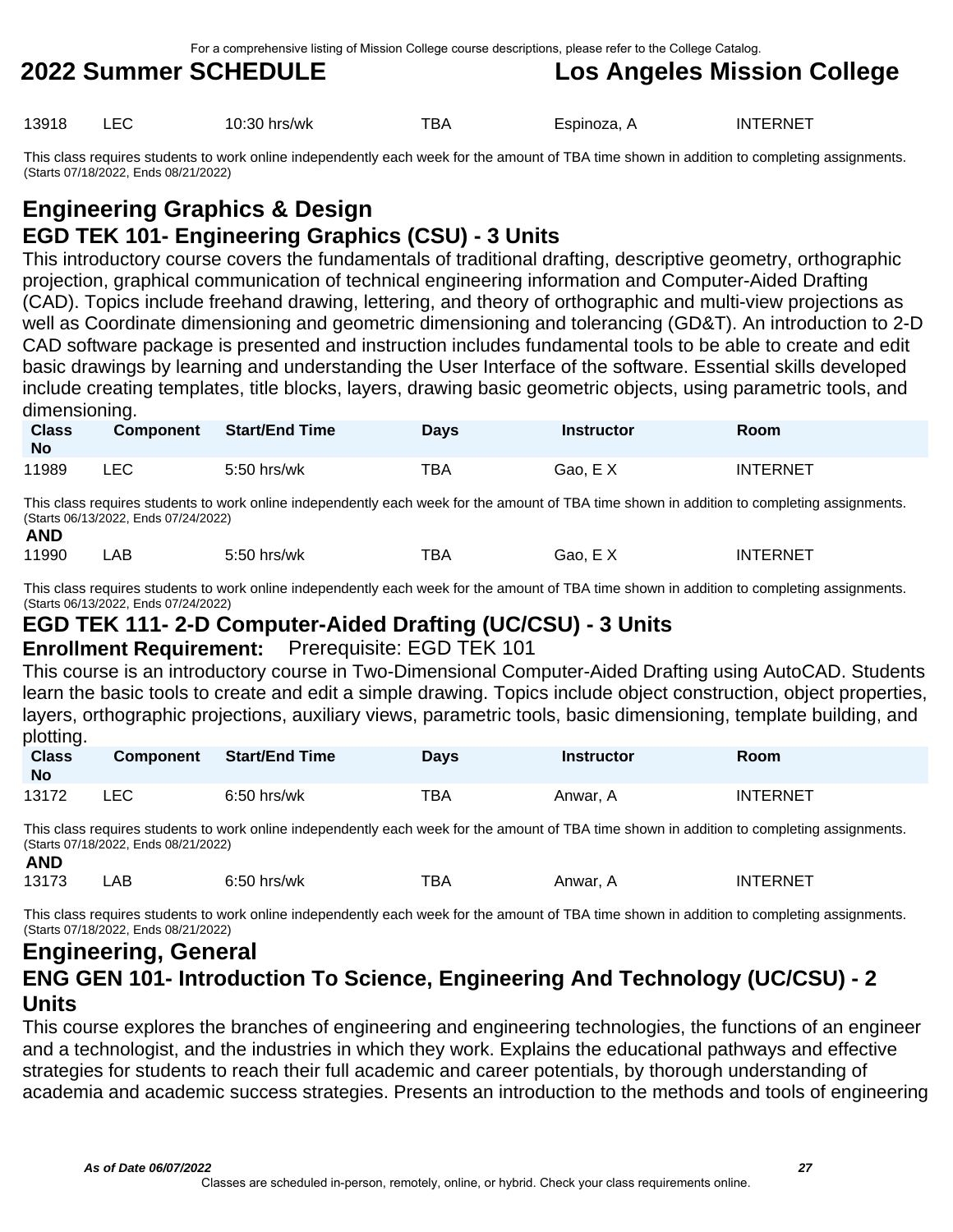problem solving and design including the interface with society, professional and engineering ethics, and lifelong learning. Develops communication skills pertinent to the engineering and engineering technologies professions, through hands-on project(s) and teamwork in diverse environments.

| <b>Class</b><br><b>No</b> | <b>Component</b> | <b>Start/End Time</b> | <b>Davs</b> | Instructor | <b>Room</b>     |
|---------------------------|------------------|-----------------------|-------------|------------|-----------------|
| 11674                     | LEC              | $6:50$ hrs/wk         | TBA         | Gao, EX    | <b>INTERNET</b> |

This class requires students to work online independently each week for the amount of TBA time shown in addition to completing assignments. (Starts 06/13/2022, Ends 07/17/2022)

### **English ENGLISH 101- College Reading And Composition I (UC/CSU) - 3 Units**

Requirement Designation: Meets IGETC 1A CSU A2

This is a college-level freshman composition course, which focuses on expository writing and argumentation and requires the writing of a minimum of 6000 words in essays and a research paper. Students study a variety of texts written at the college level, including literature, that reflect current academic concerns relating to issues of language, ethnicity, class, gender, identity, psychology, and cultural studies. The course is intended for students who plan to transfer to a four-year college or university.

| <b>Class</b><br>No                                                                                                                                                                  | <b>Component</b>                                   | <b>Start/End Time</b>                                                                                                                       | <b>Days</b>  | <b>Instructor</b> | Room             |  |
|-------------------------------------------------------------------------------------------------------------------------------------------------------------------------------------|----------------------------------------------------|---------------------------------------------------------------------------------------------------------------------------------------------|--------------|-------------------|------------------|--|
| 14412                                                                                                                                                                               | <b>LEC</b><br>(Starts 06/13/2022, Ends 07/17/2022) | 11:00 am - 1:50 pm                                                                                                                          | <b>MTWTh</b> | Daugherty, S      | <b>INST 2021</b> |  |
| 11069                                                                                                                                                                               | <b>LEC</b>                                         | 10:30 hrs/wk                                                                                                                                | <b>TBA</b>   | Riesberg, CD      | <b>INTERNET</b>  |  |
|                                                                                                                                                                                     | (Starts 06/13/2022, Ends 07/17/2022)               | This class requires students to work online independently each week for the amount of TBA time shown in addition to completing assignments. |              |                   |                  |  |
| 10771                                                                                                                                                                               | <b>LEC</b>                                         | 10:30 hrs/wk                                                                                                                                | <b>TBA</b>   | Zaiens, M E       | <b>INTERNET</b>  |  |
|                                                                                                                                                                                     | (Starts 06/13/2022, Ends 07/17/2022)               | This class requires students to work online independently each week for the amount of TBA time shown in addition to completing assignments. |              |                   |                  |  |
| 11512                                                                                                                                                                               | <b>LEC</b>                                         | 10:30 hrs/wk                                                                                                                                | TBA          | Quinn, A L        | <b>INTERNET</b>  |  |
|                                                                                                                                                                                     | (Starts 07/18/2022, Ends 08/21/2022)               | This class requires students to work online independently each week for the amount of TBA time shown in addition to completing assignments. |              |                   |                  |  |
| 10775                                                                                                                                                                               | <b>LEC</b>                                         | 10:30 hrs/wk                                                                                                                                | <b>TBA</b>   | Zaiens, M E       | <b>INTERNET</b>  |  |
|                                                                                                                                                                                     | (Starts 06/13/2022, Ends 07/17/2022)               | This class requires students to work online independently each week for the amount of TBA time shown in addition to completing assignments. |              |                   |                  |  |
| 11085                                                                                                                                                                               | <b>LEC</b>                                         | 10:30 hrs/wk                                                                                                                                | <b>TBA</b>   | Kemp, E S         | <b>INTERNET</b>  |  |
| This class requires students to work online independently each week for the amount of TBA time shown in addition to completing assignments.<br>(Starts 07/18/2022, Ends 08/21/2022) |                                                    |                                                                                                                                             |              |                   |                  |  |
| 12449                                                                                                                                                                               | <b>LEC</b>                                         | 10:30 hrs/wk                                                                                                                                | <b>TBA</b>   | Quinn, A L        | <b>INTERNET</b>  |  |
| This class requires students to work online independently each week for the amount of TBA time shown in addition to completing assignments.<br>(Starts 06/13/2022, Ends 07/17/2022) |                                                    |                                                                                                                                             |              |                   |                  |  |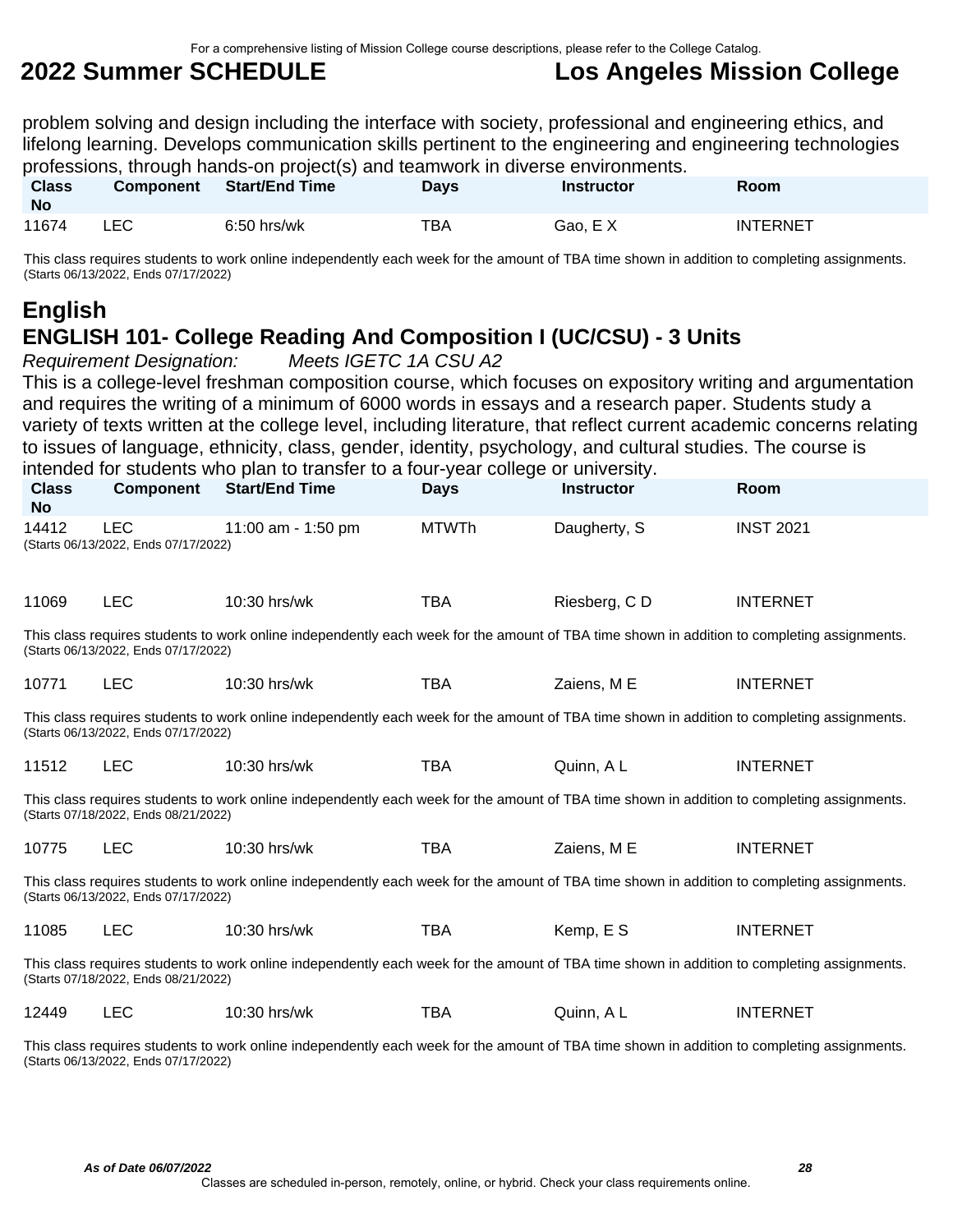|                                  | <b>2022 Summer SCHEDULE</b>                                                               | For a comprehensive listing of Mission College course descriptions, please refer to the College Catalog.                                                                                                                                                                                                                                                       |                                          |                     | <b>Los Angeles Mission College</b>                                                                                                                                                                                                                                                                                                                           |
|----------------------------------|-------------------------------------------------------------------------------------------|----------------------------------------------------------------------------------------------------------------------------------------------------------------------------------------------------------------------------------------------------------------------------------------------------------------------------------------------------------------|------------------------------------------|---------------------|--------------------------------------------------------------------------------------------------------------------------------------------------------------------------------------------------------------------------------------------------------------------------------------------------------------------------------------------------------------|
| 12447                            | <b>LEC</b>                                                                                | 10:30 hrs/wk                                                                                                                                                                                                                                                                                                                                                   | <b>TBA</b>                               | Spitler-Lawson, R W | <b>INTERNET</b>                                                                                                                                                                                                                                                                                                                                              |
|                                  | (Starts 06/13/2022, Ends 07/17/2022)                                                      | This class requires students to work online independently each week for the amount of TBA time shown in addition to completing assignments.                                                                                                                                                                                                                    |                                          |                     |                                                                                                                                                                                                                                                                                                                                                              |
| 12448                            | <b>LEC</b>                                                                                | 10:30 hrs/wk                                                                                                                                                                                                                                                                                                                                                   | <b>TBA</b>                               | Spitler-Lawson, R W | <b>INTERNET</b>                                                                                                                                                                                                                                                                                                                                              |
|                                  | (Starts 06/13/2022, Ends 07/17/2022)                                                      | This class requires students to work online independently each week for the amount of TBA time shown in addition to completing assignments.                                                                                                                                                                                                                    |                                          |                     |                                                                                                                                                                                                                                                                                                                                                              |
| <b>Class</b>                     | <b>Component</b>                                                                          | logically, reading carefully, and writing effectively. Stress is placed on the organization and composition of<br>objective expository essays, including the research paper. Course content is identical to English 101 with<br>three additional lab support hours for students whose MMAP placement suggests such support is needed.<br><b>Start/End Time</b> | <b>Days</b>                              | <b>Instructor</b>   | <b>ENGLISH 101Z- College Reading and Composition I Plus 3-Hour Lab (UC/CSU) - 4 Units</b><br>English 101Z is a course in critical reading and prose writing designed to refine the student's skills in thinking<br>Room                                                                                                                                      |
| <b>No</b><br>15218<br><b>AND</b> | <b>LEC</b><br>This class is closed to the public.<br>(Starts 07/18/2022, Ends 08/21/2022) | 10:30 hrs/wk                                                                                                                                                                                                                                                                                                                                                   | <b>TBA</b>                               | Voorhis, M M        | <b>INTERNET</b>                                                                                                                                                                                                                                                                                                                                              |
| 15219                            | <b>LAB</b><br>This class is closed to the public.<br>(Starts 07/18/2022, Ends 08/21/2022) | 10:30 hrs/wk                                                                                                                                                                                                                                                                                                                                                   | <b>TBA</b>                               | Voorhis, M M        | <b>INTERNET</b>                                                                                                                                                                                                                                                                                                                                              |
| <b>Class</b><br><b>No</b>        | <b>Requirement Designation:</b><br><b>Enrollment Requirement:</b><br><b>Component</b>     | <b>ENGLISH 102- College Reading And Composition II (UC/CSU) - 3 Units</b><br>Meets IGETC 1B CSU A3<br><b>Start/End Time</b>                                                                                                                                                                                                                                    | Prerequisite: ENGLISH 101<br><b>Days</b> | <b>Instructor</b>   | English 102 develops reading, writing, and critical thinking skills beyond the level achieved in English 101 and<br>requires the writing of a minimum of 10,000 words in essays and a research paper throughout the semester. It<br>emphasizes logical reasoning, analysis, and strategies of argumentation using literature and literary criticism.<br>Room |
| 14413                            | <b>LEC</b><br>(Starts 07/18/2022, Ends 08/21/2022)                                        | 11:00 am - 1:25 pm                                                                                                                                                                                                                                                                                                                                             | <b>MTWTh</b>                             | Colmer, I           | <b>INST 2021</b>                                                                                                                                                                                                                                                                                                                                             |
| 10885                            | <b>LEC</b>                                                                                | 10:30 hrs/wk                                                                                                                                                                                                                                                                                                                                                   | <b>TBA</b>                               | Kemp, E S           | <b>INTERNET</b>                                                                                                                                                                                                                                                                                                                                              |
|                                  | (Starts 06/13/2022, Ends 07/17/2022)                                                      | This class requires students to work online independently each week for the amount of TBA time shown in addition to completing assignments.                                                                                                                                                                                                                    |                                          |                     |                                                                                                                                                                                                                                                                                                                                                              |
| 10886                            | LEC                                                                                       | 10:30 hrs/wk                                                                                                                                                                                                                                                                                                                                                   | <b>TBA</b>                               | Daly, CC            | <b>INTERNET</b>                                                                                                                                                                                                                                                                                                                                              |
|                                  | (Starts 07/18/2022, Ends 08/21/2022)                                                      | This class requires students to work online independently each week for the amount of TBA time shown in addition to completing assignments.                                                                                                                                                                                                                    |                                          |                     |                                                                                                                                                                                                                                                                                                                                                              |
| 11362                            | <b>LEC</b>                                                                                | 10:30 hrs/wk                                                                                                                                                                                                                                                                                                                                                   | <b>TBA</b>                               | Daly, C C           | <b>INTERNET</b>                                                                                                                                                                                                                                                                                                                                              |
|                                  | (Starts 07/18/2022, Ends 08/21/2022)                                                      | This class requires students to work online independently each week for the amount of TBA time shown in addition to completing assignments.                                                                                                                                                                                                                    |                                          |                     |                                                                                                                                                                                                                                                                                                                                                              |
|                                  | <b>Requirement Designation:</b>                                                           | <b>ENGLISH 103- Composition And Critical Thinking (UC/CSU) - 3 Units</b><br>Meets IGETC 1B CSU A3                                                                                                                                                                                                                                                              |                                          |                     |                                                                                                                                                                                                                                                                                                                                                              |

**Enrollment Requirement:** Prerequisite: ENGLISH 101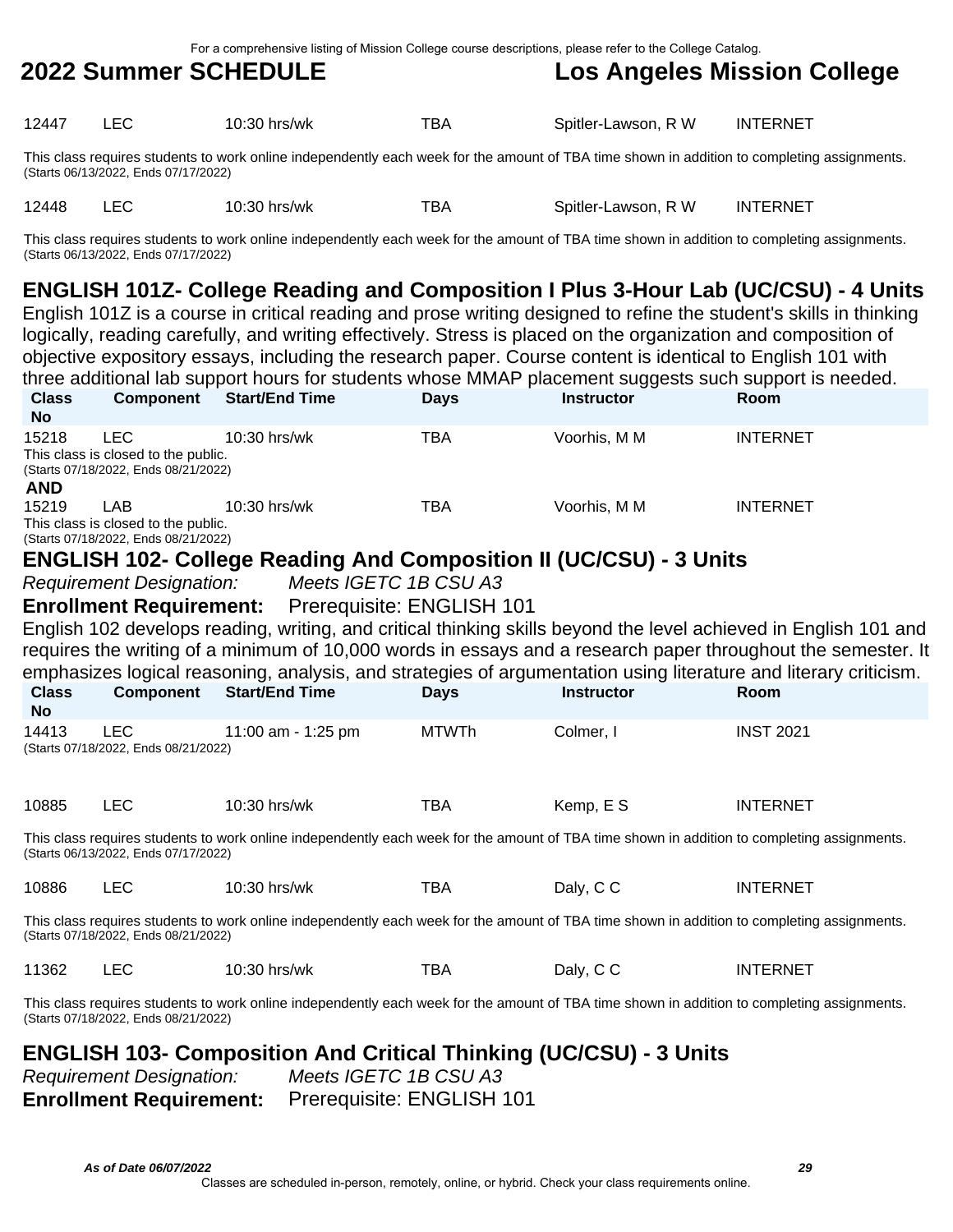This course helps students develop critical thinking, reading, and writing skills beyond the level achieved in English 101 with an emphasis on logical reasoning, analysis, argumentative writing skills, and research strategies with a minimum of 10,000 words of student writing submitted over the semester.

| <b>Class</b><br><b>No</b> | <b>Component</b> | <b>Start/End Time</b> | Days | <b>Instructor</b> | <b>Room</b>     |
|---------------------------|------------------|-----------------------|------|-------------------|-----------------|
| 11346                     | ∟EC              | $10:30$ hrs/wk        | тва  | Riesberg, CD      | <b>INTERNET</b> |

This class requires students to work online independently each week for the amount of TBA time shown in addition to completing assignments. (Starts 07/18/2022, Ends 08/21/2022)

### **ENGLISH 127- Creative Writing (UC/CSU) - 3 Units**

Requirement Designation: Meets CSU C2

**Enrollment Requirement:** Prerequisite: ENGLISH 101

This course focuses on writing, reading, discussing, and interpreting student creative writing and the writing of literary masters. It is designed to promote creative expression and increase understanding and appreciation of the craft and pleasures of creative writing. The course covers the genres of poetry, fiction, writing for performance (drama, film, performance art), and creative non-fiction.

| <b>Class</b><br><b>No</b> | <b>Component</b>                     | Start/End Time | Davs | Instructor  | <b>Room</b>     |  |  |  |
|---------------------------|--------------------------------------|----------------|------|-------------|-----------------|--|--|--|
| 12760                     | LEC                                  | $10:30$ hrs/wk | TBA  | Crozer. K J | <b>INTERNET</b> |  |  |  |
|                           | (Starts 07/18/2022, Ends 08/21/2022) |                |      |             |                 |  |  |  |

## **English As A Second Language**

#### **E.S.L. 004A- College ESL IV: Writing And Grammar - 6 Units**

**Enrollment Requirement:** Prerequisite: ESL 3A or appropriate placement

Students in this intermediate ESL course learn written composition, grammar, and critical reading skills to prepare them for college work. The emphasis is on writing based on critical reading and personal experience. Students will be introduced to summarizing skills. Grammar skills and mechanics are emphasized throughout each lesson. Required: Eight to ten writing assignments, including at least four paragraphs of 200-300 words.

| <b>Class</b><br><b>No</b> | <b>Component</b> | <b>Start/End Time</b> | Days | <b>Instructor</b> | <b>Room</b>     |
|---------------------------|------------------|-----------------------|------|-------------------|-----------------|
| 13912                     | LEC              | 8:30 am - 12:10 pm    | MW   | Climo, M J        | <b>ZOOM</b>     |
| And                       | ∟EC.             | $6:25$ hrs/wk         | TBA  | Climo, M J        | <b>INTERNET</b> |

This class requires students to be online and interacting with their instructor during times arranged with the instructor in addition to completing assignments. Please contact the instructor to arrange the specific meeting days/times. (Starts 06/13/2022, Ends 08/07/2022)

| 15233 | LEC.                                 | $8:30$ am - 12:10 pm | МW  | Climo. M J | <b>CSB 102B</b> |
|-------|--------------------------------------|----------------------|-----|------------|-----------------|
| And   | LEC.                                 | $6:25$ hrs/wk        | TBA | Climo. M J | INTERNET        |
|       | (Starts 06/13/2022, Ends 08/07/2022) |                      |     |            |                 |

## **E.S.L. 005A- College ESL V: Writing And Grammar (CSU) - 6 Units**

**Enrollment Requirement:** Prerequisite: ESL 4A or appropriate placement

Students in this high-intermediate ESL course learn written composition, grammar, and critical reading skills to prepare them for college work. The emphasis is on writing based on critical reading, interpretation/analysis, and personal experience. Students will develop paraphrasing and summarizing skills. Grammar skills and mechanics are emphasized throughout each lesson. Required: Eight to ten writing assignments, including at least four compositions of 300-500 words.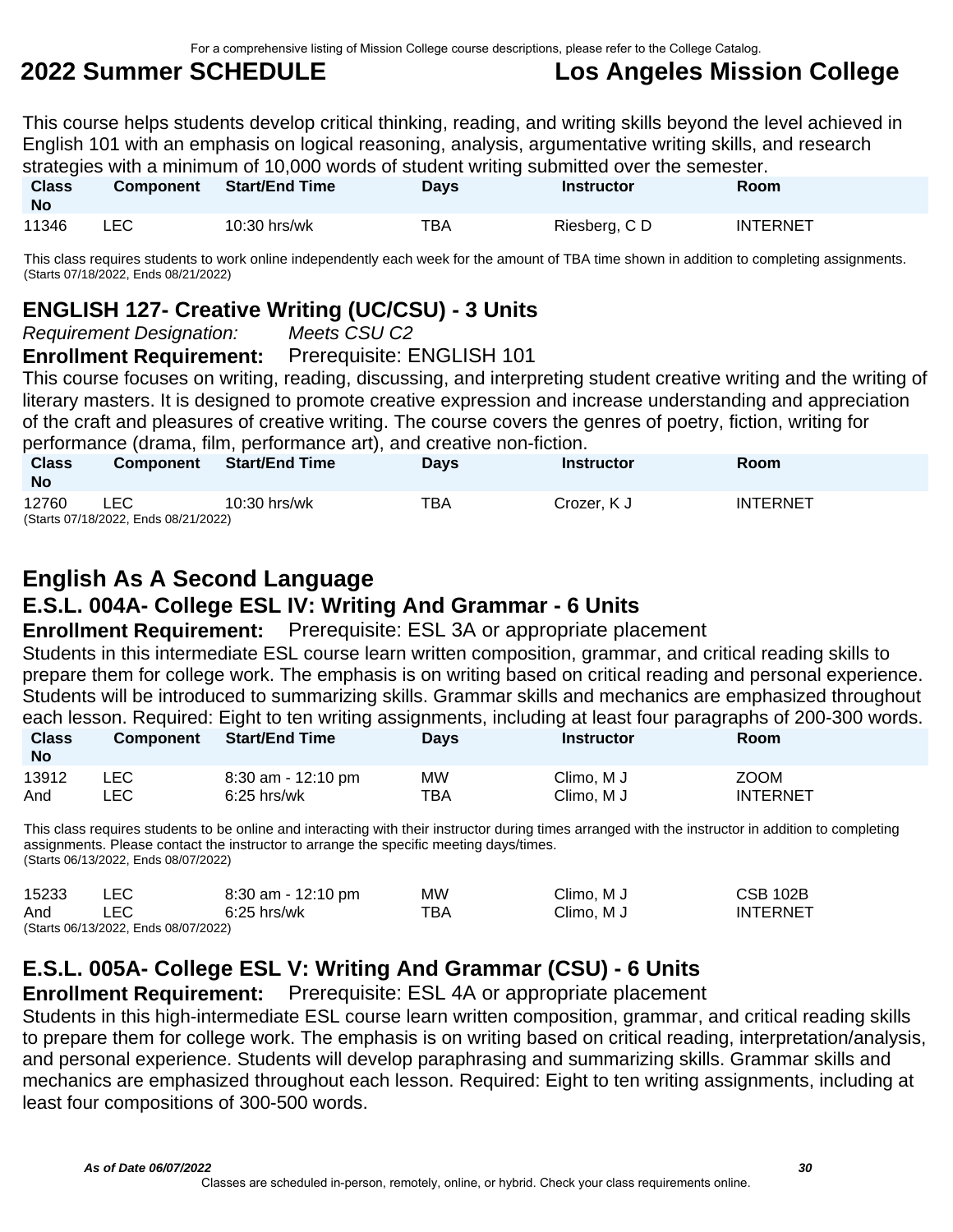| <b>Class</b><br><b>No</b> | <b>Component</b> | <b>Start/End Time</b> | <b>Days</b> | <b>Instructor</b> | Room            |
|---------------------------|------------------|-----------------------|-------------|-------------------|-----------------|
| 13913                     | LEC              | 8:30 am - 12:10 pm    | MW.         | Park, R R         | <b>ZOOM</b>     |
| And                       | ∟EC I            | 6:25 hrs/wk           | <b>TBA</b>  | Park. R R         | <b>INTERNET</b> |

This class requires students to be online and interacting with their instructor during times arranged with the instructor in addition to completing assignments. Please contact the instructor to arrange the specific meeting days/times. (Starts 06/13/2022, Ends 08/07/2022)

## **English Second Language - NC ESL NC 007CE- English As A Second Language - I (Repeatable) - 0 Unit**

English As A Second Language - I

| <b>Class</b><br><b>No</b> | <b>Component</b>                     | <b>Start/End Time</b> | <b>Days</b> | <b>Instructor</b> | <b>Room</b>       |  |
|---------------------------|--------------------------------------|-----------------------|-------------|-------------------|-------------------|--|
| 13904                     | LEC.                                 | $9:00$ am - 12:50 pm  | <b>MW</b>   | Martinez, K       | CMPC <sub>5</sub> |  |
| And                       | LEC.                                 | $9:00$ am - 12:50 pm  | TTh         | Maturo, A M       | CMPC <sub>5</sub> |  |
| And                       | LEC.                                 | $3:00$ hrs/wk         | TBA         | Martinez, K       | <b>INTERNET</b>   |  |
| And                       | _EC                                  | $3:00$ hrs/wk         | TBA         | Maturo, A M       | <b>INTERNET</b>   |  |
|                           | (Starts 06/13/2022, Ends 08/21/2022) |                       |             |                   |                   |  |

#### **ESL NC 021CE- Esl Conversation (Repeatable) - 0 Unit**

| <b>Esl Conversation</b> |  |
|-------------------------|--|
|-------------------------|--|

| <b>Class</b><br>No | <b>Component</b> | <b>Start/End Time</b> | Days         | <b>Instructor</b> | <b>Room</b> |
|--------------------|------------------|-----------------------|--------------|-------------------|-------------|
| 13911              | LEC              | $9:00$ am - 11:50 am  | <b>MTWTh</b> | Zorrilla, P       | <b>ZOOM</b> |

This class requires students to be online and interacting with their instructor during the times shown in class schedule in addition to completing assignments.

(Starts 06/13/2022, Ends 07/17/2022)

| 11449 | $6:00 \text{ pm} - 8:30 \text{ pm}$ | <b>MTWTh</b> | Michel. | <b>ZOOM</b> |
|-------|-------------------------------------|--------------|---------|-------------|
|       |                                     |              |         |             |

This class requires students to be online and interacting with their instructor during the times shown in class schedule in addition to completing assignments.

(Starts 06/13/2022, Ends 07/17/2022)

## **ESL NC 023CE- English As A Second Language - Speech I (Repeatable) - 0 Unit**

|                           |                  | English As A Second Language - Speech I |             |                           |                 |
|---------------------------|------------------|-----------------------------------------|-------------|---------------------------|-----------------|
| <b>Class</b><br><b>No</b> | <b>Component</b> | <b>Start/End Time</b>                   | <b>Days</b> | <b>Instructor</b>         | <b>Room</b>     |
| 10378                     | LEC.             | $9:00$ am - 11:50 am                    | MTWTh       | Sarmiento-Sanders, E<br>в | ZOOM            |
| And                       | LEC.             | $0:50$ hrs/wk                           | TBA         | Sarmiento-Sanders, E<br>в | <b>INTERNET</b> |

This class requires students to be online and interacting with their instructor during the times shown in class schedule in addition to completing assignments.

(Starts 07/18/2022, Ends 08/21/2022)

| 11450 | $6:00 \text{ pm} - 8:50 \text{ pm}$ | <b>MTWTh</b> | Hilario, M M | ZOOM            |
|-------|-------------------------------------|--------------|--------------|-----------------|
| And   | $0:50$ hrs/wk                       | тва          | Hilario. M M | <b>INTERNET</b> |

This class requires students to be online and interacting with their instructor during the times shown in class schedule in addition to completing assignments.

(Starts 07/18/2022, Ends 08/21/2022)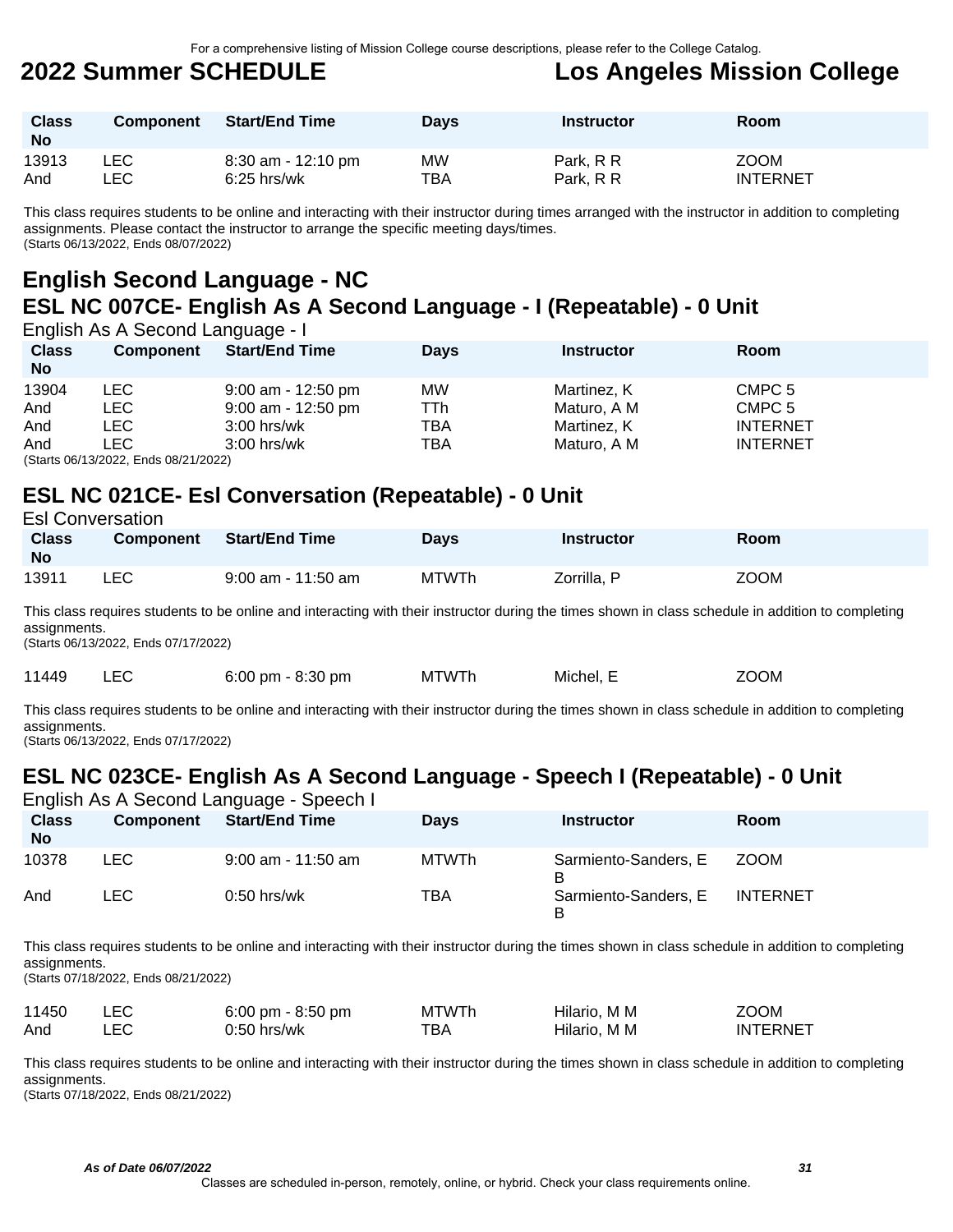### **ESL NC 141CE- College ESL IV: Writing and Grammar (Repeatable) - 0 Unit**

This is a course in written composition, grammar, and critical reading skills tailored for the English-as-asecond language student. Students in this intermediate ESL course learn skills in writing to prepare them for college work. The emphasis is on writing based on critical reading and personal experience. Students will be introduced to summarizing skills. Grammar skills and mechanics are emphasized throughout each lesson. Prerequisite: Completion of ESL NC 131 CE with a grade of 'Pass', Completion of ESL 3A with a grade of 'Pass' or Appropriate Score on ESL/CASAS Placement Test.

|                           |              | ass of Appropriate Occite on LOL/OAOAO Flacement Test. |             |                          |                                |  |
|---------------------------|--------------|--------------------------------------------------------|-------------|--------------------------|--------------------------------|--|
| <b>Class</b><br><b>No</b> |              | <b>Component</b> Start/End Time                        | <b>Davs</b> | <b>Instructor</b>        | Room                           |  |
| 13908<br>And              | ∟EC.<br>∟EC. | 8:30 am - 12:10 pm<br>6:25 hrs/wk                      | МW<br>TBA   | Climo, M J<br>Climo, M J | <b>ZOOM</b><br><b>INTERNET</b> |  |

This class requires students to be online and interacting with their instructor during times arranged with the instructor in addition to completing assignments. Please contact the instructor to arrange the specific meeting days/times. (Starts 06/13/2022, Ends 08/07/2022)

| 15235 | LEC.                                 | $8:30$ am - 12:10 pm | <b>MW</b> | Climo. M J | <b>CSB 102B</b> |
|-------|--------------------------------------|----------------------|-----------|------------|-----------------|
| And   | ∟EC I                                | 6:25 hrs/wk          | ⊤ва       | Climo. M J | <b>INTERNET</b> |
|       | (Starts 06/13/2022, Ends 08/07/2022) |                      |           |            |                 |

#### **ESL NC 151CE- College ESL V: Writing and Grammar (Repeatable) - 0 Unit**

This is a course in written composition, grammar, and critical reading skills tailored for the English-as-asecond language student. Students in this low-advanced ESL course learn skills in writing to prepare them for college work. The emphasis is on writing based on critical reading, interpretation/analysis, and personal experience. Students will develop paraphrasing and summarizing skills. Grammar skills and mechanics are emphasized throughout each lesson. Required: Eight to ten writing assignments, including at least four compositions of 300-400 words. Prerequisite: Completion of E.S.L. 4A for credit with a grade of 'Pass', or Completion of ESL NC 141 CE with of a grade of 'Pass', or Appropriate Score on ESL/CASAS Placement Test.

| <b>Class</b><br><b>No</b> | <b>Component</b> | <b>Start/End Time</b> | <b>Days</b> | <b>Instructor</b> | Room            |
|---------------------------|------------------|-----------------------|-------------|-------------------|-----------------|
| 13909                     | LEC.             | 8:30 am - 12:00 pm    | MW          | Park, R R         | <b>ZOOM</b>     |
| And                       | ∟EC-             | $6:35$ hrs/wk         | TBA         | Park, R R         | <b>INTERNET</b> |

This class requires students to be online and interacting with their instructor during times arranged with the instructor in addition to completing assignments. Please contact the instructor to arrange the specific meeting days/times. (Starts 06/13/2022, Ends 08/07/2022)

#### **Environmental Science ENV SCI 002- The Human Environment: Biological Processes (UC/CSU) - 3 Units**

Requirement Designation: Meets IGETC 5B CSU B2 E

The Human Environment: Biological Processes

| <b>Class</b><br><b>No</b> | <b>Component</b>                     | Start/End Time     | <b>Davs</b> | Instructor | <b>Room</b>    |  |  |
|---------------------------|--------------------------------------|--------------------|-------------|------------|----------------|--|--|
| 15065                     | <b>LEC</b>                           | 10:20 am - 1:30 pm | ™⊤⊓         | Voda. M R  | <b>CMS 105</b> |  |  |
|                           | (Starts 06/13/2022, Ends 08/07/2022) |                    |             |            |                |  |  |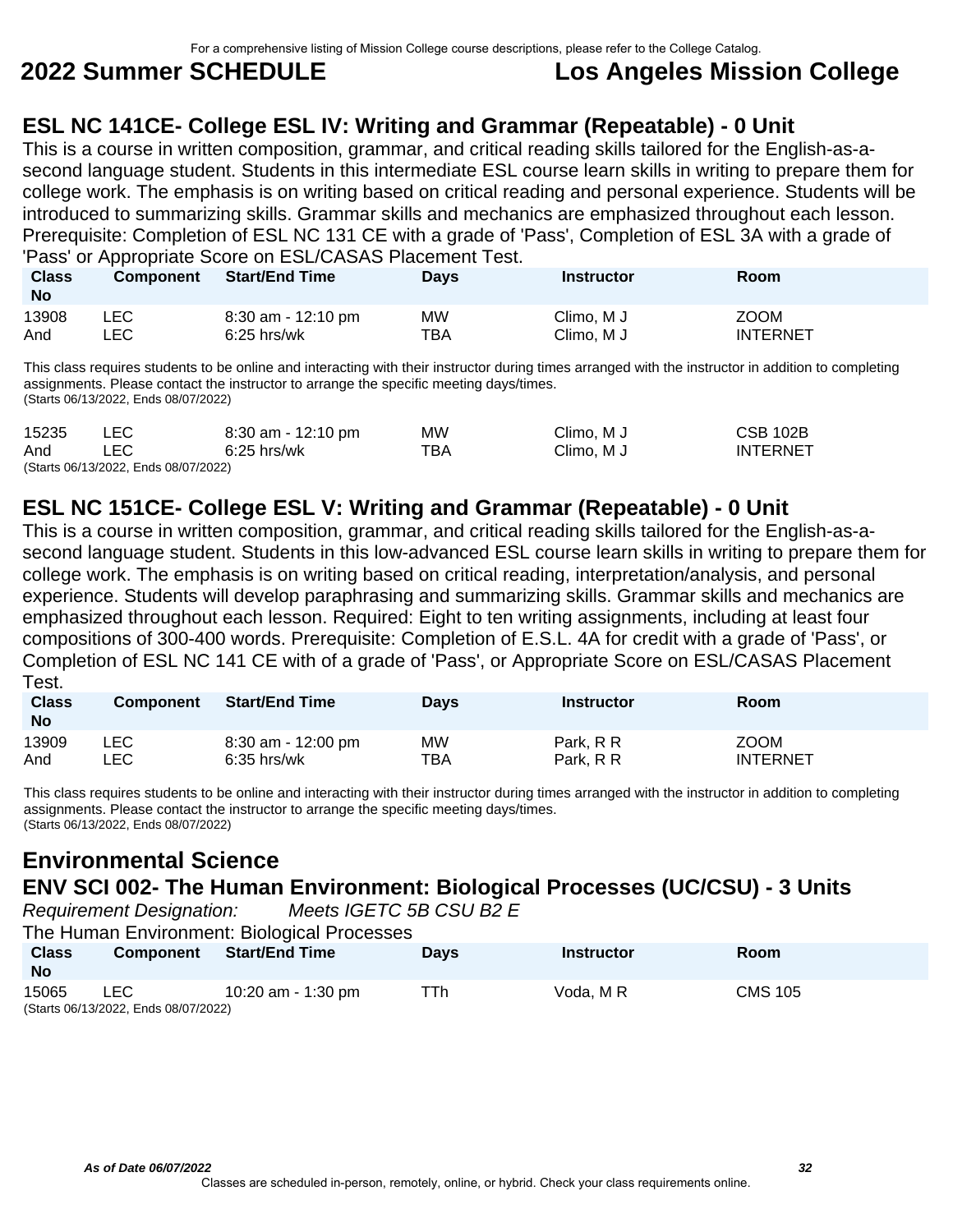For a comprehensive listing of Mission College course descriptions, please refer to the College Catalog.

| <b>2022 Summer SCHEDULE</b> |                                                                                 |                |     |             | <b>Los Angeles Mission College</b>                                                                                                          |  |  |
|-----------------------------|---------------------------------------------------------------------------------|----------------|-----|-------------|---------------------------------------------------------------------------------------------------------------------------------------------|--|--|
| 14037                       | LEC.                                                                            | $6:30$ hrs/wk  | TBA | Boroon, M H | <b>INTERNET</b>                                                                                                                             |  |  |
|                             | (Starts 06/13/2022, Ends 08/07/2022)                                            |                |     |             | This class requires students to work online independently each week for the amount of TBA time shown in addition to completing assignments. |  |  |
| 14830                       | LEC.<br>This class is closed to public.<br>(Starts 06/22/2022, Ends 07/29/2022) | $10:30$ hrs/wk | TBA | Boroon, M H | LDNE GE                                                                                                                                     |  |  |

## **Finance**

#### **FINANCE 008- Personal Finance And Investments (CSU) - 3 Units**

This course presents the theory and practice involved with applying personal financial decisions met in everyday living. Functions of several financial institutions that exist to serve the consumer and the financial advisor. Also included are a selection of services that are chosen from topics such as borrowing money, understanding credit scores, buying insurance, buying a new home, tax strategy, retirement planning, and buying stocks and bonds.

| <b>Class</b><br><b>No</b> | <b>Component</b> | <b>Start/End Time</b> | Days | <b>Instructor</b> | Room            |
|---------------------------|------------------|-----------------------|------|-------------------|-----------------|
| 13919                     | LEC              | $10:30$ hrs/wk        | тва  | Han. C            | <b>INTERNET</b> |

This class requires students to work online independently each week for the amount of TBA time shown in addition to completing assignments. (Starts 06/13/2022, Ends 07/17/2022)

# **Geography**

### **GEOG 001- Physical Geography (UC/CSU) - 3 Units**

Requirement Designation: Meets IGETC 5A CSU B1

This course analyzes spatial patterns of the Earth's physical features and processes. The connections between Earth's water, air, land, and life are investigated at global, regional, and local scales providing a general synthesis of the broad field of physical geography.

| <b>Class</b><br><b>No</b> | <b>Component</b> | <b>Start/End Time</b> | <b>Days</b> | <b>Instructor</b> | Room            |
|---------------------------|------------------|-----------------------|-------------|-------------------|-----------------|
| 13903                     | LEC.             | $10:30$ hrs/wk        | тва         | Townsend. S       | <b>INTERNET</b> |

This class requires students to work online independently each week for the amount of TBA time shown in addition to completing assignments. (Starts 06/13/2022, Ends 07/17/2022)

## **Health HEALTH 011- Principles Of Healthful Living (UC/CSU) - 3 Units**

Requirement Designation: Meets CSU E

Students will learn health concepts and values with the goal of promoting a high quality of life. Topics include nutrition, physical fitness, communicable diseases and other major health problems, consumer and environmental health, human sexuality and family life, mental and emotional health, tobacco, alcohol and drugs, aging, and death and dying.

| <b>Class</b><br><b>No</b>           | <b>Component</b>                     | <b>Start/End Time</b> | Days   | <b>Instructor</b> | <b>Room</b> |  |  |
|-------------------------------------|--------------------------------------|-----------------------|--------|-------------------|-------------|--|--|
| 14884                               | LEC.                                 | $8:30$ am - 11:30 am  | MTWTh. | Hylland, C        | ZOOM-HS     |  |  |
| This class is closed to the public. |                                      |                       |        |                   |             |  |  |
|                                     | (Starts 06/22/2022, Ends 07/31/2022) |                       |        |                   |             |  |  |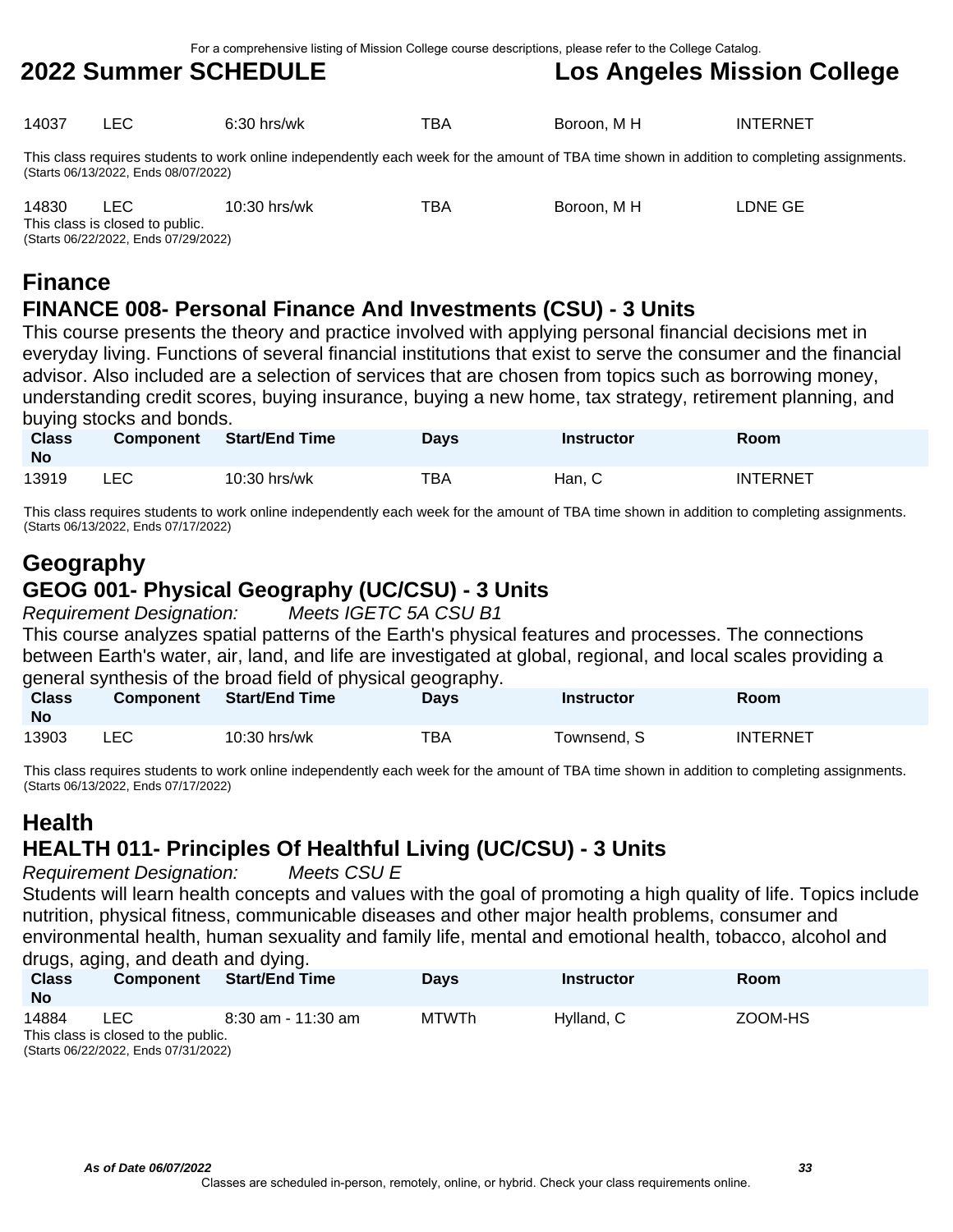|                                                                                                    | <b>2022 Summer SCHEDULE</b>                                                                                                                                                                                                                                                                      |                  | <b>Los Angeles Mission College</b> |                                    |
|----------------------------------------------------------------------------------------------------|--------------------------------------------------------------------------------------------------------------------------------------------------------------------------------------------------------------------------------------------------------------------------------------------------|------------------|------------------------------------|------------------------------------|
| 14885<br><b>LEC</b><br>This class is closed to the public.<br>(Starts 06/22/2022, Ends 07/31/2022) | $8:30$ am - 11:30 am                                                                                                                                                                                                                                                                             | <b>MTWTh</b>     | Jabbari Kohnehsari, N              | ZOOM-HS                            |
| 14889<br><b>LEC</b><br>This class is closed to the public.<br>(Starts 06/22/2022, Ends 07/31/2022) | $8:30$ am - 11:30 am                                                                                                                                                                                                                                                                             | <b>MTWTh</b>     | Estrada, R E                       | <b>VERD-HS</b>                     |
| 13885<br><b>LEC</b><br><b>LEC</b><br>And<br>TBA time shown, ilearn.laccd.edu                       | 11:00 am - 2:00 pm<br>$4:30$ hrs/wk<br>This class is part of the Summer Bridge program. Class meets in person twice per week and students work online independently for the additional                                                                                                           | MW<br><b>TBA</b> | Asili, H<br>Asili, H               | <b>HFAC 203</b><br><b>INTERNET</b> |
| completing assignments.<br>(Starts 07/18/2022, Ends 08/21/2022)                                    | This class will be offered in a hybrid format, which requires students to meet in-person, face-to-face with their instructor during the times shown<br>AND to work online during the scheduled times and/or independently each week for the amount of TBA hours shown on schedule in addition to |                  |                                    |                                    |
| 14887<br><b>LEC</b><br>This class is closed to the public.<br>(Starts 06/22/2022, Ends 07/31/2022) | 1:00 pm - $3:25$ pm                                                                                                                                                                                                                                                                              | <b>MTWTh</b>     | Jabbari Kohnehsari, N              | ZOOM-HS                            |
| 10490<br><b>LEC</b>                                                                                | $10:30$ hrs/wk                                                                                                                                                                                                                                                                                   | <b>TBA</b>       | Eubanks, H A                       | <b>INTERNET</b>                    |
| ilearn.laccd.edu<br>(Starts 06/13/2022, Ends 07/17/2022)                                           | This class requires students to work online independently each week for the amount of TBA time shown in addition to completing assignments.                                                                                                                                                      |                  |                                    |                                    |
| <b>LEC</b><br>10483                                                                                | 10:30 hrs/wk                                                                                                                                                                                                                                                                                     | <b>TBA</b>       | Asili, H                           | <b>INTERNET</b>                    |

This class requires students to work online independently each week for the amount of TBA time shown in addition to completing assignments. ilearn.laccd.edu

(Starts 07/18/2022, Ends 08/21/2022)

#### **Health Occupations HLTHOCC 062- Skill Set For The Health Care Professional (CSU) - 2 Units**

This course is an introduction of the concepts and skills that serve as a foundation for the health care professions. Topics include hygiene and safety, infection control, basic client monitoring, basic first aid, therapeutic communication and basic health documentation.

| <b>Class</b><br><b>No</b> | <b>Component</b>                            | <b>Start/End Time</b> | <b>Davs</b> | <b>Instructor</b> | <b>Room</b>      |
|---------------------------|---------------------------------------------|-----------------------|-------------|-------------------|------------------|
| 14038<br><b>AND</b>       | LEC<br>(Starts 06/13/2022, Ends 08/07/2022) | $8:00$ am - $8:50$ am | TTh         | Kidd, SL          | <b>INST 2014</b> |
| 14039                     | LAB<br>(Starts 06/13/2022, Ends 08/07/2022) | $9:00$ am - 12:10 pm  | TTh         | Kidd, SL          | <b>INST 2016</b> |

# **History**

#### **HISTORY 012- Political and Social History of the United States from 1865 (UC/CSU) - 3 Units**

|              | <b>Requirement Designation:</b> |                                                             | Meets IGETC 4F CSU D6 US-1 |                   |      |  |
|--------------|---------------------------------|-------------------------------------------------------------|----------------------------|-------------------|------|--|
|              |                                 | Political and Social History of the United States from 1865 |                            |                   |      |  |
| <b>Class</b> | Component                       | Start/End Time                                              | <b>Davs</b>                | <b>Instructor</b> | Room |  |
| <b>No</b>    |                                 |                                                             |                            |                   |      |  |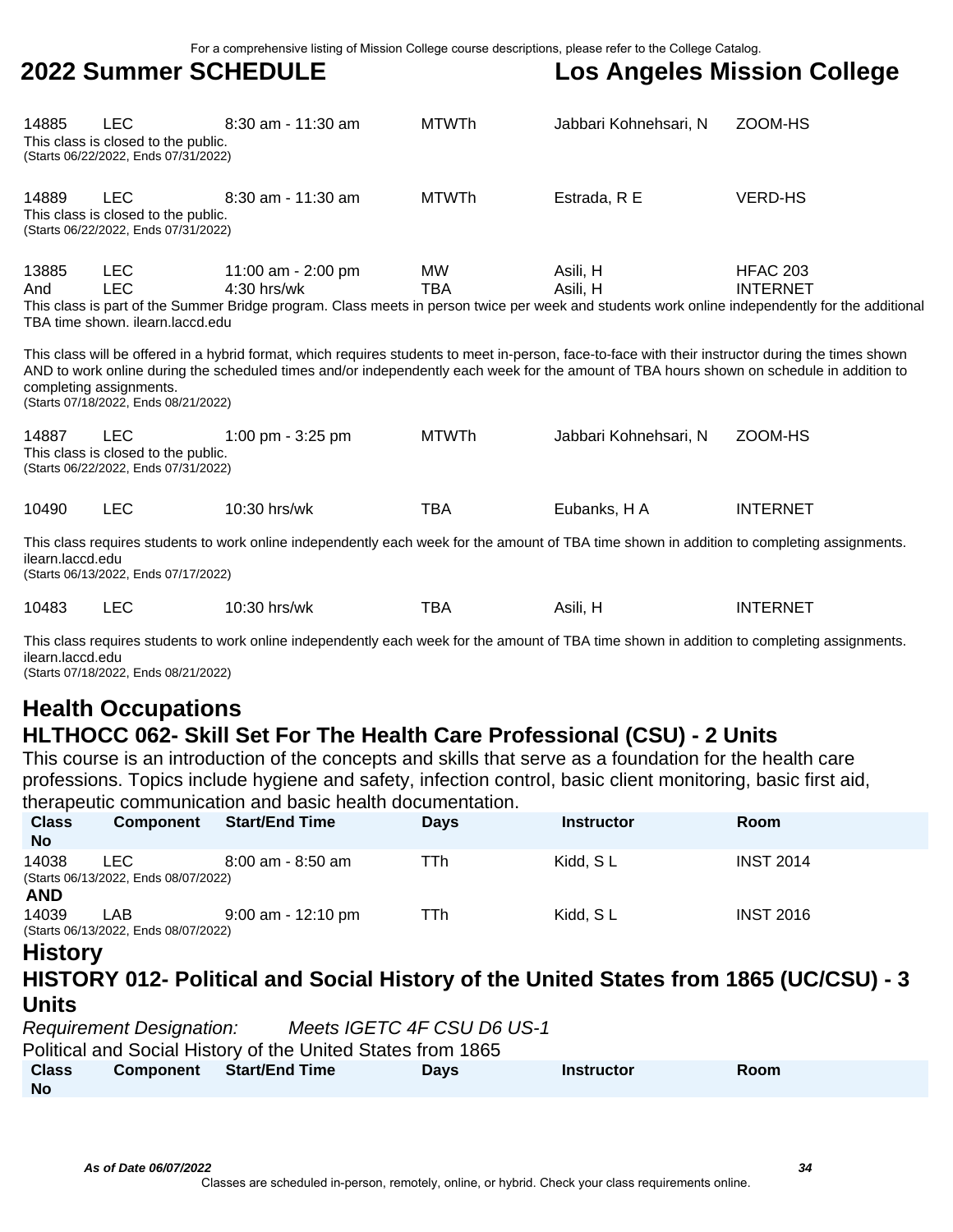| For a comprehensive listing of Mission College course descriptions, please refer to the College Catalog. |  |
|----------------------------------------------------------------------------------------------------------|--|
|                                                                                                          |  |
|                                                                                                          |  |

| <b>2022 Summer SCHEDULE</b> |                                      |                |     |              | <b>Los Angeles Mission College</b>                                                                                                          |  |  |
|-----------------------------|--------------------------------------|----------------|-----|--------------|---------------------------------------------------------------------------------------------------------------------------------------------|--|--|
| 13990                       | LEC.                                 | $10:30$ hrs/wk | TBA | Roleder, G R | <b>INTERNET</b>                                                                                                                             |  |  |
|                             | (Starts 06/13/2022, Ends 07/17/2022) |                |     |              | This class requires students to work online independently each week for the amount of TBA time shown in addition to completing assignments. |  |  |

## **HISTORY 086- Introduction To World Civilization I (UC/CSU) - 3 Units**

|                                      | <b>Requirement Designation:</b> | Meets IGETC 4F CSU C2 D6 |             |                   |                 |  |
|--------------------------------------|---------------------------------|--------------------------|-------------|-------------------|-----------------|--|
| Introduction To World Civilization I |                                 |                          |             |                   |                 |  |
| <b>Class</b>                         | <b>Component</b>                | <b>Start/End Time</b>    | <b>Days</b> | <b>Instructor</b> | Room            |  |
| <b>No</b>                            |                                 |                          |             |                   |                 |  |
| 13991                                | LEC.                            | $10:30$ hrs/wk           | TBA         | Roleder, G R      | <b>INTERNET</b> |  |

This class requires students to work online independently each week for the amount of TBA time shown in addition to completing assignments. (Starts 07/18/2022, Ends 08/21/2022)

## **Interior Design INTRDGN 106- Digital Drafting for Interior Design (CSU) - 3 Units**

This lecture and lab course introduces the fundamentals of drafting and visual communications for interior design and architecture using computer software. Skills are taught in computer aided design and drafting and computer graphic communication techniques for the built environment using two and three-dimensional computer drawing software. The fundamentals of computer model building, sketching, digital drawing and rendering methods and spatial comprehension are covered.

| <b>Class</b><br><b>No</b> | <b>Component</b> | <b>Start/End Time</b> | Days         | <b>Instructor</b> | Room        |
|---------------------------|------------------|-----------------------|--------------|-------------------|-------------|
| 11344                     | LEC.             | 7:00 pm - 8:15 pm     | <b>MTWTh</b> | Lemmon, J P       | <b>ZOOM</b> |

This class will be offered in an online blended format, which requires students to be online and interacting with their instructor during the times shown and to work online independently each week for the amount of TBA time shown in addition to completing assignments. (Starts 06/13/2022, Ends 07/24/2022) **AND**

| .     |     |             |     |             |                 |
|-------|-----|-------------|-----|-------------|-----------------|
| 11345 | LAB | 5:50 hrs/wk | тва | ∟emmon. J P | <b>INTERNET</b> |

This class will be offered in an online blended format, which requires students to be online and interacting with their instructor during the times shown and to work online independently each week for the amount of TBA time shown in addition to completing assignments. (Starts 06/13/2022, Ends 07/24/2022)

# **Journalism**

### **JOURNAL 100- Social Values In Mass Communication (UC/CSU) - 3 Units**

Requirement Designation: Meets IGETC 4G CSU D7

Students will survey and evaluate the mass media in economic, historical, political, psychological and social terms. The focus of this course is to help the media consumer better understand today's mass communications; newspapers, radio, television, motion pictures, magazines, the internet, advertising and public relations. Students will learn about the relationships, ethics, rights and responsibilities of media in today's society.

| <b>Class</b><br><b>No</b> | <b>Component</b>                     | Start/End Time | <b>Days</b> | Instructor | Room            |
|---------------------------|--------------------------------------|----------------|-------------|------------|-----------------|
| 13304                     | _EC                                  | 10:30 hrs/wk   | ТВА         | Savage, TL | <b>INTERNET</b> |
|                           | (Starts 07/18/2022, Ends 08/21/2022) |                |             |            |                 |

## **Kinesiology KIN 329-1- Body Conditioning I (UC/CSU) - 1 Unit**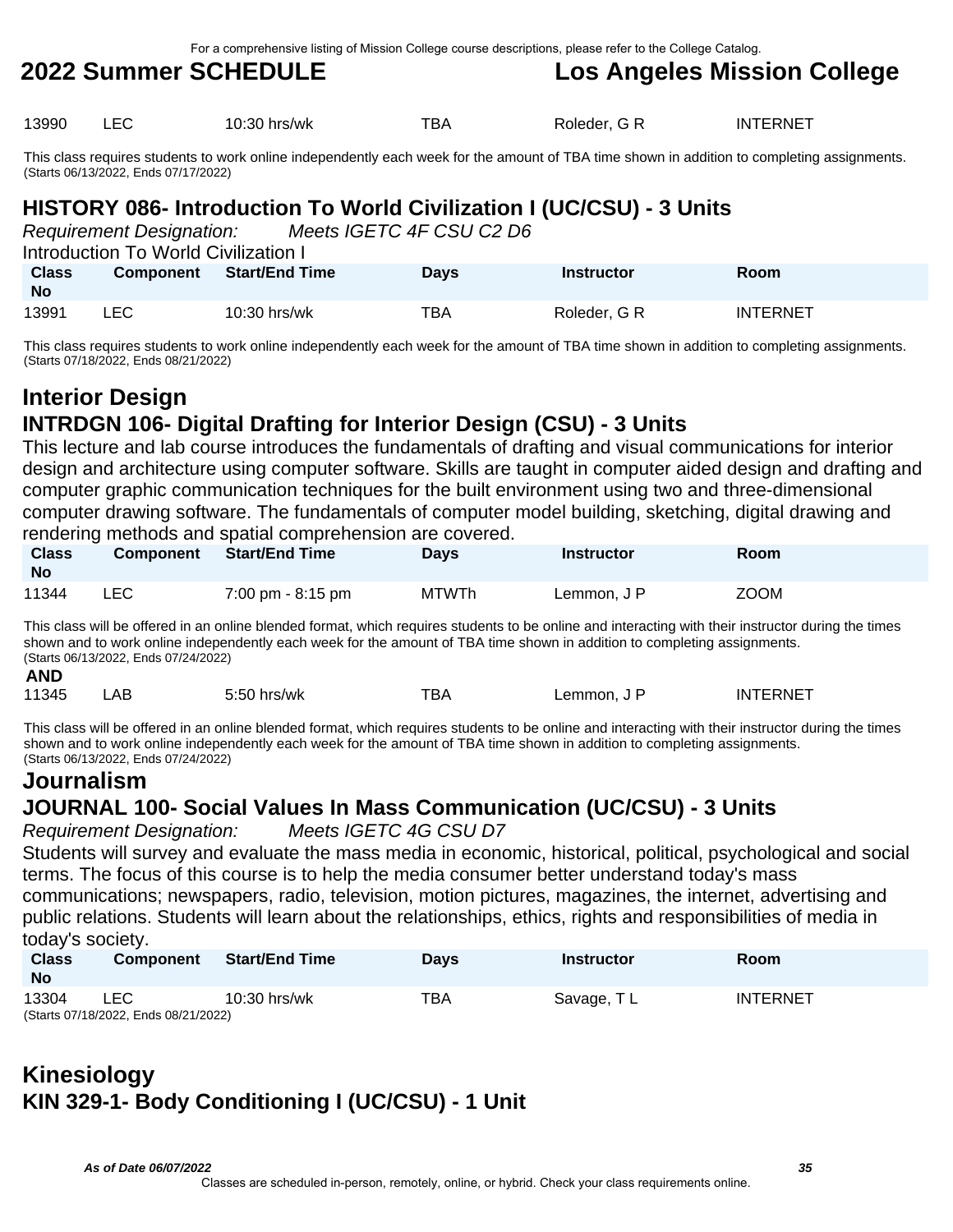#### Requirement Designation: Meets CSU E

This introductory course provides students with the opportunity to learn and participate in a variety of exercises for increasing cardiovascular fitness, muscular strength, and flexibility.

| <b>Class</b><br><b>No</b> | <b>Component</b>                            | <b>Start/End Time</b> | <b>Days</b>  | <b>Instructor</b> | <b>Room</b>       |
|---------------------------|---------------------------------------------|-----------------------|--------------|-------------------|-------------------|
| 11451                     | LAB<br>(Starts 06/13/2022, Ends 07/17/2022) | $8:00$ am - 10:50 am  | MTWTh        | Cascione, J       | <b>HFAC FT CR</b> |
| 11452                     | LAB<br>(Starts 07/18/2022, Ends 08/21/2022) | $8:00$ am - 10:50 am  | <b>MTWTh</b> | Jefferis, S J     | <b>HFAC FT CR</b> |

### **KIN 329-2- Body Conditioning II (CSU) - 1 Unit**

**Enrollment Requirement:** Maximum of 4 enrollments in the KIN family.

Students learn and participate in a variety of beginning level exercises for increasing cardiovascular fitness, muscular strength, and flexibility. This course builds on KIN 329-1.

| <b>Class</b><br><b>No</b> | <b>Component</b> | <b>Start/End Time</b> | Days  | <b>Instructor</b> | <b>Room</b>       |
|---------------------------|------------------|-----------------------|-------|-------------------|-------------------|
| 11347                     | _AB .            | $8:00$ am - 10:50 am  | MTWTh | Cascione. J       | <b>HFAC FT CR</b> |

This class requires students to work online independently each week for the amount of TBA time shown in addition to completing assignments. (Starts 06/13/2022, Ends 07/17/2022)

| 11348 | LAB.                                 | 8:00 am - 10:50 am | MTWTh | Jefferis, S J | <b>HFAC FT CR</b> |
|-------|--------------------------------------|--------------------|-------|---------------|-------------------|
|       | (Starts 07/18/2022, Ends 08/21/2022) |                    |       |               |                   |

## **KIN 329-3- Body Conditioning III (CSU) - 1 Unit**

**Enrollment Requirement:** Maximum of 4 enrollments in the KIN family.

Students learn and participate in a variety of intermediate level exercises for increasing cardiovascular fitness, muscular strength, and flexibility. This course builds on KIN 329-2.

| <b>Class</b><br><b>No</b> | <b>Component</b>                            | <b>Start/End Time</b> | <b>Days</b> | <b>Instructor</b> | Room              |
|---------------------------|---------------------------------------------|-----------------------|-------------|-------------------|-------------------|
| 11349                     | LAB<br>(Starts 06/13/2022, Ends 07/17/2022) | 8:00 am - 10:50 am    | MTWTh       | Cascione, J       | <b>HFAC FT CR</b> |
| 11350                     | LAB<br>(Starts 07/18/2022, Ends 08/21/2022) | $8:00$ am - 10:50 am  | MTWTh       | Jefferis, S J     | <b>HFAC FT CR</b> |

#### **Kinesiology Athletics**

**KIN ATH 552- Intercollegiate Sports-Conditioning & Skills Training (UC/CSU) (RPT 3) - 1 Unit**

Requirement Designation: Meets CSU E

This course is designed for the student athlete. The following areas are emphasized: The analysis and training of athletic skills, the analysis of offensive and defensive systems, physical conditioning, strength training, and aerobic conditioning.

| <b>Class</b> | <b>Component</b> | <b>Start/End Time</b> | Days | <b>Instructor</b> | Room |
|--------------|------------------|-----------------------|------|-------------------|------|
|              |                  |                       |      |                   |      |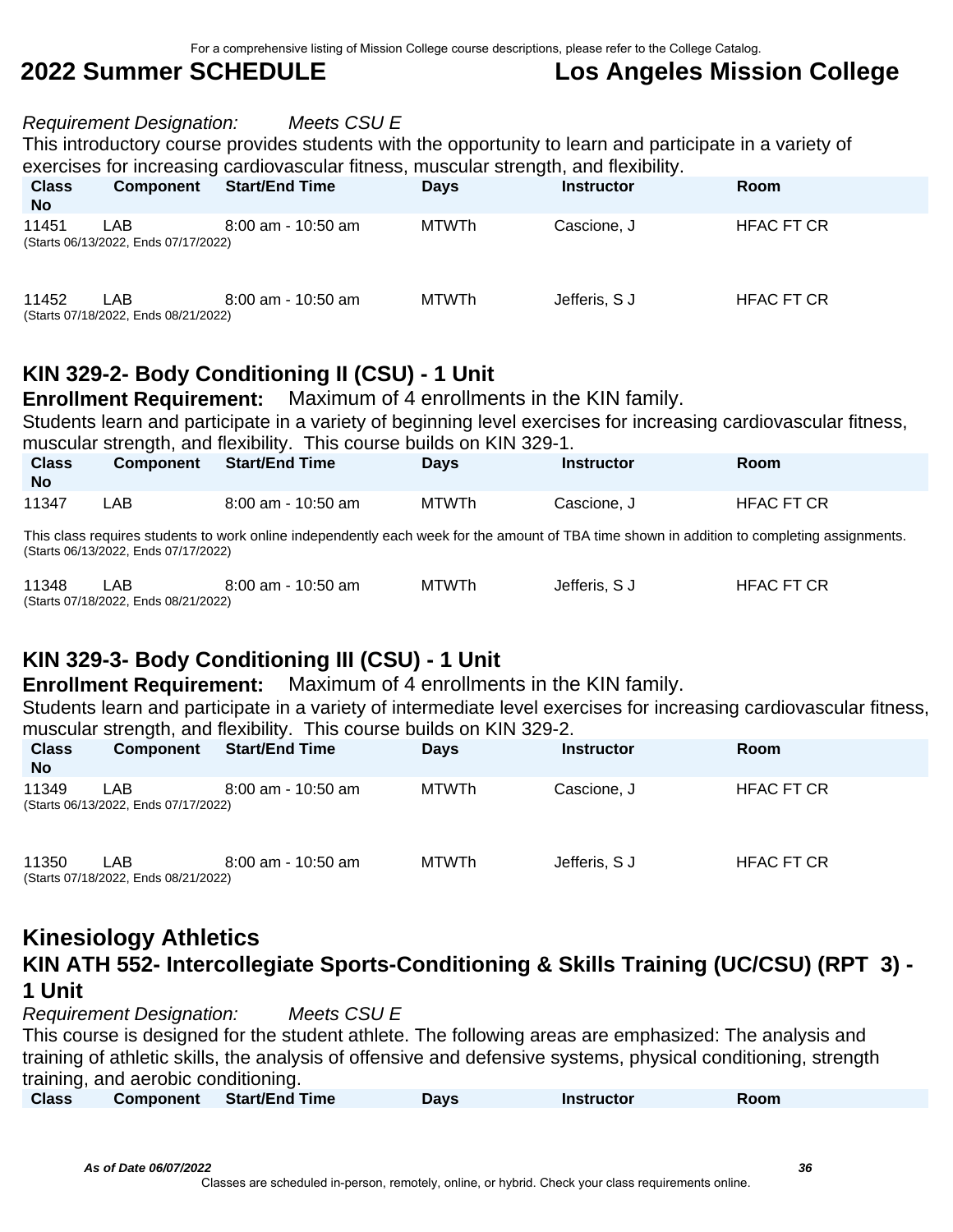| <b>No</b> |                                                    |                                                                                                      |                |              |                 |
|-----------|----------------------------------------------------|------------------------------------------------------------------------------------------------------|----------------|--------------|-----------------|
| 13103     | <b>LAB</b><br>(Starts 07/06/2022, Ends 08/21/2022) | 7:00 am - 8:20 am<br>Off-season conditioning for the Cross Country Team.                             | <b>MTWThSa</b> | Laguna, S    | <b>ELCRPARK</b> |
| 13104     | LAB<br>(Starts 06/20/2022, Ends 08/21/2022)        | $8:00$ am - $9:05$ am<br>This course is the off-season conditioning class for the Men's Soccer team. | <b>MTWThF</b>  | Garcia, J L  | <b>ELCRPARK</b> |
| 11490     | LAB<br>(Starts 06/13/2022, Ends 08/21/2022)        | $9:00$ am - 10:35 am<br>Off-season conditioning for the College's Men's Baseball Team.               | MWF            | STAFF, L     | <b>ELCRPARK</b> |
| 12082     | <b>LAB</b><br>(Starts 06/13/2022, Ends 08/21/2022) | 12:00 pm - 12:50 pm<br>Off-season conditioning for the College's Women's Softball Team.              | <b>MTWThF</b>  | Hylland, C   | <b>ELCRPARK</b> |
| 15057     | LAB<br>(Starts 06/13/2022, Ends 07/17/2022)        | 12:10 pm - 3:00 pm<br>This course is the off-season conditioning class for the women's tennis team.  | MTWTh          | Cascione, J  | <b>ELCRPARK</b> |
| 11088     | LAB<br>(Starts 06/20/2022, Ends 08/21/2022)        | 12:30 pm - 2:20 pm<br>Off-season conditioning for the College's Women's Volleyball Team.             | MWF            | Mardini, N M | <b>HFAC GYM</b> |

#### **Law**

#### **LAW 001- Business Law I (UC/CSU) - 3 Units**

Requirement Designation: Meets CSU D8

This course analyzes the U.S. legal system, focusing on the legal aspects of business. Lectures and activities will examine court procedures relating to business law; torts and criminal laws as related to various business practices; elements of a valid contract; breach of contracts and its remedies; and, sales and lease contracts. Students will prepare a case brief and an analysis of one of their own contracts for a website or an app.

| <b>Class</b><br><b>No</b> | <b>Component</b> | <b>Start/End Time</b> | Davs | Instructor | Room            |
|---------------------------|------------------|-----------------------|------|------------|-----------------|
| 11632                     | ∟EC              | $10:30$ hrs/wk        | TBA  | Macias, S  | <b>INTERNET</b> |

This class requires students to work online independently each week for the amount of TBA time shown in addition to completing assignments. (Starts 07/18/2022, Ends 08/21/2022)

#### **Linguistics LING 001- Introduction To Language And Linguistics (UC/CSU) - 3 Units**

Requirement Designation: Meets IGETC 3B 4A CSU C2 D1

| Introduction To Language And Linguistics |           |                       |             |                   |                 |  |  |
|------------------------------------------|-----------|-----------------------|-------------|-------------------|-----------------|--|--|
| <b>Class</b><br><b>No</b>                | Component | <b>Start/End Time</b> | <b>Davs</b> | <b>Instructor</b> | <b>Room</b>     |  |  |
| 13914                                    | LEC.      | $6:30$ hrs/wk         | <b>TBA</b>  | Skelton, L J      | <b>INTERNET</b> |  |  |

This class requires students to work online independently each week for the amount of TBA time shown in addition to completing assignments. (Starts 06/13/2022, Ends 08/07/2022)

## **Marketing**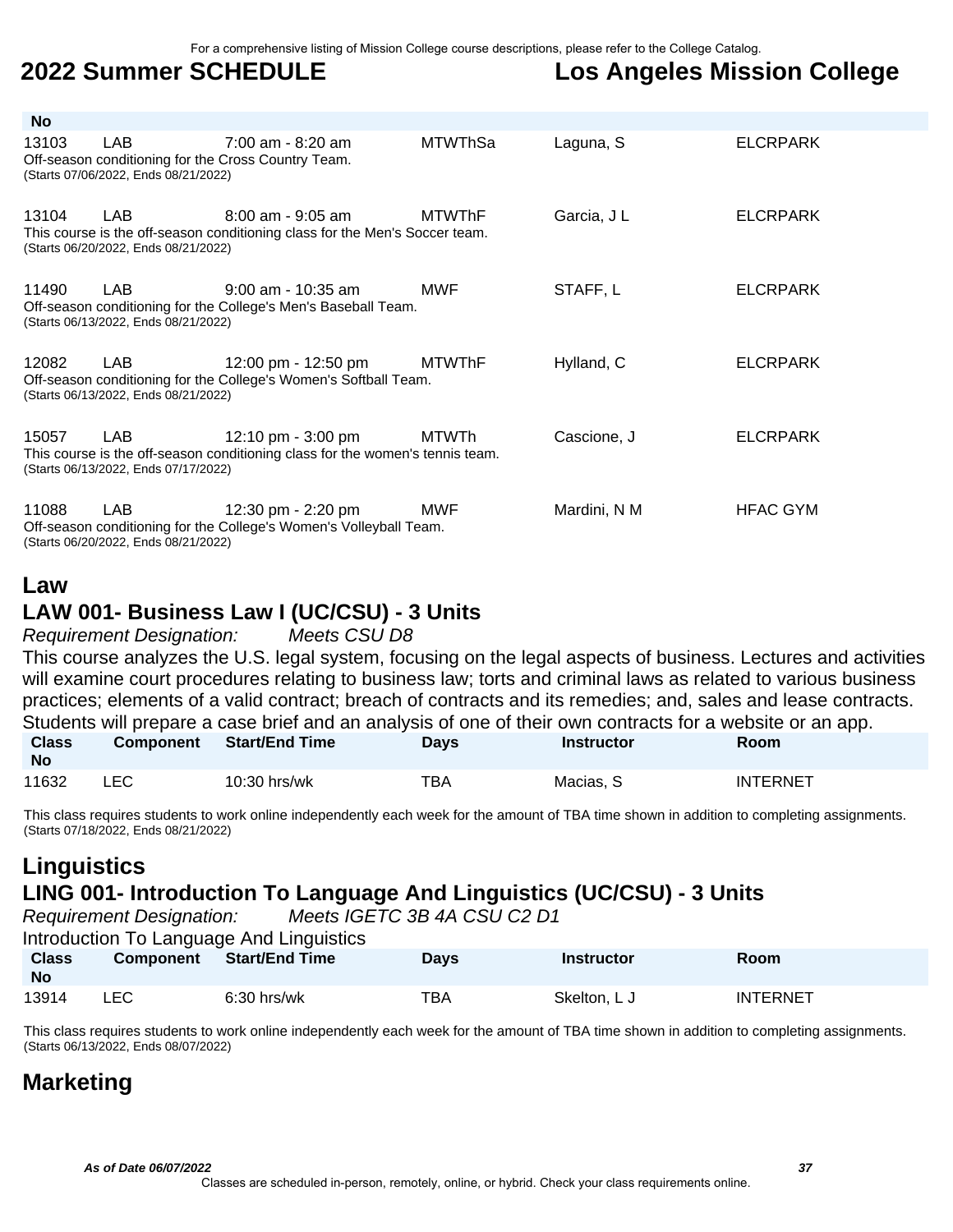## **MARKET 021- Principles Of Marketing (CSU) - 3 Units**

This introductory marketing survey course presents basic information including: the marketing environment and the roles of market research, advertising, public relations, product, place (distribution), promotion and pricing decisions in the marketing process. It covers customer motivation, distribution channels, social marketing, and ethics in marketing. Additional topics are sales forecasting, decision making relative to product development and management, trademarks, domestic and international markets, personal selling, and additional factors that impact marketing.

| <b>Class</b><br><b>No</b> | <b>Component</b> | Start/End Time | Days | <b>Instructor</b> | Room            |
|---------------------------|------------------|----------------|------|-------------------|-----------------|
| 11892                     | LEC              | 10:30 hrs/wk   | тва  | Bordbar, J K      | <b>INTERNET</b> |

This class requires students to work online independently each week for the amount of TBA time shown in addition to completing assignments. (Starts 06/13/2022, Ends 07/17/2022)

## **Mathematics**

#### **MATH 120- Plane Geometry - 5 Units**

#### **Enrollment Requirement:** MATH 113 and MATH 114 OR MATH 115

Math 120 is a basic course in the fundamentals of Euclidean plane geometry which includes consideration of geometric properties and relationships. Practice in accurate thinking and developing logical proofs are emphasized.

| <b>Class</b><br><b>No</b> | <b>Component</b>                             | <b>Start/End Time</b>                                                                | <b>Days</b>  | <b>Instructor</b> | <b>Room</b> |
|---------------------------|----------------------------------------------|--------------------------------------------------------------------------------------|--------------|-------------------|-------------|
| 14785                     | LEC.<br>(Starts 06/22/2022, Ends 07/31/2022) | 8:30 am - 12:00 pm<br>This class is available to current K-12 LAUSD-LDNE students.   | <b>MTWTh</b> | Mkrtchyan, T      | ZOOM-HS     |
| 14786                     | LEC.<br>(Starts 06/22/2022, Ends 07/31/2022) | $8:30$ am - 12:00 pm<br>This class is available to current K-12 LAUSD-LDNE students. | <b>MTWTh</b> | Yamada, R N       | ZOOM-HS     |
| 14787                     | LEC.<br>(Starts 06/22/2022, Ends 07/31/2022) | $8:30$ am - 12:00 pm<br>This class is available to current K-12 LAUSD-LDNE students. | <b>MTWTh</b> | McGann, E M       | ZOOM-HS     |

#### **MATH 125- Intermediate Algebra - 5 Units**

#### **Enrollment Requirement:** Prerequisite: MATH 115 OR MATH 123B

Math 125 strengthens and further develops manipulative skills in elementary algebra. Topics include the fundamental operations on algebraic expressions, solutions of equations and inequalities, exponentiation, graphs of algebraic, exponential and logarithmic functions, systems of equations and inequalities, and an introduction to the conic sections. Applications are included in a wide variety of word problems.

| <b>Class</b><br><b>No</b> | <b>Component</b>                                                                          | <b>Start/End Time</b> | <b>Days</b> | <b>Instructor</b> | Room    |
|---------------------------|-------------------------------------------------------------------------------------------|-----------------------|-------------|-------------------|---------|
| 14780                     | LEC.<br>This class is closed to the public.<br>(Starts 06/22/2022, Ends 07/31/2022)       | $8:30$ am - 12:00 pm  | MTWTh       | Constantino, A C  | ZOOM-HS |
| 14783                     | <b>LEC</b><br>This class is closed to the public.<br>(Starts 06/22/2022, Ends 07/31/2022) | $8:30$ am - 12:00 pm  | MTWTh       | Sharnazyan, E     | ZOOM-HS |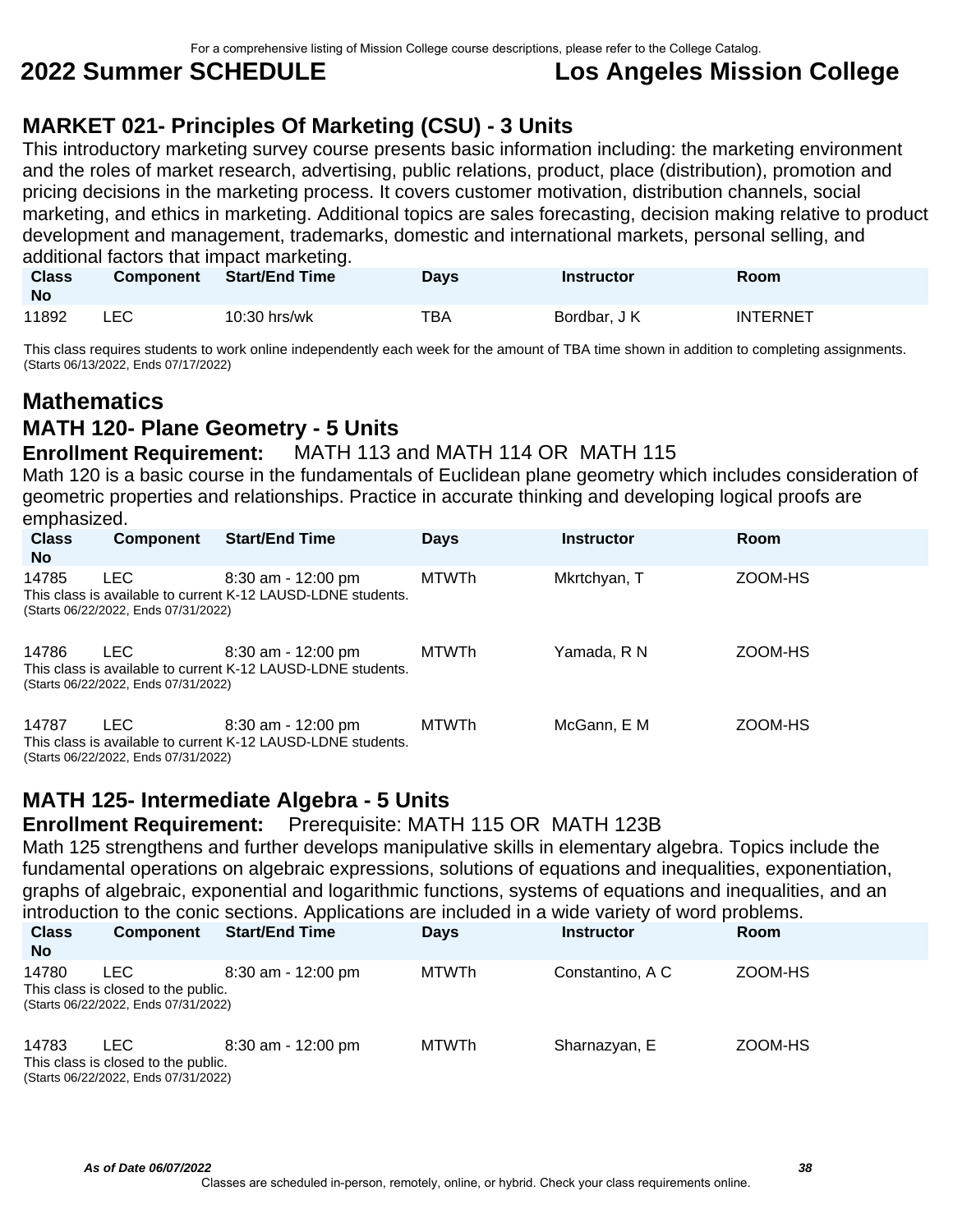| 14784            | LEC.<br>(Starts 06/22/2022, Ends 07/31/2022) | 8:30 am - 12:00 pm<br>This class is available to current K-12 LAUSD-LDNE students.                                             | MTWTh | Burds, J I | ZOOM-HS         |
|------------------|----------------------------------------------|--------------------------------------------------------------------------------------------------------------------------------|-------|------------|-----------------|
| 10823            | TEC.                                         | $11:05$ hrs/wk                                                                                                                 | TBA   | STAFF.L    | <b>INTERNET</b> |
| ilearn.laccd.edu |                                              | NOTE: Due to COVID-19, all on-campus exams will be moved to online exams using Proctorio, an online proctoring system. You are |       |            |                 |

NOTE: Due to COVID-19, all on-campus exams will be moved to online exams using Proctorio, an online proctoring system. You are required to have a webcam, audio, a laptop/computer, and a fast internet connection. Proctorio does not work on a cellular phone or tablet. You must download Chrome and Proctorio with Chrome extension.

By signing up for this course, you agree to use Proctorio for all exams. (Starts 06/13/2022, Ends 08/07/2022)

#### **MATH 227- Statistics (UC/CSU) - 4 Units**

Requirement Designation: Meets IGETC 2A CSU B4

**Enrollment Requirement:** Prerequisite: MATH 123C or MATH 125 or MATH 134 or MATH 137 Math 227 is an introduction to probability, measures of central tendency and dispersion, descriptive and inferential statistics, sampling, estimation, and hypothesis testing. Analysis of variance, chi-square and student t-distributions, linear correlation, and regression analysis are also presented as topics. **Class Component Start/End Time Days Instructor Room**

**No** 12416 LEC 8:00 am - 9:30 am MTWTh Ades, R L CMS 120 Note: To take this course you need a high school (HS) GPA of at least 3.0 OR a HS GPA of at least 2.6 and have enrolled in HS Precalculus OR a HS GPA less than 2.6 and have enrolled in HS Calculus.

ilearn.laccd.edu

Note: To take this course you need a high school (HS) GPA of at least 3.0 OR a HS GPA of at least 2.6 and have enrolled in HS Precalculus OR a HS GPA less than 2.6 and have enrolled in HS Calculus.

ilearn.laccd.edu

NOTE: Due to COVID-19, all on-campus exams will be moved to online exams using Proctorio, an online proctoring system. You are required to have a webcam, audio, a laptop/computer, and a fast internet connection. Proctorio does not work on a cellular phone or tablet. You must download Chrome and Proctorio with Chrome extension.

By signing up for this course, you agree to use Proctorio for all exams.

(Starts 06/13/2022, Ends 08/07/2022)

#### **AND**

| 12418 | _AB_ | 9:40 am - 10:30 am                                                                                                                             | MTWTh | Ades. R L | CMS 120 |  |
|-------|------|------------------------------------------------------------------------------------------------------------------------------------------------|-------|-----------|---------|--|
|       |      | Note: To take this course you need a high school (HS) GPA of at least 3.0 OR a HS GPA of at least 2.6 and have enrolled in HS Precalculus OR a |       |           |         |  |
|       |      | HS GPA less than 2.6 and have enrolled in HS Calculus.                                                                                         |       |           |         |  |

ilearn.laccd.edu

Note: To take this course you need a high school (HS) GPA of at least 3.0 OR a HS GPA of at least 2.6 and have enrolled in HS Precalculus OR a HS GPA less than 2.6 and have enrolled in HS Calculus.

ilearn.laccd.edu

NOTE: Due to COVID-19, all on-campus exams will be moved to online exams using Proctorio, an online proctoring system. You are required to have a webcam, audio, a laptop/computer, and a fast internet connection. Proctorio does not work on a cellular phone or tablet. You must download Chrome and Proctorio with Chrome extension.

By signing up for this course, you agree to use Proctorio for all exams.

(Starts 06/13/2022, Ends 08/07/2022)

| 13944 |  | 8:00 am - 9:30 am | MTWTh | Ades, R L | ZOOM |
|-------|--|-------------------|-------|-----------|------|
|-------|--|-------------------|-------|-----------|------|

This class requires students to be online and interacting with their instructor during the times shown in class schedule in addition to completing assignments.

(Starts 06/13/2022, Ends 08/07/2022)

| 13945 | .AB | $9:40$ am - 10:30 am | <b>MTWTh</b> | Ades. R L | <b>ZOOM</b> |
|-------|-----|----------------------|--------------|-----------|-------------|
|-------|-----|----------------------|--------------|-----------|-------------|

This class requires students to be online and interacting with their instructor during the times shown in class schedule in addition to completing assignments.

(Starts 06/13/2022, Ends 08/07/2022)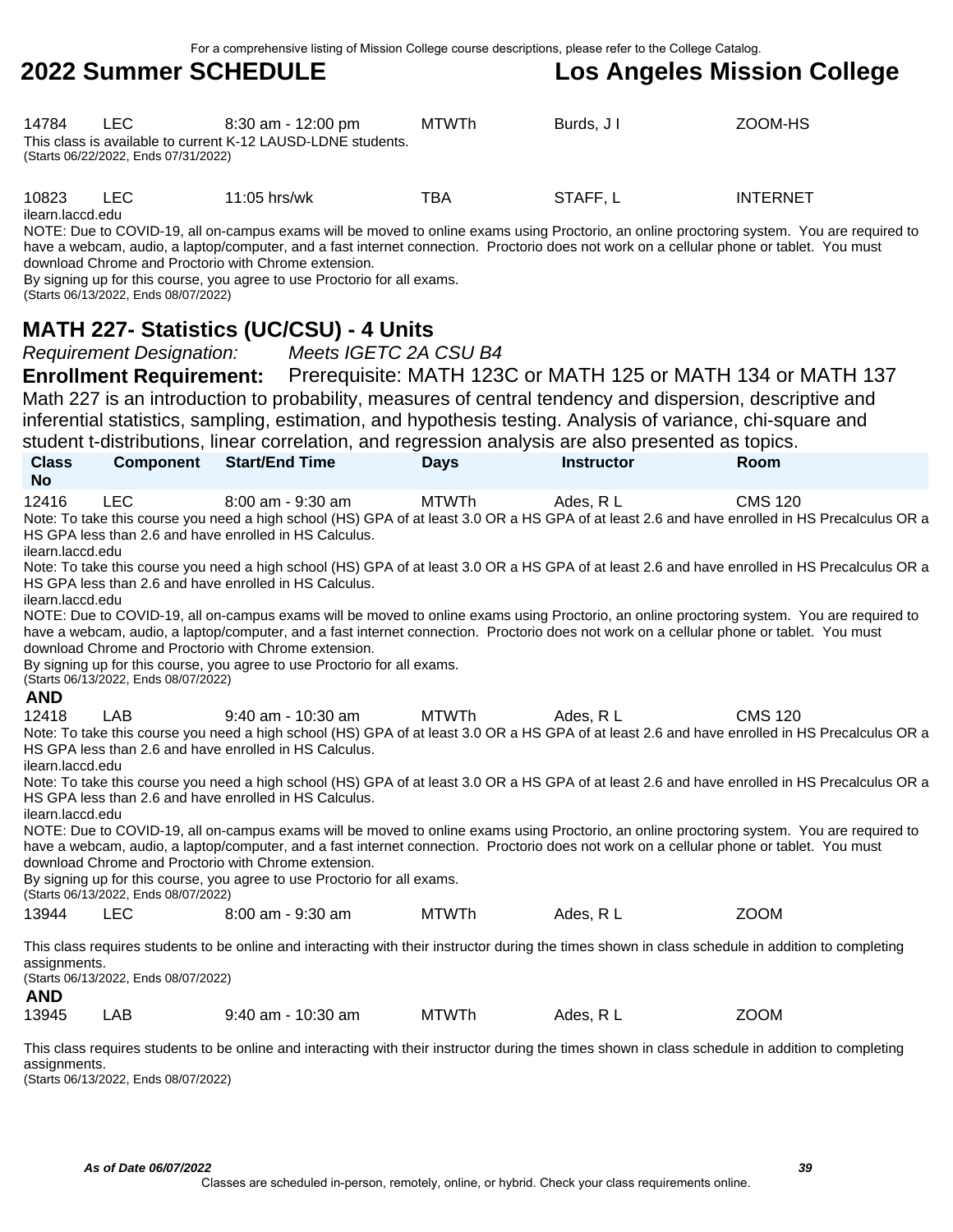| <b>2022 Summer SCHEDULE</b>                                               | For a complementive insurig of mission College course descriptions, please relef to the College Catalog.                                                                                                                                                                     |              |              | <b>Los Angeles Mission College</b>                                                                                                                                |
|---------------------------------------------------------------------------|------------------------------------------------------------------------------------------------------------------------------------------------------------------------------------------------------------------------------------------------------------------------------|--------------|--------------|-------------------------------------------------------------------------------------------------------------------------------------------------------------------|
| 14800<br><b>LEC</b><br>(Starts 06/22/2022, Ends 07/31/2022)<br><b>AND</b> | 8:30 am - 10:50 am<br>This class is available to current K-12 LAUSD-LDNE students.                                                                                                                                                                                           | <b>MTWTh</b> | Jafari, H    | ZOOM-HS                                                                                                                                                           |
| 14801<br>LAB<br>(Starts 06/22/2022, Ends 07/31/2022)                      | 11:00 am - 12:25 pm<br>This class is available to current K-12 LAUSD-LDNE students.                                                                                                                                                                                          | <b>MTWTh</b> | Jafari, H    | ZOOM-HS                                                                                                                                                           |
| 10257<br><b>LEC</b><br>ilearn.laccd.edu                                   | 10:30 hrs/wk<br>HS GPA less than 2.6 and have enrolled in HS Calculus.                                                                                                                                                                                                       | <b>TBA</b>   | Wong, KD     | <b>INTERNET</b><br>Note: To take this course you need a high school (HS) GPA of at least 3.0 OR a HS GPA of at least 2.6 and have enrolled in HS Precalculus OR a |
|                                                                           | have a webcam, audio, a laptop/computer, and a fast internet connection. Proctorio does not work on a cellular phone or tablet. You must<br>download Chrome and Proctorio with Chrome extension.<br>By signing up for this course, you agree to use Proctorio for all exams. |              |              | NOTE: Due to COVID-19, all on-campus exams will be moved to online exams using Proctorio, an online proctoring system. You are required to                        |
| (Starts 06/13/2022, Ends 07/17/2022)<br><b>AND</b>                        |                                                                                                                                                                                                                                                                              |              |              | This class requires students to work online independently each week for the amount of TBA time shown in addition to completing assignments.                       |
| 11072<br>LAB<br>ilearn.laccd.edu                                          | 6:50 hrs/wk<br>HS GPA less than 2.6 and have enrolled in HS Calculus.                                                                                                                                                                                                        | TBA          | Wong, KD     | <b>INTERNET</b><br>Note: To take this course you need a high school (HS) GPA of at least 3.0 OR a HS GPA of at least 2.6 and have enrolled in HS Precalculus OR a |
|                                                                           | have a webcam, audio, a laptop/computer, and a fast internet connection. Proctorio does not work on a cellular phone or tablet. You must<br>download Chrome and Proctorio with Chrome extension.<br>By signing up for this course, you agree to use Proctorio for all exams. |              |              | NOTE: Due to COVID-19, all on-campus exams will be moved to online exams using Proctorio, an online proctoring system. You are required to                        |
| (Starts 06/13/2022, Ends 07/17/2022)                                      |                                                                                                                                                                                                                                                                              |              |              | This class requires students to work online independently each week for the amount of TBA time shown in addition to completing assignments.                       |
| <b>LEC</b><br>11496<br>ilearn.laccd.edu                                   | 10:30 hrs/wk<br>HS GPA less than 2.6 and have enrolled in HS Calculus.                                                                                                                                                                                                       | <b>TBA</b>   | Mkrtchyan, T | <b>INTERNET</b><br>Note: To take this course you need a high school (HS) GPA of at least 3.0 OR a HS GPA of at least 2.6 and have enrolled in HS Precalculus OR a |
| ilearn.laccd.edu                                                          | HS GPA less than 2.6 and have enrolled in HS Calculus.                                                                                                                                                                                                                       |              |              | Note: To take this course you need a high school (HS) GPA of at least 3.0 OR a HS GPA of at least 2.6 and have enrolled in HS Precalculus OR a                    |
|                                                                           | have a webcam, audio, a laptop/computer, and a fast internet connection. Proctorio does not work on a cellular phone or tablet. You must<br>download Chrome and Proctorio with Chrome extension.<br>By signing up for this course, you agree to use Proctorio for all exams. |              |              | NOTE: Due to COVID-19, all on-campus exams will be moved to online exams using Proctorio, an online proctoring system. You are required to                        |
| (Starts 07/18/2022, Ends 08/21/2022)<br><b>AND</b>                        |                                                                                                                                                                                                                                                                              |              |              | This class requires students to work online independently each week for the amount of TBA time shown in addition to completing assignments.                       |
| 11497<br><b>LAB</b><br>ilearn.laccd.edu                                   | 6:50 hrs/wk<br>HS GPA less than 2.6 and have enrolled in HS Calculus.                                                                                                                                                                                                        | <b>TBA</b>   | Mkrtchyan, T | <b>INTERNET</b><br>Note: To take this course you need a high school (HS) GPA of at least 3.0 OR a HS GPA of at least 2.6 and have enrolled in HS Precalculus OR a |
| ilearn.laccd.edu                                                          | HS GPA less than 2.6 and have enrolled in HS Calculus.                                                                                                                                                                                                                       |              |              | Note: To take this course you need a high school (HS) GPA of at least 3.0 OR a HS GPA of at least 2.6 and have enrolled in HS Precalculus OR a                    |
|                                                                           | have a webcam, audio, a laptop/computer, and a fast internet connection. Proctorio does not work on a cellular phone or tablet. You must<br>download Chrome and Proctorio with Chrome extension.<br>By signing up for this course, you agree to use Proctorio for all exams. |              |              | NOTE: Due to COVID-19, all on-campus exams will be moved to online exams using Proctorio, an online proctoring system. You are required to                        |
| (Starts 07/18/2022, Ends 08/21/2022)                                      |                                                                                                                                                                                                                                                                              |              |              | This class requires students to work online independently each week for the amount of TBA time shown in addition to completing assignments.                       |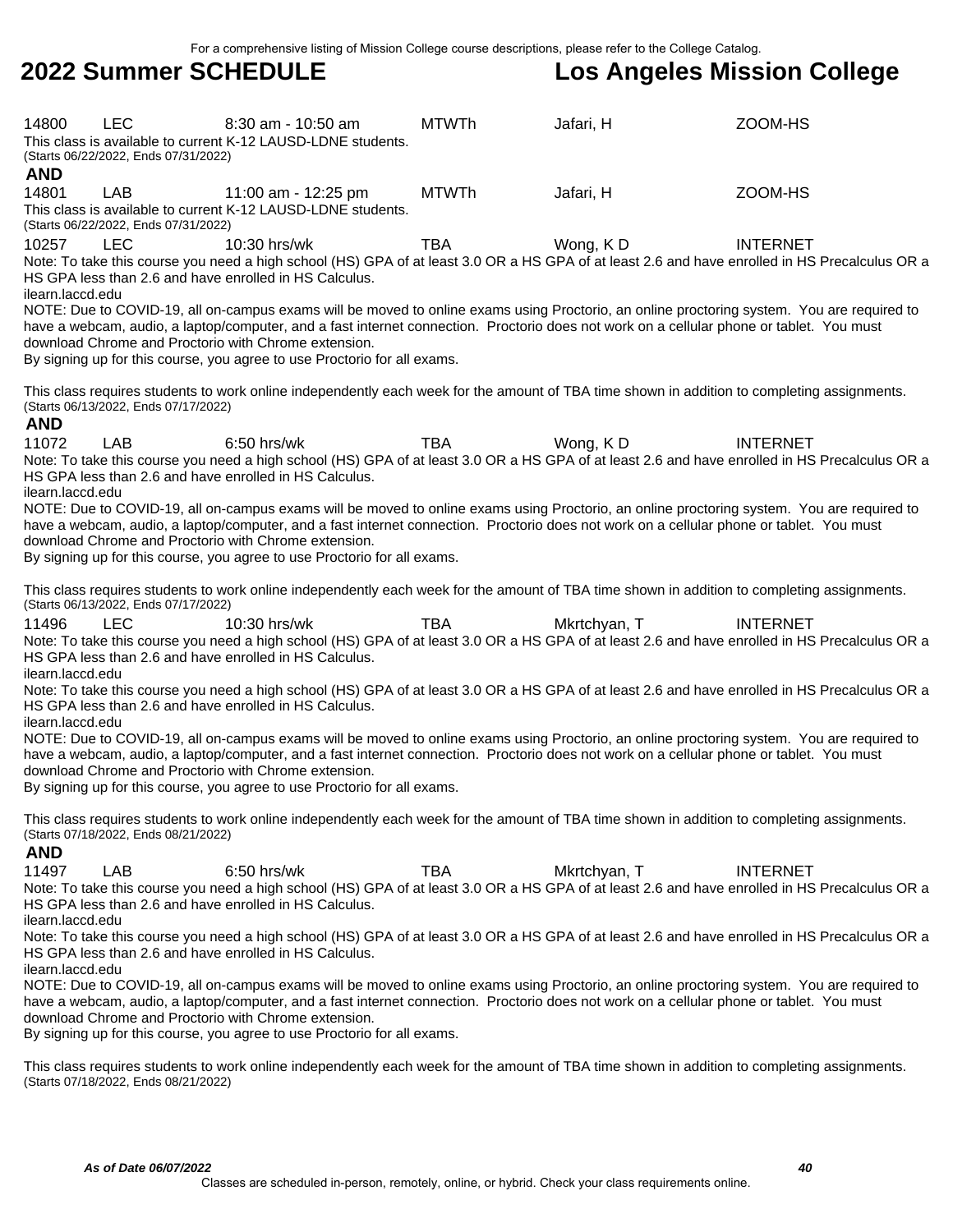13192 LEC 6:30 hrs/wk TBA Barbullushi, I INTERNET

Note: To take this course you need a high school (HS) GPA of at least 3.0 OR a HS GPA of at least 2.6 and have enrolled in HS Precalculus OR a HS GPA less than 2.6 and have enrolled in HS Calculus.

ilearn.laccd.edu

Note: To take this course you need a high school (HS) GPA of at least 3.0 OR a HS GPA of at least 2.6 and have enrolled in HS Precalculus OR a HS GPA less than 2.6 and have enrolled in HS Calculus.

ilearn.laccd.edu

NOTE: Due to COVID-19, all on-campus exams will be moved to online exams using Proctorio, an online proctoring system. You are required to have a webcam, audio, a laptop/computer, and a fast internet connection. Proctorio does not work on a cellular phone or tablet. You must download Chrome and Proctorio with Chrome extension.

By signing up for this course, you agree to use Proctorio for all exams.

This class will be offered in an online blended format, which requires students to be online and interacting with their instructor during the times shown and to work online independently each week for the amount of TBA time shown in addition to completing assignments. (Starts 06/27/2022, Ends 08/21/2022)

#### **AND**

13193 LAB 6:00 pm - 8:05 pm TTh Barbullushi, I CMS 122 Note: To take this course you need a high school (HS) GPA of at least 3.0 OR a HS GPA of at least 2.6 and have enrolled in HS Precalculus OR a HS GPA less than 2.6 and have enrolled in HS Calculus.

ilearn.laccd.edu

Note: To take this course you need a high school (HS) GPA of at least 3.0 OR a HS GPA of at least 2.6 and have enrolled in HS Precalculus OR a HS GPA less than 2.6 and have enrolled in HS Calculus.

ilearn.laccd.edu

NOTE: Due to COVID-19, all on-campus exams will be moved to online exams using Proctorio, an online proctoring system. You are required to have a webcam, audio, a laptop/computer, and a fast internet connection. Proctorio does not work on a cellular phone or tablet. You must download Chrome and Proctorio with Chrome extension.

By signing up for this course, you agree to use Proctorio for all exams.

This class will be offered in an online blended format, which requires students to be online and interacting with their instructor during the times shown and to work online independently each week for the amount of TBA time shown in addition to completing assignments. (Starts 06/27/2022, Ends 08/21/2022)

13961 LEC 6:30 hrs/wk TBA Barbullushi, I INTERNET Note: To take this course you need a high school (HS) GPA of at least 3.0 OR a HS GPA of at least 2.6 and have enrolled in HS Precalculus OR a HS GPA less than 2.6 and have enrolled in HS Calculus.

ilearn.laccd.edu

Note: To take this course you need a high school (HS) GPA of at least 3.0 OR a HS GPA of at least 2.6 and have enrolled in HS Precalculus OR a HS GPA less than 2.6 and have enrolled in HS Calculus.

ilearn.laccd.edu

NOTE: Due to COVID-19, all on-campus exams will be moved to online exams using Proctorio, an online proctoring system. You are required to have a webcam, audio, a laptop/computer, and a fast internet connection. Proctorio does not work on a cellular phone or tablet. You must download Chrome and Proctorio with Chrome extension.

By signing up for this course, you agree to use Proctorio for all exams.

This class requires students to be online and interacting with their instructor during times arranged with the instructor in addition to completing assignments. Please contact the instructor to arrange the specific meeting days/times. (Starts 06/27/2022, Ends 08/21/2022)

#### **AND**

13962 LAB 6:00 pm - 8:05 pm TTh Barbullushi, I ZOOM Note: To take this course you need a high school (HS) GPA of at least 3.0 OR a HS GPA of at least 2.6 and have enrolled in HS Precalculus OR a HS GPA less than 2.6 and have enrolled in HS Calculus.

ilearn.laccd.edu

Note: To take this course you need a high school (HS) GPA of at least 3.0 OR a HS GPA of at least 2.6 and have enrolled in HS Precalculus OR a HS GPA less than 2.6 and have enrolled in HS Calculus.

ilearn.laccd.edu

NOTE: Due to COVID-19, all on-campus exams will be moved to online exams using Proctorio, an online proctoring system. You are required to have a webcam, audio, a laptop/computer, and a fast internet connection. Proctorio does not work on a cellular phone or tablet. You must download Chrome and Proctorio with Chrome extension.

By signing up for this course, you agree to use Proctorio for all exams.

This class requires students to be online and interacting with their instructor during times arranged with the instructor in addition to completing assignments. Please contact the instructor to arrange the specific meeting days/times.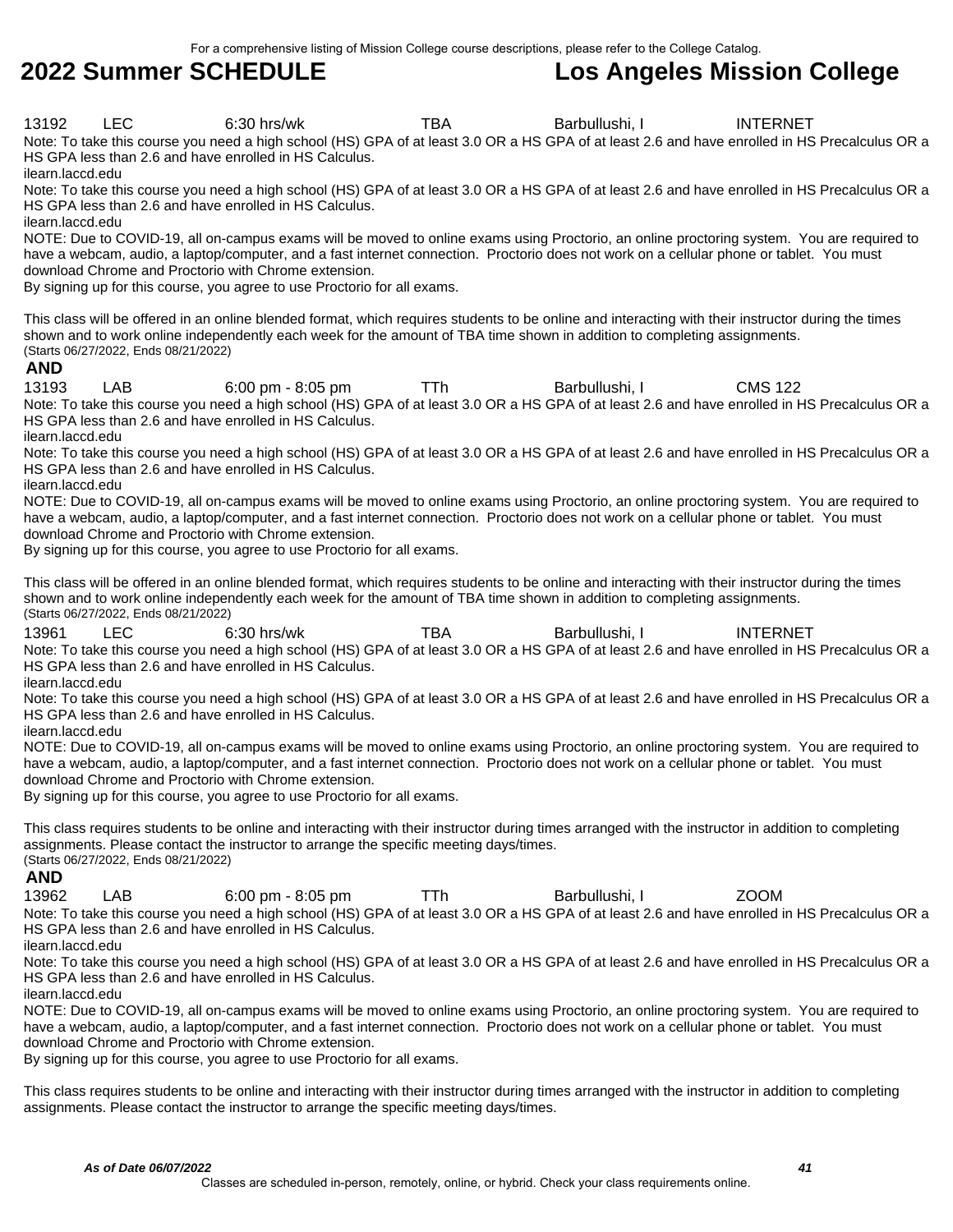#### **MATH 227B- Statistics II (UC/CSU) - 2 Units**

Requirement Designation: Meets IGETC 2A CSU B4 **Enrollment Requirement:** Prerequisite: MATH 227A

Course covers descriptive statistics and inferential statistics with emphasis on understanding statistics methods. Topics include descriptive statistics; continuous distributions; sampling distributions; estimation and confidence intervals; hypothesis testing and inference; analysis of variance (ANOVA), chi-square and t-tests; applications using data from disciplines including business, social sciences, psychology, life science, health science, and education. The use of technology such as StatCrunch is integrated into the course to perform statistical analysis and the relevance of the statistical findings is interpreted

| <b>Class</b><br><b>No</b>                                                                                                                  | <b>Component</b> | <b>Start/End Time</b> | <b>Davs</b> | <b>Instructor</b> | <b>Room</b> |
|--------------------------------------------------------------------------------------------------------------------------------------------|------------------|-----------------------|-------------|-------------------|-------------|
| 11621                                                                                                                                      | LEC.             | 7:00 pm - 8:35 pm     | MTWTh       | Burke. J          | ZOOM        |
| This class may use an online video proctoring service for testing. Students need to have access to a computer, a webcam, and a microphone. |                  |                       |             |                   |             |
| (Starts 07/18/2022, Ends 08/21/2022)                                                                                                       |                  |                       |             |                   |             |

#### **AND**

11622 LAB 8:35 pm - 9:20 pm MTWTh Burke, J ZOOM This class may use an online video proctoring service for testing. Students need to have access to a computer, a webcam, and a microphone. (Starts 07/18/2022, Ends 08/21/2022)

#### **MATH 227S- Statistics with Support (UC/CSU) - 4 Units**

Requirement Designation: Meets IGETC 2A CSU B4

This course is an introduction to probability, measures of central tendency and dispersion, descriptive and inferential statistics including sampling, estimation, and hypothesis testing. Analysis of variance, chi-square and student t-distributions, linear correlation, and regression analysis are also presented as topics.

| <b>Class</b><br><b>No</b>                                                                                                                                                                                                                                                                                                                                                         | Component  | <b>Start/End Time</b>                                                                                                                               | <b>Days</b> | <b>Instructor</b> | <b>Room</b>     |
|-----------------------------------------------------------------------------------------------------------------------------------------------------------------------------------------------------------------------------------------------------------------------------------------------------------------------------------------------------------------------------------|------------|-----------------------------------------------------------------------------------------------------------------------------------------------------|-------------|-------------------|-----------------|
| 13966                                                                                                                                                                                                                                                                                                                                                                             | <b>LEC</b> | $5:10$ hrs/wk                                                                                                                                       | TBA         | Balas, K          | <b>INTERNET</b> |
| This class will be offered in a hybrid format, which requires students to meet in-person, face-to-face with their instructor during the times shown<br>AND to work online during the scheduled times and/or independently each week for the amount of TBA hours shown on schedule in addition to<br>completing assignments.<br>(Starts 06/13/2022, Ends 08/21/2022)<br><b>AND</b> |            |                                                                                                                                                     |             |                   |                 |
| 13967                                                                                                                                                                                                                                                                                                                                                                             | LAB        | $8:00$ am - 10:50 am                                                                                                                                | MW.         | Balas, K          | <b>CMS 122</b>  |
| This class will be offered in a hybrid format, which requires students to meet in-person, face-to-face with their instructor during the times shown<br>AND to work online during the scheduled times and/or independently each week for the amount of TBA hours shown on schedule in addition to<br>completing assignments.<br>(Starts 06/13/2022, Ends 08/21/2022)               |            |                                                                                                                                                     |             |                   |                 |
| 13968                                                                                                                                                                                                                                                                                                                                                                             | <b>LEC</b> | $5:10$ hrs/wk                                                                                                                                       | TBA         | Balas, K          | <b>INTERNET</b> |
| This class requires students to be online and interacting with their instructor during times arranged with the instructor in addition to completing<br>assignments. Please contact the instructor to arrange the specific meeting days/times.<br><b>AND</b>                                                                                                                       |            |                                                                                                                                                     |             |                   |                 |
| 13969                                                                                                                                                                                                                                                                                                                                                                             | LAB        | $8:00$ am - 10:50 am                                                                                                                                | MW.         | Balas, K          | <b>ZOOM</b>     |
|                                                                                                                                                                                                                                                                                                                                                                                   |            | This elece requires students to be enline and interacting with their instructor during times errogaed with the instructor in addition to completing |             |                   |                 |

This class requires students to be online and interacting with their instructor during times arranged with the instructor in addition to completing assignments. Please contact the instructor to arrange the specific meeting days/times.

|                                 | <b>MATH 230- Mathematics For Liberal Arts Students (UC/CSU) - 3 Units</b>                                                                                                                                                                           |
|---------------------------------|-----------------------------------------------------------------------------------------------------------------------------------------------------------------------------------------------------------------------------------------------------|
| <b>Requirement Designation:</b> | Meets IGETC 2A CSU B4                                                                                                                                                                                                                               |
| <b>Enrollment Requirement:</b>  | Prerequisites: MATH 122 or MATH 123C or MATH 125 or MATH 134                                                                                                                                                                                        |
|                                 | or MATH 137.<br><b>A dool is a distributed and the second of the second construction of the second construction of the second construction of the second construction of the second construction of the second construction of the second const</b> |

Math 230 is an introduction to the spirit and style of mathematics and its pursuit as a human endeavor. Topics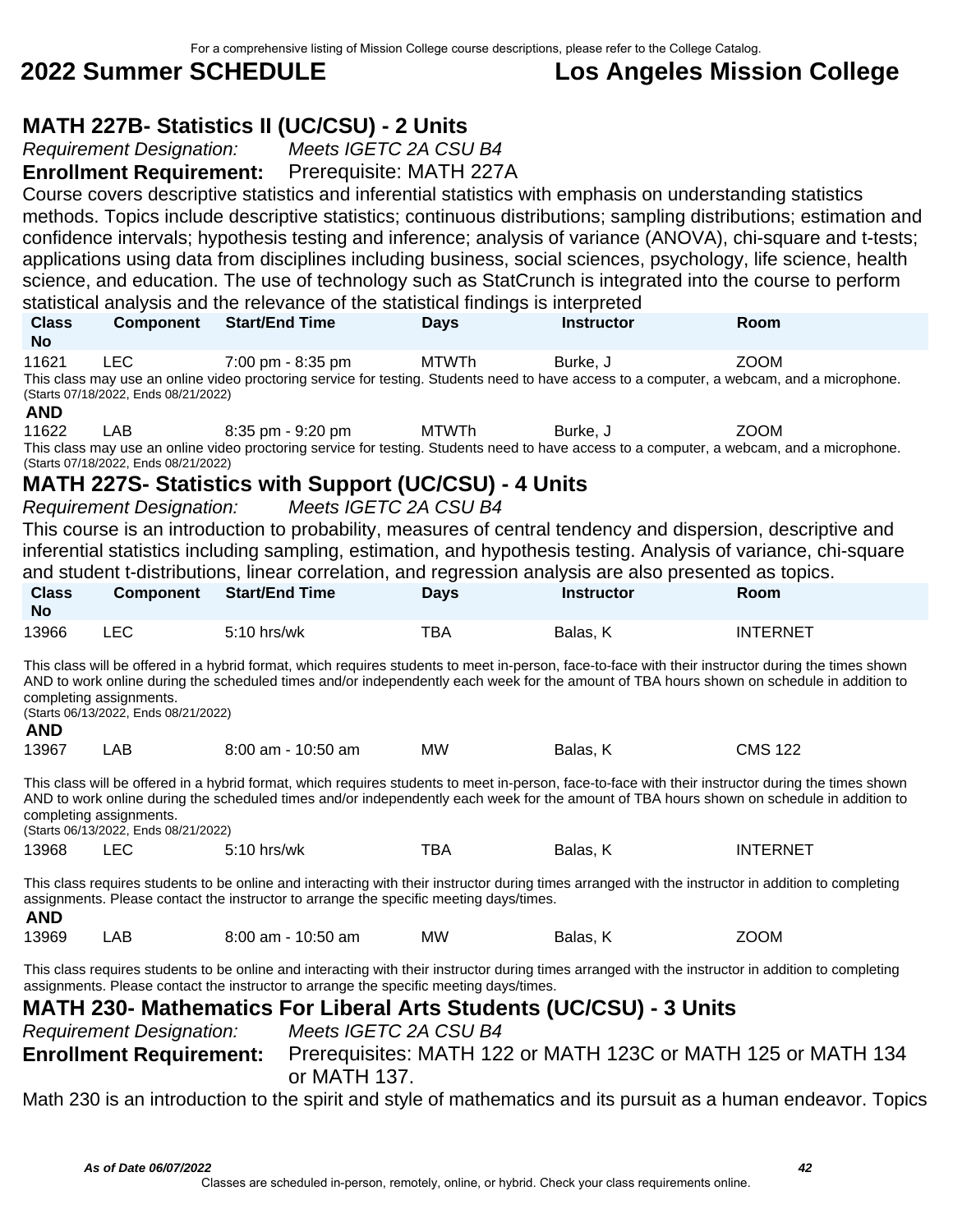For a comprehensive listing of Mission College course descriptions, please refer to the College Catalog.

## **2022 Summer SCHEDULE Los Angeles Mission College**

are chosen from a variety of mathematical fields including logic, set theory, systems of numeration, number theory, algebra, the metric system, geometry, mathematical systems, consumer mathematics, probability, statistics, graph theory, voting and apportionment which are intended to illustrate the nature of mathematical discovery, the utility of mathematical applications, and the beauty of geometrical design.

**Class No Component Start/End Time Days Instructor Room** 11613 LEC 10:30 hrs/wk TBA Samii, B INTERNET

ilearn.laccd.edu

NOTE: Due to COVID-19, all on-campus exams will be moved to online exams using Proctorio, an online proctoring system. You are required to have a webcam, audio, a laptop/computer, and a fast internet connection. Proctorio does not work on a cellular phone or tablet. You must download Chrome and Proctorio with Chrome extension.

By signing up for this course, you agree to use Proctorio for all exams.

This class requires students to work online independently each week for the amount of TBA time shown in addition to completing assignments. (Starts 07/18/2022, Ends 08/21/2022)

#### **AND**

11614 LAB 3:20 hrs/wk TBA Samii, B INTERNET ilearn.laccd.edu

NOTE: Due to COVID-19, all on-campus exams will be moved to online exams using Proctorio, an online proctoring system. You are required to have a webcam, audio, a laptop/computer, and a fast internet connection. Proctorio does not work on a cellular phone or tablet. You must download Chrome and Proctorio with Chrome extension.

By signing up for this course, you agree to use Proctorio for all exams.

This class requires students to work online independently each week for the amount of TBA time shown in addition to completing assignments. (Starts 07/18/2022, Ends 08/21/2022)

## **MATH 238- Calculus For Business And Social Science I (UC/CSU) - 5 Units**

Requirement Designation: Meets IGETC 2A CSU B4

**Enrollment Requirement:** Prerequisite: MATH 123C or MATH 125 or MATH 134

Math 238 students will study the techniques of calculus with emphasis placed on the application of these concepts to business and management related problems. The applications of derivatives and integrals of functions including polynomials, rational, exponential and logarithmic functions are studied.

|                           |           |                       |             | runcuono including polynomiais, rational, exponential and logantinino functions are studied.                                                                |                 |  |
|---------------------------|-----------|-----------------------|-------------|-------------------------------------------------------------------------------------------------------------------------------------------------------------|-----------------|--|
| <b>Class</b><br><b>No</b> | Component | <b>Start/End Time</b> | <b>Davs</b> | Instructor                                                                                                                                                  | Room            |  |
| 13137                     | LEC.      | 14:10 hrs/wk          | TBA         | Gunderson, B H<br>Note: To take this course you need a bigh school (HS) GPA of at least 3 4 OR a HS GPA of at least 2 6 and have enrolled in HS Precalculus | <b>INTERNET</b> |  |
|                           |           |                       |             |                                                                                                                                                             |                 |  |

ed a high school (HS) GPA of at least 3.4 OR a HS GPA of at least 2.6 and have enrolled in I NOTE: This class may use an online video proctoring service for testing. Students need to have access to a computer, a webcam, and a microphone.

This class requires students to work online independently each week for the amount of TBA time shown in addition to completing assignments. (Starts 07/18/2022, Ends 08/21/2022)

**AND**

13138 LAB 6:50 hrs/wk TBA Gunderson, B H INTERNET Note: To take this course you need a high school (HS) GPA of at least 3.4 OR a HS GPA of at least 2.6 and have enrolled in HS Precalculus. NOTE: This class may use an online video proctoring service for testing. Students need to have access to a computer, a webcam, and a microphone.

This class requires students to work online independently each week for the amount of TBA time shown in addition to completing assignments. (Starts 07/18/2022, Ends 08/21/2022)

12427 LEC 8:50 hrs/wk TBA Abed, K INTERNET Note: To take this course you need a high school (HS) GPA of at least 3.4 OR a HS GPA of at least 2.6 and have enrolled in HS Precalculus.

ilearn.laccd.edu

NOTE: Due to COVID-19, all on-campus exams will be moved to online exams using Proctorio, an online proctoring system. You are required to have a webcam, audio, a laptop/computer, and a fast internet connection. Proctorio does not work on a cellular phone or tablet. You must download Chrome and Proctorio with Chrome extension.

By signing up for this course, you agree to use Proctorio for all exams.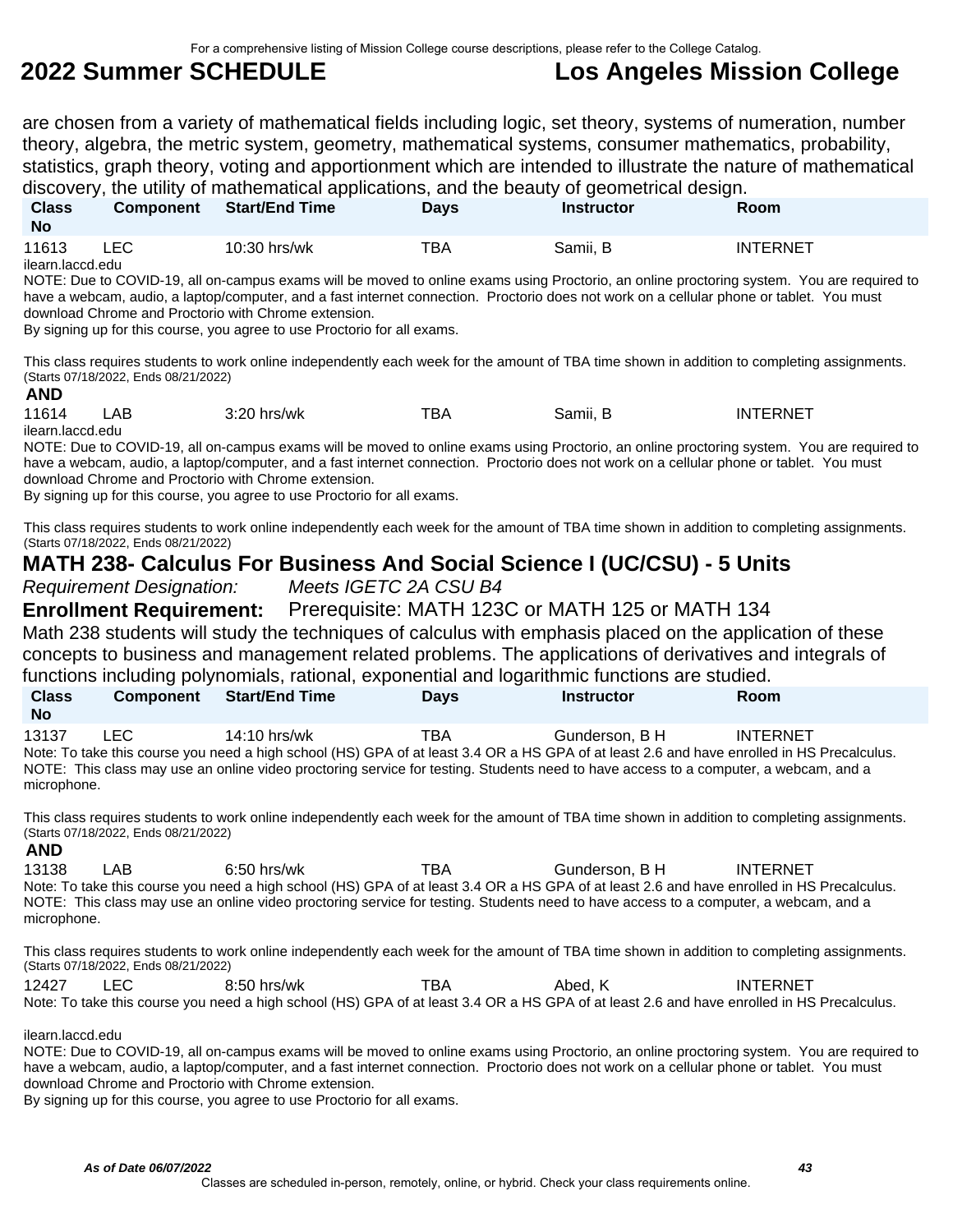This class requires students to work online independently each week for the amount of TBA time shown in addition to completing assignments. (Starts 06/13/2022, Ends 08/07/2022)

#### **AND**

12428 LAB 4:15 hrs/wk TBA Abed, K INTERNET Note: To take this course you need a high school (HS) GPA of at least 3.4 OR a HS GPA of at least 2.6 and have enrolled in HS Precalculus.

#### ilearn.laccd.edu

NOTE: Due to COVID-19, all on-campus exams will be moved to online exams using Proctorio, an online proctoring system. You are required to have a webcam, audio, a laptop/computer, and a fast internet connection. Proctorio does not work on a cellular phone or tablet. You must download Chrome and Proctorio with Chrome extension.

By signing up for this course, you agree to use Proctorio for all exams.

This class requires students to work online independently each week for the amount of TBA time shown in addition to completing assignments. (Starts 06/13/2022, Ends 08/07/2022)

#### **MATH 240- Trigonometry (CSU) - 3 Units**

Requirement Designation: Meets CSU B4

#### **Enrollment Requirement:** Prerequisites: MATH 125 or MATH 134

Math 240 centers on a study of trigonometry. Students will explore the sine, cosine, and tangent functions, including a study of their graphs, inverses of the functions, solution of triangles, models for periodic phenomena, identities, conditional equations, and polar coordinates. Students will also be introduced to the cotangent, secant, and cosecant functions.

| <b>Class</b><br><b>No</b> | <b>Component</b>                            | <b>Start/End Time</b>                                                                                                                    | <b>Days</b> | <b>Instructor</b> | Room            |
|---------------------------|---------------------------------------------|------------------------------------------------------------------------------------------------------------------------------------------|-------------|-------------------|-----------------|
| 15022                     | ∟EC<br>(Starts 07/18/2022, Ends 08/21/2022) | $4:00 \text{ pm} - 6:25 \text{ pm}$                                                                                                      | MTWTh       | Marsubian, A      | <b>CMS 128</b>  |
| <b>AND</b>                |                                             |                                                                                                                                          |             |                   |                 |
| 15023                     | LAB                                         | $6:30 \text{ pm} - 7:15 \text{ pm}$                                                                                                      | MTWTh       | Marsubian, A      | <b>CMS 128</b>  |
|                           | (Starts 07/18/2022, Ends 08/21/2022)        |                                                                                                                                          |             |                   |                 |
| 10454                     | LEC                                         | $10:30$ hrs/wk                                                                                                                           | TBA         | McGann, E M       | <b>INTERNET</b> |
|                           |                                             | Note To take this course you pead a bigh ashael (HO) CDA of at least 3 4 OD a HC CDA of at least 3 6 and have envelled in HC Dreaslaulus |             |                   |                 |

Note: To take this course you need a high school (HS) GPA of at least 3.4 OR a HS GPA of at least 2.6 and have enrolled in HS Precalculus. ilearn.laccd.edu

NOTE: Due to COVID-19, all on-campus exams will be moved to online exams using Proctorio, an online proctoring system. You are required to have a webcam, audio, a laptop/computer, and a fast internet connection. Proctorio does not work on a cellular phone or tablet. You must download Chrome and Proctorio with Chrome extension.

By signing up for this course, you agree to use Proctorio for all exams.

This class requires students to work online independently each week for the amount of TBA time shown in addition to completing assignments. (Starts 07/18/2022, Ends 08/21/2022)

#### **AND**

12430 LAB 3:20 hrs/wk TBA McGann, E M INTERNET Note: To take this course you need a high school (HS) GPA of at least 3.4 OR a HS GPA of at least 2.6 and have enrolled in HS Precalculus. ilearn.laccd.edu

NOTE: Due to COVID-19, all on-campus exams will be moved to online exams using Proctorio, an online proctoring system. You are required to have a webcam, audio, a laptop/computer, and a fast internet connection. Proctorio does not work on a cellular phone or tablet. You must download Chrome and Proctorio with Chrome extension.

By signing up for this course, you agree to use Proctorio for all exams.

This class requires students to work online independently each week for the amount of TBA time shown in addition to completing assignments. (Starts 07/18/2022, Ends 08/21/2022)

#### **MATH 240S- Trigonometry with Support (CSU) - 4 Units**

Requirement Designation: Meets CSU B4

Introduces trigonometric functions, their graphs, inverses, and fundamental identities. Trigonometric equations are solved. The laws of sines and cosines; vectors; scalar and vector products are introduced. Polar coordinates and equations are introduced and used to represent complex numbers. **Class Component Start/End Time Days Instructor Room**

**As of Date 06/07/2022 44**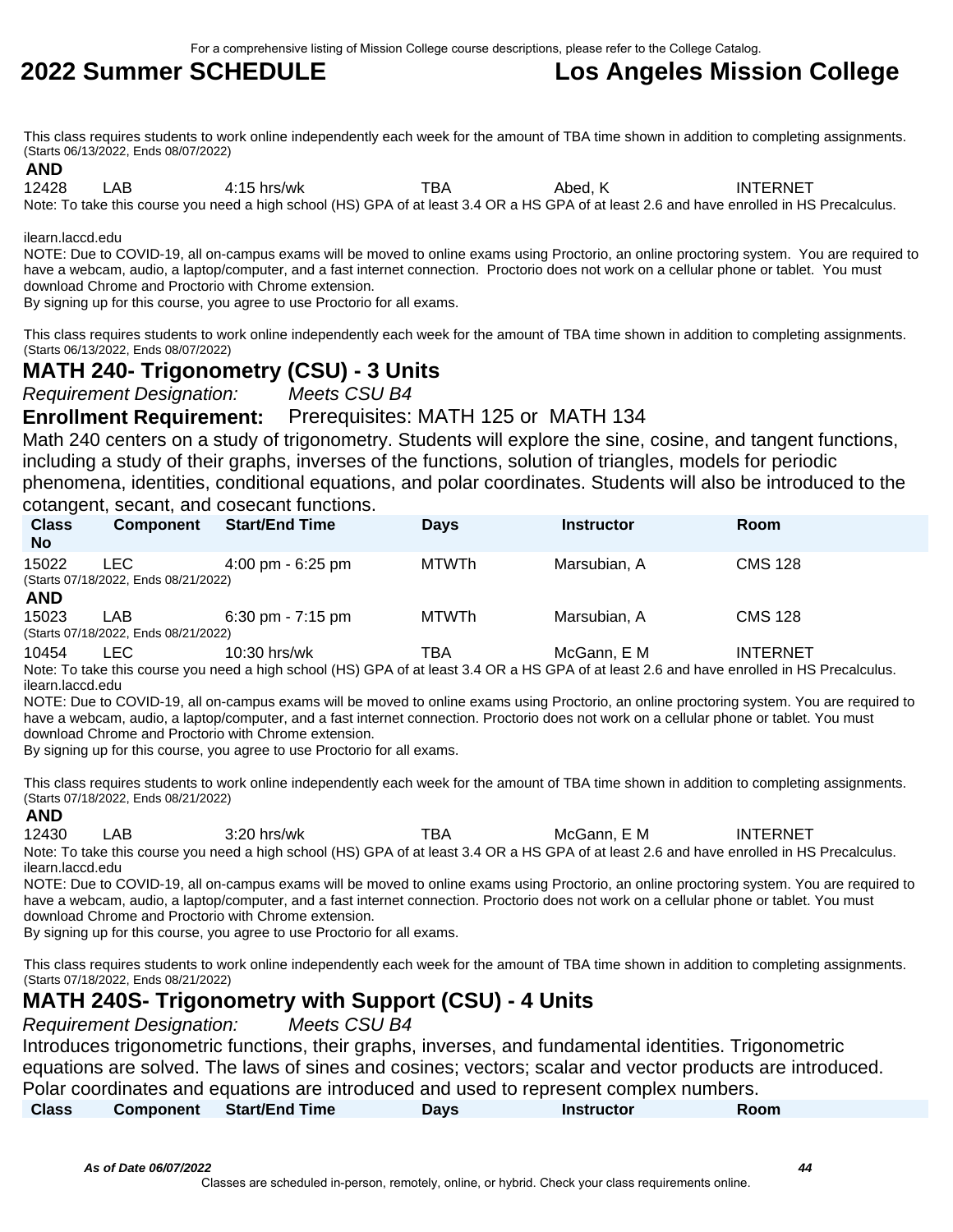| <b>No</b> |         |             |            |          |              |
|-----------|---------|-------------|------------|----------|--------------|
| 13963     | EΩ<br>ᄕ | ን:30 hrs/wk | <b>TBA</b> | ∟ee<br>- | ERNET:<br>IN |

This class will be offered in an online blended format, which requires students to be online and interacting with their instructor during the times shown and to work online independently each week for the amount of TBA time shown in addition to completing assignments. (Starts 06/13/2022, Ends 08/07/2022) **AND**

13964 LAB 9:00 am - 11:05 am TTh Lee, H L ZOOM

This class will be offered in an online blended format, which requires students to be online and interacting with their instructor during the times shown and to work online independently each week for the amount of TBA time shown in addition to completing assignments. (Starts 06/13/2022, Ends 08/07/2022)

#### **MATH 245- College Algebra (UC/CSU) - 3 Units**

Requirement Designation: Meets IGETC 2A CSU B4

**Enrollment Requirement:** Prerequisite: MATH 125 or MATH 134

This college algebra course includes the theory of equations, polynomial and rational functions and their graphs, systems of equations, matrices, determinants, permutations, combinations, sequences and series, the Binomial Theorem, and other topics.

| <b>Class</b><br><b>No</b> | <b>Component</b> | <b>Start/End Time</b>                                                                                                                                              | Days | <b>Instructor</b> | Room            |
|---------------------------|------------------|--------------------------------------------------------------------------------------------------------------------------------------------------------------------|------|-------------------|-----------------|
| 12044                     | LEC              | $10:30$ hrs/wk<br>This comes is accounted alterated and considerable distribution of $\theta$ (0) with a ODA of attent O.A.DD. THO ODA of attent O.O. and the U.O. | TBA  | Ramos. N          | <b>INTERNET</b> |

This course is recommended for students who completed high school (HS) with a GPA of at least 3.4 OR a HS GPA of at least 2.6 and took HS Precalculus.

ilearn.laccd.edu

NOTE: Due to COVID-19, the in-person proctoring requirement has been substituted by online exams using Proctorio, an online proctoring system. You must have a webcam, audio, a laptop/computer, and a fast internet connection. Proctorio does not work on a cellular phone or tablet. You must download Chrome and Proctorio with Chrome extension. By signing up for this course, you agree to use Proctorio for all exams.

This class requires students to work online independently each week for the amount of TBA time shown in addition to completing assignments. (Starts 07/18/2022, Ends 08/21/2022)

#### **AND**

12433 LAB 3:20 hrs/wk TBA Ramos, N INTERNET Note: This course is recommended for students who completed high school (HS) with a GPA of at least 3.4 OR a HS GPA of at least 2.6 and took HS Precalculus.

ilearn.laccd.edu

NOTE: Due to COVID-19, all on-campus exams will be moved to online exams using Proctorio, an online proctoring system. You are required to have a webcam, audio, a laptop/computer, and a fast internet connection. Proctorio does not work on a cellular phone or tablet. You must download Chrome and Proctorio with Chrome extension.

By signing up for this course, you agree to use Proctorio for all exams.

This class requires students to work online independently each week for the amount of TBA time shown in addition to completing assignments. (Starts 07/18/2022, Ends 08/21/2022)

### **MATH 260- Precalculus (UC/CSU) - 5 Units**

Requirement Designation: Meets IGETC 2A CSU B4

**Enrollment Requirement:** Prerequisite: MATH 240

This course combines college algebra, trigonometry, and introduction to analytic-geometry. Topics in algebra include polynomial, rational, exponential and logarithmic functions, mathematical induction, systems of equations, matrices, partial fractions, and sequences. Topics in trigonometry include basic trigonometric functions; inverse trigonometry; and trigonometric equations and identities.

|              | $\sim$ $\sim$ |                                 |      |                   |      |  |
|--------------|---------------|---------------------------------|------|-------------------|------|--|
| <b>Class</b> |               | <b>Component</b> Start/End Time | Days | <b>Instructor</b> | Room |  |
| <b>No</b>    |               |                                 |      |                   |      |  |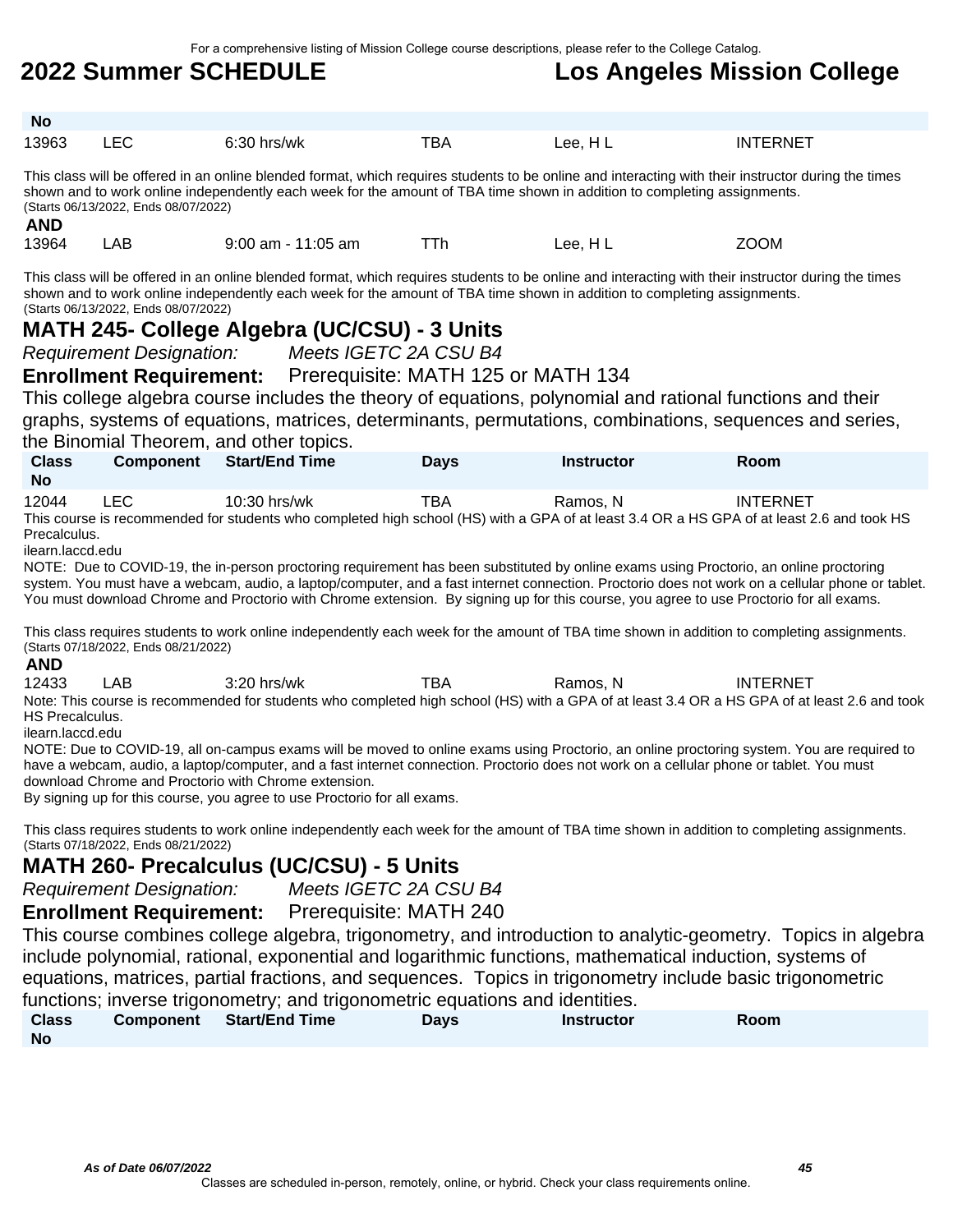For a comprehensive listing of Mission College course descriptions, please refer to the College Catalog.

| <b>2022 Summer SCHEDULE</b> | <b>Los Angeles Mission College</b> |
|-----------------------------|------------------------------------|
|                             |                                    |

13965 LEC 11:05 hrs/wk TBA Paz, M E INTERNET

This class requires students to work online independently each week for the amount of TBA time shown in addition to completing assignments. (Starts 06/13/2022, Ends 08/07/2022)

#### **MATH 265- Calculus With Analytic Geometry I (UC/CSU) - 5 Units**

Requirement Designation: Meets IGETC 2A CSU B4

**Enrollment Requirement:** Prerequisite: MATH 260 OR MATH 240 and 245

Math 265 is the first course in a three-semester, unified treatment of differential and integral calculus of a single variable including functions; limits and continuity; techniques and applications of differentiation and integration; rates of change; maxima and minima; Mean Value Theorem; approximations; antiderivatives; definite integrals; Fundamental Theorem of Calculus. Primarily for Science, Technology, Engineering & Math Majors.

| <b>Class</b><br><b>No</b> | <b>Component</b> | <b>Start/End Time</b> | Days | Instructor                                                                                                 | Room     |
|---------------------------|------------------|-----------------------|------|------------------------------------------------------------------------------------------------------------|----------|
| 11068                     | LEC              | $11:05$ hrs/wk        | ТВА  | Yamada. R N                                                                                                | INTERNET |
|                           |                  |                       |      | Note: To take this course you need a bigh school (HS) GPA of at least 2.6 and have enrolled in HS Calculus |          |

Note: To take this course you need a high school (HS) GPA of at least 2.6 and have enrolled in HS Calculus. ilearn.laccd.edu

NOTE: Due to COVID-19, all on-campus exams will be moved to online exams using Proctorio, an online proctoring system. You are required to have a webcam, audio, a laptop/computer, and a fast internet connection. Proctorio does not work on a cellular phone or tablet. You must download Chrome and Proctorio with Chrome extension.

By signing up for this course, you agree to use Proctorio for all exams.

This class requires students to work online independently each week for the amount of TBA time shown in addition to completing assignments. (Starts 06/13/2022, Ends 08/07/2022)

#### **MATH 266- Calculus with Analytic Geometry II (UC/CSU) - 5 Units**

Requirement Designation: Meets IGETC 2A CSU B4

**Enrollment Requirement:** Prerequisite: MATH 265

Math 266 is the second course in a three-semester, unified treatment of differential and integral calculus of a single variable including integration; techniques of integration; derivatives and integrals of inverse trigonometric; logarithmic; exponential and hyperbolic functions; improper integrals; numerical methods; infinite sequences and series; polar and parametric equations; conic sections; Taylor formulas; indeterminate forms; power series; and applications of integration. Primarily for Science, Technology, Engineering & Math Majors.

| <b>Class</b><br><b>No</b> | <b>Component</b>                                   | <b>Start/End Time</b> | Days  | <b>Instructor</b> | <b>Room</b>     |
|---------------------------|----------------------------------------------------|-----------------------|-------|-------------------|-----------------|
| 15052                     | <b>LEC</b><br>(Starts 06/27/2022, Ends 08/20/2022) | 1:00 pm $-$ 3:35 pm   | MTWTh | Kim, J J          | <b>CMS 128</b>  |
| 12434                     | LEC.                                               | $11:05$ hrs/wk        | TBA   | Yun, Y H          | <b>INTERNET</b> |

This class requires students to work online independently each week for the amount of TBA time shown in addition to completing assignments. (Starts 06/13/2022, Ends 08/07/2022)

## **MATH 267- Calculus with Analytic Geometry III (UC/CSU) - 5 Units**

Requirement Designation: Meets IGETC 2A CSU B4

**Enrollment Requirement:** Prerequisite: MATH 266

Math 267 is the third course in a three-semester, unified treatment of calculus including vector valued functions, calculus of functions of more than one variable, partial derivatives, multiple integration, Green's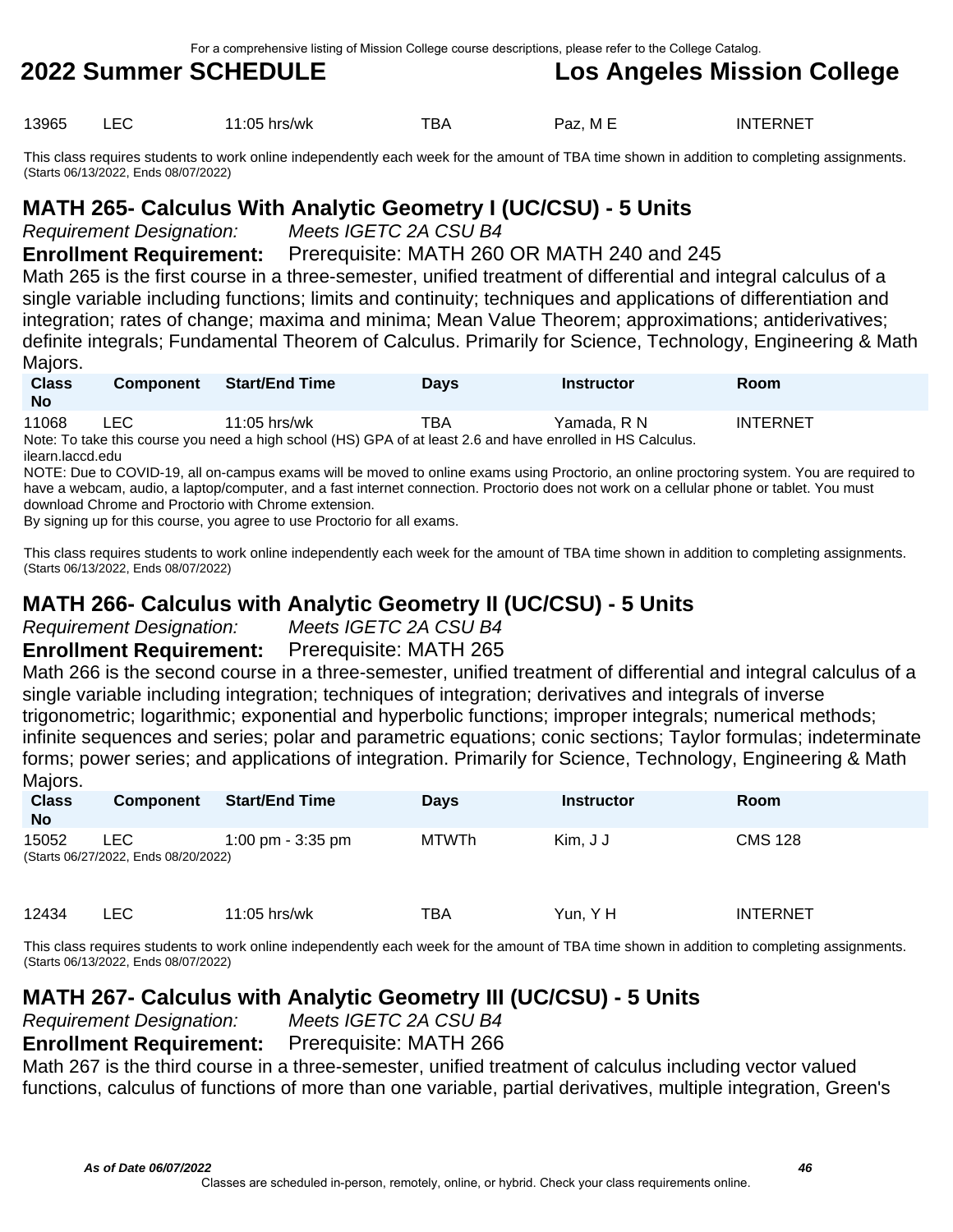Theorem, Stokes' Theorem, divergence theorem, quadric surfaces, vector and parametric equations in two and three space, curvature, cylindrical and spherical coordinates, gradient, maxima and minima for functions of several variables, surface integrals, and line integrals.

| <b>Class</b><br>No | <b>Component</b> | Start/End Time | Days | <b>Instructor</b> | Room            |
|--------------------|------------------|----------------|------|-------------------|-----------------|
| 12435              | LEC.             | $11:05$ hrs/wk | TBA  | Sargsyan, E       | <b>INTERNET</b> |

This class requires students to work online independently each week for the amount of TBA time shown in addition to completing assignments. (Starts 06/13/2022, Ends 08/07/2022)

# **Microbiology**

#### **MICRO 020- General Microbiology (UC/CSU) - 4 Units**

Requirement Designation: Meets IGETC 5B 5C CSU B2 B3

**Enrollment Requirement:** Prerequisite: CHEM 051 or 065, and BIOLOGY 003 or 005 This course examines microbiological principles related to the morphology, metabolism and genetics of bacteria and distinguishing characteristics of viruses, protozoa, fungi, and multicellular parasites, with applications to human disease and immunology. The labs include microscopy, aseptic technique in the handling of bacteria, and isolation, cultivation, staining, identification, and control of bacterial populations. It is intended principally for allied health majors with 3 hours of lab each week.

| <b>Class</b><br><b>No</b> | <b>Component</b>                     | <b>Start/End Time</b>               | <b>Davs</b>  | <b>Instructor</b> | Room           |  |  |  |
|---------------------------|--------------------------------------|-------------------------------------|--------------|-------------------|----------------|--|--|--|
| 12400                     | _EC.                                 | $5:00 \text{ pm} - 6:25 \text{ pm}$ | <b>MTWTh</b> | Echeverri. A C    | CMS 002        |  |  |  |
|                           | (Starts 06/13/2022, Ends 08/07/2022) |                                     |              |                   |                |  |  |  |
| <b>AND</b>                |                                      |                                     |              |                   |                |  |  |  |
| 12401                     | -AB                                  | 6:40 pm - 8:10 pm                   | <b>MTWTh</b> | Echeverri, A C    | <b>CMS 002</b> |  |  |  |
|                           | (Starts 06/13/2022, Ends 08/07/2022) |                                     |              |                   |                |  |  |  |

## **Multimedia**

#### **MULTIMD 110- Visual Communication (CSU) - 3 Units**

|   | <b>Requirement Designation:</b> | Meets CSU C1 |
|---|---------------------------------|--------------|
| . |                                 |              |

Visual Communication

| <b>Class</b><br><b>No</b> | <b>Component</b> | <b>Start/End Time</b> | Days     | <b>Instructor</b>  | Room            |     |
|---------------------------|------------------|-----------------------|----------|--------------------|-----------------|-----|
| 11878                     | LEC<br>.         | 5:50 hrs/wk           | TBA<br>. | Stage, C J<br>____ | <b>INTERNET</b> | ___ |

Students will use the Adobe Creative Cloud or other comparable Digital Image Editing Software. Personal computer must meet requirements. PC, Laptop, or Mac/Laptop is recommended. Chromebook NOT recommended. Accommodations for computer loan are available on a limited basis. Check with Instructor. stagecj@laccd.edu.

This class requires students to work online independently each week for the amount of TBA time shown in addition to completing assignments. (Starts 06/13/2022, Ends 07/24/2022)

#### **AND**

11879 LAB 5:50 hrs/wk TBA Stage, C J INTERNET Students will use the Adobe Creative Cloud or other comparable Digital Image Editing Software. Personal computer must meet requirements. PC, Laptop, or Mac/Laptop is recommended. Chromebook NOT recommended. Accommodations for computer loan are available on a limited basis. Check with Instructor. stagecj@laccd.edu.

This class requires students to work online independently each week for the amount of TBA time shown in addition to completing assignments. (Starts 06/13/2022, Ends 07/24/2022)

## **MULTIMD 240- Graphic Design For Multimedia (CSU) - 3 Units**

Graphic Design for Multimedia focuses on page layout, typography and image text relationships. Students use digital layout software to create graphic design projects. An overview of the theory and history of graphic design is presented and integrated into projects.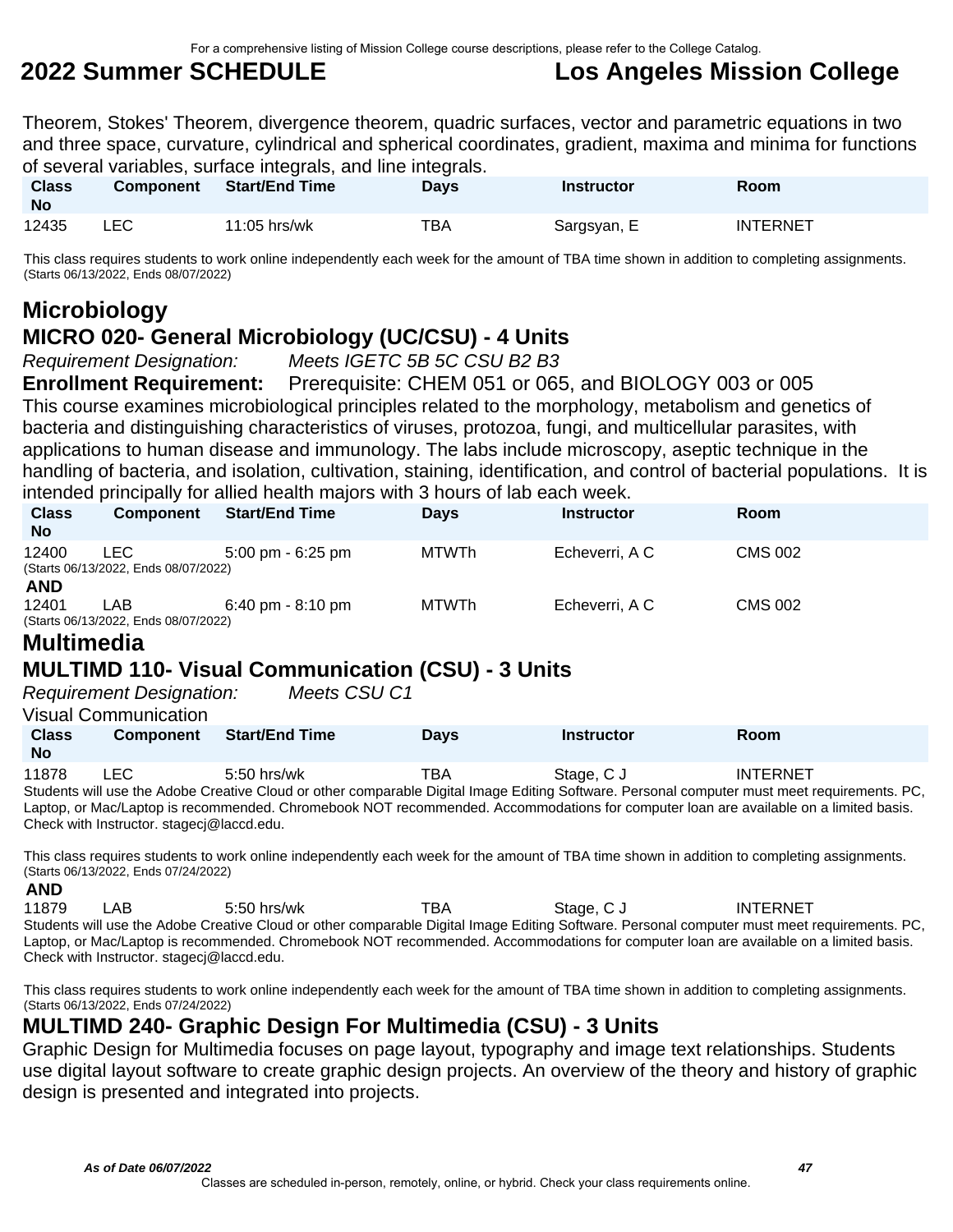| <b>2022 Summer SCHEDULE</b> | <b>Los Angeles Mission College</b> |
|-----------------------------|------------------------------------|
|                             |                                    |

| <b>Class</b><br><b>No</b> | <b>Component</b> | <b>Start/End Time</b> | <b>Days</b> | <b>Instructor</b> | <b>Room</b>     |
|---------------------------|------------------|-----------------------|-------------|-------------------|-----------------|
| 13924                     | LEC              | $6:50$ hrs/wk         | TBA         | Measures, J       | <b>INTERNET</b> |

This class requires students to work online independently each week for the amount of TBA time shown in addition to completing assignments. (Starts 07/18/2022, Ends 08/21/2022) **AND**

| 13925 | AB | $6:50$ hrs/wk | тва | Measures.<br>. | TERNET<br>INTE |
|-------|----|---------------|-----|----------------|----------------|
|       |    |               |     |                |                |

This class requires students to work online independently each week for the amount of TBA time shown in addition to completing assignments. (Starts 07/18/2022, Ends 08/21/2022)

#### **MULTIMD 400- Introduction To Experimental Animation (CSU) - 3 Units**

Introduction To Experimental Animation

| <b>Class</b><br><b>No</b>            | <b>Component</b>                                                                    | <b>Start/End Time</b> | <b>Days</b> | <b>Instructor</b> | <b>Room</b>     |
|--------------------------------------|-------------------------------------------------------------------------------------|-----------------------|-------------|-------------------|-----------------|
| 14749                                | LEC.<br>This class is closed to the public.<br>(Starts 06/21/2022, Ends 08/04/2022) | 11:00 am - 1:50 pm    | <b>MW</b>   | Ramirez, C C      | ZOOM-HS         |
| <b>AND</b><br>14750<br><b>BALLET</b> | LAB<br>This class is closed to the public.<br>(Starts 06/21/2022, Ends 08/04/2022)  | 11:00 am - 1:20 pm    | TTh         | Ramirez, C C      | <b>LAUSD CE</b> |

#### **Music**

#### **MUSIC 111- Music Appreciation I (UC/CSU) - 3 Units**

|                                                                                            |  |                                                | <b>MUSIC TIT-MUSIC Appreciation L(UC/CSU) - 3 UNITS</b> |                   |                                                                                                          |  |  |
|--------------------------------------------------------------------------------------------|--|------------------------------------------------|---------------------------------------------------------|-------------------|----------------------------------------------------------------------------------------------------------|--|--|
|                                                                                            |  | Requirement Designation: Meets IGETC 3A CSU C1 |                                                         |                   |                                                                                                          |  |  |
|                                                                                            |  |                                                |                                                         |                   | This course is a survey of Western classical/art music from the Middle Ages to the present day with an   |  |  |
|                                                                                            |  |                                                |                                                         |                   | emphasis on perceptive, analytical listening. Topics include the elements of music, musical forms, music |  |  |
| periods, styles, musical genres, and the role of music and musicians in the Western world. |  |                                                |                                                         |                   |                                                                                                          |  |  |
| <b>Class</b>                                                                               |  | <b>Component</b> Start/End Time                | <b>Davs</b>                                             | <b>Instructor</b> | Room                                                                                                     |  |  |
| No.                                                                                        |  |                                                |                                                         |                   |                                                                                                          |  |  |

11946 LEC 10:30 hrs/wk TBA Canon, S D INTERNET

This class requires students to work online independently each week for the amount of TBA time shown in addition to completing assignments. (Starts 06/13/2022, Ends 07/17/2022)

| 15229 | LEC.                                 | $10:30$ hrs/wk | TBA | Canon, SD | <b>INTERNET</b> |
|-------|--------------------------------------|----------------|-----|-----------|-----------------|
|       | This class is closed to the public.  |                |     |           |                 |
|       | (Starts 07/18/2022, Ends 08/21/2022) |                |     |           |                 |

## **Nursing-Health Care Ancillar**

#### **NRS-HCA 056- Essential Practical Skills for Nurse Assistants (CSU) (RPT 3) - 1 Unit Enrollment Requirement:** Corequisite: NRS-HCA 399A

This course focuses on reinforcing and integrating the Certified Nurse Assistant duties and skills required to assist patients in long term care facilities with Activities of Daily Living.

| <b>Class</b><br><b>No</b> | <b>Component</b>                             | <b>Start/End Time</b>                                                                                                      | <b>Davs</b> | <b>Instructor</b>   | Room             |
|---------------------------|----------------------------------------------|----------------------------------------------------------------------------------------------------------------------------|-------------|---------------------|------------------|
| 14043                     | LEC.<br>(Starts 08/08/2022, Ends 08/10/2022) | 8:00 am - 5:50 pm<br>NOTE: The practice labs are from 8:00am - 5:50pm. For more information, refer to the course syllabus. | <b>MW</b>   | Johnson-Adkins, B C | <b>INST 2016</b> |

# **NRS-HCA 399A- Nurse Assistant Training Program (CSU) - 6 Units**

This course will provide students with an introduction to the health care field, working with residents/patients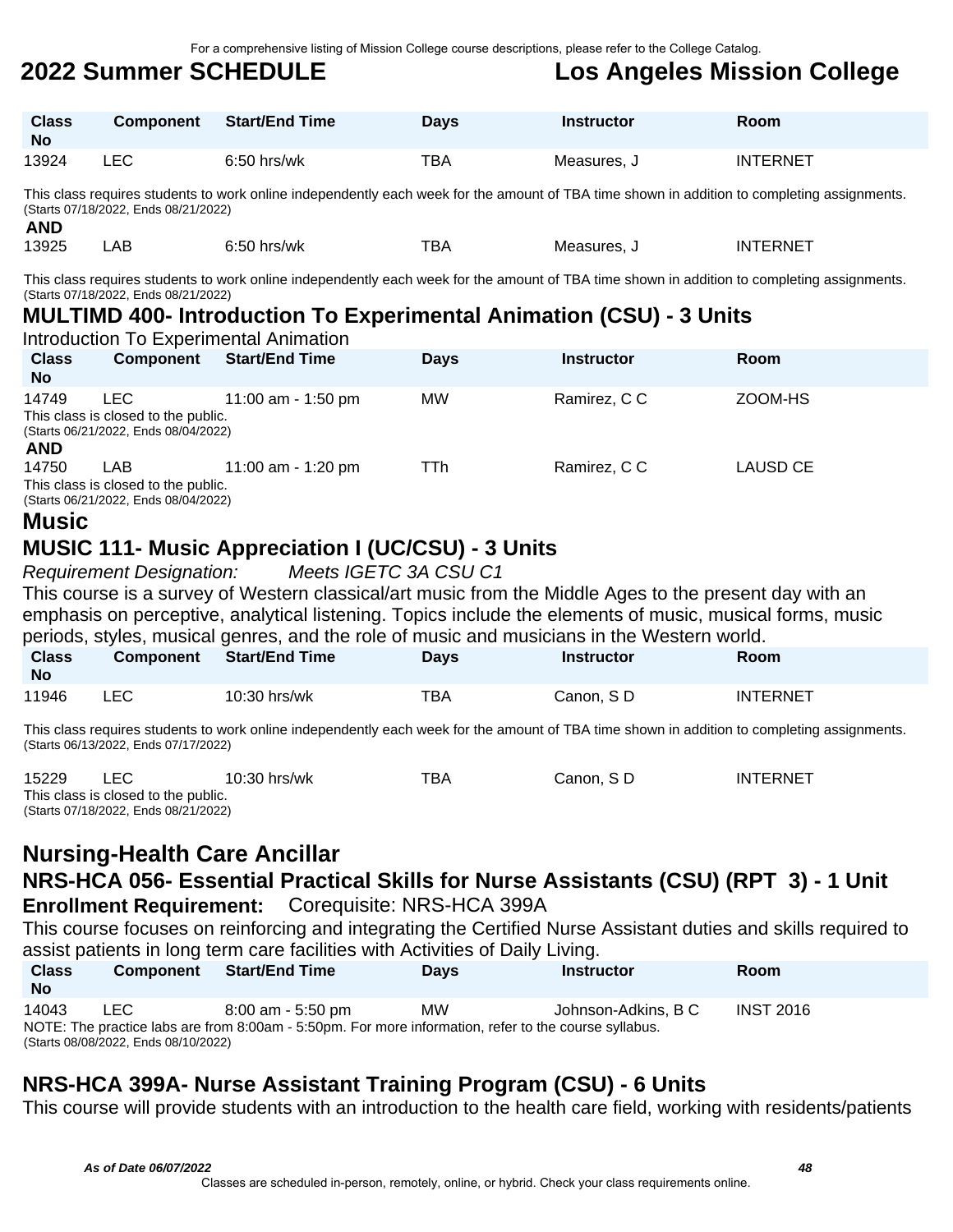in the long term care facility and the acute care setting. Emphasis will be given to safety principles, infection control, methods for providing physical care, and emotional and social support. Upon successful completion of this course, students will be eligible to take the American Red Cross Nurse Assistant Certification Exam.<br>Class Component Start/End Time Davs Instructor Boom

| <b>Class</b>                                                                                                                                       | <b>Component</b>                     | <b>Start/End Time</b> | <b>Days</b> | <b>Instructor</b>                                                                                                                                  | <b>Room</b>      |  |  |  |
|----------------------------------------------------------------------------------------------------------------------------------------------------|--------------------------------------|-----------------------|-------------|----------------------------------------------------------------------------------------------------------------------------------------------------|------------------|--|--|--|
| No.                                                                                                                                                |                                      |                       |             |                                                                                                                                                    |                  |  |  |  |
| 14045                                                                                                                                              | LEC.                                 | $8:00$ am - 5:00 pm   | MWF         | Johnson-Adkins, B C                                                                                                                                | <b>INST 2014</b> |  |  |  |
|                                                                                                                                                    |                                      |                       |             | NOTE: Labs are at designated skills nursing facilities from 7am - 4pm. For more information, refer to the course syllabus. Please visit the Allied |                  |  |  |  |
|                                                                                                                                                    |                                      |                       |             | Health website www.lamission.edu/alliedhealth. For eligibility requirements and to enroll in the course, call 818-833-3428.                        |                  |  |  |  |
|                                                                                                                                                    | (Starts 06/13/2022, Ends 07/01/2022) |                       |             |                                                                                                                                                    |                  |  |  |  |
| <b>AND</b>                                                                                                                                         |                                      |                       |             |                                                                                                                                                    |                  |  |  |  |
| 14046                                                                                                                                              | LAB.                                 | 7:00 am - 4:00 pm     | MWF         | Glaus, C                                                                                                                                           | <b>SCHEDULE</b>  |  |  |  |
| NOTE: Labs are at designated skills nursing facilities from 7am - 4pm. For more information, refer to the course syllabus. Please visit the Allied |                                      |                       |             |                                                                                                                                                    |                  |  |  |  |
| Health website www.lamission.edu/alliedhealth. For eligibility requirements and to enroll in the course, call 818-833-3428.                        |                                      |                       |             |                                                                                                                                                    |                  |  |  |  |
|                                                                                                                                                    | (Starts 07/06/2022, Ends 08/05/2022) |                       |             |                                                                                                                                                    |                  |  |  |  |
|                                                                                                                                                    |                                      |                       |             | NDS-HCA 300R- Home Health Aide Training Drogram (CSLI) - 2 Llnite                                                                                  |                  |  |  |  |

#### **NRS-HCA 399B- Home Health Aide Training Program (CSU) - 2 Units**

This course will introduce students to the health care field, working with residents/patients in long-term care facilities, the acute care setting and the home care setting. Emphasis will be given to safety principles,

infection control, methods for providing physical care, and emotional and social support.

| <b>Class</b>                                                                                                                                       | <b>Component</b> | <b>Start/End Time</b> | <b>Davs</b> | <b>Instructor</b>                                                                                                           | Room             |  |  |  |
|----------------------------------------------------------------------------------------------------------------------------------------------------|------------------|-----------------------|-------------|-----------------------------------------------------------------------------------------------------------------------------|------------------|--|--|--|
| <b>No</b>                                                                                                                                          |                  |                       |             |                                                                                                                             |                  |  |  |  |
| 14048                                                                                                                                              | LEC.             | $8:00$ am - 5:00 pm   | МW          | Johnson-Adkins, B C                                                                                                         | <b>INST 2014</b> |  |  |  |
| And                                                                                                                                                | LEC.             | $8:00$ am - 12:00 pm  |             | Johnson-Adkins. B C                                                                                                         | <b>INST 2014</b> |  |  |  |
| NOTE: Labs are at designated skills nursing facilities from 8am - 5pm. For more information, refer to the course syllabus. Please visit the Allied |                  |                       |             |                                                                                                                             |                  |  |  |  |
|                                                                                                                                                    |                  |                       |             | Health website www.lamission.edu/alliedhealth. For eligibility requirements and to enroll in the course, call 818-833-3428. |                  |  |  |  |

(Starts 08/15/2022, Ends 08/19/2022)

#### **AND**

**Class** 

| 14418 | LAB. | $8:00$ am - 12:00 pm | м  | Kidd. S L                                                                                                                                          | <b>SCHEDULE</b> |
|-------|------|----------------------|----|----------------------------------------------------------------------------------------------------------------------------------------------------|-----------------|
| And   | LAB. | $8:00$ am - 5:00 pm  | WF | Kidd. S L                                                                                                                                          | <b>SCHEDULE</b> |
|       |      |                      |    | NOTE: Labe are at decignated ckille purcing facilities from Ram - 5pm. For more information, refer to the course syllabus. Please visit the Allied |                 |

NOTE: Labs are at designated skills nursing facilities from 8am - 5pm. For more information, refer to the course syllabus. Please visit the Allied Health website www.lamission.edu/alliedhealth. For eligibility requirements and to enroll in the course, call 818-833-3428. (Starts 08/22/2022, Ends 08/26/2022)

#### **Nutrition**

## **NUTRTN 021- Nutrition (UC/CSU) - 3 Units**

Requirement Designation: Meets CSU E

Students learn nutrition as a science that deals with the role of nutrients in the human body. Topics include concepts related to individual needs during the changing life cycles, and the interrelationships of nutrients are evaluated for promotion of optimum health.

| <b>Class</b><br>No | <b>Component</b> | <b>Start/End Time</b> | <b>Days</b> | <b>Instructor</b> | Room     |
|--------------------|------------------|-----------------------|-------------|-------------------|----------|
| 10085              | LEC              | $10:30$ hrs/wk        | тва         | Kelley, C         | INTERNET |

This class requires students to work online independently each week for the amount of TBA time shown in addition to completing assignments. (Starts 06/13/2022, Ends 07/17/2022)

|  | 11650 |  | 10:30 hrs/wk | тва | Barke, S | INTERNET |
|--|-------|--|--------------|-----|----------|----------|
|--|-------|--|--------------|-----|----------|----------|

This class requires students to work online independently each week for the amount of TBA time shown in addition to completing assignments. (Starts 06/13/2022, Ends 07/17/2022)

13321 LEC 10:30 hrs/wk TBA Kelley, C INTERNET

This class requires students to work online independently each week for the amount of TBA time shown in addition to completing assignments. (Starts 07/18/2022, Ends 08/21/2022)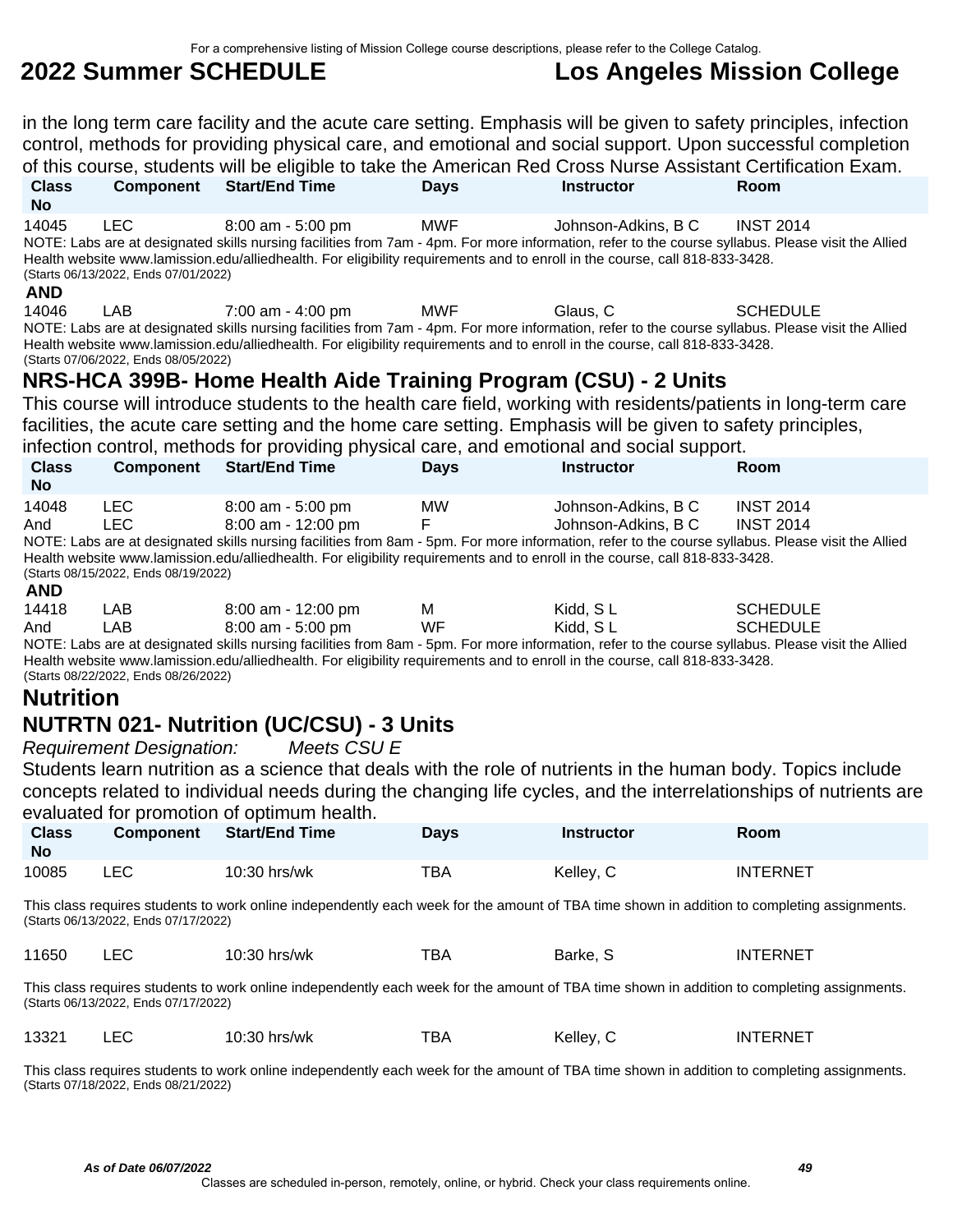# **Pharmacy Technician**

#### **PHRMCTK 032- Pharmacy Operations (CSU) - 4.5 Units**

**Enrollment Requirement:** Prerequisite: PHRMCTK 023, 029, 030, and 031

Advisories: ENGLISH 028 or E.S.L. 008

In this course students will become competent in handling and preparing medications in both the outpatient and compounding pharmacy settings in a manner consistent with the legal and ethical guidelines. After successful completion of this course, the student will have the skills needed to begin an outpatient pharmacy externship.

| <b>Class</b> | <b>Component</b>                     | <b>Start/End Time</b> | <b>Days</b> | <b>Instructor</b> | <b>Room</b>      |
|--------------|--------------------------------------|-----------------------|-------------|-------------------|------------------|
| <b>No</b>    |                                      |                       |             |                   |                  |
| 10532        | _EC.                                 | $8:00$ am - 9:10 am   | MTWTh       | Lavy, E           | <b>INST 2018</b> |
|              | (Starts 06/13/2022, Ends 08/07/2022) |                       |             |                   |                  |
| <b>AND</b>   |                                      |                       |             |                   |                  |
| 10533        | -AB                                  | $9:25$ am - 11:50 am  | MTWTh       | Lavy, E           | <b>INST 2018</b> |
|              | (Starts 06/13/2022, Ends 08/07/2022) |                       |             |                   |                  |

#### **PHRMCTK 034- Community Pharmacy Externship (CSU) - 2.5 Units**

**Enrollment Requirement:** Prerequisite: PHRMCTK 032

Advisories: ENGLISH 028 or E.S.L. 008

| <b>Community Pharmacy Externship</b> |                                             |                       |             |                   |                 |  |  |
|--------------------------------------|---------------------------------------------|-----------------------|-------------|-------------------|-----------------|--|--|
| <b>Class</b><br><b>No</b>            | Component                                   | <b>Start/End Time</b> | <b>Davs</b> | <b>Instructor</b> | Room            |  |  |
| 10534<br>ilearn.laccd.edu            | LAB<br>(Starts 07/18/2022, Ends 08/21/2022) | 15:50 hrs/wk          | TBA         | Lavy, E           | <b>INTERNET</b> |  |  |

## **Philosophy**

#### **PHILOS 001- Introduction To Philosophy (UC/CSU) - 3 Units**

|                           | <b>Requirement Designation:</b><br>Introduction To Philosophy | Meets IGETC 3B CSU C2 |             |                   |                 |
|---------------------------|---------------------------------------------------------------|-----------------------|-------------|-------------------|-----------------|
| <b>Class</b><br><b>No</b> | <b>Component</b>                                              | <b>Start/End Time</b> | <b>Days</b> | <b>Instructor</b> | Room            |
| 10279                     | ∟EC l                                                         | $10:30$ hrs/wk        | TBA         | Pursley, M R      | <b>INTERNET</b> |

This class requires students to work online independently each week for the amount of TBA time shown in addition to completing assignments. (Starts 06/13/2022, Ends 07/17/2022)

## **PHILOS 006- Logic In Practice (UC/CSU) - 3 Units**

| Logic In Practice         | <b>Requirement Designation:</b> | Meets CSU A3          |             |                   |                 |
|---------------------------|---------------------------------|-----------------------|-------------|-------------------|-----------------|
| <b>Class</b><br><b>No</b> | <b>Component</b>                | <b>Start/End Time</b> | <b>Davs</b> | <b>Instructor</b> | Room            |
| 11616                     | ∟EC l                           | $10:30$ hrs/wk        | TBA         | Pursley, M R      | <b>INTERNET</b> |

This class requires students to work online independently each week for the amount of TBA time shown in addition to completing assignments. (Starts 07/18/2022, Ends 08/21/2022)

# **Physiology PHYSIOL 001- Introduction To Human Physiology (UC/CSU) - 4 Units**

Requirement Designation: Meets IGETC 5B 5C CSU B2 B3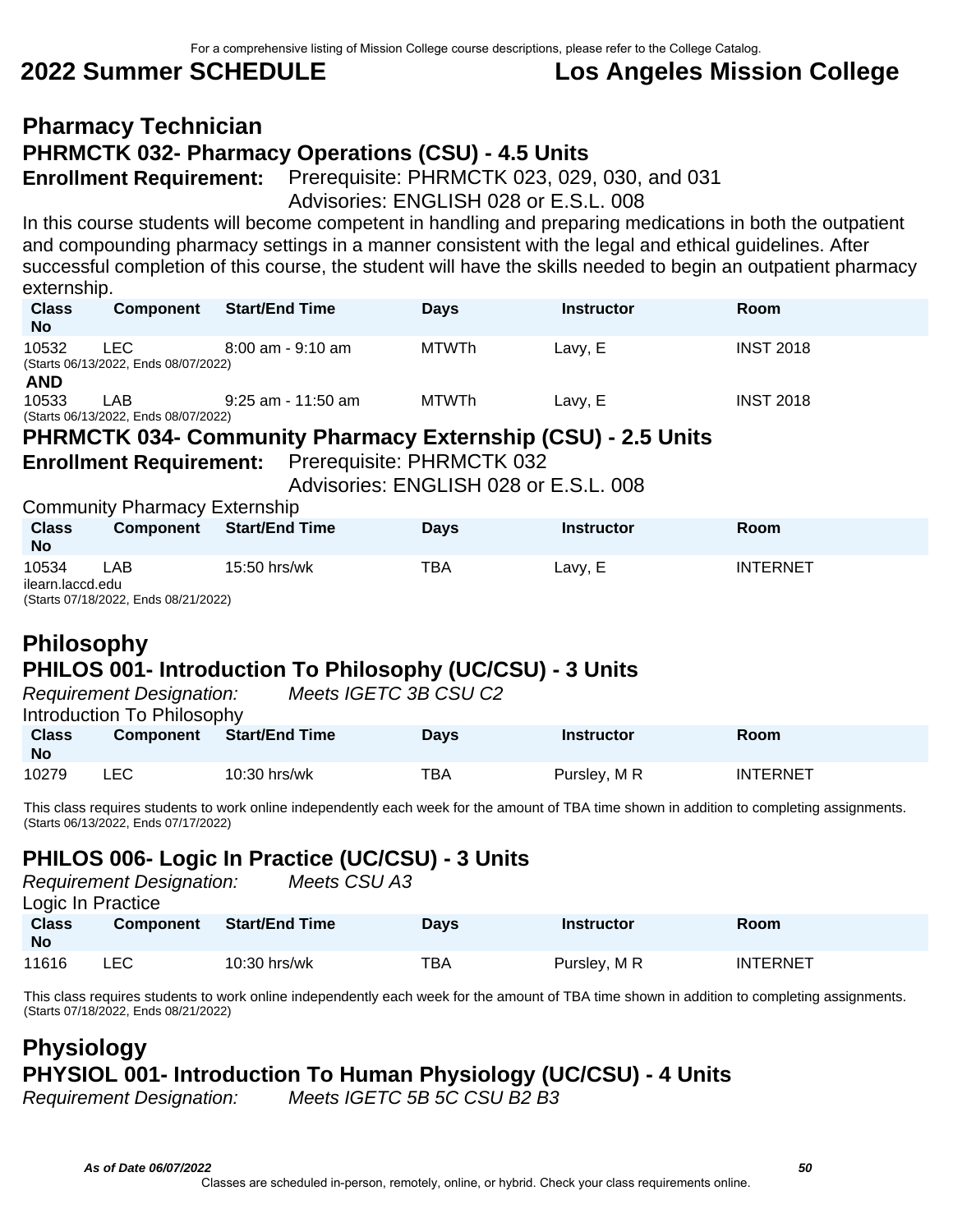#### **Enrollment Requirement:** Prerequisite: BIOLOGY 3 OR BIOLOGY 5, and ANATOMY 1, and CHEM 51 or CHEM 65 or CHEM 101

This course examines the function of cells, tissues, and organs of these human systems: integumentary, skeletal, muscular, nervous, circulatory, respiratory, digestive, urinary, endocrine, lymphatic/immune, and reproductive. Laboratory activities explore major physiological principles.

| <b>Class</b><br><b>No</b> | Component                                          | <b>Start/End Time</b>                                                                                                                       | <b>Days</b>                     | <b>Instructor</b> | Room            |
|---------------------------|----------------------------------------------------|---------------------------------------------------------------------------------------------------------------------------------------------|---------------------------------|-------------------|-----------------|
| 14049<br><b>AND</b>       | <b>LEC</b><br>(Starts 06/13/2022, Ends 08/07/2022) | 8:30 am - 10:00 am                                                                                                                          | <b>MTWTh</b>                    | Ebneshahidi, A    | <b>CMS 104</b>  |
| 14050                     | LAB<br>(Starts 06/13/2022, Ends 08/07/2022)        | 10:10 am - 1:45 pm                                                                                                                          | MW                              | Ebneshahidi, A    | <b>CMS 104</b>  |
|                           | <b>Political Science</b>                           |                                                                                                                                             |                                 |                   |                 |
|                           |                                                    | POL SCI 001- The Government Of The United States (UC/CSU) - 3 Units                                                                         |                                 |                   |                 |
|                           | <b>Requirement Designation:</b>                    |                                                                                                                                             | Meets IGETC 4H CSU D8 US-2 US-3 |                   |                 |
|                           |                                                    | The Government Of The United States                                                                                                         |                                 |                   |                 |
| <b>Class</b><br><b>No</b> | <b>Component</b>                                   | <b>Start/End Time</b>                                                                                                                       | <b>Days</b>                     | <b>Instructor</b> | Room            |
| 10704                     | <b>LEC</b>                                         | 10:30 hrs/wk                                                                                                                                | TBA                             | Chounlamountry, S | <b>INTERNET</b> |
|                           | (Starts 06/13/2022, Ends 07/17/2022)               | This class requires students to work online independently each week for the amount of TBA time shown in addition to completing assignments. |                                 |                   |                 |
| 10706                     | <b>LEC</b>                                         | 10:30 hrs/wk                                                                                                                                | TBA                             | Chounlamountry, S | <b>INTERNET</b> |
|                           | (Starts 06/13/2022, Ends 07/17/2022)               | This class requires students to work online independently each week for the amount of TBA time shown in addition to completing assignments. |                                 |                   |                 |
| 11081                     | <b>LEC</b>                                         | 10:30 hrs/wk                                                                                                                                | TBA                             | Tabakian, J P     | <b>INTERNET</b> |
|                           | (Starts 07/18/2022, Ends 08/21/2022)               | This class requires students to work online independently each week for the amount of TBA time shown in addition to completing assignments. |                                 |                   |                 |
| 13394                     | <b>LEC</b>                                         | 10:30 hrs/wk                                                                                                                                | <b>TBA</b>                      | Tabakian, J P     | <b>INTERNET</b> |

This class requires students to work online independently each week for the amount of TBA time shown in addition to completing assignments. (Starts 07/18/2022, Ends 08/21/2022)

## **Psychology PSYCH 001- General Psychology I (UC/CSU) - 3 Units**

Requirement Designation: Meets IGETC 4I CSU D9 E

Psychology is the scientific study of behavior and mental processes. The content focuses on the exploration of major psychological theories and concepts, methods, and research findings in psychology. Topics include but are not limited to the biological bases of behavior, perception, cognition and consciousness, learning, memory, emotion, motivation, development, personality, social psychology, psychological disorders and therapeutic approaches, and applied psychology.

| <b>Class</b><br><b>No</b> | <b>Component</b>                     | <b>Start/End Time</b> | ັ<br><b>Davs</b> | <b>Instructor</b> | Room             |
|---------------------------|--------------------------------------|-----------------------|------------------|-------------------|------------------|
| 14407                     | LEC.                                 | 8:00 am - 10:50 am    | MTWTh            | Milani. N F       | <b>INST 1001</b> |
|                           | (Starts 06/13/2022, Ends 07/17/2022) |                       |                  |                   |                  |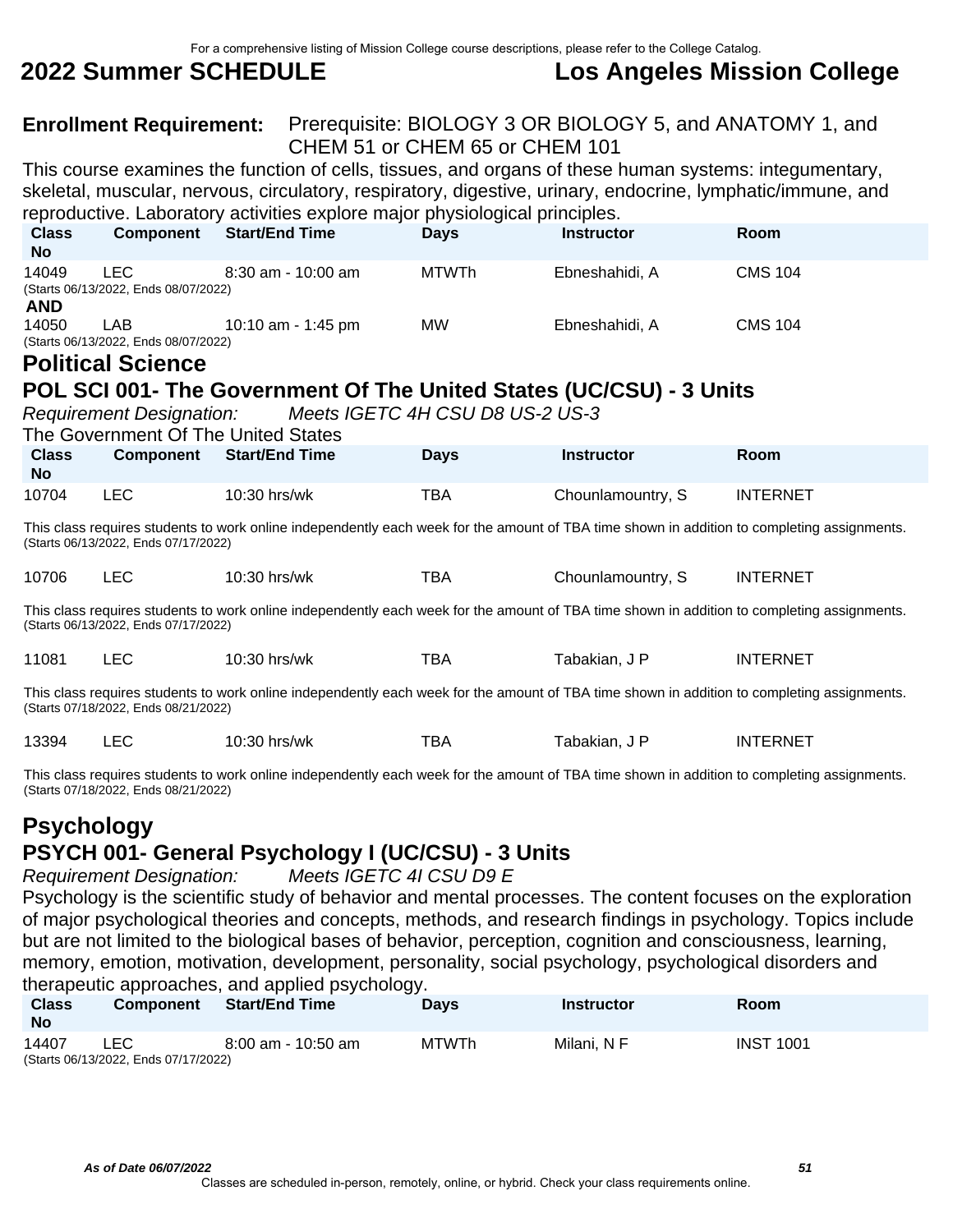For a comprehensive listing of Mission College course descriptions, please refer to the College Catalog.

|                           | <b>2022 Summer SCHEDULE</b>                                                                                                                                                                                                                                                                                                                                                                                                                                                                                                                                                                                                                           |                                                                                                                                             |              |               | <b>Los Angeles Mission College</b> |  |  |  |
|---------------------------|-------------------------------------------------------------------------------------------------------------------------------------------------------------------------------------------------------------------------------------------------------------------------------------------------------------------------------------------------------------------------------------------------------------------------------------------------------------------------------------------------------------------------------------------------------------------------------------------------------------------------------------------------------|---------------------------------------------------------------------------------------------------------------------------------------------|--------------|---------------|------------------------------------|--|--|--|
| 11196                     | <b>LEC</b>                                                                                                                                                                                                                                                                                                                                                                                                                                                                                                                                                                                                                                            | $10:30$ hrs/wk                                                                                                                              | TBA          | Williams, F C | <b>INTERNET</b>                    |  |  |  |
|                           | (Starts 06/13/2022, Ends 07/17/2022)                                                                                                                                                                                                                                                                                                                                                                                                                                                                                                                                                                                                                  | This class requires students to work online independently each week for the amount of TBA time shown in addition to completing assignments. |              |               |                                    |  |  |  |
| 11618                     | <b>LEC</b>                                                                                                                                                                                                                                                                                                                                                                                                                                                                                                                                                                                                                                            | 10:30 hrs/wk                                                                                                                                | TBA          | Harris, C Y   | <b>INTERNET</b>                    |  |  |  |
|                           | (Starts 07/18/2022, Ends 08/21/2022)                                                                                                                                                                                                                                                                                                                                                                                                                                                                                                                                                                                                                  | This class requires students to work online independently each week for the amount of TBA time shown in addition to completing assignments. |              |               |                                    |  |  |  |
| <b>Class</b><br><b>No</b> | PSYCH 041- Life-Span Psychology: From Infancy To Old Age (UC/CSU) - 3 Units<br><b>Requirement Designation:</b><br>Meets IGETC 4I CSU D9 E<br><b>Enrollment Requirement:</b> Prerequisite: PSYCH 1 Advisory: ENGLISH 28 or ESL 8<br>This course provides an overview, from a psychological perspective, of human development from conception<br>through death, including biological and environmental influences. Theories and research of physical,<br>cognitive, personality, and social development are examined, as well as attention to developmental problems.<br><b>Start/End Time</b><br>Component<br><b>Instructor</b><br>Room<br><b>Days</b> |                                                                                                                                             |              |               |                                    |  |  |  |
| 15011                     | <b>LEC</b><br>(Starts 07/18/2022, Ends 08/21/2022)                                                                                                                                                                                                                                                                                                                                                                                                                                                                                                                                                                                                    | 8:00 am - 10:25 am                                                                                                                          | <b>MTWTh</b> | Milani, NF    | <b>INST 1001</b>                   |  |  |  |
| 10942                     | <b>LEC</b>                                                                                                                                                                                                                                                                                                                                                                                                                                                                                                                                                                                                                                            | 10:30 hrs/wk                                                                                                                                | <b>TBA</b>   | Bill, E B     | <b>INTERNET</b>                    |  |  |  |
|                           | (Starts 06/13/2022, Ends 07/17/2022)                                                                                                                                                                                                                                                                                                                                                                                                                                                                                                                                                                                                                  | This class requires students to work online independently each week for the amount of TBA time shown in addition to completing assignments. |              |               |                                    |  |  |  |

13931 LEC 10:30 hrs/wk TBA Williams, F C INTERNET

This class requires students to work online independently each week for the amount of TBA time shown in addition to completing assignments. (Starts 07/18/2022, Ends 08/21/2022)

# **PSYCH 074- Research Methods In The Behavioral Sciences (UC/CSU) - 3 Units**

**Enrollment Requirement:** Prerequisite: PSYCH 1 and MATH 227

This course surveys various psychological research methods with an emphasis on research design, experimental procedures, descriptive methods, instrumentation, and the collection, analysis, interpretation, and reporting of research data. Research design and methodology will be examined through a review of research in a variety of the sub disciplines of psychology.

| <b>Class</b><br><b>No</b> | <b>Component</b> | <b>Start/End Time</b> | ັ<br><b>Days</b> | <b>Instructor</b> | Room            |
|---------------------------|------------------|-----------------------|------------------|-------------------|-----------------|
| 13932                     | LEC              | 5:10 hrs/wk           | тва              | Bill, E B         | <b>INTERNET</b> |

This class requires students to work online independently each week for the amount of TBA time shown in addition to completing assignments. (Starts 06/13/2022, Ends 08/21/2022)

## **Sociology SOC 001- Introduction To Sociology (UC/CSU) - 3 Units**

| <b>Requirement Designation:</b> |                          | Meets IGETC 4J CSU D0 |                   |      |  |
|---------------------------------|--------------------------|-----------------------|-------------------|------|--|
| Introduction To Sociology       |                          |                       |                   |      |  |
| <b>Class</b><br><b>No</b>       | Component Start/End Time | <b>Davs</b>           | <b>Instructor</b> | Room |  |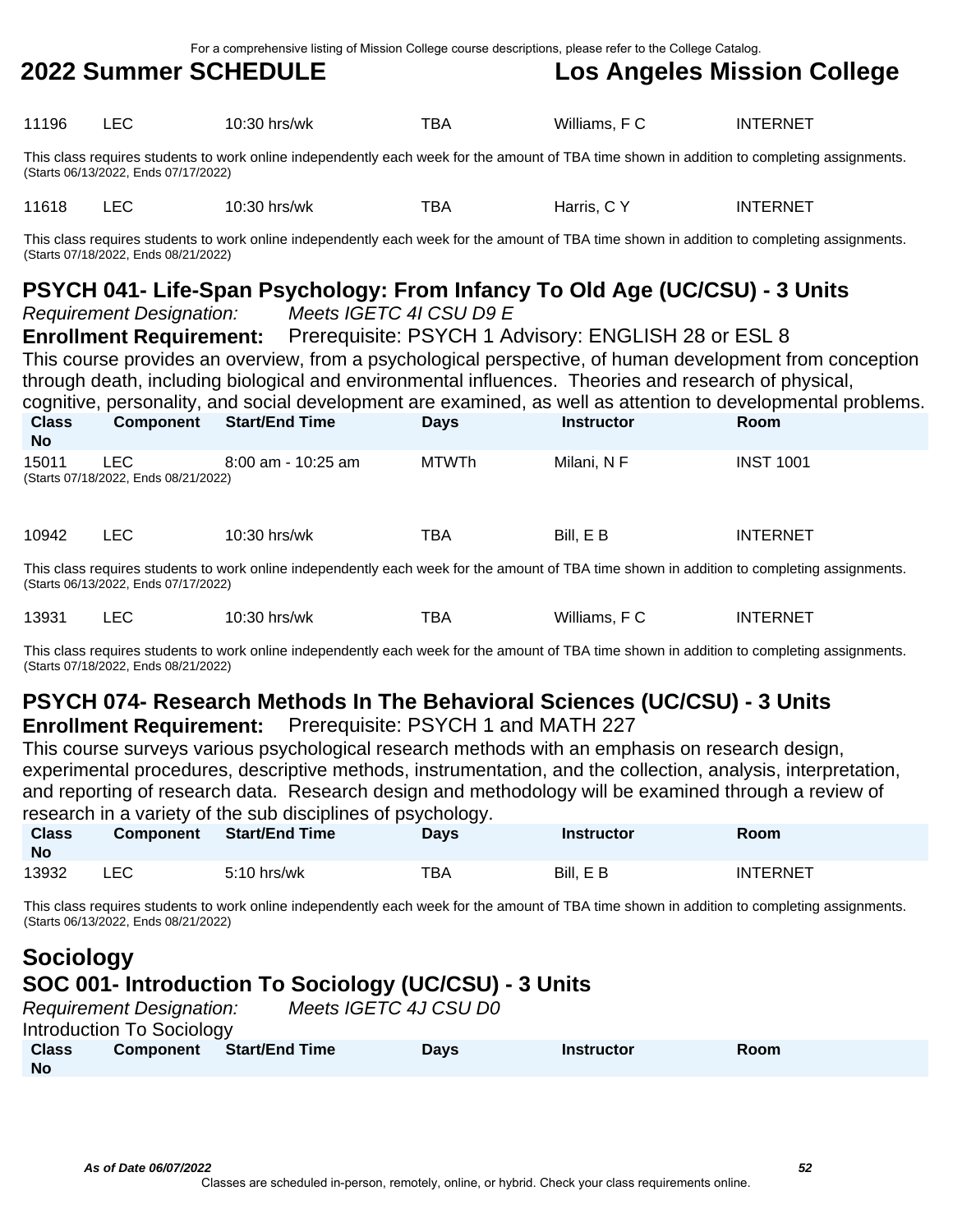|       | <b>2022 Summer SCHEDULE</b>          |                                                                                                                                             |     | <b>Los Angeles Mission College</b> |                 |  |
|-------|--------------------------------------|---------------------------------------------------------------------------------------------------------------------------------------------|-----|------------------------------------|-----------------|--|
| 10589 | LEC.<br>levymm@lamission.edu         | $10:30$ hrs/wk                                                                                                                              | TBA | Levy, M M                          | <b>INTERNET</b> |  |
|       | (Starts 06/13/2022, Ends 07/17/2022) | This class requires students to work online independently each week for the amount of TBA time shown in addition to completing assignments. |     |                                    |                 |  |
| 10595 | LEC.                                 | $10:30$ hrs/wk                                                                                                                              | TBA | Lai, CO                            | <b>INTERNET</b> |  |
|       |                                      | This class requires students to work online independently each week for the amount of TBA time shown in addition to completing assignments. |     |                                    |                 |  |

laico@lamission.edu (Starts 07/18/2022, Ends 08/21/2022)

## **SOC 002- American Social Problems (UC/CSU) - 3 Units**

|                           | <b>Requirement Designation:</b><br><b>American Social Problems</b> | Meets IGETC 4J CSU D0 |             |                   |                 |
|---------------------------|--------------------------------------------------------------------|-----------------------|-------------|-------------------|-----------------|
| <b>Class</b><br><b>No</b> | <b>Component</b>                                                   | <b>Start/End Time</b> | <b>Davs</b> | <b>Instructor</b> | <b>Room</b>     |
| 10743                     | LEC .                                                              | 10:30 hrs/wk          | TBA         | Lai. CO           | <b>INTERNET</b> |

This class requires students to work online independently each week for the amount of TBA time shown in addition to completing assignments. laico@lamission.edu (Starts 07/18/2022, Ends 08/21/2022)

### **SOC 011- Race And Ethnic Relations (UC/CSU) - 3 Units**

|              | <b>Requirement Designation:</b>      |                       | Meets IGETC 4J CSU D0 D3 |                   |         |  |
|--------------|--------------------------------------|-----------------------|--------------------------|-------------------|---------|--|
|              | <b>Race And Ethnic Relations</b>     |                       |                          |                   |         |  |
| <b>Class</b> | <b>Component</b>                     | <b>Start/End Time</b> | <b>Days</b>              | <b>Instructor</b> | Room    |  |
| <b>No</b>    |                                      |                       |                          |                   |         |  |
| 15018        | LEC.                                 | 1:00 pm - 3:20 pm     | MTWTh                    | Harris, B D       | ZOOM-HS |  |
|              | This class is closed to the public.  |                       |                          |                   |         |  |
|              | (Starts 06/22/2022, Ends 07/31/2022) |                       |                          |                   |         |  |

## **SOC 028- The Family: A Sociological Approach (UC/CSU) - 3 Units**

Requirement Designation: Meets IGETC 4J CSU D0  $T_{\text{max}}$ : A  $\Omega_{\text{max}}$ 

|                           | The Family: A Sociological Approach |                       |      |                   |                 |  |  |  |  |  |
|---------------------------|-------------------------------------|-----------------------|------|-------------------|-----------------|--|--|--|--|--|
| <b>Class</b><br><b>No</b> | <b>Component</b>                    | <b>Start/End Time</b> | Davs | <b>Instructor</b> | Room            |  |  |  |  |  |
| 12437                     | ∟EC.                                | $10:30$ hrs/wk        | TBA  | Levy, M M         | <b>INTERNET</b> |  |  |  |  |  |

This class requires students to work online independently each week for the amount of TBA time shown in addition to completing assignments. levymm@lamission.edu

(Starts 06/13/2022, Ends 07/17/2022)

#### **Spanish SPANISH 001- Elementary Spanish I (UC/CSU) - 5 Units**

Requirement Designation: Meets CSU C2

An introductory course for students who have had little or no oral or written knowledge of Spanish. Students develop listening, speaking, reading, and writing skills in communicative contexts that are focused on the cultures of the Spanish-speaking world. Upon successful completion of this course, students are able to understand and engage in simple conversations on familiar topics. Conducted primarily in Spanish. **Class No Component Start/End Time Days Instructor Room**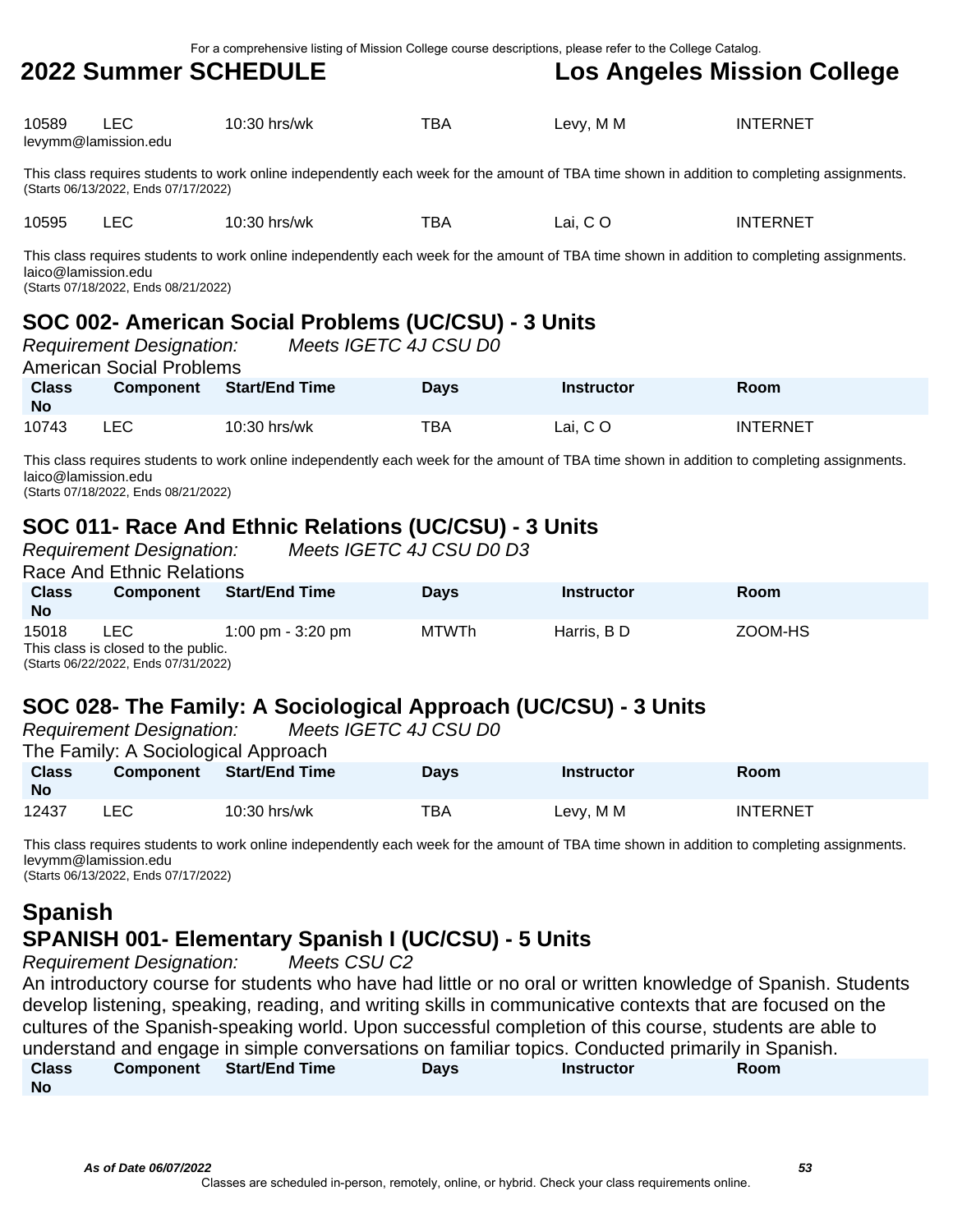For a comprehensive listing of Mission College course descriptions, please refer to the College Catalog.

| <b>2022 Summer SCHEDULE</b> |                                              |                |     |              | <b>Los Angeles Mission College</b>                                                                                                          |  |  |
|-----------------------------|----------------------------------------------|----------------|-----|--------------|---------------------------------------------------------------------------------------------------------------------------------------------|--|--|
| 10787                       | LEC.                                         | $17:50$ hrs/wk | TBA | Escobar, M A | <b>INTERNET</b>                                                                                                                             |  |  |
|                             | (Starts 06/13/2022, Ends 07/17/2022)         |                |     |              | This class requires students to work online independently each week for the amount of TBA time shown in addition to completing assignments. |  |  |
| 13381<br>ilearn.laccd.edu   | LEC.<br>(Starts 06/13/2022, Ends 08/21/2022) | $8:50$ hrs/wk  | TBA | Lerin. L     | <b>INTERNET</b>                                                                                                                             |  |  |
|                             |                                              |                |     |              |                                                                                                                                             |  |  |

#### **SPANISH 002- Elementary Spanish II (UC/CSU) - 5 Units**

Requirement Designation: Meets IGETC 6A CSU C2

**Enrollment Requirement:** Prerequisite: SPANISH 1

Students continue to practice authentic language in communicative contexts and increase their listening, speaking, reading, and writing proficiency. Upon successful completion of this course students are able to describe and narrate past real-life events, give commands and recommendations, talk about health issues, understand more complex conversations and readings, and write with more accuracy and detail. Students expand their awareness of the cultural diversity of the Spanish-speaking world. Credit is given for 2 or Spanish 35, but not for both. Prerequisite: Spanish 1 with a "C" or better, or language proficiency equivalent to two years of high-school Spanish.

| <b>Class</b><br><b>No</b> | <b>Component</b> | <b>Start/End Time</b> | <b>Days</b> | <b>Instructor</b> | <b>Room</b>     |
|---------------------------|------------------|-----------------------|-------------|-------------------|-----------------|
| 12013                     | LEC              | 17:50 hrs/wk          | тва         | Margolis, E M     | <b>INTERNET</b> |

This class requires students to work online independently each week for the amount of TBA time shown in addition to completing assignments. (Starts 07/18/2022, Ends 08/21/2022)

#### **SPANISH 037- Composition And Conversation For Spanish Speakers (UC/CSU) - 5 Units**

This course continues to develop Spanish language proficiency after Spanish 36 and focuses on general academic writing and formal modes of presentation. It is intended for heritage speakers of Spanish who wish to increase their oral and writing skills in the context of themes, topics, and the literary and cultural production of the Spanish-speaking communities. This course familiarizes students with authentic texts written in different styles to provide a platform from which to practice the presentational mode and various rhetorical modes of writing, such as description, narration, exposition, and argumentation. Final projects consist of a research paper and a formal presentation. This course prepares heritage speakers for the Advanced level in the AA degree and for upper-division major courses at four-year universities. Pre-requisite: Spanish 36 or permission of the instructor.

| <b>Class</b><br><b>No</b> | <b>Component</b> | <b>Start/End Time</b> | Days | <b>Instructor</b> | <b>Room</b>     |
|---------------------------|------------------|-----------------------|------|-------------------|-----------------|
| 13915                     | LEC              | $11:05$ hrs/wk        | TBA  | Amezquita, S R    | <b>INTERNET</b> |

This class requires students to work online independently each week for the amount of TBA time shown in addition to completing assignments. (Starts 06/13/2022, Ends 08/07/2022)

### **Supervised Learning Assistance TUTOR 001T- Supervised Tutoring (Repeatable) - 0 Unit**

Supervised Tutoring

| <b>Class</b> | <b>Component</b> Start/End Time | <b>Days</b> | <b>Instructor</b> | <b>Room</b> |
|--------------|---------------------------------|-------------|-------------------|-------------|
| No           |                                 |             |                   |             |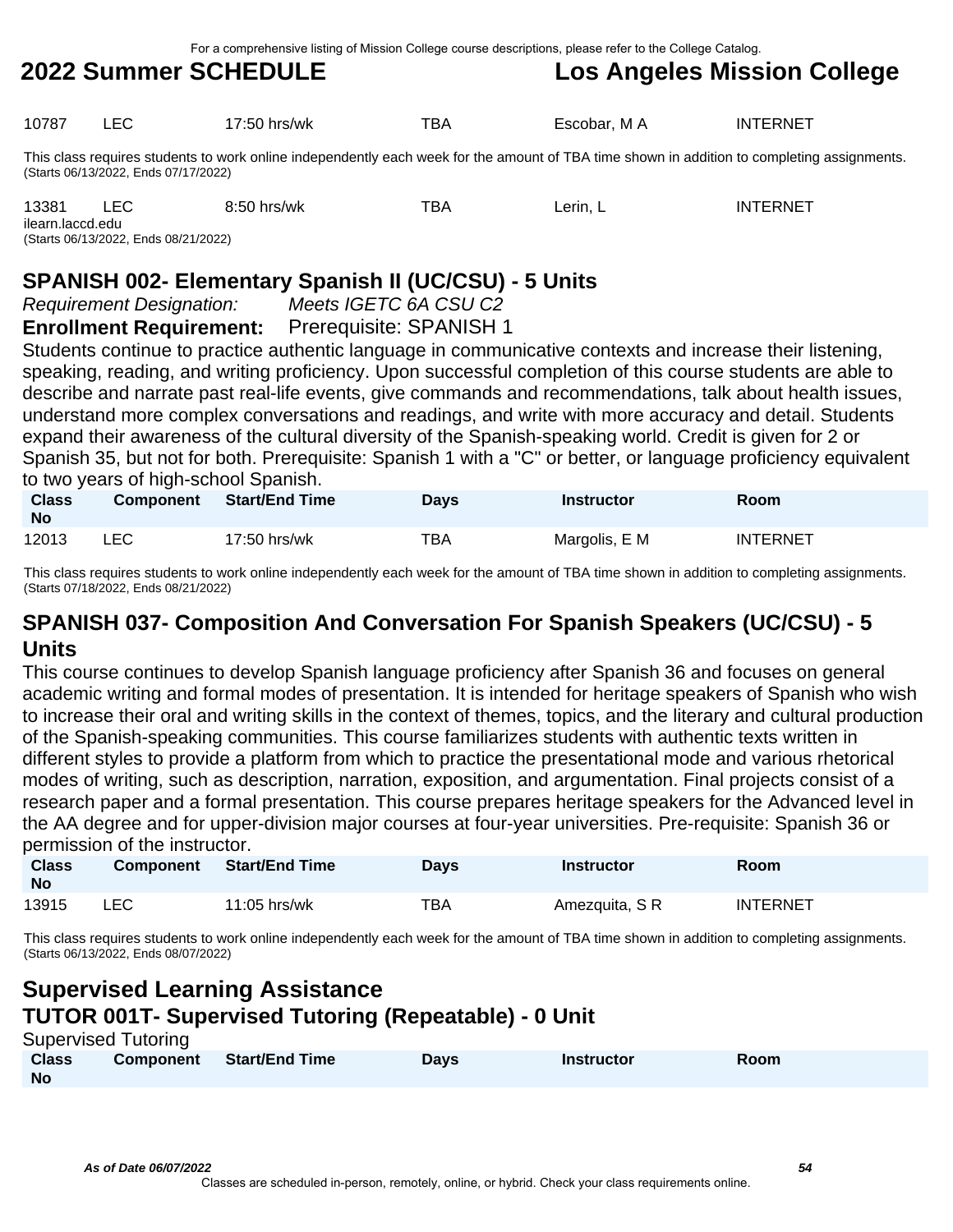12444 LAB 23:50 hrs/wk TBA Ybarra, A D INTERNET ilearn.laccd.edu (Starts 06/13/2022, Ends 08/21/2022)

# **Theater**

### **THEATER 100- Introduction To The Theater (UC/CSU) - 3 Units**

Requirement Designation: Meets IGETC 3A CSU C1

Students will survey and appreciate the art of theatre. The students are provided a wider basis for both evaluation and enjoyment of the theatrical experience. Students examine all elements of live theatre, its cultural and historical background, the contributions of various theatre artists, and its overall purpose and influence within our society. Students explore all aspects of play production: playwriting, directing, acting, criticism, theatre architecture, set design, costume design, lighting design, and the role of the audience.

| <b>Class</b><br><b>No</b> | <b>Component</b>                     | <b>Start/End Time</b> | <b>Davs</b> | <b>Instructor</b> | <b>Room</b>     |  |  |  |
|---------------------------|--------------------------------------|-----------------------|-------------|-------------------|-----------------|--|--|--|
| 13209                     | LEC                                  | $10:30$ hrs/wk        | TBA         | Cucuzza. R J      | <b>INTERNET</b> |  |  |  |
|                           | (Starts 07/18/2022, Ends 08/21/2022) |                       |             |                   |                 |  |  |  |

### **Vocational Education VOC ED 110CE- Pathway to Biotechnology (Repeatable) - 0 Unit**

This course provides an introduction to biotechnology and career opportunities in this field. Students will practice the use of different basic techniques and processes in biotechnology.

| <b>Class</b><br><b>No</b> | <b>Component</b>                             | <b>Start/End Time</b>                                                                       | <b>Davs</b> | <b>Instructor</b> | <b>Room</b>    |
|---------------------------|----------------------------------------------|---------------------------------------------------------------------------------------------|-------------|-------------------|----------------|
| 14902                     | LEC.<br>(Starts 06/27/2022, Ends 07/01/2022) | $8:30$ am - 10:00 am<br>No Textbooks Required - Open Educational Resources will be provided | MTWThF      | STAFF. L          | <b>CMS 106</b> |
| <b>AND</b><br>14903       | LAB<br>(Starts 06/27/2022, Ends 07/01/2022)  | 10:10 am - 11:40 am<br>No Textbooks Required - Open Educational Resources will be provided  | MTWThF      | STAFF. L          | <b>CMS 106</b> |

#### **VOC ED 174CE- Keyboarding for Data Processing (Repeatable) - 0 Unit**

This course is designed to assist students in developing the touch method of keyboarding. Emphasis will be placed on speed and accuracy using specific drills and timing as well as basic proofreading for grammar and sentence mechanics.

|                              | <u>oon ito noo in iddi idi iloo:</u>                                     |                                                                                          |             |            |         |
|------------------------------|--------------------------------------------------------------------------|------------------------------------------------------------------------------------------|-------------|------------|---------|
| <b>Class</b><br><b>No</b>    | <b>Component</b>                                                         | <b>Start/End Time</b>                                                                    | <b>Davs</b> | Instructor | Room    |
| 14018<br>7224 Foothill Blvd. | LAB<br>Sunland-Tujunga, CA 91042<br>(Starts 06/13/2022, Ends 07/17/2022) | 1:00 pm - 2:40 pm<br>This class meets off-campus at the Sunland-Tujunga site located at: | МW          | Morales, V | SUN-TUJ |

#### **VOC ED 175CE- Cloud Literacy (Repeatable) - 0 Unit**

This course is designed to assist students in developing the knowledge of cloud services accessed over the internet, the software, and databases that run the servers. Emphasis will be placed on various cloud services available (free and paid), their functions, and accessibility. Students will learn file management and sharing techniques.

| <b>Class</b><br><b>No</b> | Component Start/End Time | <b>Days</b> | <b>Instructor</b> | Room |
|---------------------------|--------------------------|-------------|-------------------|------|
|                           |                          |             |                   |      |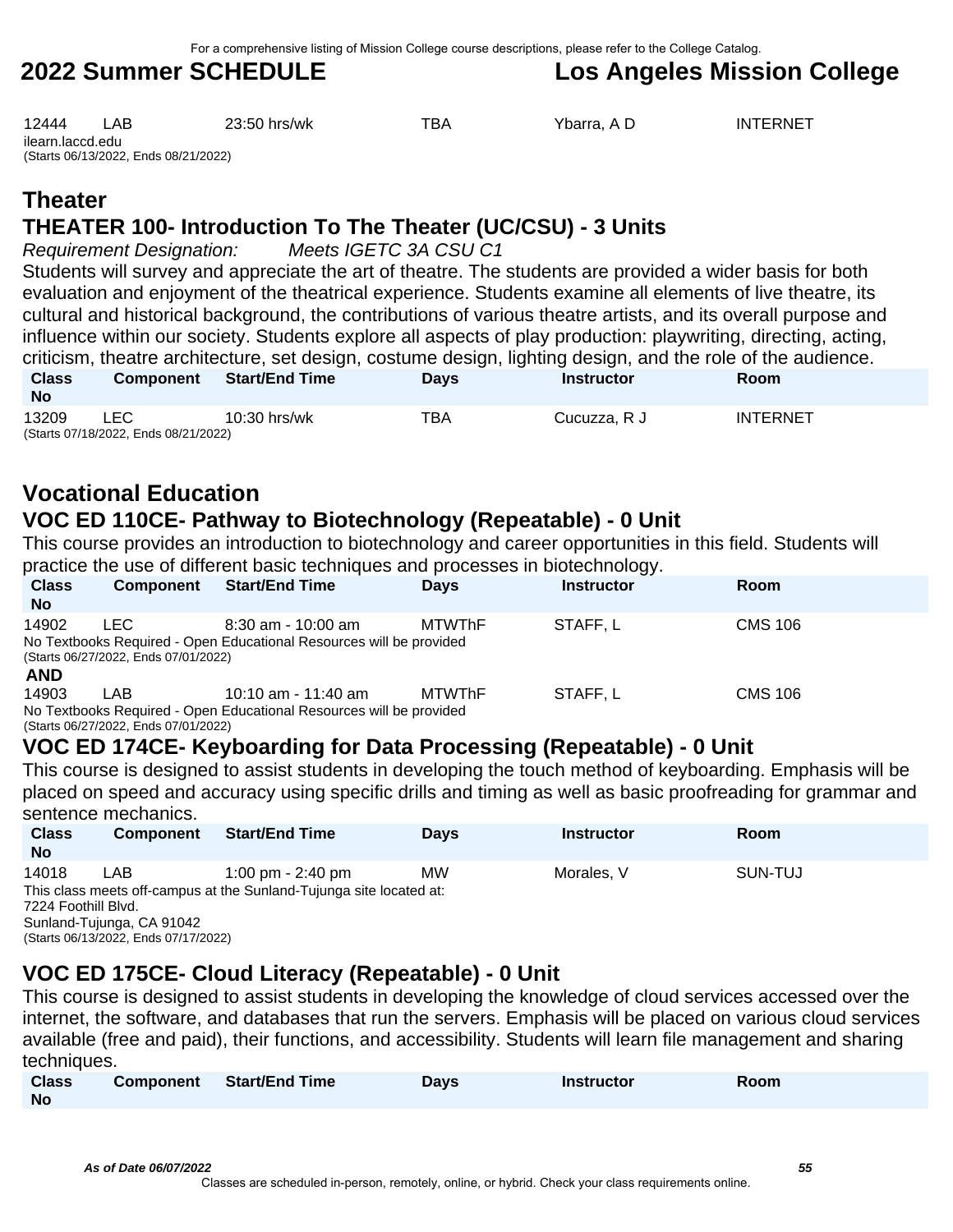14022 LAB 1:00 pm - 2:40 pm TTh STAFF, L SUN-TUJ This class meets off-campus at the Sunland-Tujunga site located at: 7224 Foothill Blvd. Sunland-Tujunga, CA 91042 (Starts 07/18/2022, Ends 08/21/2022)

#### **VOC ED 181CE- Spreadsheets for Data Management (Repeatable) - 0 Unit** Spreadsheets for Data Manage

|                              | Spreadsfields for Data Management                                        |                                                                                                            |             |                   |             |
|------------------------------|--------------------------------------------------------------------------|------------------------------------------------------------------------------------------------------------|-------------|-------------------|-------------|
| <b>Class</b><br><b>No</b>    | <b>Component</b>                                                         | <b>Start/End Time</b>                                                                                      | <b>Days</b> | <b>Instructor</b> | <b>Room</b> |
| 14024<br>7224 Foothill Blvd. | LAB<br>Sunland-Tujunga, CA 91042<br>(Starts 06/13/2022, Ends 07/17/2022) | $3:00 \text{ pm} - 5:50 \text{ pm}$<br>This class meets off-campus at the Sunland-Tujunga site located at: | MTWTh       | Morales. V        | SUN-TUJ     |

#### **VOC ED 182CE- Word Processing (Repeatable) - 0 Unit**

Emphasizes learning how to use basic and advanced commands in Microsoft Word to create, format, edit, save, and print documents including letters, tables, reports, and merge documents. Desktop publishing features are used to create newsletters, brochures, fliers, and resumes.

| <b>Class</b><br><b>No</b>    | <b>Component</b>                                                  | <b>Start/End Time</b>                                                                              | <b>Days</b> | <b>Instructor</b> | <b>Room</b> |
|------------------------------|-------------------------------------------------------------------|----------------------------------------------------------------------------------------------------|-------------|-------------------|-------------|
| 14020<br>7224 Foothill Blvd. | LAB                                                               | $3:00 \text{ pm}$ - 5:25 pm<br>This class meets off-campus at the Sunland-Tujunga site located at: | MTWTh       | STAFF. L          | SUN-TUJ     |
|                              | Sunland-Tujunga, CA 91042<br>(Starts 07/18/2022, Ends 08/21/2022) |                                                                                                    |             |                   |             |

#### **VOC ED 800CE- Pathways to Careers in the Nonprofit Sector (Repeatable) - 0 Unit**

This course introduces students to career options in the nonprofit sector and the strengths and challenges facing nonprofit organizations. Since the sector is complex, employers require professional teams with interdisciplinary (interconnected) skills, and desire transferable and leadership skills. Students will explore ways to turn their existing strengths into employer-stated desired skills and the academic pathways that build their capacity to reach their community-service and professional goals.

| <b>Class</b><br><b>No</b> | <b>Component</b>                            | Start/End Time              | <b>Davs</b> | <b>Instructor</b> | Room             |
|---------------------------|---------------------------------------------|-----------------------------|-------------|-------------------|------------------|
| 14011                     | LEC<br>(Starts 06/13/2022, Ends 06/17/2022) | $6:00 \text{ pm}$ - 8:50 pm | TWTh        | STAFF.L           | <b>INST 1006</b> |

#### **VOC ED 801CE- Non-Traditional Leadership (Repeatable) - 0 Unit**

Non-traditional leadership is a social change metaphor intended to draw attention to individuals whose leadership skills emerge from cultural, social, and political conditions that shape their community. Nontraditional leaders are the unsung stakeholders who are distinguished by their intuitive knowledge of how to get things done, their influence with others, their ability to cultivate new relationships, and their refusal to give up on their community. They are community connectors working below the grassroots; driven by enormous hearts and gifts to bring people together to actualize a community enhancement vision. This course is designed to increase the capacity of non-traditional leaders to make a difference in their community by enabling them to identify common values, strengths, hidden assets, existing resources and leadership formations below the grassroots; so that they may design a common vision and take strategic action to enhance their community using the opportunities of the civic process.